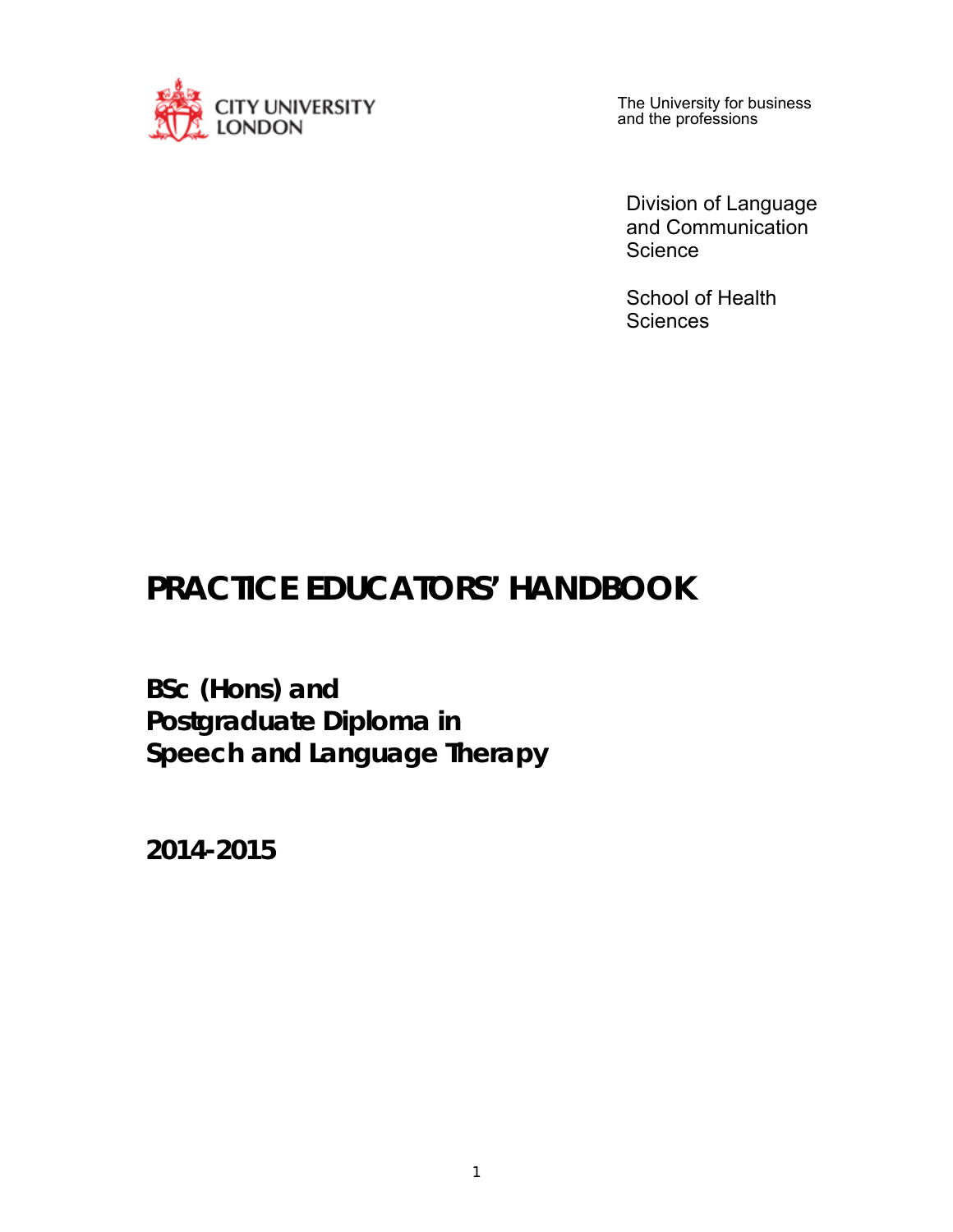

September 2014

Dear Practice Educator,

First of all we would like to thank you very much for taking City students this year. If you are a continuing educator we would like reiterate how much we appreciate all the support you have given in the past. If you are new, we hope you will enjoy the partnership.

2013 -14 has been a successful year for us at City. Our undergraduate students gave our programme a 97% satisfaction rating. A large part of that is due to the quality of students' placement experience.

The majority of our BSc and Postgraduate Diploma students graduated in July and we hope that you will enjoy their company should any of them join your teams

This year we are very happy to welcome new clinical members of staff to the City team. There are other staff changes too; Jane Marshall will be stepping down as Division Lead and Paul Turner will be taking on this role.

Thank you again for your continued work and support. The ongoing success of our programmes is dependent on the close partnership between you as clinicians and us here at City and allows us all to maintain the high quality of clinicians within the profession. At the University we will continue to strive to facilitate this partnership and as always we welcome your input.

Best wishes

tsijail

Abigail Levin Director of Professional Education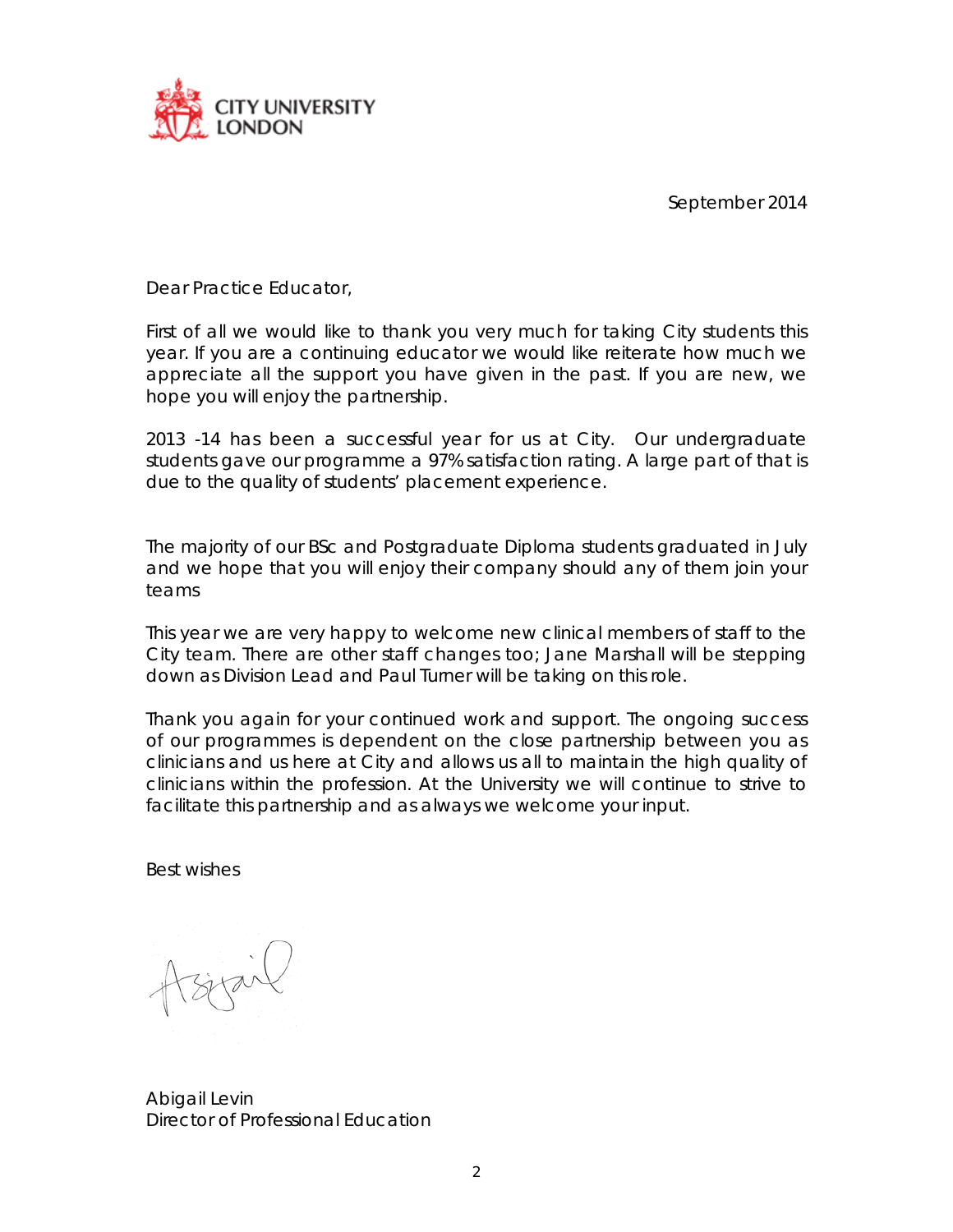## **Contents**

|                                                                                                                                                                                                                                                                                                                                                                                                      | <b>PAGE</b>                         |
|------------------------------------------------------------------------------------------------------------------------------------------------------------------------------------------------------------------------------------------------------------------------------------------------------------------------------------------------------------------------------------------------------|-------------------------------------|
| 1. Introduction<br>Purpose of the handbook and resource pack<br>$\bullet$<br>Placement dates<br>$\bullet$<br>Contacts<br>$\bullet$                                                                                                                                                                                                                                                                   | 4<br>5<br>6                         |
| 2. General Information<br>Contact with City university<br>$\bullet$<br>Disclosure of student concern<br>$\bullet$<br>Student assessment<br>$\bullet$<br>Summary of practice educator responsibilities<br>٠<br>Quick list of essentials for educator and student<br>$\bullet$<br>Strategy for reviewing student's progress on clinical placement<br>$\bullet$<br>Initial Phone interview<br>$\bullet$ | 8<br>8<br>9<br>10<br>11<br>12<br>13 |
| 3. Information about the Programmes<br>Curriculum organisation and learning outcomes<br>Professional studies learning objectives<br>$\bullet$                                                                                                                                                                                                                                                        | 14<br>17                            |
| <b>Appendix A: Assessments</b><br>Professional studies assessments<br>$\bullet$<br>Coursework<br>$\bullet$<br>Clinical portfolio task requirements<br>$\bullet$<br>Clinical placement assessment<br>$\bullet$<br>In house assessment<br>$\bullet$                                                                                                                                                    | 20<br>21<br>21<br>22<br>22          |
| Appendix B: resources to be photocopied<br>Report of clinical progress procedure<br>$\bullet$<br>Report of clinical progress forms<br>$\bullet$<br>Cause for concern<br>$\bullet$<br>Student clinical record form<br>$\bullet$<br>Clinician confirmation form<br>$\bullet$<br>Video Consent and forms<br>$\bullet$                                                                                   | 23<br>24<br>55<br>60<br>61<br>62    |
| Appendix C: Further information<br>The role and responsibilities of the practice educator<br>$\bullet$<br>Time management<br>Feedback<br>Assessment<br>Example of clinical placement assessment<br>$\bullet$                                                                                                                                                                                         | 65                                  |
| Student support mechanisms<br>$\bullet$<br>Warning system for dealing with students at risk of failure and<br>$\bullet$<br>resit procedures<br>Fitness to practise policy<br>Child protection guidelines<br>Placements and disability policy                                                                                                                                                         | 68<br>70<br>71<br>74<br>82<br>84    |

The information contained in this handbook was correct at the time of going to press. Some changes may take place during the year in line with changing demands.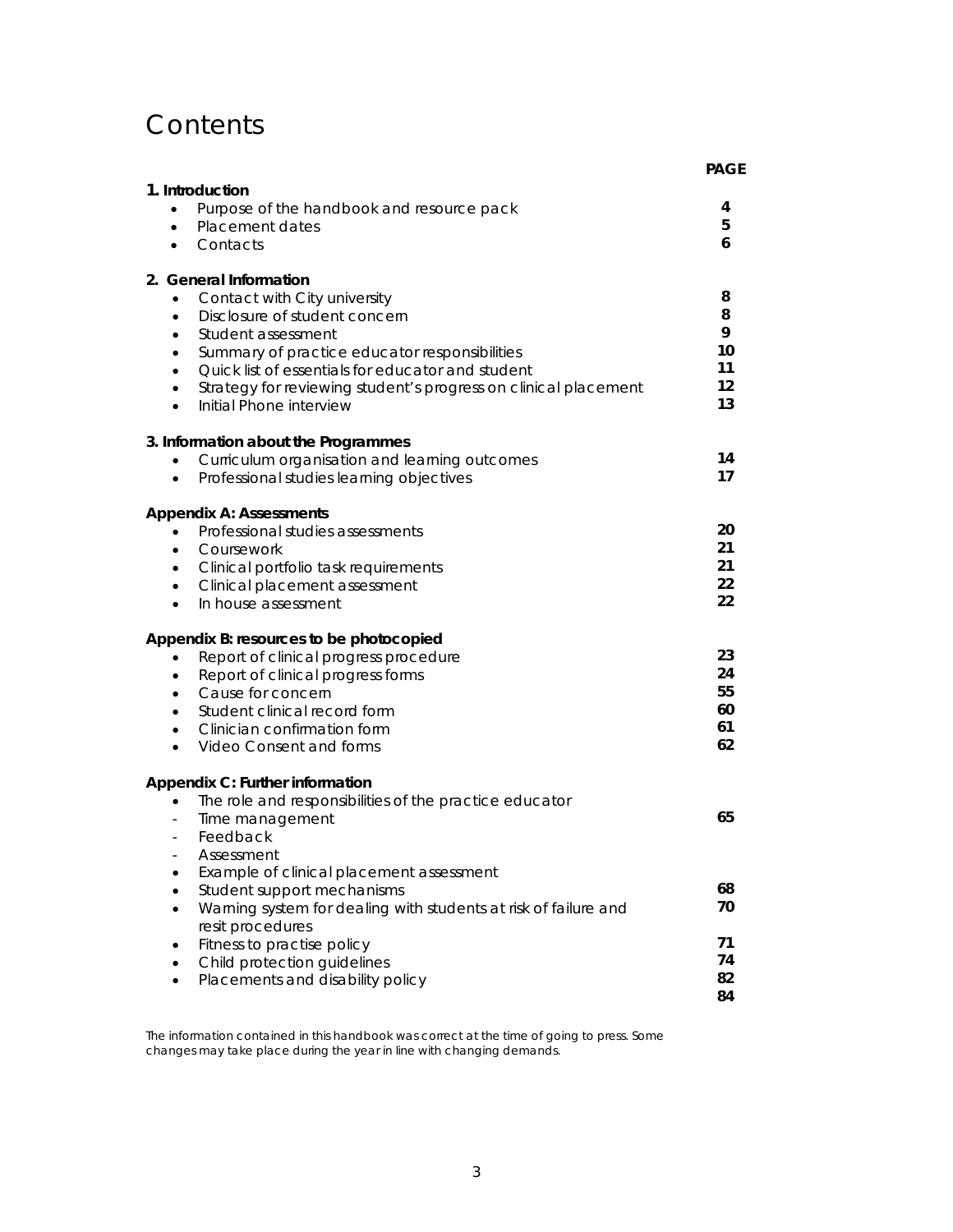## **1. INTRODUCTION**

#### **Clinical Education of City Students**

As a practice educator you will have been on a practice educator's training course and will be familiar with the needs of the students from City. This handbook is designed to give you some practical advice about preparation for supervision as well as an orientation to students' expectations and needs. The relationship between academic and clinical learning is considered to be a key feature in the development of the speech and language therapy student and placements clearly play a critical role.

The National Standards for Placement Learning or 'SPELs' have been developed by RCSLT through the Clinical Placements Forum and are available on the RCLST website. We are confident that all our procedures meet the HEI standards and would encourage all placement providers to use them to ensure that all students have placement experiences of similar standards.

http://www.rcslt.org/about/work\_with\_universities/pre\_reg\_edu/RCSLT\_placement\_provider\_ National\_Standards\_for\_Practice-based\_Learning\_\_January\_2006.pdf

Self audit tools for standards for practice based learning can be found: http://www.rcslt.org/about/work\_with\_universities/pre\_reg\_edu/spl

As student Speech & Language Therapists, you are being prepared for registration with Health Care Professions Council upon qualification. You will need to demonstrate that you are capable of meeting the Standards of Conduct and Ethics for students

http://www.hpcuk.org/assets/documents/10002D1BGuidanceonconductandethicsforstudents.pdf

as well as meeting HCPC's Standards of Proficiency for a newly qualified practitioner by the end of your programme.

http://www.hpc-uk.org/assets/documents/10000529Standards\_of\_Proficiency\_SLTs.pdf

Please see http://www.hpc-uk.org for more information.

#### **Purpose of the Handbook and Resource Pack**

The purpose of this handbook is to provide the key information needed in order to supervise a student from City University, London, on clinical placement. It contains information relating to supervision for every year group and programme (whether BSc or PG Dip). Supplementary information and forms to be photocopied are available in the Appendices.

All student related resources are also available on the PMP website which has been developed for use by the students and educators.

https://www.pmpartnership.org.uk/HEI\_Pages/Documents.aspx?heiid=3&folderid=16

We hope that the handbook and PMP pages will allow educators easy access to the information they need for their particular student. Educators are informed of their students' year group, and programme in the placement notification email.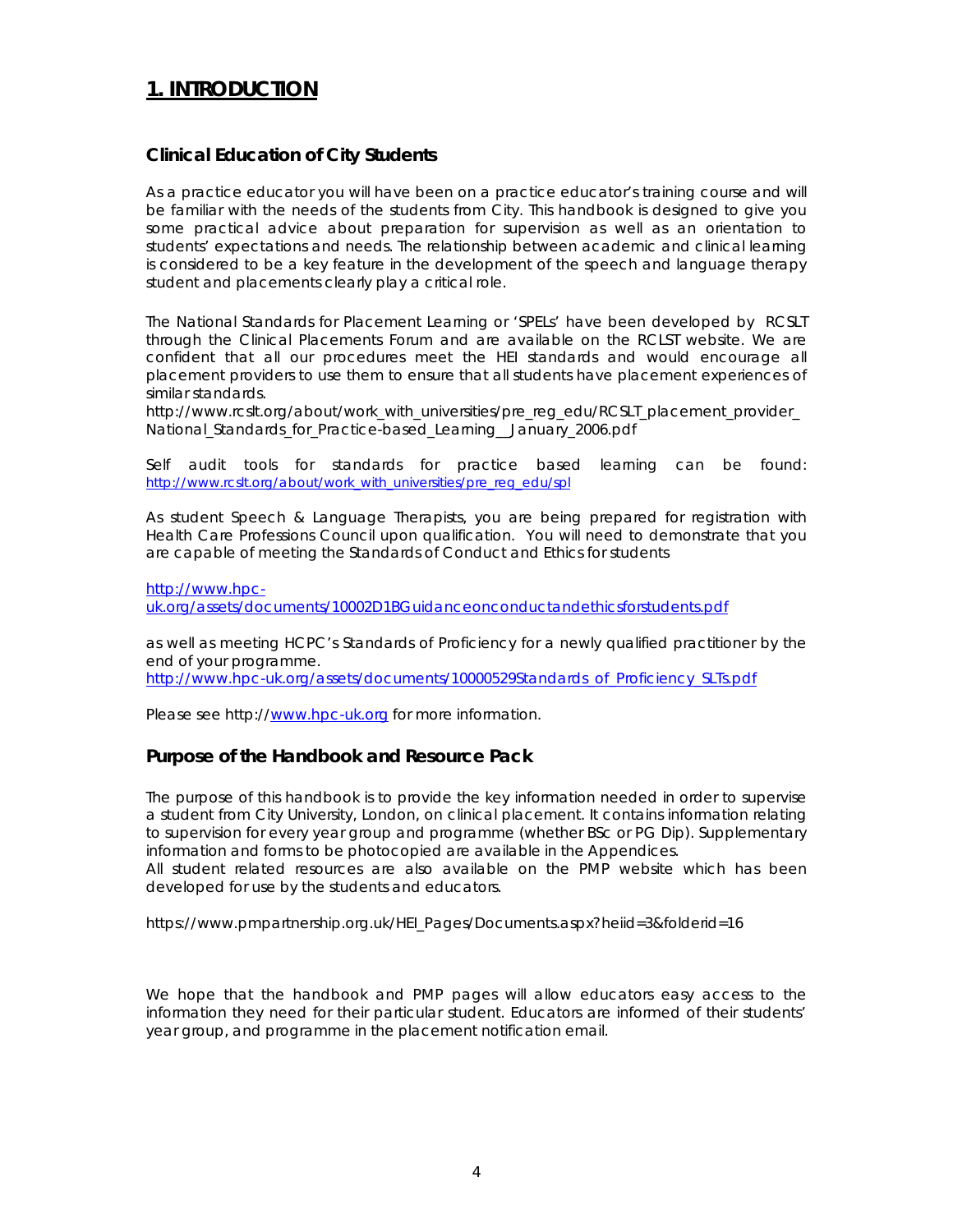#### **DIVISION OF LANGUAGE & COMMUNICATION SCIENCE, CITY UNIVERSITY CLINICAL PLACEMENT PROGRAMME 2014-2015**

#### **Undergraduate Programme**

|                        | Autumn 14                                 | Spring 15                                           | Summer 15                                 |
|------------------------|-------------------------------------------|-----------------------------------------------------|-------------------------------------------|
| <b>Term dates</b>      | 29 September -12 December                 | 26 January - 10 April                               | 01 June $-$ 26 June                       |
| <b>Placement dates</b> | $w/b$ 06 Oct - 12 Dec                     | 26 Jan - 10 April                                   | 01 June $-$ 26 June                       |
| <b>Year Groups</b>     |                                           |                                                     |                                           |
| BSc <sub>1</sub>       | 1 session per week in nurseries,          | 1 session per week in nurseries,                    | N/A                                       |
| 36 students            | residential homes, day centres.           | residential homes, day centres                      |                                           |
|                        |                                           |                                                     |                                           |
|                        | This starts after reading week            |                                                     |                                           |
| BSc <sub>2</sub>       | 2 sessions a week                         | 2 sessions a week                                   | <b>Block</b>                              |
| 40 students            | Tue or Wed                                | Tue or Wed                                          | 24-32 sessions in the period              |
|                        |                                           |                                                     | 3-4 days per week                         |
| Any client group       |                                           |                                                     |                                           |
|                        | <b>Linked to Spring:</b>                  | <b>Linked to Autumn:</b>                            |                                           |
|                        | two term placement                        | two term placement                                  |                                           |
|                        |                                           |                                                     |                                           |
|                        | $(10 \text{ days} - 20 \text{ sessions})$ | $(11$ days $- 22$ sessions)                         | $(12 \text{ days} - 24 \text{ sessions})$ |
| BSc <sub>3</sub>       | 2 sessions a week                         | 2 sessions a week                                   | <b>Block</b>                              |
| 35 students            | Mon or Fri                                | Mon or Fri                                          | 24-32 sessions in the period              |
| Autumn/Spring          |                                           |                                                     | 3-4 days per week                         |
| Any client group       |                                           |                                                     | Adult                                     |
| <b>Summer</b>          | <b>Linked to Spring:</b>                  | <b>Linked to Autumn:</b>                            |                                           |
| Adult                  | two term placement                        | two term placement                                  |                                           |
|                        |                                           |                                                     |                                           |
|                        | $(10 \text{ days} - 20 \text{ sessions})$ | $(11$ days $- 22$ sessions)                         | $(12 \text{ days} - 24 \text{ sessions})$ |
| BSc <sub>4</sub>       | N/A                                       | <b>Block</b>                                        | N/A                                       |
| 35 students            |                                           | Placements: 26 <sup>th</sup> Jan - 13 <sup>th</sup> |                                           |
|                        |                                           | March                                               |                                           |
| Any client group       |                                           | (28 days - 56 sessions 4 days                       |                                           |
|                        |                                           | per week)                                           |                                           |

#### **Postgraduate Programme**

| <b>Year Groups</b>     | Autumn 14                                       | Spring 15                                 | Summer 15                                 |
|------------------------|-------------------------------------------------|-------------------------------------------|-------------------------------------------|
| <b>Term dates</b>      | 29 September -12 December                       | 26 January – 10 April                     | 01 June $-$ 10 July                       |
| <b>Placement dates</b> | PG2: 22 Sep - 12 Dec                            | PG1: 12 Jan - PG2 26 Jan                  | 01 June $-$ 10 July                       |
| PgDip 1                | N/a                                             | Up to 5 days within 2 weeks               | <b>Block</b>                              |
| 80 students            |                                                 | $12 - 23$ January                         | 48 sessions in the period                 |
| Any client group       |                                                 |                                           | 4 days a week                             |
|                        |                                                 | One day a week                            |                                           |
|                        |                                                 | Tues or Wed                               |                                           |
|                        |                                                 | 26 January- 11 April                      |                                           |
|                        |                                                 |                                           |                                           |
|                        |                                                 | Linked to Summer: two term                | Linked to Spring: two term                |
|                        |                                                 | placement                                 | placement                                 |
|                        |                                                 |                                           |                                           |
|                        |                                                 | $(14 - 16$ days 28-32 sessions)           | $(24 \text{ days} - 48 \text{ sessions})$ |
| PgDip 2                | Mini block 3-5 days w/b $22nd$                  | One day a week                            | <b>Block</b>                              |
| 80 students            | September.                                      | Mon or Fri                                | 48 sessions in the period                 |
|                        | One day a week                                  | 27 January – 11 April                     | 4 days a week                             |
| Any client group       | Mon or Fri from 29 September                    |                                           |                                           |
|                        | Linked to Spring:                               | <b>Linked to Autumn:</b>                  |                                           |
|                        | Two term placement                              | Two term placement                        |                                           |
|                        | $(14-16 \text{ days} - 28-32 \text{ sessions})$ | $(11 \text{ days} - 22 \text{ sessions})$ | (24 days - 48 sessions)                   |

1 session = half a working day (4 hours)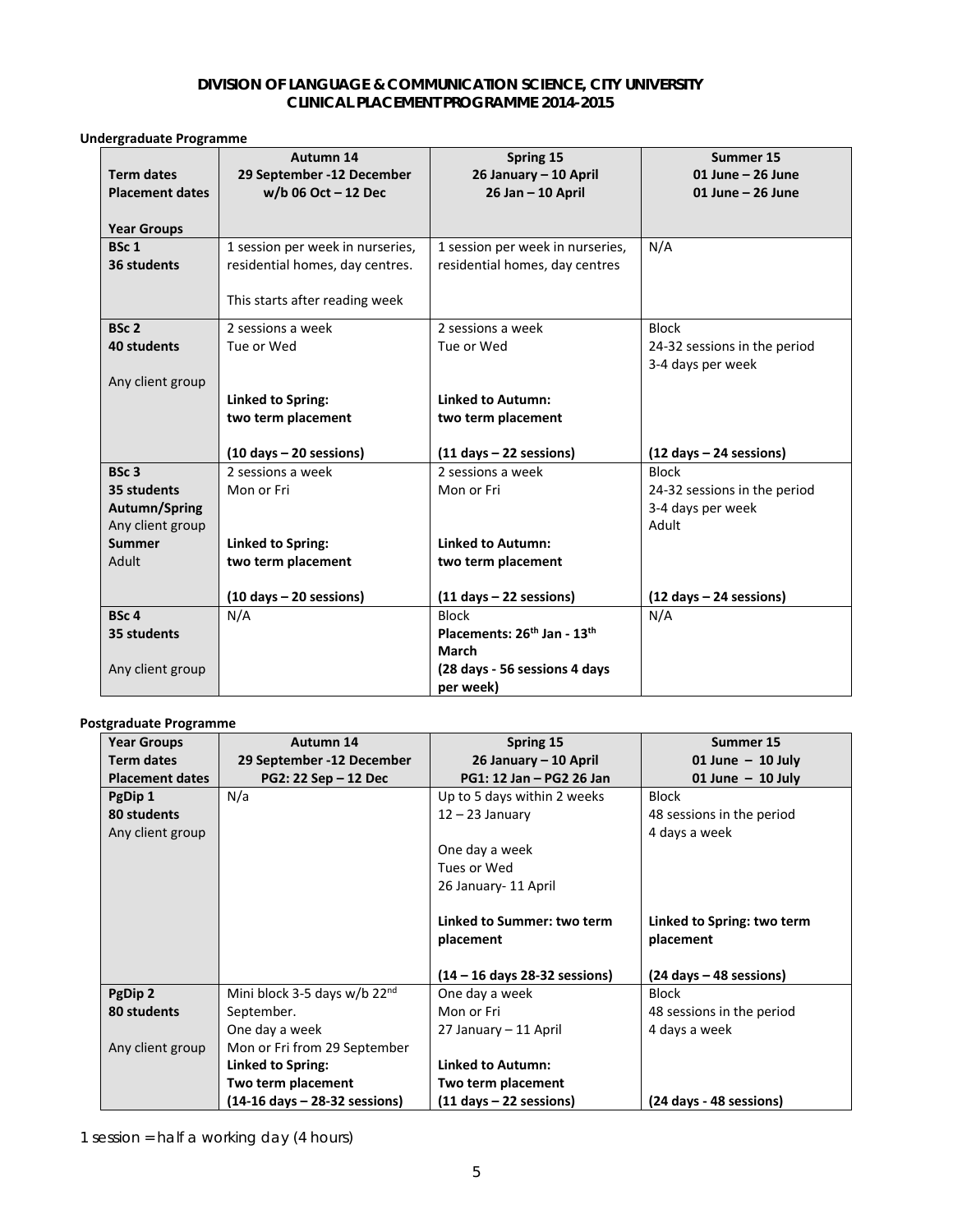### **Contacts: Placement contacts:**

| Individual    | Email                         | Telephone     |
|---------------|-------------------------------|---------------|
| Roopa Dobbs   | Clinicalplacements@city.ac.uk | 020 7040 5983 |
|               | Roopa.dobbs.1@city.ac.uk      |               |
| Sarah Watts   | sarah.watts@tribalgroup.com   | 0844 811 5037 |
| Abigail Levin | a.levin-1@city.ac.uk          | 020 7040 4662 |

#### **Professional Studies Module Leaders and Clinical Tutors**

|        |                          | Internal       |                   |                                    |
|--------|--------------------------|----------------|-------------------|------------------------------------|
| Year   | Tutors                   | (1)            | Telephone         | Email                              |
|        |                          | Visiting       |                   |                                    |
|        |                          | (V)            |                   |                                    |
|        | Ros Herman               |                | 020 7040 8285     | r.c.herman@city.ac.uk              |
| BSc1   | <b>Module Leaders</b>    |                |                   |                                    |
|        | Kirsty Harrison/ Natalie |                | 020 7040 8292/    | Kirsty.harrison.1@city.ac.uk       |
|        | Hasson                   |                | 020 7040 8280     | n.k.hasson@city.ac.uk              |
|        |                          |                |                   |                                    |
|        | Madeline Cruice/         |                | 020 7040 8290     | m.cruice@city.ac.uk                |
|        | <b>Bernard Camilleri</b> |                | 020 7040 8505     | bernard.camilleri.1@city.ac.uk     |
|        |                          |                |                   |                                    |
|        | Natalie Hasson           | L              | 020 7040 8280     | n.k.hasson@city.ac.uk              |
| BSc2   | Module Leader            |                |                   |                                    |
|        | Ioanna Georgiadou        | $\overline{1}$ | 0207 040 8903     | loanna.Georgiadou.1@city.ac.uk     |
|        | Corinne Moffatt          | $\vee$         | 020 8223 8943     | Corinne.moffatt.1@city.ac.uk       |
|        | Donna Ravening           | $\vee$         | 07788 642973      | donnaraven@hotmail.com             |
|        | Kirsty Harrison          |                | 020 7040 8292     | Kirsty.harrison.1@city.ac.uk       |
| BSc3   | Module Leader            |                |                   |                                    |
|        | Abigail Levin            | $\mathbf{I}$   | 020 7040 4662     | a.levin-1@city.ac.uk               |
|        | Marie-Therese            | $\vee$         | 020 3049 6112     | Marie-                             |
|        | Worthington              |                |                   | Therese. Worthington. 1@city.ac.uk |
|        | Madeline Cruice -        | T              | 020 7040 8290     | m.cruice@city.ac.uk                |
| BSc4   | <b>Module Leader</b>     |                |                   |                                    |
|        | Celia Harding            |                | 020 7040 8946     | c.harding@city.ac.uk               |
|        | Lucy Myers               | T              | 020 7040 4134     | lucy.myers@city.ac.uk              |
|        | Bernard Camilleri-       |                | 020 7040 8505     | bernard.camilleri.1@city.ac.uk     |
| PgDip1 | Module Leader            |                |                   |                                    |
|        | <b>Melanie Cross</b>     | $\vee$         | 07703 629 821     | melanie@melaniecross.co.uk         |
|        | Keena Cummins            | V              | 07985 944 072     | keena@keenacummins.co.uk           |
|        | Anita McKiernan          | $\vee$         | 07940 798147      | anita@amckiernan.freeserve.co.uk   |
|        | Alison Kendall           | V              | 07967 316 052     | Alison.Kendall@city.ac.uk          |
|        | Belinda Seeff-Gabriel    | V              | 07811 437 043     | belinda.seeff-gabriel.1@city.ac.uk |
|        | Lucy Myers               |                | 020 7040 4134     | lucy.myers@city.ac.uk              |
|        | Emma Fitzpatrick/Sally   | I              | 020 7040 8286/tbc | emma.fitzpatrick@city.ac.uk        |
|        | Morgan                   |                |                   |                                    |
|        | Sally Morgan -           | L              | 020 7040 0194     | Sally.morgan@city.ac.uk            |
| PgDip2 | Module Leader            |                |                   |                                    |
|        | Jane Marshall            | T              | 020 7040 4668     | J.Marshall@city.ac.uk              |
|        | Carolyn Cheasman         | V              | 07986 762649      | carolyn.cheasman@citylit.ac.uk     |
|        | Rachel Chadwick          | V              | 07915552019       | Rachel.Chadwick@bartshealth.nhs.uk |
|        | Katerina Hilari          |                | 020 7040 4660     | K.Hilari@city.ac.uk                |
|        | Sharon Millard           |                | 0207 040 0150     | Sharon.millard@city.ac.uk          |
|        | Emma Fitzpatrick         |                | 020 7040 8286     | emma.fitzpatrick@city.ac.uk        |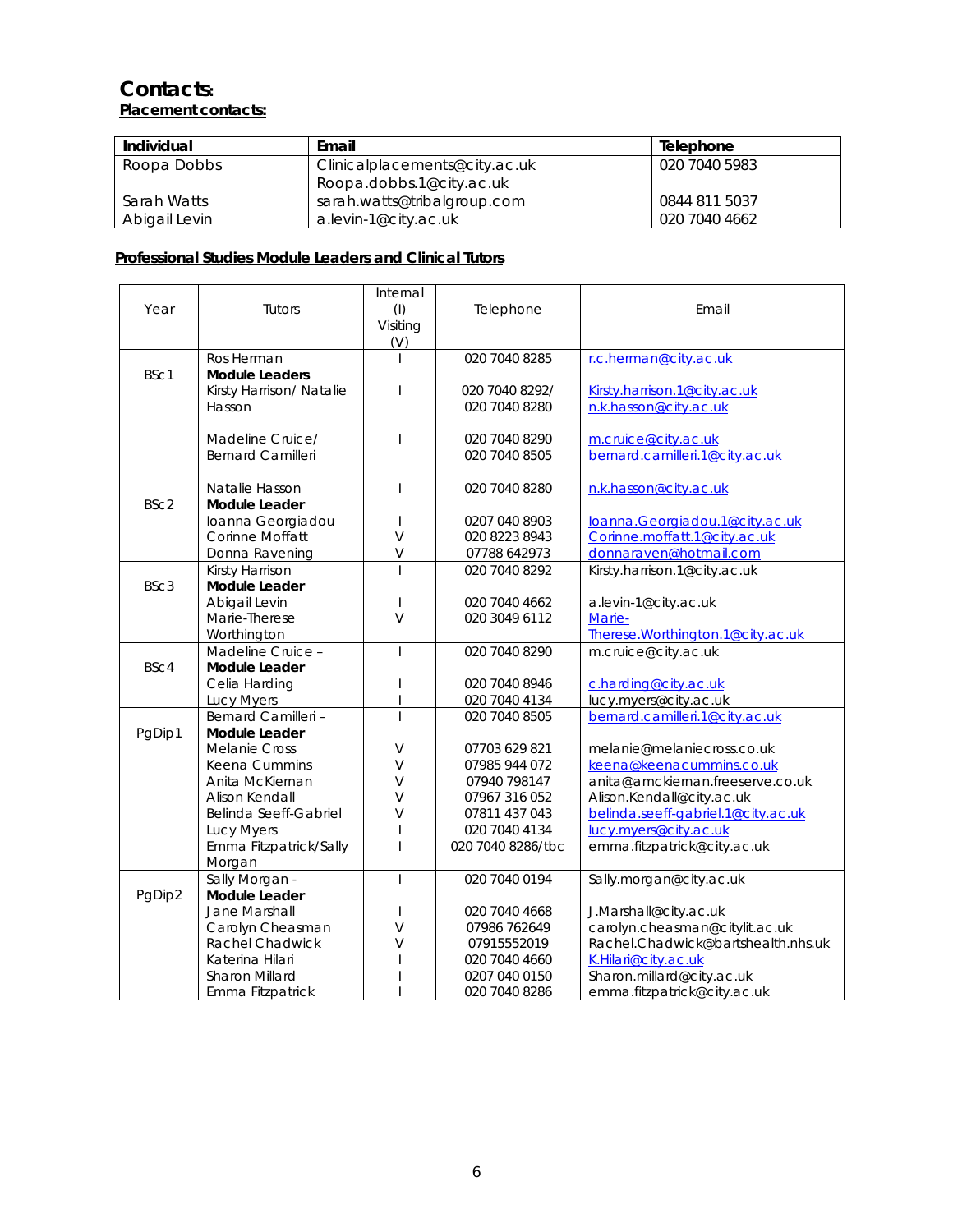#### **Roles**

Roopa Dobbs clinicalplacements@city.ac.uk 0220 7040 5983 is the Senior Placements Officer for the School of Health Sciences.

Roopa's placement role includes:

- responds to initial student, tutor and practice educator queries relating to placements
- processes all placement information given by students and practice educators
- allocates placements according to the information supplied
- initial contact for all placement queries

**Sarah Watts** sarah.watts@tribalgroup.com 0844 811 5037 is the member of staff at the PMP who is responsible for City and UCL speech and language therapy placements. Sarah's placement role includes:

- the request of offers on the PMP
- $\bullet$  initial contact for placement queries regarding inputting offers
- responding to student and educator queries relating to placements and PMP
- management of the shortfall of offers
- creating reports about offers during the year

**Abigail Levin** a.levin-1@city.ac.uk 020 7040 4662 is the Director of Professional Education Abigail's placement role includes:

- Manages the placements team
- Ensures that quality assurance procedures are in place
- Ensures that clinical teaching responds to service needs
- Leads on strategic planning around placement generation
- Leads Clinical tutor training sessions
- Supports Professional Studies Module leaders across all year groups in managing the delivery of the programme

Abigail has a strategic overview of the clinical education including the placement programme and should be contacted regarding concerns about the quality or suitability of any clinical placement or any serious student issues. Professional Studies Module leaders remain the usual first contact for a student focused issue. Abigail is also the point of contact for tutors in relation to their role at City, support and development.

#### **Other contacts**

Emma Lewsey Senior Programmes Officer providing general administrative support for the SLT programmes Emma.Lewsey.1@city.ac.uk 020 7040 5799

Robert Davey R.Davey@city.ac.uk 0207 040 8216 provides technical support.

Internal academic staff phone numbers and emails are available on the staff directory pages of the web:

http://www.city.ac.uk/health/staff-

directory#search/F/Division+of+Language+and+Communication+Science

Email is the default method of communication for students and staff and visiting clinical tutors will be allocated a city.ac.uk email account. However, it is often more practical to provide a personal or other work email address for immediate contacts and it is helpful for the administrative staff to have work, home and mobile telephone contacts for staff use only. These will not be circulated to students unless the individual tutor decides to do this.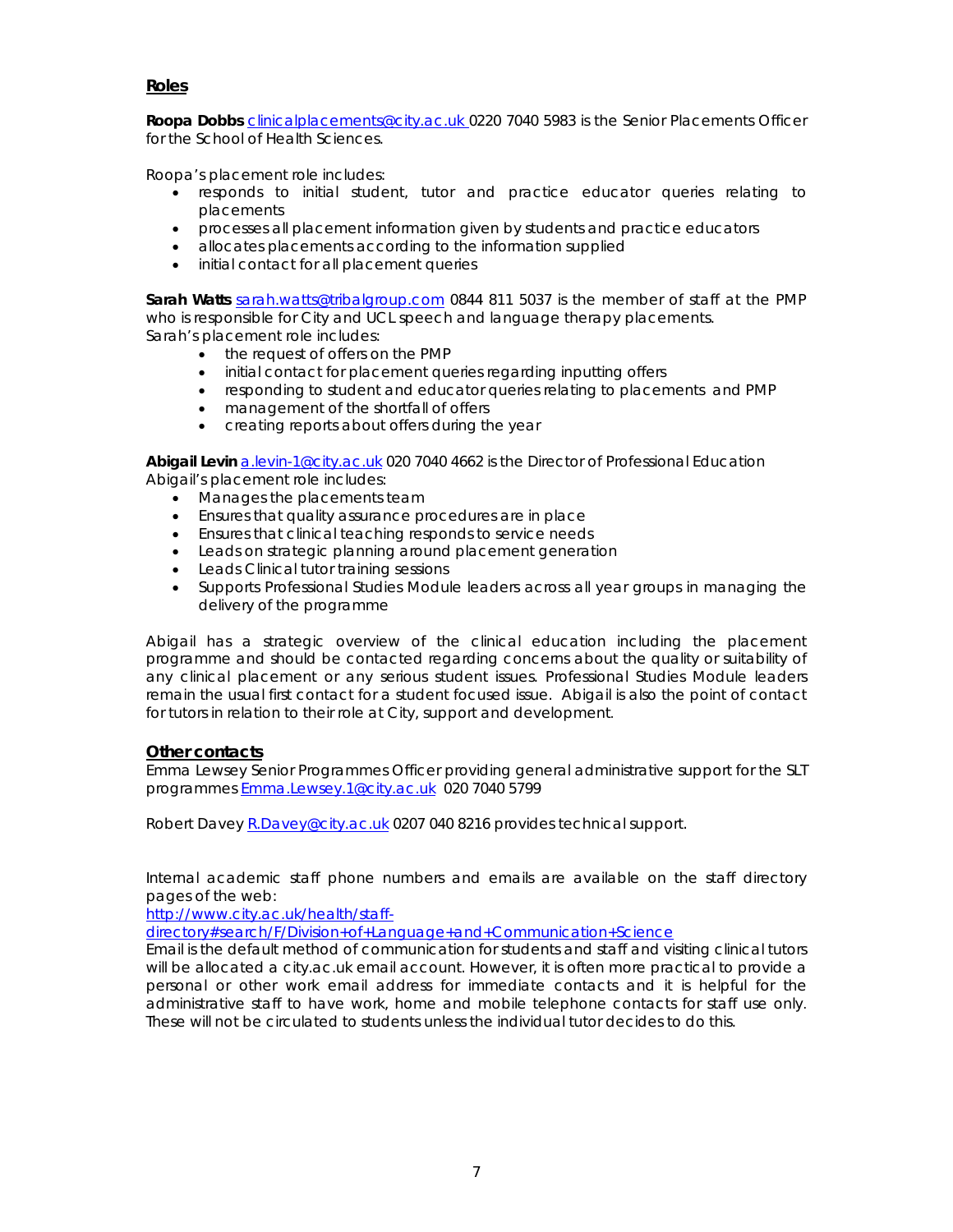## **2. General Information**

#### **Contact with City**

The main point of contact at the University for the Practice Educator is with the student's Clinical Tutor. They will telephone early in a placement to ensure that an educator is happy with arrangements and with the student's performance thus far. There is a clear strategy for reviewing a student's progress while on placement as outlined below but the educator is asked to contact the tutor at any point should there be any concerns.

#### **Local Placement Networks**

The placement coordinator in your Service attends two meetings a year with City and UCL to discuss placement related issues. If you have any feedback to give the universities inform your coordinator so that they can be discussed at this forum.

#### **Attendance**

Students are required to attend clinical placements for the whole term or block including reading weeks. If they are unable to attend the student should contact the educator by an agreed method giving the extenuating circumstances and if possible, make up the time. Attendance and punctuality are monitored.

#### **Preparation for day in placement**

Students are expected to prepare for their day in placement. Educators should ensure that these expectations are reasonable given the other demands of the course.

#### **Student Support**

Students often form a strong relationship with their practice educator and may seek support for issues other than their clinical skills development. However, it may be appropriate for students to seek this support via other mechanisms that are available to them. These are outlined in **Appendix C** so that practice educators can facilitate student access to the appropriate support as necessary.

#### **Disclosure of Student Concern**

Concerns about students can be at academic, clinical and personal levels. The following protocol has been agreed.

Where a student needs to attend for a resit clinical placement the full extent of concern about the student will be discussed with the supervising practice educator. This is a continuation of current practice.

In all other cases, the responsibility for informing the supervising practice educator of academic, clinical or personal concerns lies with the student. This decision has been taken in order to allow all students to begin new placements with a 'clean sheet' and also to encourage them to develop their own strategies for managing their needs. In such cases the clinical tutor will make contact with the practice educator early and it is likely that a 'live' clinic visit will be recommended. Ultimately it is the responsibility of the clinical tutor to disclose information to the practice educator if he or she feels it is essential to the support of the student and the practice educator. This will be done following discussion with the Module Leader, the Year leader and the Director of Professional Education and after informing the student.

#### Resits

The formal process in **Appendix C** should be followed where a student is in a resit placement.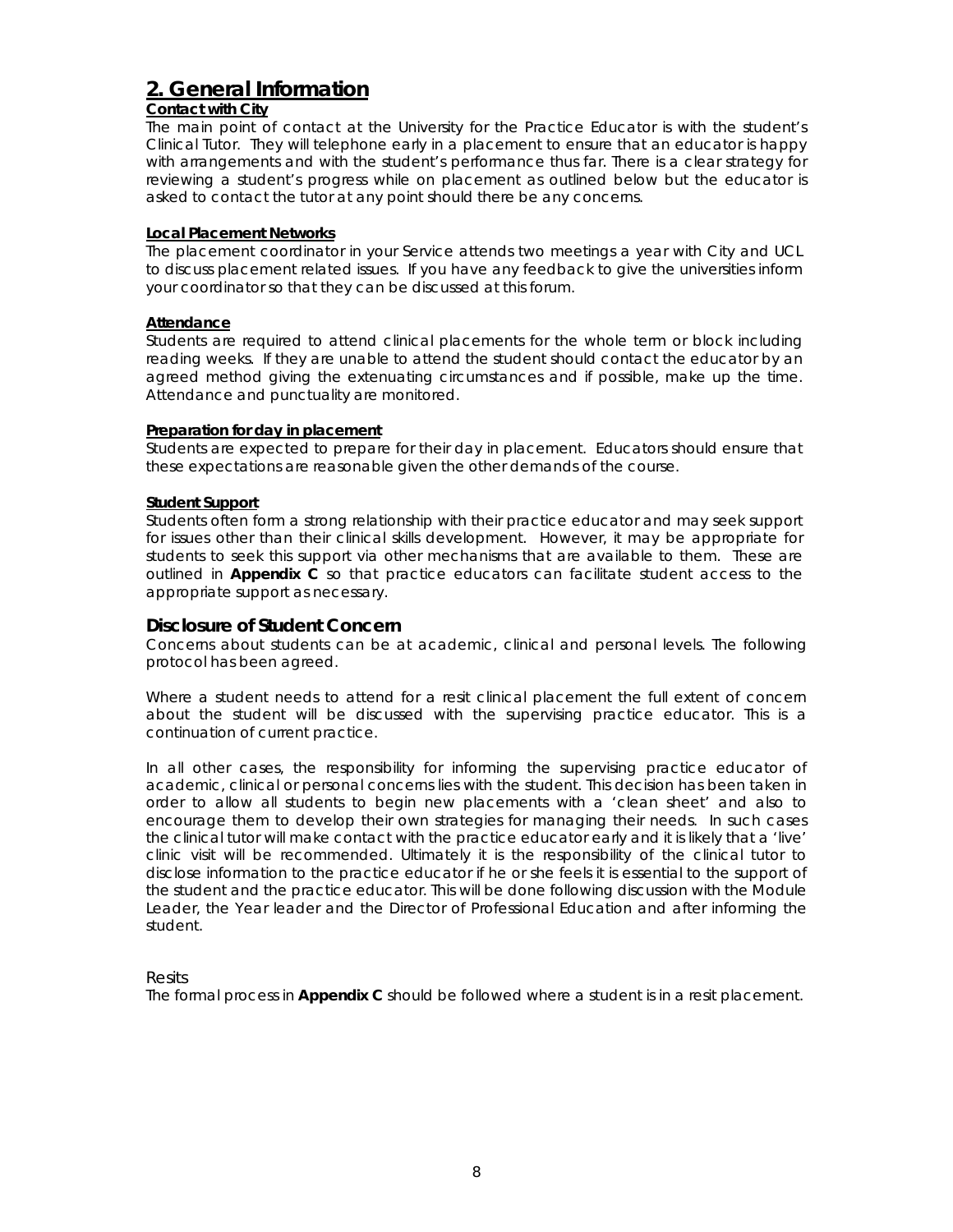## **Overview of Student Clinical Assessment**

Please see **Appendix A** for details of the assessment process and forms.

| Year             | Portfolio<br>tasks | In house clinical exam                           |                                                                       |                                                                | Placement<br>assessment |
|------------------|--------------------|--------------------------------------------------|-----------------------------------------------------------------------|----------------------------------------------------------------|-------------------------|
|                  |                    | Clinical<br>practice:<br>Implementing<br>Therapy | Professional<br>communication<br>skills:<br>Verbal report<br>and Viva | Diagnostic<br>Video,<br>observation,<br>diagnosis,<br>planning |                         |
| BSc1             |                    |                                                  |                                                                       |                                                                |                         |
| BSc <sub>2</sub> |                    |                                                  | ν                                                                     |                                                                |                         |
| BSc <sub>3</sub> |                    |                                                  | ν                                                                     |                                                                |                         |
| BSc4             |                    |                                                  |                                                                       |                                                                |                         |
| PG1              |                    |                                                  | ν                                                                     |                                                                |                         |
| PG <sub>2</sub>  |                    |                                                  |                                                                       |                                                                |                         |

#### **Summary of Practice Educator's Responsibilities**

Please see **Appendix C** for more in-depth details of the role and responsibilities of the practice educator.

The following 'at a glance', chronological summary of the responsibilities of the practice educator during weekly ongoing placements is a suggested format and is not intended to be prescriptive - obviously different clinical settings will vary in exactly how timetables are organised. The summary applies to all the year groups of students although they will be starting their polacements at different points in the year. starting their placements at different points in the year.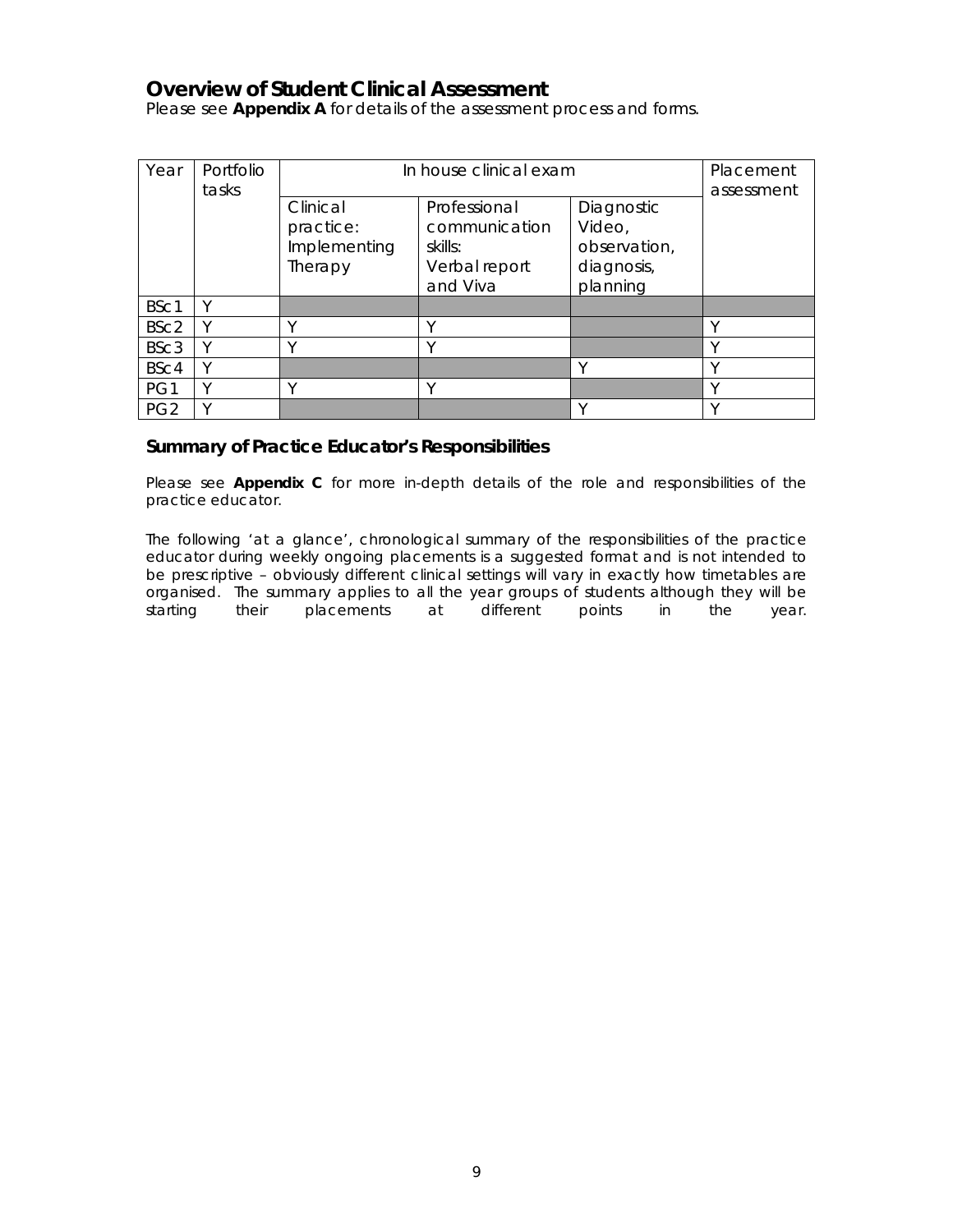#### **SUMMARY OF RESPONSIBILITIES ON PLACEMENT**

| Placement                        | Timing within the placement | Summary of responsibility                                                                                                                                                  |
|----------------------------------|-----------------------------|----------------------------------------------------------------------------------------------------------------------------------------------------------------------------|
| All New Placements               | Prior to placement          | Plan for the placement                                                                                                                                                     |
|                                  | beginning                   | Induction<br>$\Omega$                                                                                                                                                      |
|                                  |                             | Clients<br>$\Omega$                                                                                                                                                        |
|                                  |                             | Feedback - timing and format<br>$\Omega$                                                                                                                                   |
|                                  |                             | Familiarisation with cause for concern and Fitness to practise processes (p55 & 74);<br>$\circ$                                                                            |
| All new placements               | Week 1                      | Establish ground rules for placement and make explicit the expectations of the student                                                                                     |
|                                  |                             | Elicit the students' expectations and discuss any differences in expectations between                                                                                      |
|                                  |                             | educator and student                                                                                                                                                       |
|                                  |                             | Draw any significant problems to the attention of the clinical tutor<br>$\bullet$                                                                                          |
|                                  |                             | Establish the methods and frequency of feedback                                                                                                                            |
|                                  |                             | Discuss Fitness to Practice and Cause for concern i.e. Are there any circumstances that might<br>have an impact on the placement?                                          |
|                                  | By end of week 2            | Establish the opportunities for making videos of clinical sessions for use by the student in their                                                                         |
| Spring BSc3 & BSc2<br>Summer PG1 |                             |                                                                                                                                                                            |
| Summer<br>Autumn &               | By week 3                   | 'in house' clinical assessment and viva at the end of the Spring term<br>Consider the opportunities for the clinical portfolio so that the clinical tutor can consider any |
| BSc3& BSc2                       |                             | alternative arrangements which may be necessary for the student to complete the required                                                                                   |
|                                  |                             | tasks and/or so that the clinical tutor can discuss with the educator any differentiation of                                                                               |
| Autumn & Spring for G2           |                             | tasks which may be appropriate                                                                                                                                             |
| Spring only PG1 & BSc4           |                             |                                                                                                                                                                            |
| All (except BSc4)                | By week 6                   | Hold a more formal interim feedback session with the students to complete the Report of                                                                                    |
|                                  |                             | Clinical Progress. Highlight areas of strength, areas for development and a programme of                                                                                   |
|                                  |                             | action for future development including areas that might be a Cause for Concern or have                                                                                    |
|                                  |                             | an impact on Fitness to Practice.                                                                                                                                          |
|                                  |                             | Highlight any on-going concerns to the clinical tutor                                                                                                                      |
|                                  |                             | Collect service user/carer feedback (form provided)                                                                                                                        |
| BSc4                             | By week 4                   | As immediately above<br>$\bullet$                                                                                                                                          |
| All                              | By end of term              | Complete the 'Report of the clinical progress' form, discuss with students and return to                                                                                   |
|                                  |                             | clinical tutor                                                                                                                                                             |
|                                  |                             | Sign off Student's Clinical Record                                                                                                                                         |
|                                  |                             | Collect service user/carer feedback (form provided)<br>$\bullet$                                                                                                           |
| Summer for BSc2, BSc3,           | By end of placement         | Complete the Clinical Placement Assessment and return to Senior Programmes Officer<br>$\bullet$                                                                            |
| PG1                              |                             | Collect service user/carer feedback (form provided)                                                                                                                        |
| Spring for BSc4 & PG2            |                             |                                                                                                                                                                            |
| All                              | By end of placement         | Educator to complete:                                                                                                                                                      |
|                                  |                             | Student's Clinical Record return to Student Helpdesk in Myddleton Building<br>٠                                                                                            |
|                                  |                             | Report of Clinical Progress with the student                                                                                                                               |
|                                  |                             | Collect service user/carer feedback (form provided)<br>٠                                                                                                                   |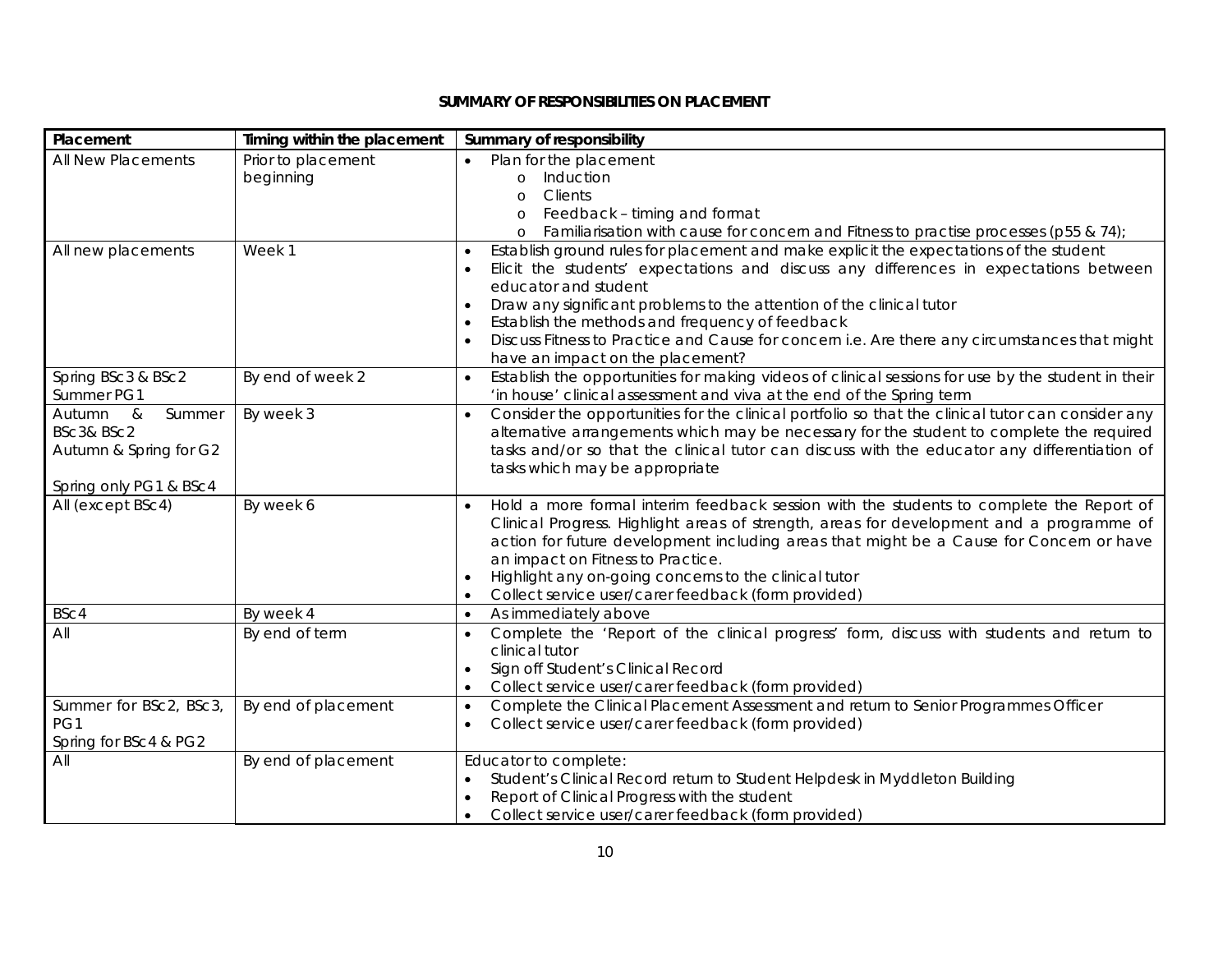### **QUICK LIST ESSENTIALS FOR EDUCATOR & STUDENT**

See appendix C for more information on the role and responsibilities of practice educators.

## **First day/week go through:**

| Induction                                                    |  |
|--------------------------------------------------------------|--|
| <b>Ground rules</b>                                          |  |
| Supervision agreement                                        |  |
| Housekeeping                                                 |  |
| Timetable                                                    |  |
| Learning objectives (see appendix)                           |  |
| Discuss Fitness to Practice/Cause for concern (page 55& 74); |  |
| i.e. are there any circumstances that might have an impact   |  |
| on the placement?                                            |  |

## **Mid way through placement:**

| Educator + Student go through Mid placement report of     |  |
|-----------------------------------------------------------|--|
| clinical progress on placement (Page 23) and mark         |  |
| together.                                                 |  |
| Use this to set 3 specific targets for students 'Personal |  |
| development plan' to work towards for remainder of        |  |
| placement                                                 |  |
| Discuss any Causes for concern                            |  |
|                                                           |  |

## **By end of placement:**

| Where appropriate complete Student Video-Clinician's                     |  |
|--------------------------------------------------------------------------|--|
| <b>Confirmation</b> (Exam video only - appendix B)                       |  |
| Complete Student's Clinical Record (appendix B)                          |  |
|                                                                          |  |
| Complete 2 <sup>nd</sup> 'Report of Clinical Progress' (appendix B) form |  |
| with the student                                                         |  |
| (Clinical placement exam student) Educator to complete                   |  |
| 'Clinical Placement Assessment' Form (these will be sent                 |  |
| separately)                                                              |  |
| The student is awarded Pass or Fail for the placement                    |  |
|                                                                          |  |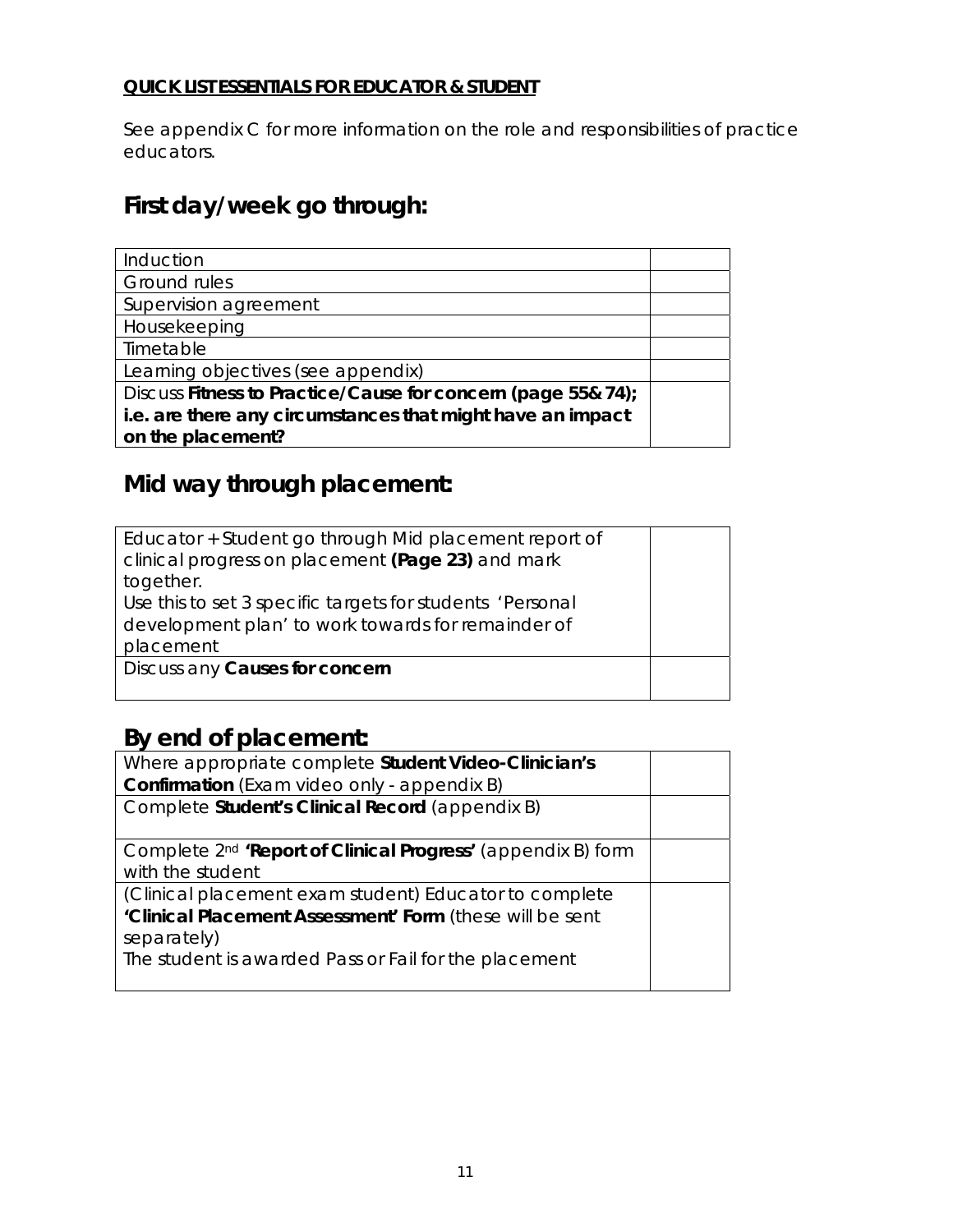### **Strategy for Reviewing Student's Progress on Placement**

- 1. All students report on their clinical experiences through the clinical tutorial system.
- 2. Tutors contact all practice educators by email or phone to check the student's progress. This will usually happen in the first three weeks of the new placement. For this purpose a structured telephone interview or questionnaire will be used (see following page). This serves as an initial point of contact and to identify any support needs early on in the placement. This means that where there are problems, there is a flexibility clause that allows an early follow up visit, either live or video.

Criteria that might trigger further action are:

- Student expresses anxiety or concern about clinical placement
- Practice educator expresses concern about student's clinical work
- Clinical tutor is concerned about student's clinical work
- Clinical placement/practice educator is new to City and a visit is required
- Practice Educator is concerned about a student's professionalism see cause for concern
- 3. Clinic visits are similar for the different year groups in that it is up to the educator, the tutor and the student about whether a live or video clinic visit should be undertaken. There are advantages and disadvantages to both but one type of visit is more appropriate for some environments or circumstances. It is essential that a student receive a live clinic visit at some point in his or her training so approximately half a tutorial group should be visited each year

The overall aim is to reduce the amount of support gradually and to promote the student's own problem-solving skills as s/he progresses through the course.

4. Certain clinical placements are supported by a link clinical tutor from our department who:

- Has regular meetings with practice educators to facilitate student learning issues
	- Timetables visits
	- Feeds back to clinical tutors on individual student's progress

**The 'Warning System for Alerting and Informing Students at Risk of Failing Practical Assessment and Resit Procedure for Clinical Placements' is in appendix B.** 

#### **Students' reflective writing**

Students are required to complete reflective logs each term, and hand in to their clinical tutor for feedback. They will be encouraged to share their logs with their peers in the intervening weeks, getting feedback from placement partners, tutorial group colleagues, and also 'marking' themselves.

Students will also be encouraged in the early weeks of the year, to formulate personal goals for their professional development, knowledge and clinical skills. They should then use the reflection opportunities to consider their progress towards those goals. Students may reflect on any aspect of their clinical learning but although they may like to share their reflections and goals with educators, the latter will not be required to give them assistance.

The reflective logs are not marked. Feedback should be formative, aimed at facilitating students' development in analytical and applied thinking. A distinction between reporting or descriptive writing, and reflection should be highlighted to the students. Models and examples will be made available to students and tutors.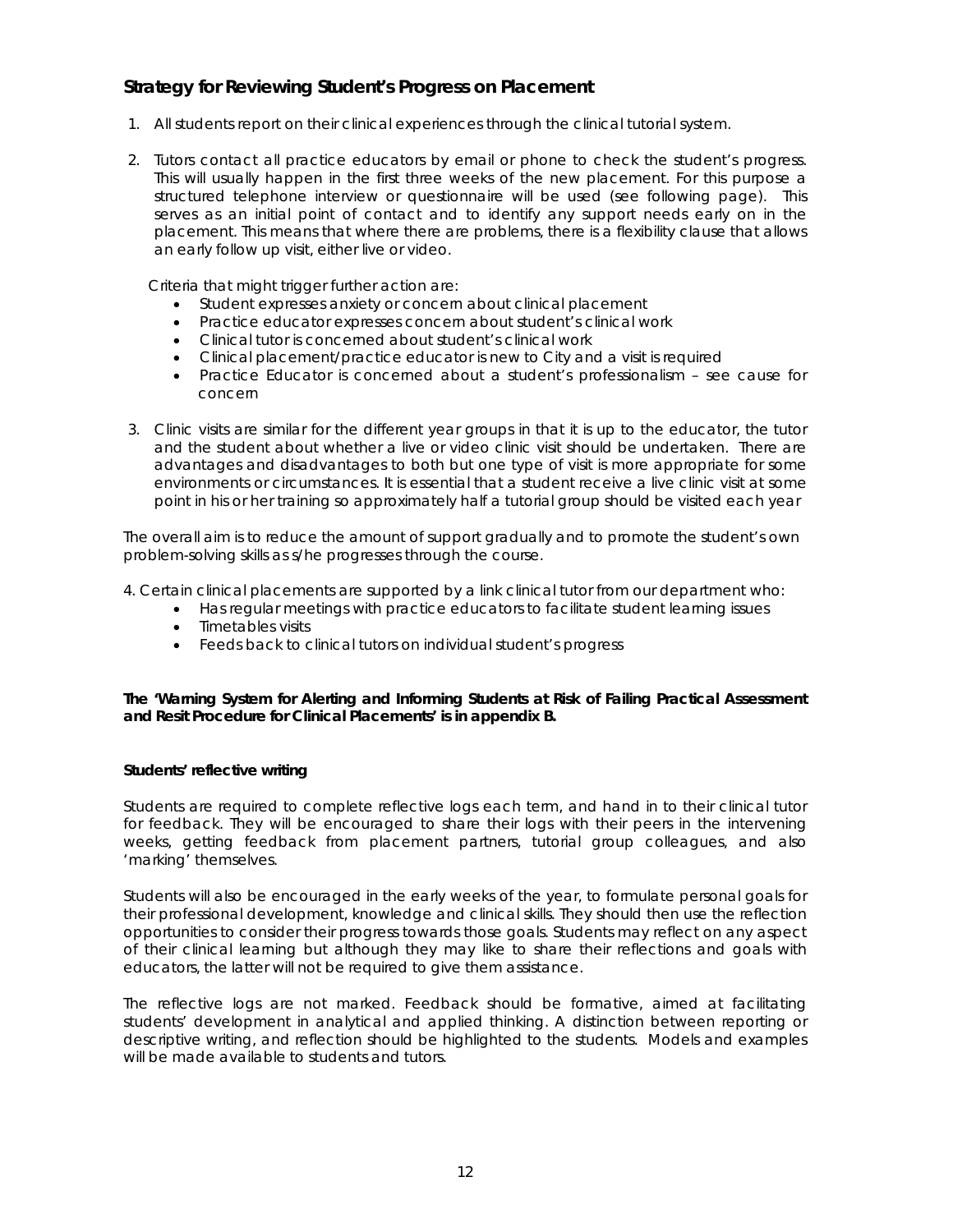#### **FIRST TELEPHONE/ EMAIL INTERVIEW TO PRACTICE EDUCATOR**

| Student:                                                                                                                                                                                                                       |                                                                                                                                                           |
|--------------------------------------------------------------------------------------------------------------------------------------------------------------------------------------------------------------------------------|-----------------------------------------------------------------------------------------------------------------------------------------------------------|
| <b>Practice Educator:</b>                                                                                                                                                                                                      |                                                                                                                                                           |
| <b>Clinical Placement Details:</b>                                                                                                                                                                                             |                                                                                                                                                           |
| Date of phone call:                                                                                                                                                                                                            |                                                                                                                                                           |
| How has the student started in this clinical<br>placement?<br>Have learning goals for the placement<br>been discussed?<br>Is the student making reasonable<br>comments from their observations of you<br>or other SLTs so far? |                                                                                                                                                           |
| What clinical experiences has the student<br>had so far?                                                                                                                                                                       |                                                                                                                                                           |
| Has the student carried out any specific<br>tasks?                                                                                                                                                                             |                                                                                                                                                           |
| Based on your observations of the<br>student so far, how do you think s/he is<br>doing?                                                                                                                                        |                                                                                                                                                           |
| Does the student act in a professional<br>manner?                                                                                                                                                                              |                                                                                                                                                           |
| Do the student's skills match your<br>expectations?                                                                                                                                                                            |                                                                                                                                                           |
| How has the student responded to any<br>feedback you have given?                                                                                                                                                               |                                                                                                                                                           |
| Has the student asked appropriate<br>questions?                                                                                                                                                                                |                                                                                                                                                           |
| Do you have any queries or concerns at<br>this stage?                                                                                                                                                                          |                                                                                                                                                           |
| Is there any more information you would<br>like or any way I can help you with your<br>planning for the student?                                                                                                               |                                                                                                                                                           |
| <b>AGREED ACTION:</b>                                                                                                                                                                                                          | Follow up with live visit<br>Follow up with video visit<br>Follow up with telephone call<br>Follow up with cause for concern<br>Other<br>No action needed |
| <b>Signature of Clinical Tutor:</b>                                                                                                                                                                                            | Date:                                                                                                                                                     |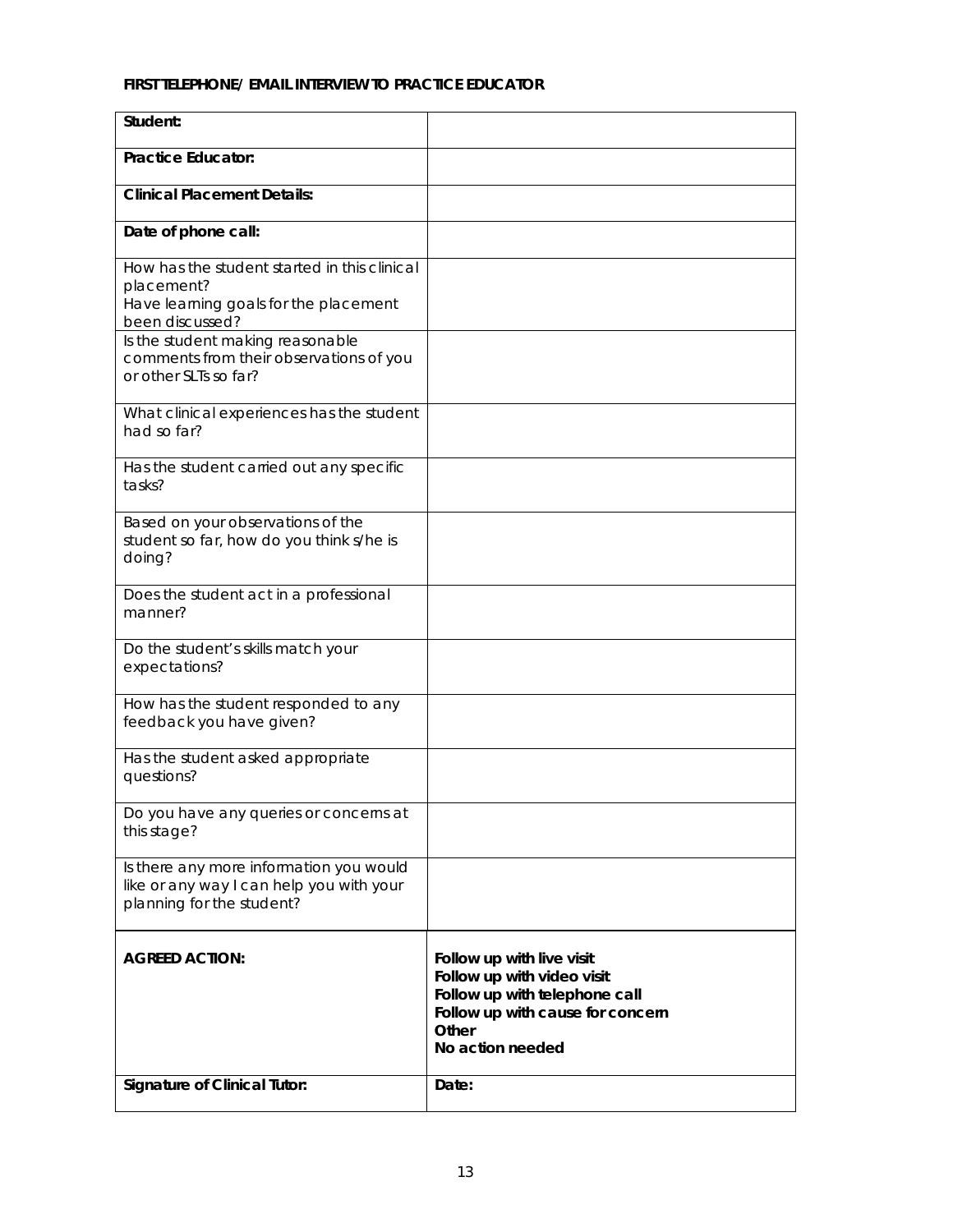## **3. INFORMATION ABOUT THE PROGRAMMES**

#### **Overview**

The speech and language therapy programmes provide a relevant and contemporary course content, a structure that reflects a logical learning curve for the students, and a programme delivery which incorporates a variety of teaching methods, including case -based learning.

\_\_\_\_\_\_\_\_\_\_\_\_\_\_\_\_\_\_\_\_\_\_\_\_\_\_\_\_\_\_\_\_\_\_\_\_\_\_\_\_\_\_\_\_\_\_

The department offers two qualifications in Speech and Language Therapy; a BSc(Hons) in Speech and Language Therapy and a Postgraduate Diploma/MSc. There is minimal shared teaching across the two programmes.

#### **Curriculum Organisation and Learning Outcomes**

Speech and Language Therapy programmes and awards at City have been designed to reflect academic and professional standards in relation to subject benchmark statements, the Framework for Higher Education Qualifications and to the Standards of Proficiency produced by the Health Professions Council. In 2006, Major Review gave the programmes the highest possible awards for academic and practitioner standards and the quality of the learning opportunities.

Information about the programmes is available through Programme Specifications on the University website. These specifications summarise information about the structure of the programmes, the regulations that apply, the aims and the learning outcomes and the methods. Since 2002, all programmes of study in the University have operated under a credit framework meaning that all qualifications carry a credit value and modules within programmes also bear credit.

An outline of the programmes content is described below:

#### **Programme Outline**

- Teaching takes place over three terms.
- Lecture based teaching finishes at the end of March.
- BSc4, BSc3 & BSc2 students complete their in-house Clinical Assessment at the end of March.
- Written examinations and the PG2 Clinical Assessment are in May after which students complete their final clinical placement of the year.
- PG1 students complete their in-house Clinical Assessment in July.
- BSc2, BSc3, PG1 & PG2 students gain their end of year clinical placement assessment in their final placement.
- Two or three clinical tutorials will be timetabled within the final summer placement.
- Students will be excused clinical placements in order to attend these.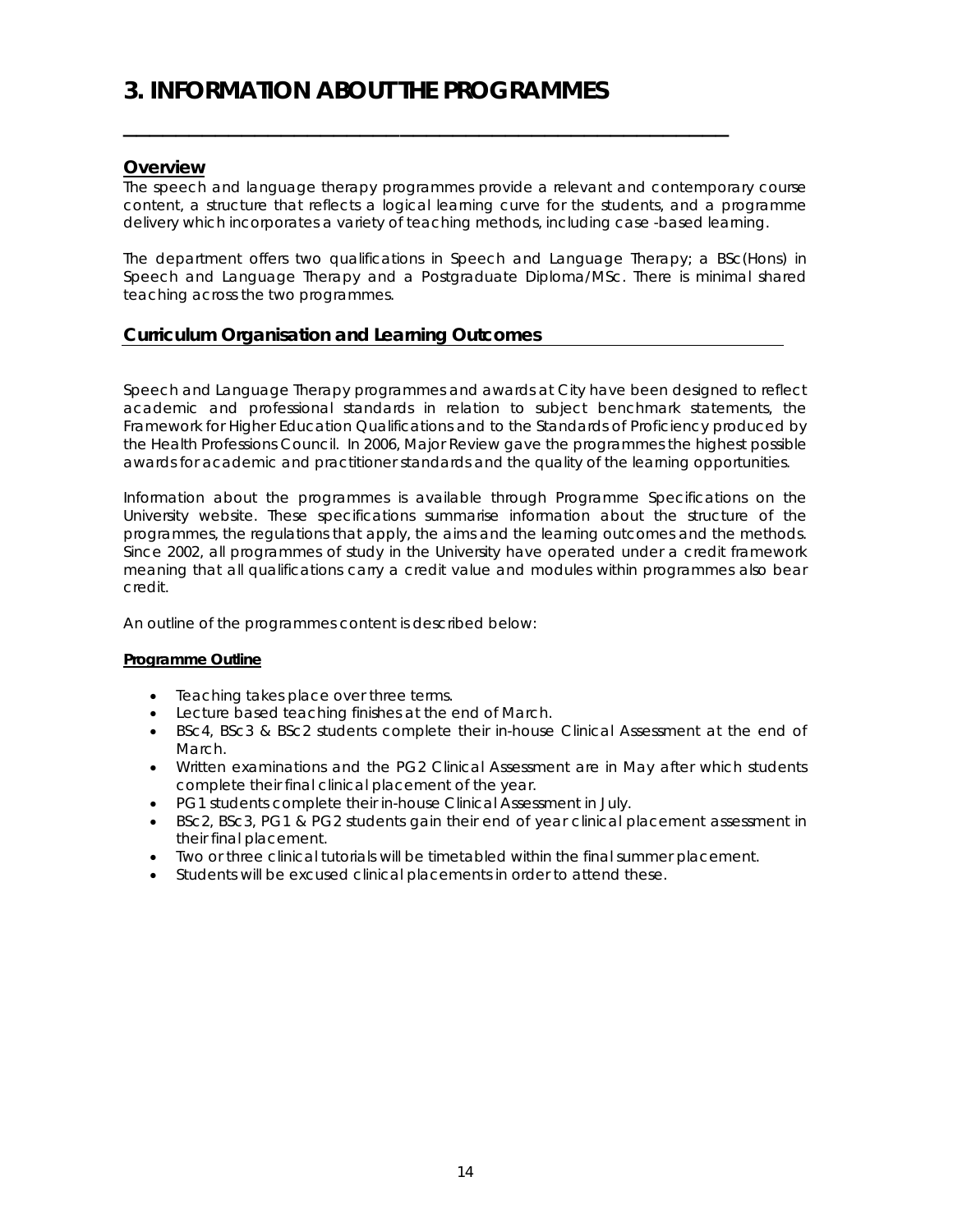### Undergraduate Programme

| Year<br>Group                   | Non-Clinical<br>Subjects:                                                                                                                                                             | <b>Clinical Subjects:</b>                                                                                                                                                                                                                                                                    | Placements:                                                 | <b>Placement Days and</b><br>practical assessment<br>times                                                                                                |
|---------------------------------|---------------------------------------------------------------------------------------------------------------------------------------------------------------------------------------|----------------------------------------------------------------------------------------------------------------------------------------------------------------------------------------------------------------------------------------------------------------------------------------------|-------------------------------------------------------------|-----------------------------------------------------------------------------------------------------------------------------------------------------------|
| Year 1<br><b>BSc</b>            | Audiology<br>Acoustic &<br>articulatory<br>phonetics<br>Linguistics<br>Anatomy &<br>physiology<br>Life span<br>development<br>Social, cultural &<br>disability issues<br>Study skills | Professional Studies: Master<br>classes, tutorials, placements                                                                                                                                                                                                                               | <b>Clinical Skills</b><br>Training<br>Nursery<br>Placements | Wednesdays<br>Autumn & Spring<br>No practical<br>assessment                                                                                               |
| Year <sub>2</sub><br><b>BSc</b> | The acquisition of<br>speech and<br>language skills<br>Phonetics<br>Normal<br>development<br>Neurology<br><b>ENT</b>                                                                  | Speech, Communication and<br>Swallowing Disabilities (SCSD):<br>Voice and Laryngectomy<br>Cerebral Palsy<br>Dysfluency<br>Child speech impairment<br>Dysphagia<br>Motor Speech Disorders<br>Cleft Palate<br>Professional Studies: master<br>classes, tutorials, placements                   | Mixed<br>development<br>al / acquired                       | Tuesdays<br>/Wednesdays<br>Autumn, Spring and<br>Summer<br>In-house assessment<br>in March<br><b>Clinical Placement</b><br>Assessment at end of<br>Summer |
| Year <sub>3</sub><br><b>BSc</b> | <b>Research Methods</b><br>Language<br>processing                                                                                                                                     | Language, Cognition and<br><b>Communication Disabilities</b><br>(LCD):<br>Acquired Language<br>impairments<br>Developmental Language<br>impairment<br>Learning Disability<br>Hearing Impairment<br>Autism<br>Mental health<br>Professional Studies: master<br>classes, tutorials, placements | Mixed<br>development<br>al / acquired                       | Mondays/Fridays<br>Autumn, Spring and<br>Summer<br>In-house assessment<br>in March<br><b>Clinical Placement</b><br>Assessment at end of<br>Summer         |
| Year <sub>4</sub><br><b>BSc</b> | Project<br>Evidence based<br>practice                                                                                                                                                 | Professional Studies: master<br>classes, tutorials, placements                                                                                                                                                                                                                               | Mixed<br>development<br>al / acquired                       | Spring Term Block of<br>7 weeks<br>In-house and<br><b>Clinical Placement</b><br>Assessment at end of<br>Spring                                            |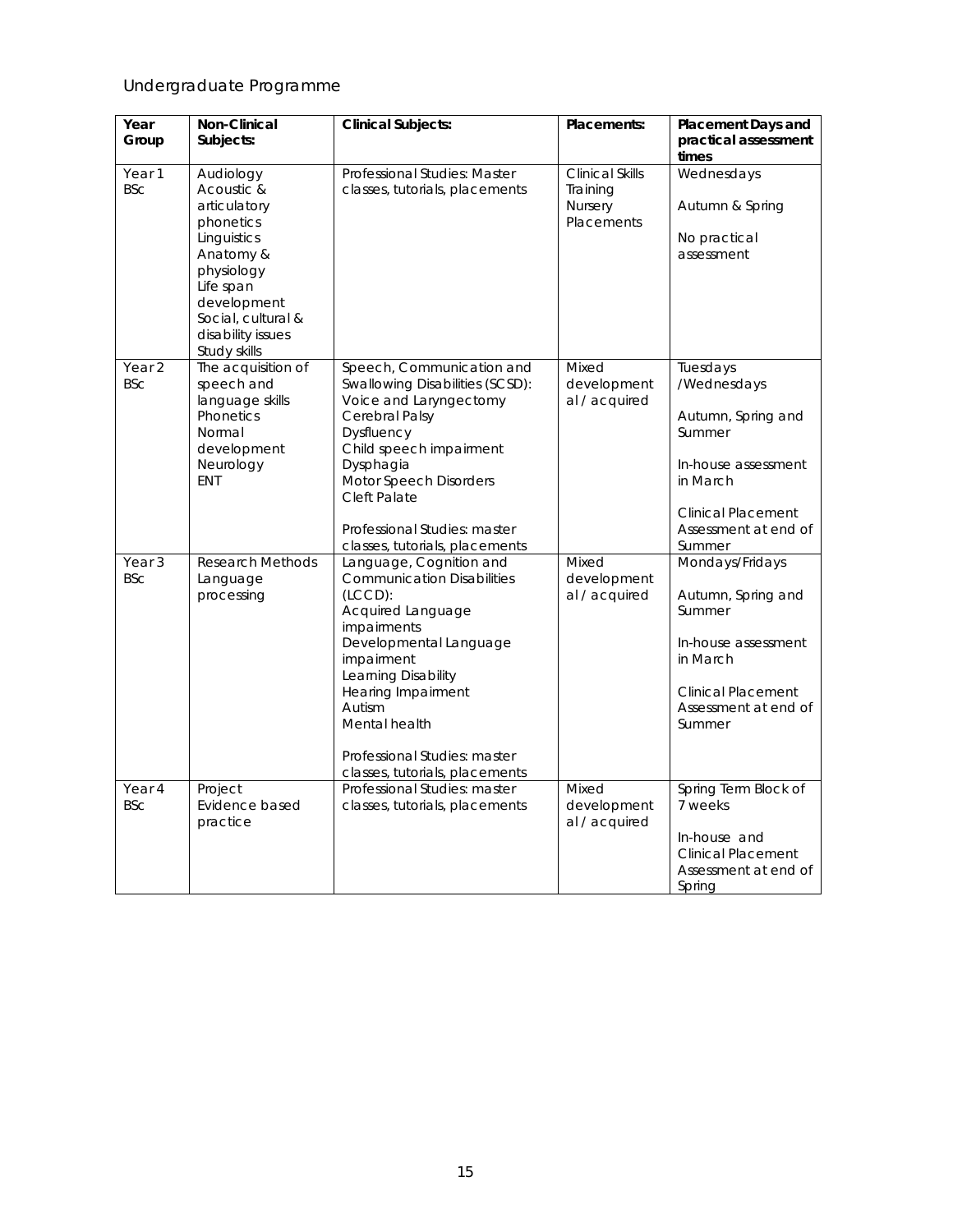## Postgraduate programme

| Year <sub>1</sub><br>PG<br>Dip/MSc | Linguistics<br><b>Phonetics</b><br>Normal<br>development<br>Anatomy &<br>Physiology<br>Neurology<br><b>ENT</b> | Speech, Communication and<br><b>Swallowing Disabilities (SCSD)</b><br>Voice and Laryngectomy<br>Cerebral Palsy<br><b>Dysfluency</b><br>Child speech impairment<br>Dysphagia<br>Motor Speech Disorders<br><b>Cleft Palate</b><br>Professional Studies: master<br>classes, tutorials, placements      | <b>Clinical Skills</b><br>Training<br><b>Nurseries</b><br><b>Mixed</b><br>development<br>al / acquired | Tuesdays<br>/Wednesdays<br>Spring and Summer<br>In-house and Clinical<br>Placement<br>Assessment at end of<br>Summer                                     |
|------------------------------------|----------------------------------------------------------------------------------------------------------------|-----------------------------------------------------------------------------------------------------------------------------------------------------------------------------------------------------------------------------------------------------------------------------------------------------|--------------------------------------------------------------------------------------------------------|----------------------------------------------------------------------------------------------------------------------------------------------------------|
| Year <sub>2</sub><br>PG<br>Dip/MSc | <b>Research Methods</b><br>Acoustic phonetics<br>Audiology<br>Language<br>processing                           | Language, Cognition and<br><b>Communication Disabilities</b><br>(LCD)<br>Acquired Language<br><i>impairments</i><br>Developmental Language<br>impairments<br>Learning Disability<br>Hearing Impairment<br>Autism<br>Mental Health<br>Professional Studies: master<br>classes, tutorials, placements | <b>Mixed</b><br>development<br>al / acquired                                                           | Mondays/Fridays<br>Autumn, Spring and<br>Summer<br>In-house assessment<br>May exam period<br><b>Clinical Placement</b><br>Assessment at end of<br>Summer |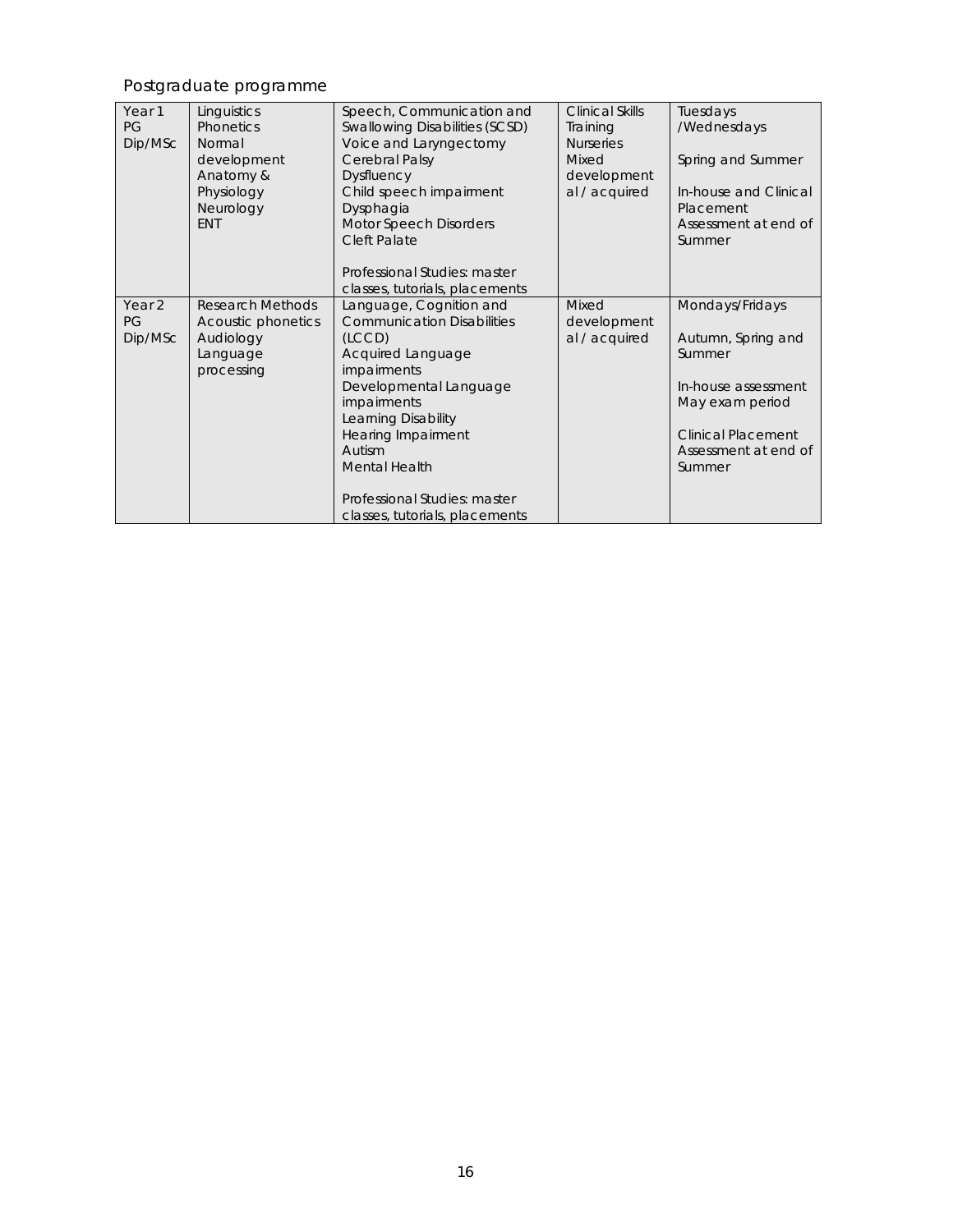#### **Professional Studies Modules**

#### **Context**

These modules are described in detail as they are most salient to clinical education. They consist of Master classes, the Clinical Tutorial programme and the Clinical Placement programme each year. In addition, the modules link with the Speech Swallowing and Communication Disabilities modules in terms of providing practically orientated sessions that explore the intervention and clinical management strategies in current practice around dysphagia and communication problems. Learning from non-clinical modules e.g. phonetics and linguistics is made explicit and integrated with bilingual and multicultural influences thread throughout.

**Master class** lectures are delivered to each year group separately.

The **Clinical Tutorials** provide small group teaching environments in which students can make more explicit links between the theoretical frameworks with which they are being presented and their clinical placement experience. Tutorial groups consist of 10-12 students and tutorials are held fortnightly for BSc2, BSc3, PG1 and PG2 groups and weekly in Spring term for BSc4s. Attendance at clinical tutorials is a compulsory part of the clinical training: clinical tutors are required to monitor and report on attendance.

The Clinical **Placement** adds the practical dimension to the Professional Studies Module in that it is here that a student can apply their knowledge and develop clinical skills under the guidance of their practice educator. Attendance at clinical placements is a compulsory part of the clinical training. Practice educators are asked to complete the Student Clinical Record form at the end of each term and return it to the relevant clinical tutor as well as the Clinical Placements Administrator through the student.

#### **Learning objectives for Clinical Placements**

The clinical placement provides the context in which the student can apply their knowledge whilst developing their key professional skills. The student's development of clinical skills is *not* tied to the type of client group within the placement; rather it is linked to a set of learning outcomes that have been identified for the year. The following tables show examples of these learning objectives, some of which will be met through direct experience in clinical settings, others through clinically based workshops and seminars.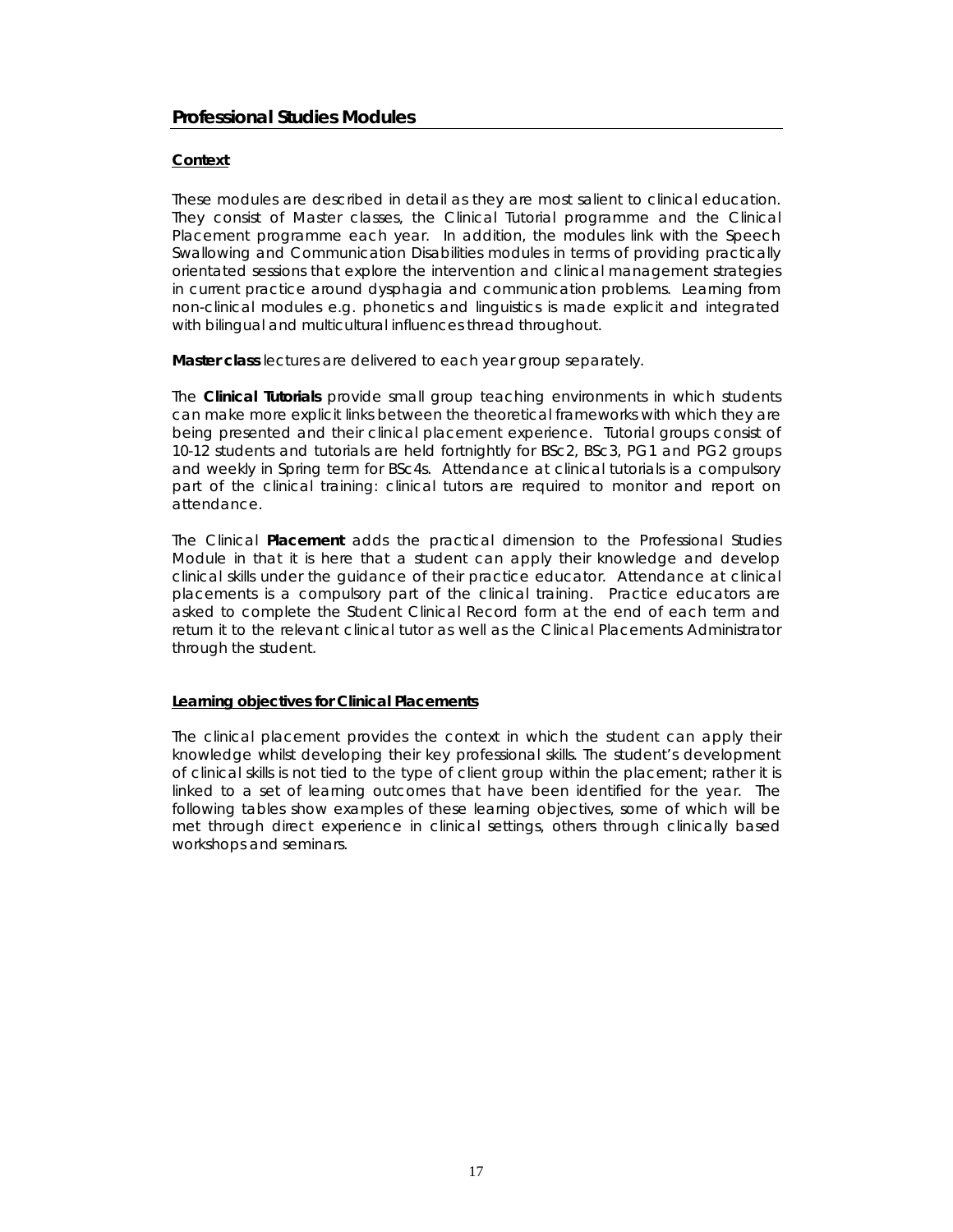| PG Dip/MSc Learning Objectives for Clinical Placement |  |  |
|-------------------------------------------------------|--|--|
|-------------------------------------------------------|--|--|

| <b>Focus</b>                              | PGDip/MScYear 1                                                                                                                                                                                                                                               | PGDip/MSc Year 2                                                                                         |
|-------------------------------------------|---------------------------------------------------------------------------------------------------------------------------------------------------------------------------------------------------------------------------------------------------------------|----------------------------------------------------------------------------------------------------------|
| Clinical setting/<br>social context       | Develop an understanding of different educational, health, social and<br>welfare settings                                                                                                                                                                     | Refine                                                                                                   |
| Information gathering                     | Develop and extend interviewing and information gathering skills including<br>observation skills<br>Develop communication skills with service users and professional colleagues                                                                               | Refine interviewing and information gathering<br>skills                                                  |
| Observation and<br>recording              | Develop observation skills                                                                                                                                                                                                                                    | Extend and refine                                                                                        |
| Assessment                                | Develop an understanding of formal and informal assessment skills Develop<br>understanding of principles involved in the design and administration of a<br>structured assessment<br>Develop ability to administer and interpret structured assessment results | Extend and refine use of assessment skills<br>Refine ability to interpret assessment results             |
| Therapy                                   | Develop a basic understanding of the role of the Speech & Language<br>Therapist<br>Develop intervention skills<br>Develop an understanding of the components of therapy                                                                                       | Extend and refine intervention skills<br>Extend and refine understanding of the<br>components of therapy |
| Goal planning &<br>outcome<br>measurement | Develop understanding of how to plan long and short term goals and<br>measure outcomes.                                                                                                                                                                       | Extend and refine skills                                                                                 |
| Clinical administration                   | Develop and extend understanding of clinical administration and<br>management                                                                                                                                                                                 | Refine skills                                                                                            |
| Self appraisal                            | Develop self appraisal techniques                                                                                                                                                                                                                             | Extend and refine self appraisal techniques<br>Extend and refine professional development<br>skills      |
| <b>Professional Roles</b>                 | Develop professional role and communication skills                                                                                                                                                                                                            | Extend and refine professional role and<br>communication skills                                          |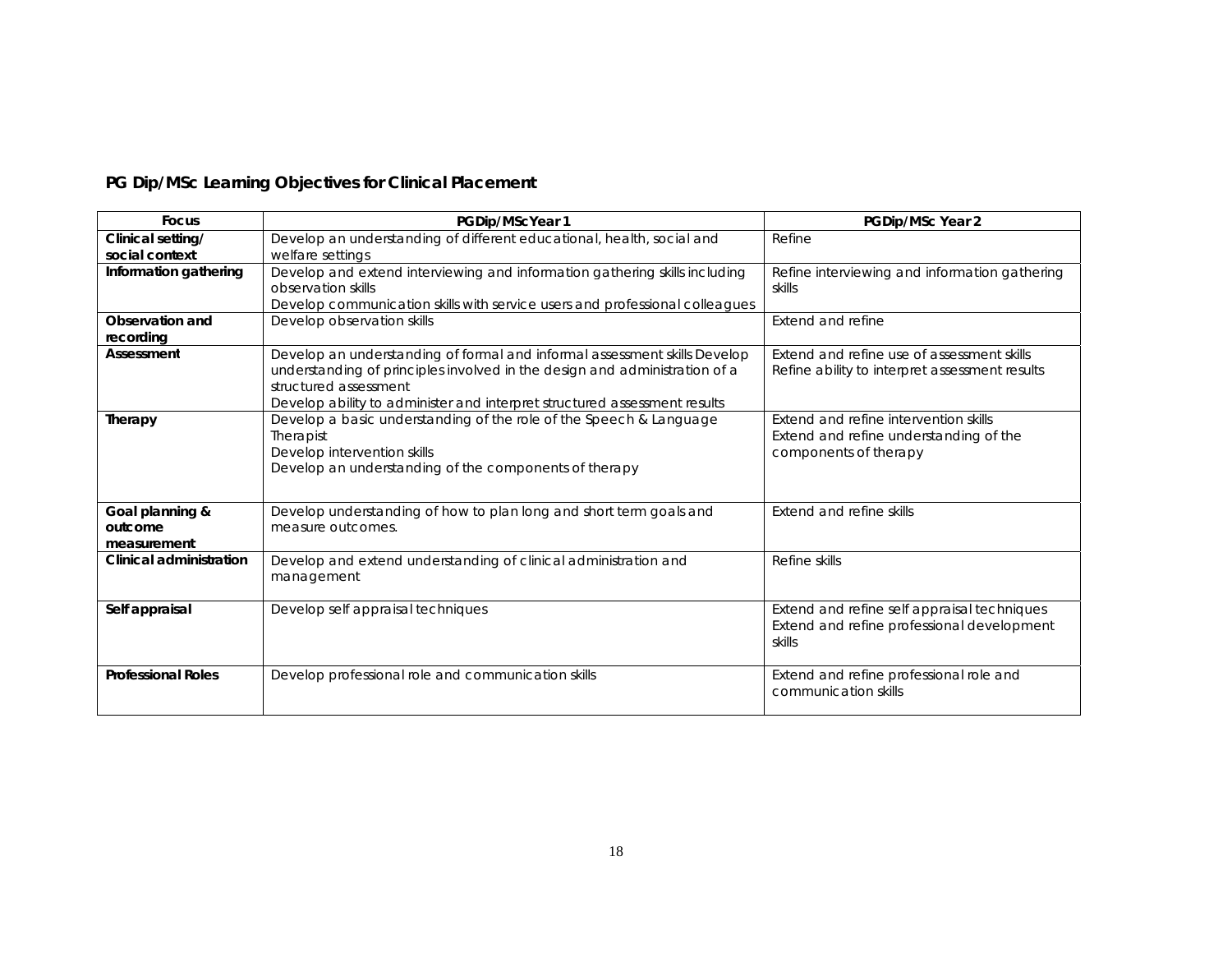| <b>BSc Learning Objectives for Clinical Placement</b> |  |  |
|-------------------------------------------------------|--|--|
|                                                       |  |  |

| <b>Focus</b>                                      | <b>BSc Year 1</b>                                                                            | <b>BSc Year 2</b>                                                                                                                                                                                 | <b>BSc Year 3</b>                                                                    | <b>BSc Year 4</b>                                                                                                                                                                                                     |
|---------------------------------------------------|----------------------------------------------------------------------------------------------|---------------------------------------------------------------------------------------------------------------------------------------------------------------------------------------------------|--------------------------------------------------------------------------------------|-----------------------------------------------------------------------------------------------------------------------------------------------------------------------------------------------------------------------|
| Clinical setting/<br>social context               | Develop an understanding of<br>different educational, health,<br>social and welfare settings | Continue to develop these skills                                                                                                                                                                  | <b>Extend skills</b>                                                                 | Refine skills                                                                                                                                                                                                         |
| Information<br>gathering                          | Identify the skills of information<br>gathering                                              | Develop and extend interviewing and<br>information gathering skills including<br>observation skills<br>Develop communication skills with<br>service users and professional<br>colleagues          | Extend interviewing and<br>information gathering skills                              | Refine interviewing and information<br>gathering skills                                                                                                                                                               |
| Observation<br>and recording                      | Develop observation skills                                                                   | Continue to develop these skills                                                                                                                                                                  | <b>Extend observation skills</b>                                                     | Refine observation skills                                                                                                                                                                                             |
| (and<br>Assessment<br>self appraisal for<br>BSC4) | Develop an understanding of<br>formal and informal assessment<br>skills                      | Develop understanding of principles<br>involved in the design and<br>administration of a structured<br>assessment<br>Develop ability to administer and<br>interpret structured assessment results | Extend use of assessment skills<br>Extend ability to interpret<br>assessment results | Refine and extend use of assessment<br>skills<br>Refine ability to monitor therapeutic<br>interaction<br>Refine the selection of appropriate<br>tasks/communication opportunities to<br>explore clients' skills/needs |
| Therapy                                           | Develop a basic understanding<br>of the role of the Speech &<br>Language Therapist           | Develop intervention skills<br>Develop an understanding of the<br>components of therapy                                                                                                           | Extend intervention skills<br>Extend understanding of the<br>components of therapy   | Refine intervention skills<br>Refine understanding of the<br>components of therapy                                                                                                                                    |
| Goal planning &<br>outcome<br>measurement         |                                                                                              | Develop understanding of how to plan<br>long and short term gaols and<br>measure outcomes.                                                                                                        | <b>Extend evaluation skills</b>                                                      | Refine evaluation skills                                                                                                                                                                                              |
| Clinical<br>documentation                         | Identify clinical documentation                                                              | Develop note and report writing skills                                                                                                                                                            | Extend note and report writing<br>skills                                             | Refine written professional<br>communication skills                                                                                                                                                                   |
| Clinical<br>administration                        | Identify clinical administration                                                             | Develop understanding of clinical<br>administration and management                                                                                                                                | Extend understanding of clinical<br>administration and management                    | Refine understanding of clinical<br>administration and management                                                                                                                                                     |
| Self appraisal                                    | Develop self appraisal<br>techniques                                                         | Develop self appraisal techniques                                                                                                                                                                 | Extend self appraisal techniques                                                     | Refine self appraisal techniques                                                                                                                                                                                      |
| <b>Professional Roles</b>                         | Identify professional roles and<br>communication skills                                      | Develop professional role and<br>communication skills                                                                                                                                             | Extend understanding of<br>professional role and<br>communication skills             | Refine identification of personal and<br>professional strengths and<br>development needs including<br>communication skills.                                                                                           |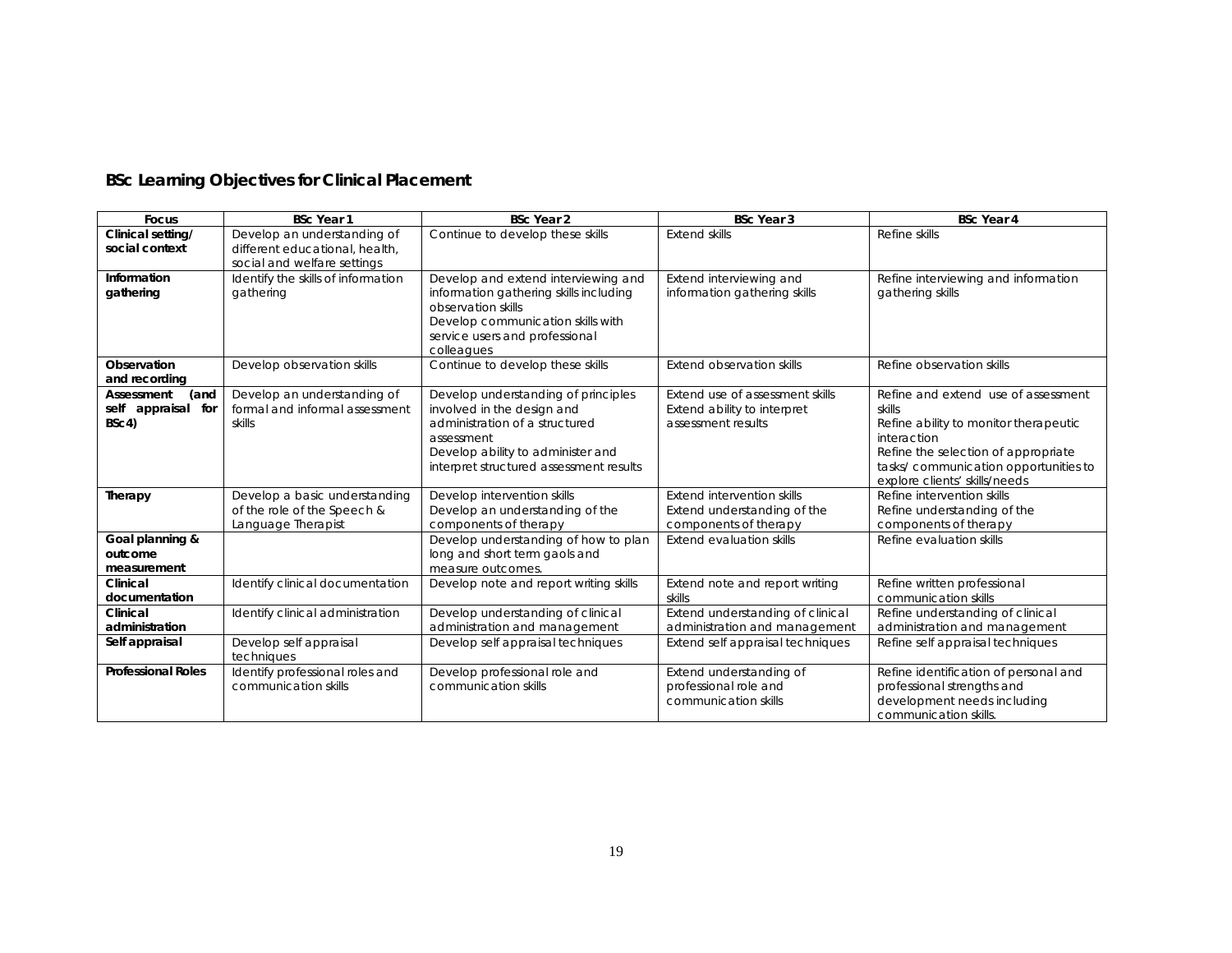#### **PROFESSIONAL STUDIES ASSESSMENT**

#### **CONFIDENTIALITY**

The following statement directs students to their responsibilities and sets out the School's policy on confidentiality:

In all assessment work (coursework assignments, examinations, clinical assessment *(please see exception below)*, clinical profiles/workbooks etc.) you must comply with the following to protect confidentiality:

- All clients/patients, relatives, members of staff (except where assessors are required to sign their name) and peers are to be referred to by a pseudonym.
- The use of pseudonyms should be made explicit through a statement such as "Pseudonyms have been used in order to protect the confidentiality of the identity of individuals referred to in the assessment (except assessors who are required to sign their names)." **Personal details such as address, hospital number, G.P. etc. must not be given for any reason**.
- If the name of the work place or any personal details of any client/patient, relative, member of staff (except clinical assessors) or peer has been given in an assessment, this assessment will automatically be recorded as 0 for breach of confidentiality.

*Exception: With assessments taking place in the clinical setting, the patients may be identified during discussions between student and assessor or lecturer if they have given consent to their case being used for the purpose of that assessment.* 

#### **Assessments contributing to module marks**

The module assessment varies across year groups and programmes of study but there are broad areas of similarity. All groups carry out coursework in the form of portfolio tasks; all must pass, bar the Year 1 BSc students in-house and Clinical Placement practical assessments.

The principal differences between the programmes (BSc and PG DIP) and the years are described in terms of:

- a) the expected learning outcomes for the group
- b) the different pass marks for the BSc and The PG Dip/MSc

| <b>BSC PASS MARK</b>       |
|----------------------------|
| (each section and overall) |
|                            |
| 40%                        |
|                            |
|                            |
| <b>PG DIP PASS MARK</b>    |
| (each section and overall) |
|                            |
|                            |
| 50%                        |

*The above pass marks apply to all coursework and all examinations*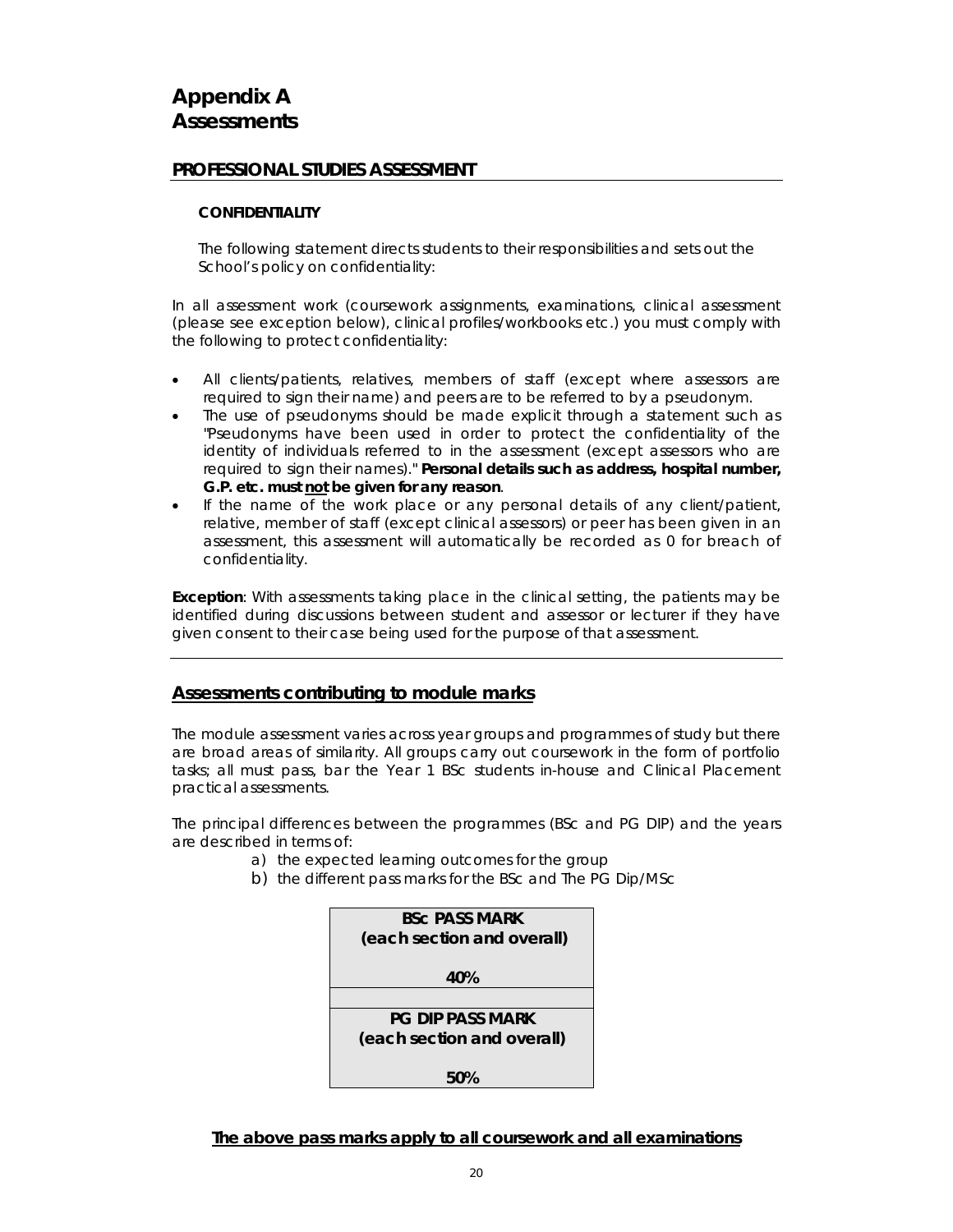#### **Additional evaluation**

Feedback is provided by practice educators to students and their clinical tutors at several stages in the academic year.

Students also receive Report(s) of Clinical Progress (see appendix B) from their Practice educator and reports from clinical tutors following video or 'live' visits. These evaluations are not marked but provide qualitative, formative feedback.

#### **COURSEWORK**

#### **Clinical Portfolio: Task Requirements**

Within all year groups, students are required to produce pieces of work as evidence of achieving the relevant learning outcomes.

All undergraduate students are required to complete 3 portfolio tasks. These are a combination of written and oral presentations.

Postgraduate students are required to complete two written portfolio tasks.

Please note:

- 1. The student is responsible for their completion.
- 2. The role of the practice educator is to discuss and agree the opportunities for completing the tasks with the student but is not otherwise responsible for their completion.

Further detail about specific tasks may be obtained from the student directly.

#### **Aims of Clinical Portfolio**

- 1. For students to demonstrate the ability to complete a range of tasks to the required standard of their clinical placements
- 2. For students to demonstrate the ability to relate theory to clinical practice
- 3. For students to demonstrate the ability to gather, analyse and report relevant clinical data
- 4. To facilitate breadth of clinical development
- 5. To encourage a reflective approach to clinical practice
- 6. for students to demonstrate their professional writing skills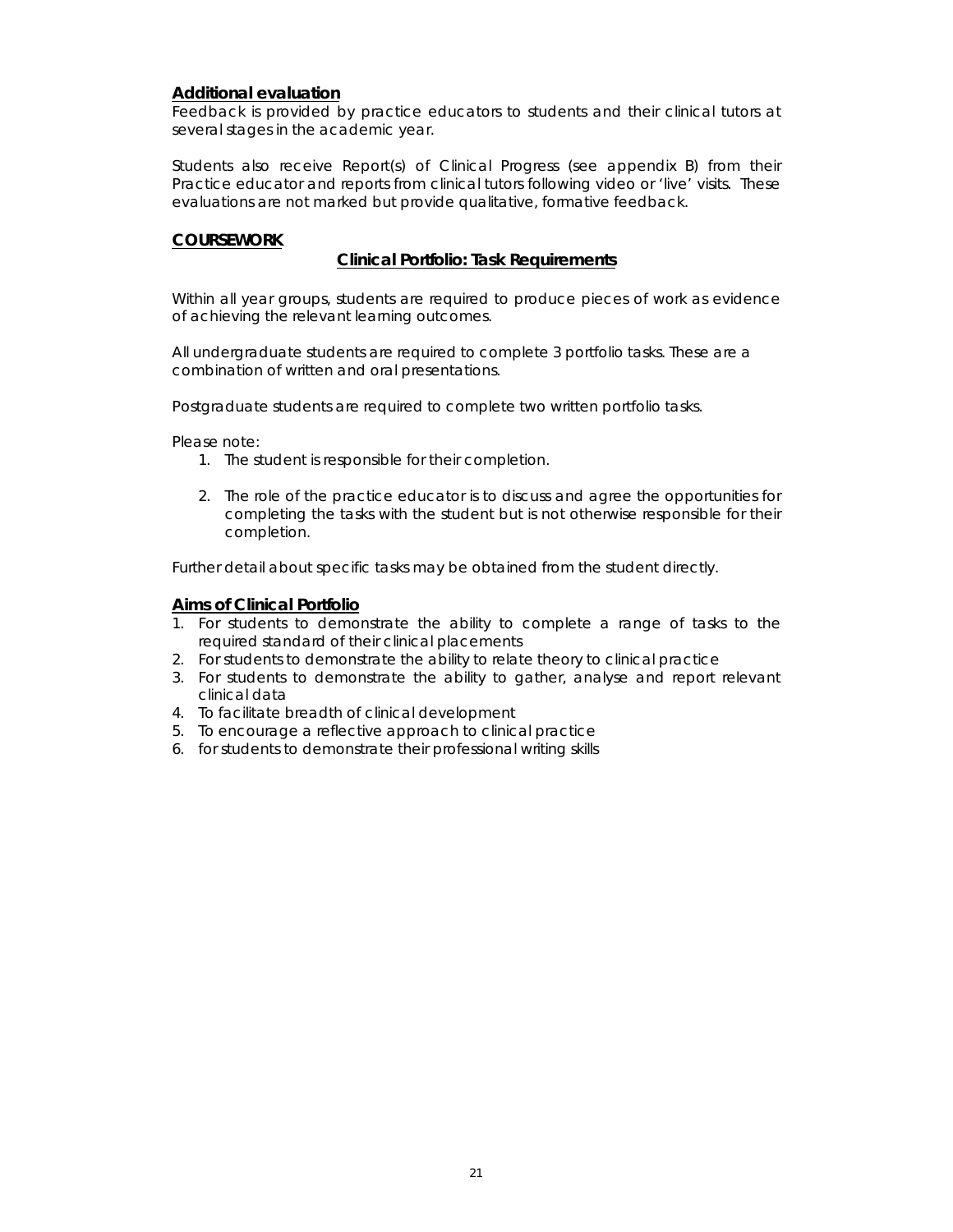#### **CLINICAL ASSESSMENT: Assessment is in two parts:**

**1. Clinical Placement Assessment** of clinical skills completed by the practice educator

*2***. In-house Clinical Assessment** video session, verbal report and viva

#### **PART 1: CLINICAL PLACEMENT ASSESSMENT For BSc2, BSc3, BSc4, PG1 and PG2:**

This assessment takes place in the final term of the academic year or at the end of the Spring Block placement for Year 4 BSc. The practice educator and clinical tutor will discuss the student's clinical skills immediately following the end of the clinical placement and agree marks (Appendix 1: **Clinical Placement Assessment**)

#### **PART 2: IN-HOUSE ASSESSMENT**

#### **BSc2, BSc3 and PG1 students: Video presentation, verbal report and viva voce**

| Sections                                                                      | <b>Content of Each Section</b>                                                                                                                                                                                                                                                                                                                                                                                                                           | <b>Marks</b> |
|-------------------------------------------------------------------------------|----------------------------------------------------------------------------------------------------------------------------------------------------------------------------------------------------------------------------------------------------------------------------------------------------------------------------------------------------------------------------------------------------------------------------------------------------------|--------------|
| Session Plan<br>(Supplied but NOT<br>marked)                                  | Student submits a session plan for the intervention to be<br>viewed in the video presentation.                                                                                                                                                                                                                                                                                                                                                           |              |
| b) Implementing<br>Intervention (Video<br>no longer than 20<br>mins duration) | Tutors observe the student carrying out intervention and assess<br>the evidence of component skills in the clinical session(s)<br>(typically no more than three excerpts and no more than two<br>individual clients).                                                                                                                                                                                                                                    | 40           |
| c) Verbal Report:<br>15 minutes maximum                                       | Having reflected on the video presentation, the student<br>records her/his observations and summarises them in a<br>structured report which the student then presents to the tutors.<br>The report should include analysis of the intervention as well as<br>critical self-evaluation (session plan; client's responses; use of<br>therapeutic skills; suggestions for modification to current<br>session plan; suggestions for next session and beyond) | 30           |
| d) Viva:<br>15 minutes                                                        | The tutors ask questions based on the viewed client session(s)<br>and the student's own report. Aspects of relevant theory will<br>be considered in the viva (15 mins).                                                                                                                                                                                                                                                                                  | 30           |

#### **Diagnostic Video PGDip 2 and BSc 4 students**

The purpose of the In-house Practical Assessment for PG Dip2 and BSc4 students is to assess their **diagnostic abilities**. Examiners will look at the student's use of the component skills as stated under the relevant sections of the 'Marking Scheme' below.

Each section is marked out of 100 and averaged.

| Sections         | <b>Content of Each Section</b>                                                        |
|------------------|---------------------------------------------------------------------------------------|
| 1a. Written      | Having watched 1 video twice (between 10 and 15 minutes duration), the student        |
| Report:          | records her/his observations then provides a summary of the presentation of the       |
| Diagnostic Video | client, and provides written answers which relate to the assessment of the client and |
|                  | future management of the client.                                                      |
|                  | (marked out of 100)                                                                   |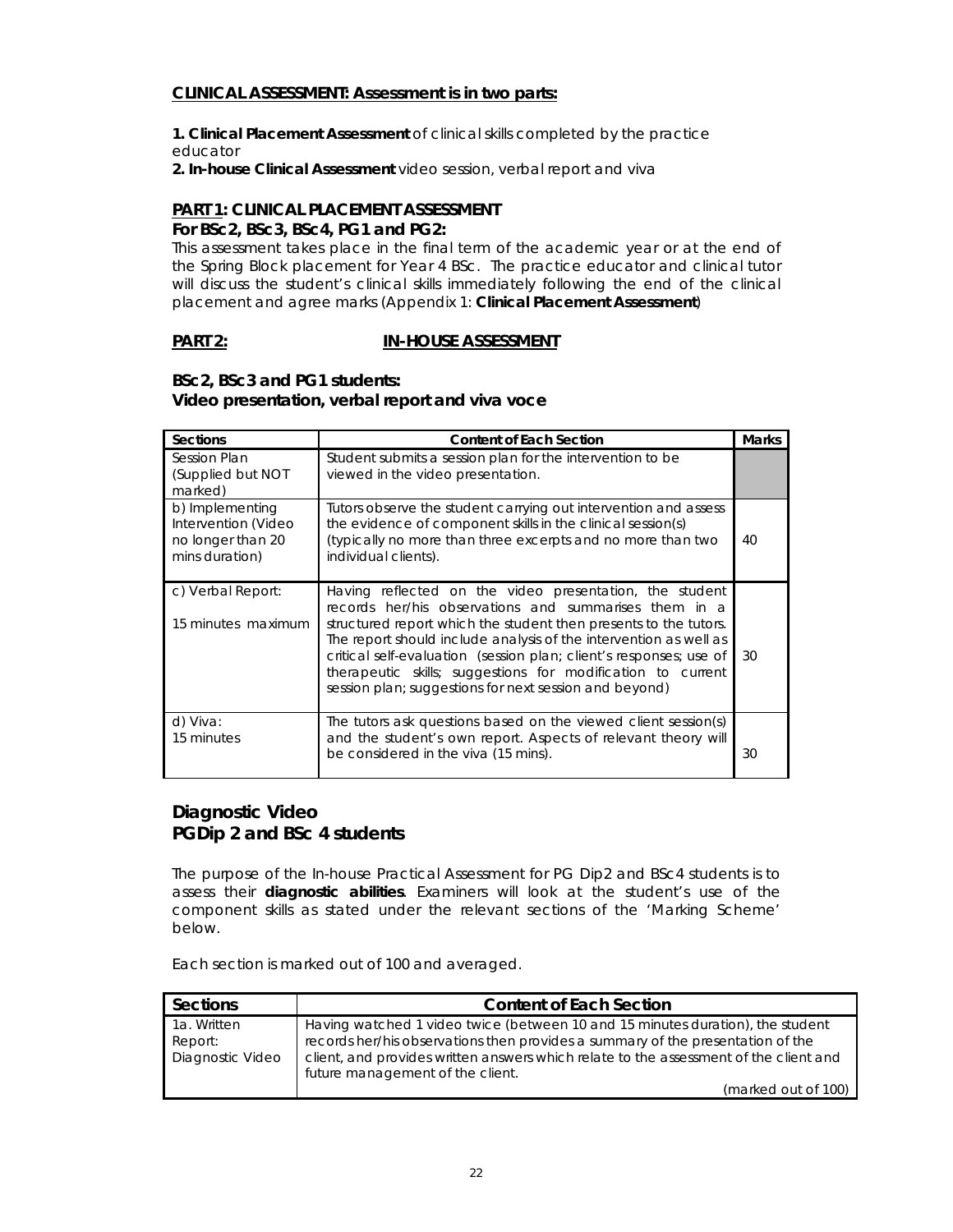## **Appendix B Resources to be photocopied**

#### **REPORT OF CLINICAL PROGRESS ON PLACEMENT**

The form for recording a student's progress is identical to the Clinical Placement Assessment which is completed in the student's assigned assessment placement. This is to ensure that students have a clear understanding of their clinical skills which should enable them to establish appropriate goals for development.

#### **REPORT OF CLINICAL PROGRESS ON PLACEMENT Department of Language and Communication Science City University, London**

This form is to be completed independently by a) the practice educator and b) the student midway and at the end of the placement where relevant. Clinician and student should meet to discuss their respective evaluations prior to one, jointly agreed form being sent to the student's clinical tutor.

This form is to be completed independently by a) the practice educator and b) the student **midway** and **at the end** of the placement where relevant.

The practice educator and student should meet to discuss their respective evaluations prior to one, jointly agreed form being sent to the student's clinical tutor.

Below is a cover sheet for all year groups.

As well as a Personal Development Plan for key skills areas for development to be recorded.

Please see the relevant year's placement assessment pages for the individual descriptors. (p26-47)

Please note that the descriptors are skills considered the student should have attained by the end of their assessed placement.

Formative feedback will take place at the midway and end point of each placement term and students may not necessarily be expected to be at a passing standard on all descriptors at the midpoint of a term/placement.

#### **Guide to using the Report of Clinical Progress:**

For all year group use the cover/summary sheet (p25) and PDP page (p26) Then go to the relevant year group descriptors

- $-BSC2p26$
- $-BSC3 p33$
- BSc4/PGDip2 p40
- PGDip1 p47

The instructions for the completion are on the first page of the descriptors for each year group.

**For printable versions for individual year groups please go to the PMP HEI pages, Click on City, and then the Documents button on the right hand side of the screen**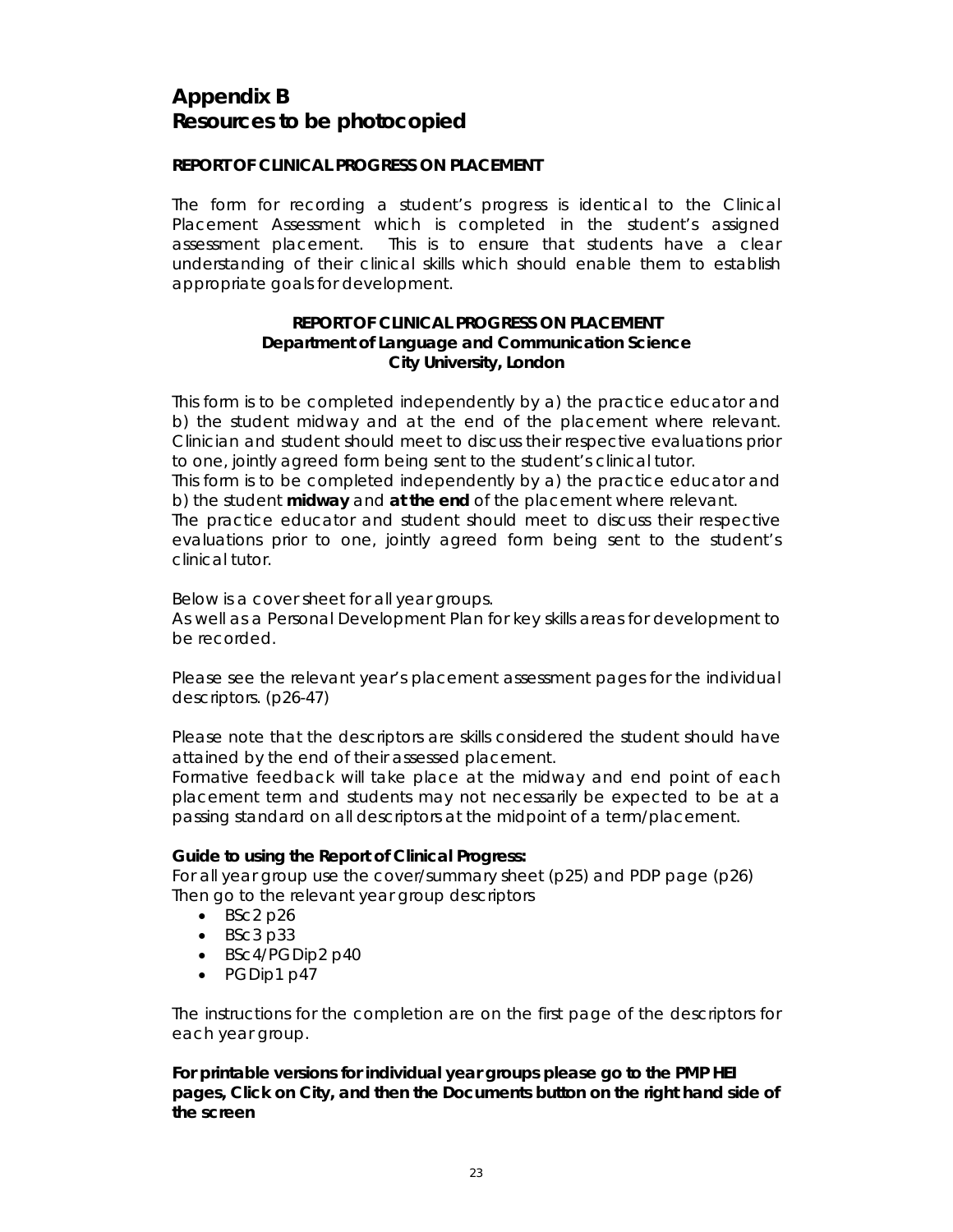### **Report of Clinical Progress all Groups**

| <b>PLACEMENT:</b>                   |                                                                        | <b>PRACTICE EDUCATOR NAME:</b>      |                 |                     |
|-------------------------------------|------------------------------------------------------------------------|-------------------------------------|-----------------|---------------------|
| <b>STUDENT NAME:</b>                |                                                                        | <b>YEAR:</b>                        |                 |                     |
| <b>PLACEMENT TERM:</b>              | <b>AUTUMN</b>                                                          | <b>SPRING</b>                       |                 |                     |
| <b>ASSESSMENT:</b>                  | <b>FORMATIVE</b><br>(This form only)                                   |                                     |                 |                     |
| <b>COMPONENTS</b>                   |                                                                        |                                     |                 |                     |
|                                     | 1. Information Gathering, Observation and Assessment                   |                                     | <b>ACHIEVED</b> | <b>NOT ACHIEVED</b> |
| 2. Planning intervention            |                                                                        |                                     | <b>ACHIEVED</b> | <b>NOT ACHIEVED</b> |
| 3. Delivering intervention          |                                                                        |                                     | <b>ACHIEVED</b> | <b>NOT ACHIEVED</b> |
| 4. Clinical Responsibility          |                                                                        |                                     | <b>ACHIEVED</b> | <b>NOT ACHIEVED</b> |
|                                     | 5. Professional communication, self-appraisal and personal development |                                     | <b>ACHIEVED</b> | <b>NOT ACHIEVED</b> |
| <b>OVERALL</b>                      |                                                                        |                                     | <b>ACHIEVED</b> | <b>NOT ACHIEVED</b> |
| <b>PRACTICE EDUCATOR SIGNATURE:</b> |                                                                        | STUDENT SIGNATURE (FORMATIVE ONLY): |                 |                     |
| DATE:                               |                                                                        | DATE:                               |                 |                     |

24 and 24 24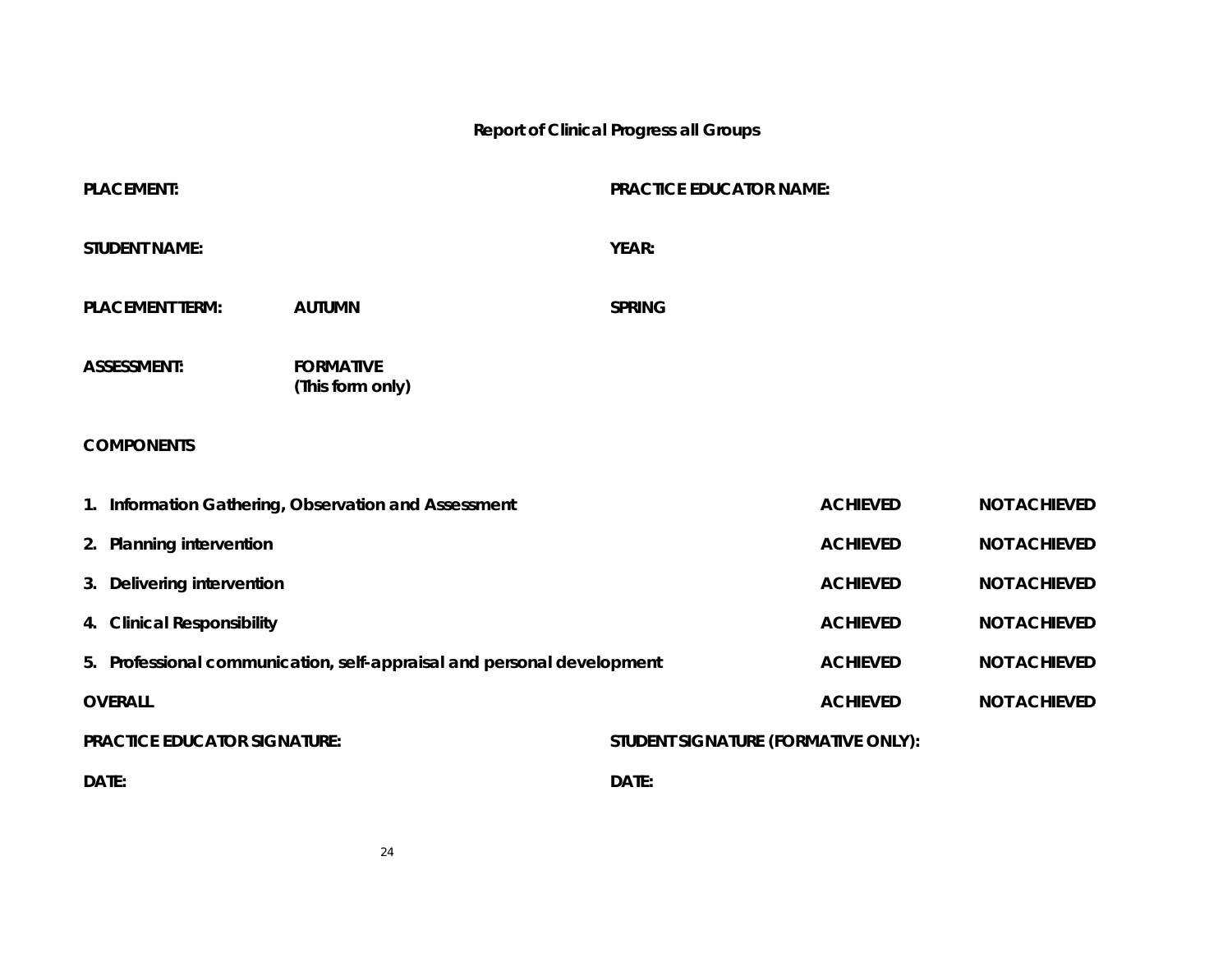### **Personal development plan (e.g. personal, professional, clinical skills)**

**Please suggest three key areas for development for the next stage of clinical practice 1.** 

**2.** 

Once completed this form should be returned to the student's clinical tutor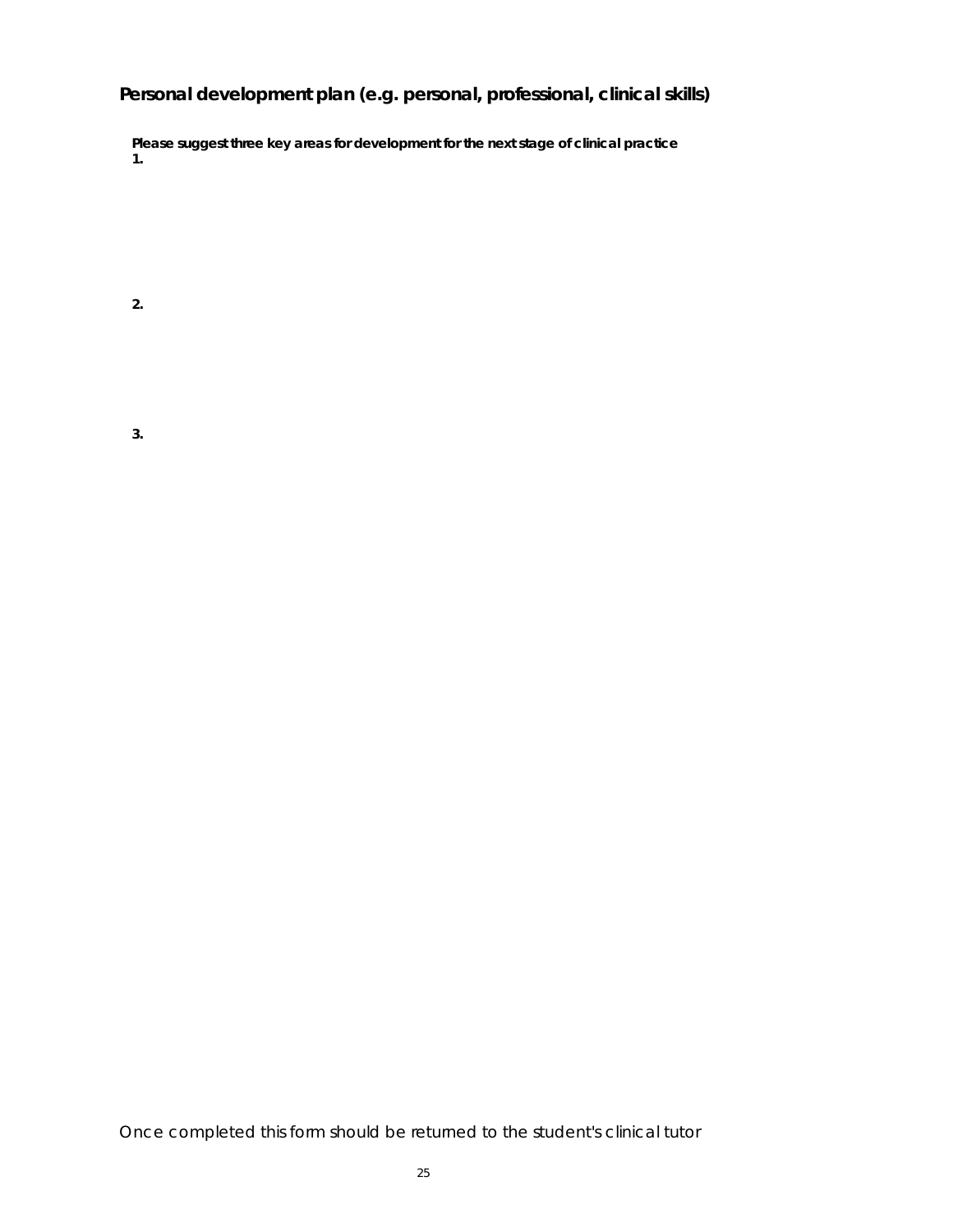#### **CLINICAL PLACEMENT ASSESSMENT DESCRIPTORS FOR BSc 2 STUDENTS**

BSc2 students may fail one block only and pass overall. A pass for a block= 50% or more ticks in the pass section. If a student does not have an opportunity to complete a block or a criteria N/A is used.

| 1. Information Gathering, Observation and<br>Assessment                                                                                                                                                                                                                          | <b>BSc 2 FAIL</b>                                                                                                                                                                                                                                                                                               | <b>BSc 2 PASS</b>                                                                                                                                                                                                                                                                                                                                                                              | <b>NA</b> |
|----------------------------------------------------------------------------------------------------------------------------------------------------------------------------------------------------------------------------------------------------------------------------------|-----------------------------------------------------------------------------------------------------------------------------------------------------------------------------------------------------------------------------------------------------------------------------------------------------------------|------------------------------------------------------------------------------------------------------------------------------------------------------------------------------------------------------------------------------------------------------------------------------------------------------------------------------------------------------------------------------------------------|-----------|
| Gathers appropriate information from<br>1 <sub>1</sub><br>clients and/or others (e.g. family,<br>relevant others and services), and from<br>written documentation (e.g. charts or<br>reports) to develop client information<br>profile                                           | Despite direct instruction and support,<br>incomplete or inadequate information<br>gathered, with limited understanding of why<br>the information is needed. Gathers information<br>with too much or too little structure, without<br>considering the needs or behaviours of others.                            | With direct instruction, student identifies relevant<br>stakeholders, gathers information, formulates<br>appropriate questions, and covers all areas.                                                                                                                                                                                                                                          |           |
| 2.<br>Carries out structured and theoretically<br>driven observations of clients and/or<br>others (including carers/ family, other<br>individuals, and professionals) in<br>relevant environments                                                                                | Incomplete or inadequate observational<br>information collected. Despite direct<br>instruction, no reference to relevant research<br>and evidence base to quide and interpret<br>observations despite support given. Despite<br>significant support, unable to integrate<br>information from different sources. | Collects observational information in mostly structured<br>manner, enabling judgements to be made regarding<br>client/ others by student and educator. With direct<br>instruction, uses research and evidence base to guide<br>and interpret observations most of the time. With direct<br>instruction, able to integrate information from different<br>sources to understand broader picture. |           |
| Takes accurate notes or records during<br>3.<br>information gathering, observation and<br>assessment                                                                                                                                                                             | Note taking and recording is incomplete or<br>inadequate, with key aspects essential for safe<br>client care omitted.                                                                                                                                                                                           | Note taking and recording is mostly adequate for safe<br>client care.                                                                                                                                                                                                                                                                                                                          |           |
| Formulates preliminary hypotheses (e.g.<br>4.<br>about client's skills & weaknesses or<br>differential diagnosis) and identifies<br>appropriate methods to test<br>hypotheses (including further<br>information gathering, observations or<br>selecting appropriate assessments) | Despite instruction, unable to understand<br>relevant or alternate hypotheses. Unable to<br>analyse and critically evaluate information<br>collected despite significant support.<br>Misinterprets information. Unable to select<br>assessments.                                                                | With direct instruction, understands relevant hypotheses<br>(as guided by educator) and can identify some<br>evidence to explain hypotheses. Analyses and critically<br>evaluates the information collected with significant<br>support. Chooses obvious relevant assessments to gather<br>further information.                                                                                |           |
| 5.<br>Discusses rationales for information<br>gathering, observations and assessment<br>choices with others (client, carer, other<br>professional) in a meaningful and<br>relevant manner                                                                                        | Does not attempt to discuss rationales with<br>others, makes no attempt to respond to<br>questions about rationales or demonstrates<br>limited ability to express these to others in an<br>appropriate way. Does not ask for support<br>when necessary.                                                         | With support, makes attempts to express rationales to<br>others, makes attempts to answer questions about<br>rationales. Asks for support when necessary. Responds to<br>prompting to consider the needs and interests of others<br>when expressing rationales.                                                                                                                                |           |
| Administers both formal & informal<br>6.<br>assessments in a supportive &<br>professional manner                                                                                                                                                                                 | Incorrect administration of formal assessments.<br>Unable to administer informal assessment<br>despite significant support.                                                                                                                                                                                     | Correct administration of formal assessments. Able to<br>administer informal assessment with significant support.                                                                                                                                                                                                                                                                              |           |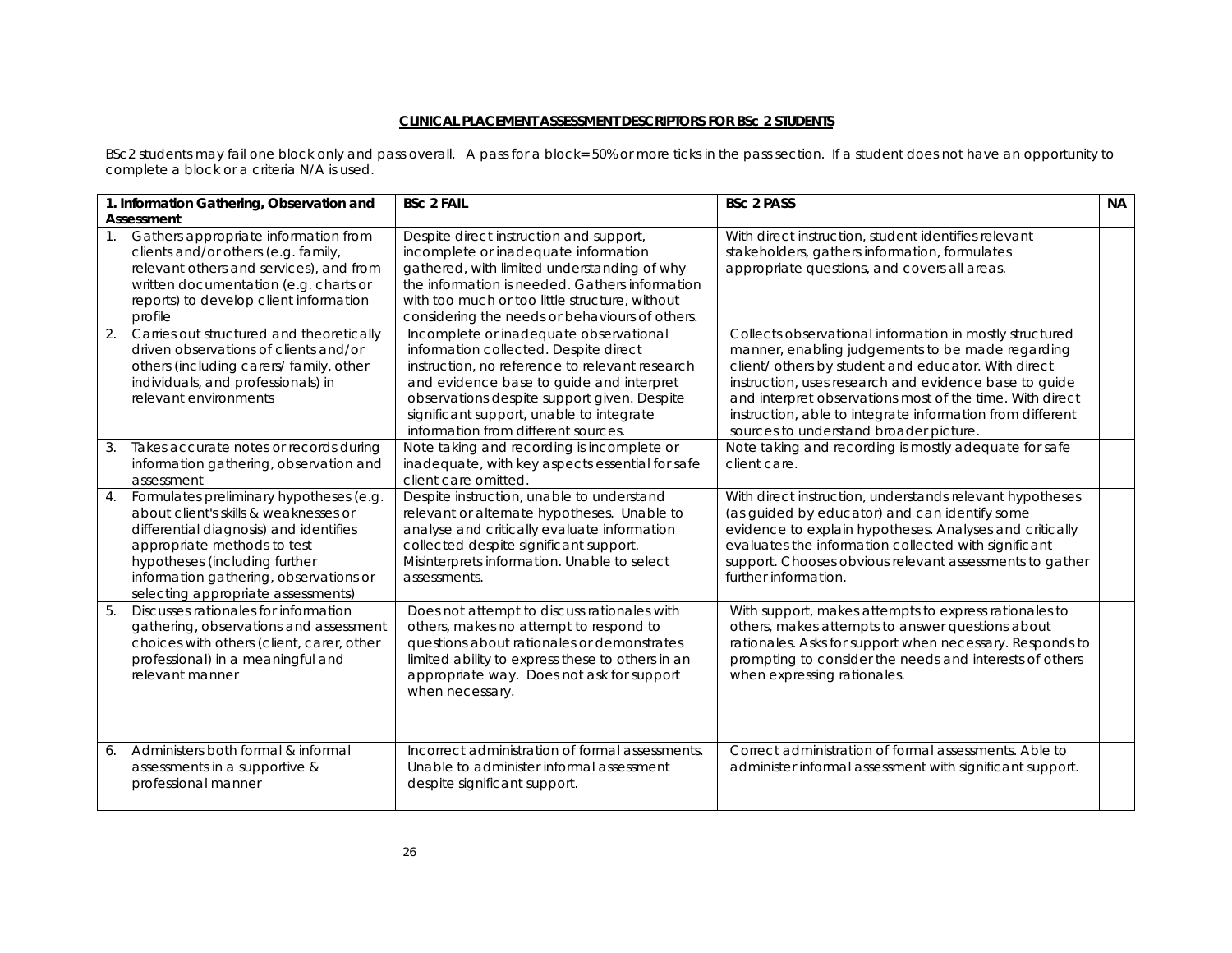| Draws conclusions (from information,<br>observations & assessment data) and<br>projects possible outcomes using<br>research and evidence base                                        | Despite direct instruction, unable to draw<br>accurate conclusions about information<br>gained. Unable to link research and evidence<br>base to information gained.                                                                                                                                      | Following direct instruction, can draw accurate<br>conclusions about information gained, using research<br>and evidence base where appropriate.                                                                                                                   |  |
|--------------------------------------------------------------------------------------------------------------------------------------------------------------------------------------|----------------------------------------------------------------------------------------------------------------------------------------------------------------------------------------------------------------------------------------------------------------------------------------------------------|-------------------------------------------------------------------------------------------------------------------------------------------------------------------------------------------------------------------------------------------------------------------|--|
| Provides feedback on interpreted<br>8.<br>observations and assessment findings to<br>clients, family members, carers, the MDT<br>and others in a meaningful and<br>accessible manner | Little or no attempt to give feedback on<br>information gained.                                                                                                                                                                                                                                          | Attempts to give feedback on information gained.                                                                                                                                                                                                                  |  |
| Integrates findings with client's and/or<br>9.<br>other's priorities to identify appropriate<br>goal areas                                                                           | Despite direct instruction and support, unable<br>to grasp the balance between findings and<br>client's priorities, in order to generate goal<br>areas. Goal areas may not demonstrate a link<br>to information gained. Does not consider how<br>to involve the service user despite direction<br>given. | With direct instruction, understands the balance<br>between findings and client's priorities in order to<br>generate goal areas. With significant support, considers<br>how to provide information to service users to enable<br>them to make informed decisions. |  |
| Comments:                                                                                                                                                                            |                                                                                                                                                                                                                                                                                                          |                                                                                                                                                                                                                                                                   |  |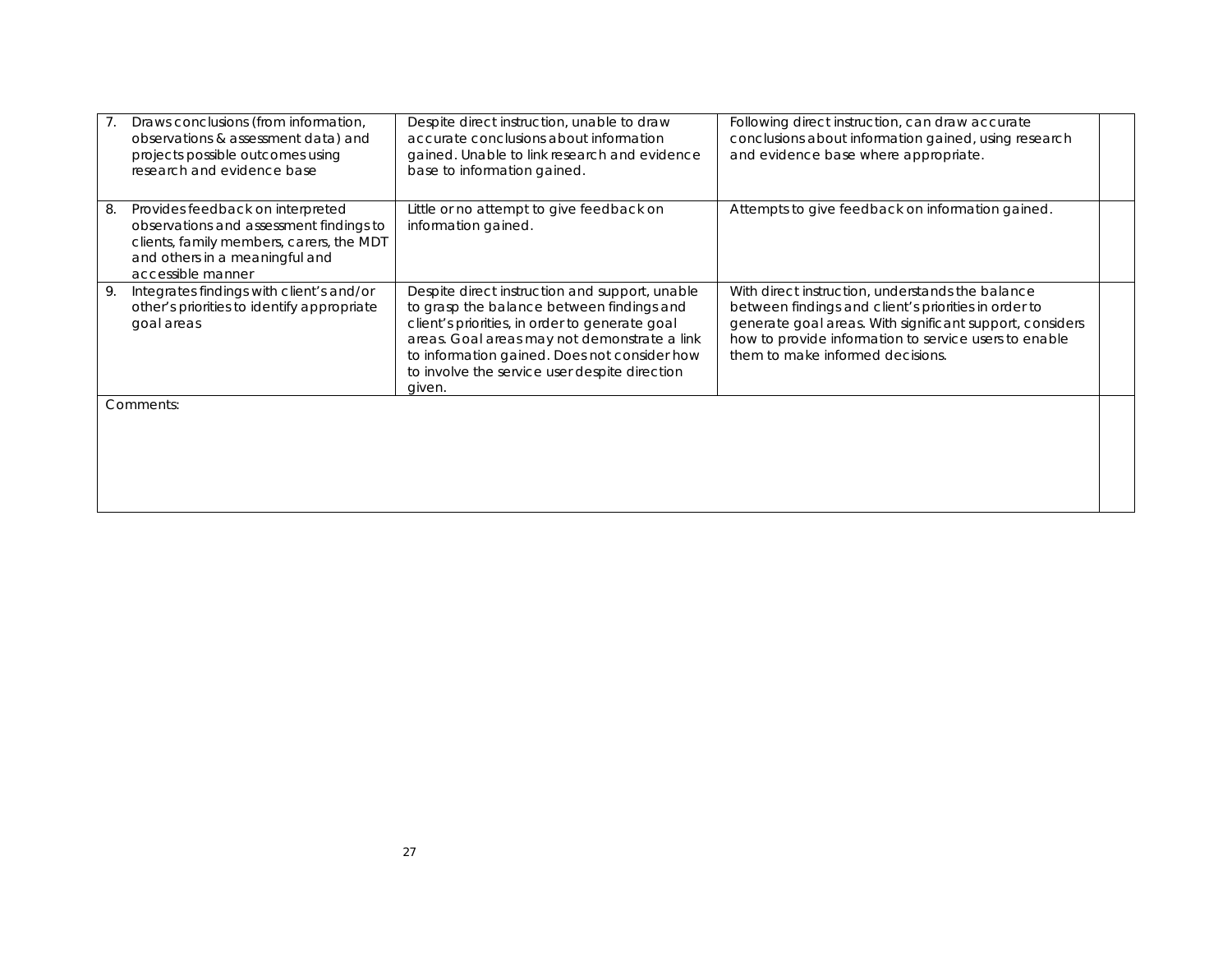|    | 2. Planning intervention                                                                                                                                                                                                              | <b>BSc 2 FAIL</b>                                                                                                                                      | <b>BSc 2 PASS</b>                                                                                                                                                                                                                                                                                                                                           | <b>NA</b> |
|----|---------------------------------------------------------------------------------------------------------------------------------------------------------------------------------------------------------------------------------------|--------------------------------------------------------------------------------------------------------------------------------------------------------|-------------------------------------------------------------------------------------------------------------------------------------------------------------------------------------------------------------------------------------------------------------------------------------------------------------------------------------------------------------|-----------|
| 1. | Involves clients, carers, parents,<br>statutory partners (e.g. health/social<br>services/education) in the<br>development of goals                                                                                                    | Despite significant support, unable to identify<br>relevant others or the need to involve others in<br>developing goals.                               | With significant support, able to identify some relevant<br>others and attempts to involve them in developing goals                                                                                                                                                                                                                                         |           |
| 2. | Devises logical therapy plan that<br>incorporates short term goals leading to<br>long term goals.                                                                                                                                     | Despite significant support, written therapy<br>plans do not incorporate short term goals that<br>lead to long term goals                              | Requires minimal support to write a therapy plan that<br>incorporates short term goals that lead to long term<br>goals                                                                                                                                                                                                                                      |           |
| 3. | Formulates and expresses goals related<br>to long and short term intervention<br>(communication or eating and drinking)<br>or communication enrichment goals<br>that meet the clients' needs and fit with<br>the ethos of the service | Despite significant support unable to consider<br>clients' needs and the service's ethos when<br>formulating goals for most clients                    | With some support, able to considers both clients' needs<br>and the service's ethos when formulating goals for most<br>clients                                                                                                                                                                                                                              |           |
| 4. | Plans means of evaluating the<br>effectiveness of speech and language<br>therapy input (from the perspective of<br>different people involved) e.g.<br>outcome measurements, client and<br>carer feedback                              | Despite support, unable to plan evaluation that<br>is suitable for evaluating whether therapy has<br>been effective                                    | With significant support, able to plan adequate<br>evaluation. May not consider a range of tools or<br>people's views.                                                                                                                                                                                                                                      |           |
| 5. | Plans interesting intervention (e.g. 1:1,<br>school programme, language<br>enrichment) which is consistent with<br>clients' needs and those of service.<br>drawing on evidence based practice                                         | Despite significant support, unable to plan<br>interesting intervention which engages the<br>client, and meets client's needs and those of<br>service. | Plans interesting intervention which engages the client,<br>and meets client's needs and those of the service.                                                                                                                                                                                                                                              |           |
| 6. | Modifies goals in light of client's<br>performance or feedback from others                                                                                                                                                            | Despite significant support unable to modify<br>goals in light of client's performance or<br>feedback from others.                                     | With support, able to modify goals in light of client's<br>performance or feedback from others.                                                                                                                                                                                                                                                             |           |
| 7. | Devises detailed and structured session<br>plans.                                                                                                                                                                                     | Written session plans not clearly structured,<br>content inappropriate and/or omits several key<br>relevant sections in spite of support given.        | Written session plans structured with basic detail and<br>content mostly appropriate. Includes the majority of the<br>following: explicit aims/goals and objectives, relevance<br>to individual/group needs and/or service, rationales,<br>facilitation methods, explanation of activities and<br>materials used and methods for measurement of<br>outcomes |           |
| 8. | Realistic in expectations of what others<br>(parents/carers/other health and<br>educational professionals) can provide                                                                                                                | Despite significant support, remains unrealistic<br>in expectations of what other can provide.                                                         | With support, develops expectations of what other can<br>provide.                                                                                                                                                                                                                                                                                           |           |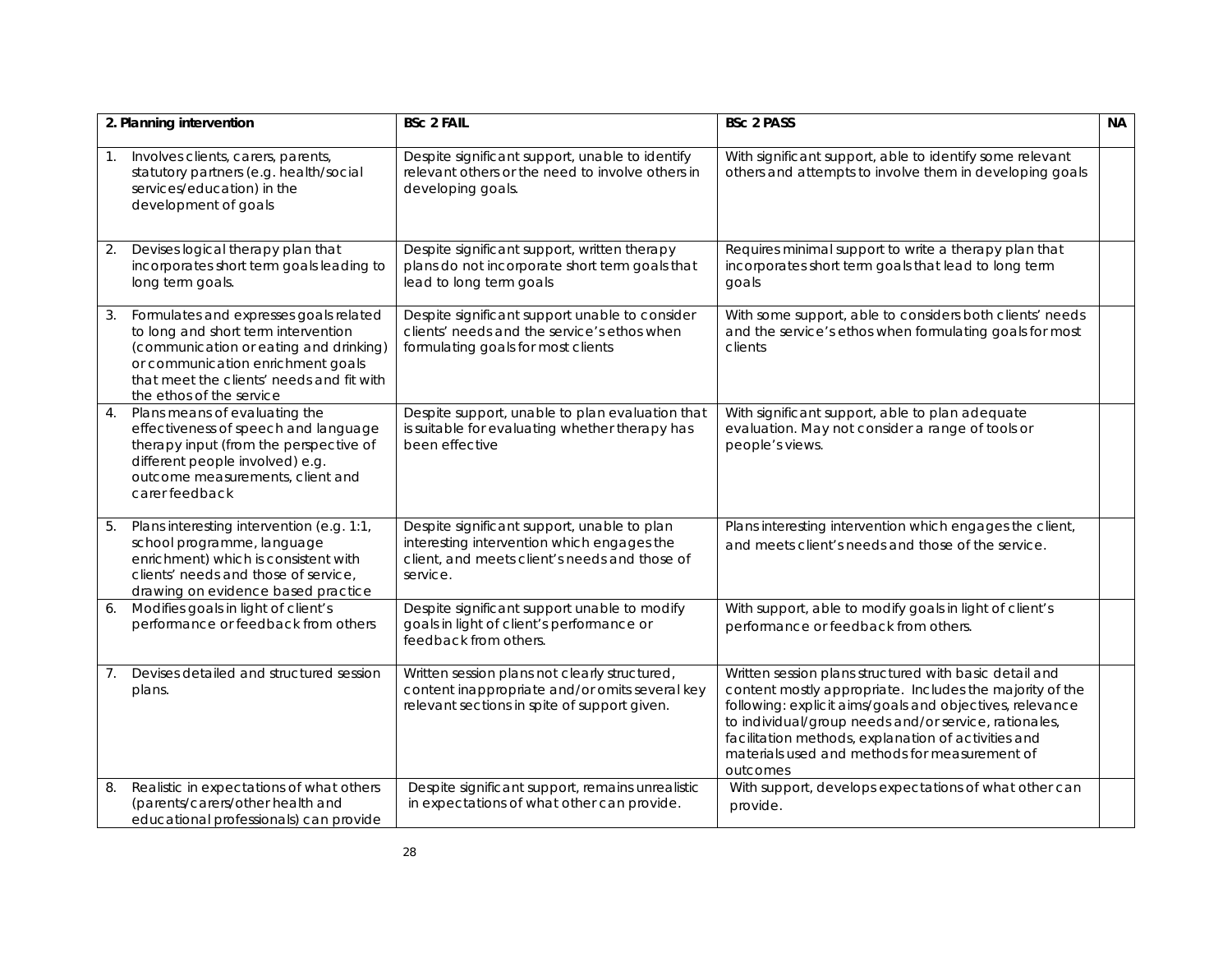| and considers this in intervention<br>planning                                                        |                                                                                                             |                                                                                        |  |
|-------------------------------------------------------------------------------------------------------|-------------------------------------------------------------------------------------------------------------|----------------------------------------------------------------------------------------|--|
| Plans intervention that is delivered by<br>9.<br>others e.g. therapy assistant, teaching<br>assistant | Despite significant support, unable to plan<br>appropriate intervention that can be delivered<br>by others. | With significant support, plans appropriate intervention to<br>be delivered by others. |  |
| Comments:                                                                                             |                                                                                                             |                                                                                        |  |

| 3. Delivering intervention                                                                                                                                                              | <b>BSc 2 FAIL</b>                                                                                                                                                           | <b>BSc 2 PASS</b>                                                                                                                                                                                                                           | <b>NA</b> |
|-----------------------------------------------------------------------------------------------------------------------------------------------------------------------------------------|-----------------------------------------------------------------------------------------------------------------------------------------------------------------------------|---------------------------------------------------------------------------------------------------------------------------------------------------------------------------------------------------------------------------------------------|-----------|
| Builds a rapport with<br>1.<br>clients/carers/parents/service<br>users/relevant others                                                                                                  | Interacts in a manner which is not conducive to<br>building rapport. This has an impact on delivery<br>of intervention.                                                     | Mostly builds rapport effectively, allowing for productive<br>interactions with clients, carers, etc.                                                                                                                                       |           |
| Explains communication/eating and<br>2.<br>drinking therapy or communication<br>enrichment activities and their rationale<br>to clients/carers/parents/service<br>users/relevant others | Despite support, does not attempt to explain<br>therapy/activities to client. Despite significant<br>support, unable to adapt to the individuals'<br>needs.                 | With support, attempts to explain activities/ therapy. With<br>instruction, adapts to the needs of the individual - using<br>visual/written materials etc. as needed.                                                                       |           |
| Follows a plan flexibly, taking into<br>3.<br>consideration client's motivation,<br>emotional and physical needs                                                                        | Unable to deliver planned therapy, or may stick<br>to plan too rigidly, without taking the clients'<br>needs into account.                                                  | Delivers planned therapy activities. Also able to make<br>appropriate adaptations based on the clients' needs,<br>some of the time.                                                                                                         |           |
| Facilitates communication of clients<br>4.                                                                                                                                              | No attempts to facilitate clients'<br>communication. Despite support, fails to<br>identify areas for improved facilitation.                                                 | Attempts to facilitate clients' communication but does<br>not always select the appropriate type and degree of<br>facilitation, and the appropriate time to facilitate.<br>Requires support to identify areas for improved<br>facilitation. |           |
| Uses online decision making when<br>5.<br>delivering therapy                                                                                                                            | Unable to make decisions online, mainly<br>sticking to a pre-determined plan or course of<br>action and unable to reflect on this. Makes<br>inappropriate online decisions. | Occasionally makes online decisions based on the<br>clients' performance. Sometimes realizes that a decision<br>needs to be made but needs time to think about it (i.e.<br>not online). This informs future therapy planning.               |           |
| Paces intervention appropriately<br>6.                                                                                                                                                  | Unable to pace intervention appropriately<br>based on the client's needs or to reflect on this.                                                                             | Sometimes able to gauge the pace of intervention and<br>attempt to adapt to the varying needs of the client/s.                                                                                                                              |           |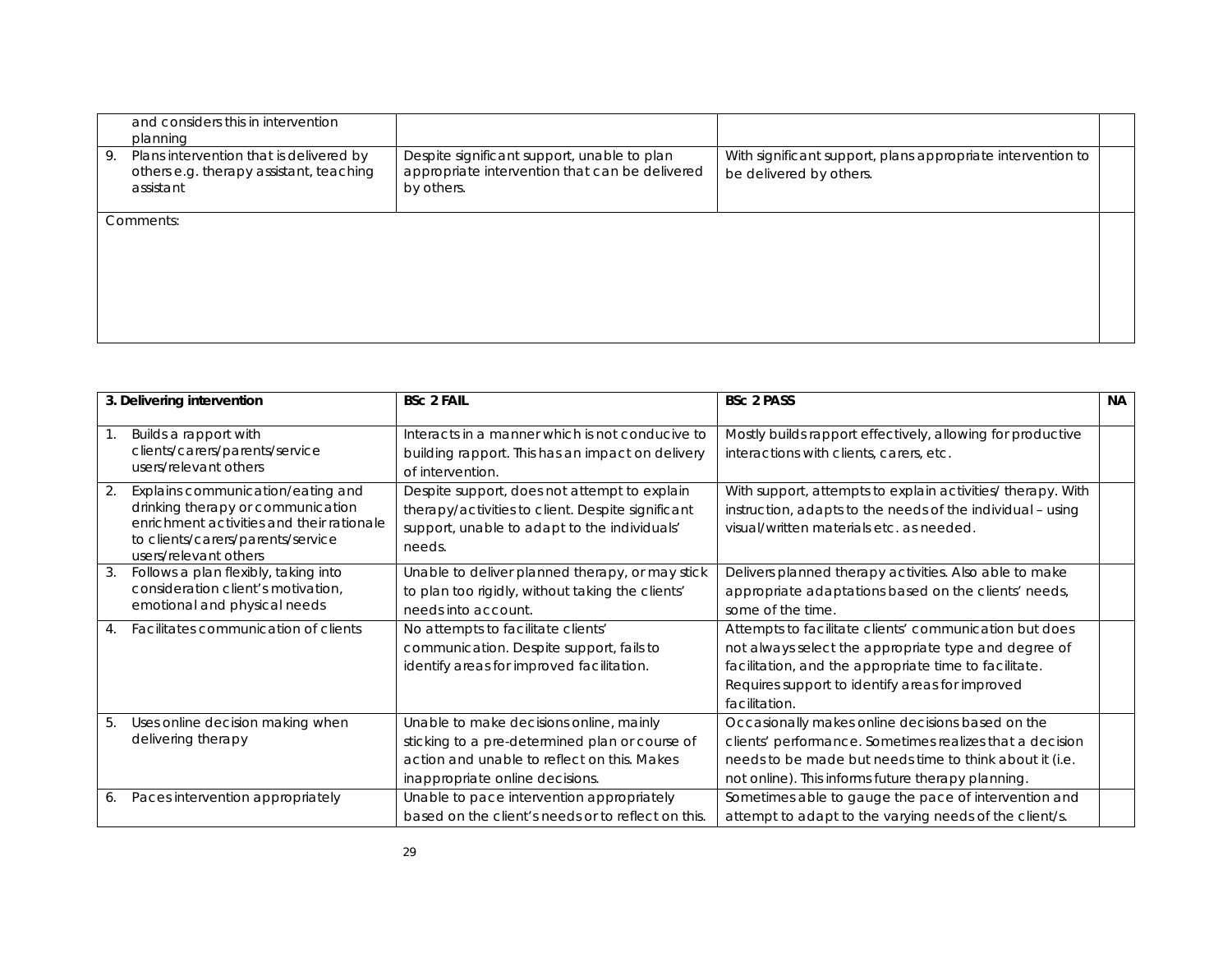|    | Empowers carers/parents/service<br>users/relevant others to support an<br>individual's/group's communication<br>and/or eating and drinking        | Despite support, does not adequately carry out<br>the work to empower relevant others. The<br>student may focus exclusively on the direct<br>intervention with the client.                                               | With significant support, considers the role of 'others' in<br>supporting the client. With direct instruction carries out<br>appropriate steps to empower others, providing<br>information, support and quidance. |  |
|----|---------------------------------------------------------------------------------------------------------------------------------------------------|--------------------------------------------------------------------------------------------------------------------------------------------------------------------------------------------------------------------------|-------------------------------------------------------------------------------------------------------------------------------------------------------------------------------------------------------------------|--|
| 8. | Uses a range of differential feedback<br>techniques during and after sessions<br>that is appropriate for client, parent,<br>carer or professional | Little or no feedback given or feedback tends<br>to be undifferentiated, primarily taking the form<br>of generic positive reinforcement.                                                                                 | With support uses a range of feedback techniques which<br>are sometimes successful in helping clients' (or others')<br>ability to monitor and improve targeted skills.                                            |  |
|    | Modifies own interactions with clients,<br>professionals, parents and carers                                                                      | Despite modelling and instruction, tends to<br>interact with a range of people in an<br>undifferentiated way, without adapting to the<br>needs of different people and/or to the<br>changing needs of those individuals. | With modelling and direct instruction, modifies<br>interactions appropriately requiring more support when<br>dealing with more complex issues or situations (e.g. team<br>meetings).                              |  |
|    | 10. Works as part of a team in delivering<br>intervention to enhance<br>communication, eating and drinking                                        | Despite instruction, tends to work in isolation<br>and requires prompting in order to involve other<br>members of the team.                                                                                              | With instruction, usually works effectively as part of a<br>team, drawing on others' expertise and sharing<br>information appropriately.                                                                          |  |
|    | Comments:                                                                                                                                         |                                                                                                                                                                                                                          |                                                                                                                                                                                                                   |  |

|    | 4. Clinical Responsibility                                                                                                                                                                    | <b>BSc 2 FAIL</b>                                                                                                                                        | <b>BSc 2 PASS</b>                                                                                                                                                        | <b>NA</b> |
|----|-----------------------------------------------------------------------------------------------------------------------------------------------------------------------------------------------|----------------------------------------------------------------------------------------------------------------------------------------------------------|--------------------------------------------------------------------------------------------------------------------------------------------------------------------------|-----------|
|    | Takes responsibility for his/her own<br>learning e.g. identifies learning<br>needs/goals and identifies and<br>undertakes reading drawing on<br>evidence based practice and local<br>policies | Despite prompting, does not take responsibility<br>for his/her own learning.                                                                             | Takes some responsibility for his/her own learning.                                                                                                                      |           |
| 2. | Puts into practice an identified course<br>of action for working with clients and/or<br>peers/colleagues, and for addressing<br>own learning needs                                            | Does not put into practice identified course of<br>action for working with clients and/or<br>peers/colleagues, and for addressing own<br>learning needs. | Requires some support to put into practice identified<br>course of action for working with clients and/or<br>peers/colleagues, and for addressing own learning<br>needs. |           |
| 3. | Organises own activities/materials and<br>clinical time effectively                                                                                                                           | Despite significant support, unable to organise<br>own activities/materials and clinical time<br>effectively.                                            | Requires some support to organise own<br>activities/materials and clinical time effectively.                                                                             |           |
|    | Fulfils all administrative and other                                                                                                                                                          | Despite significant support, unable to fulfil                                                                                                            | Requires significant support, and instruction to be able to                                                                                                              |           |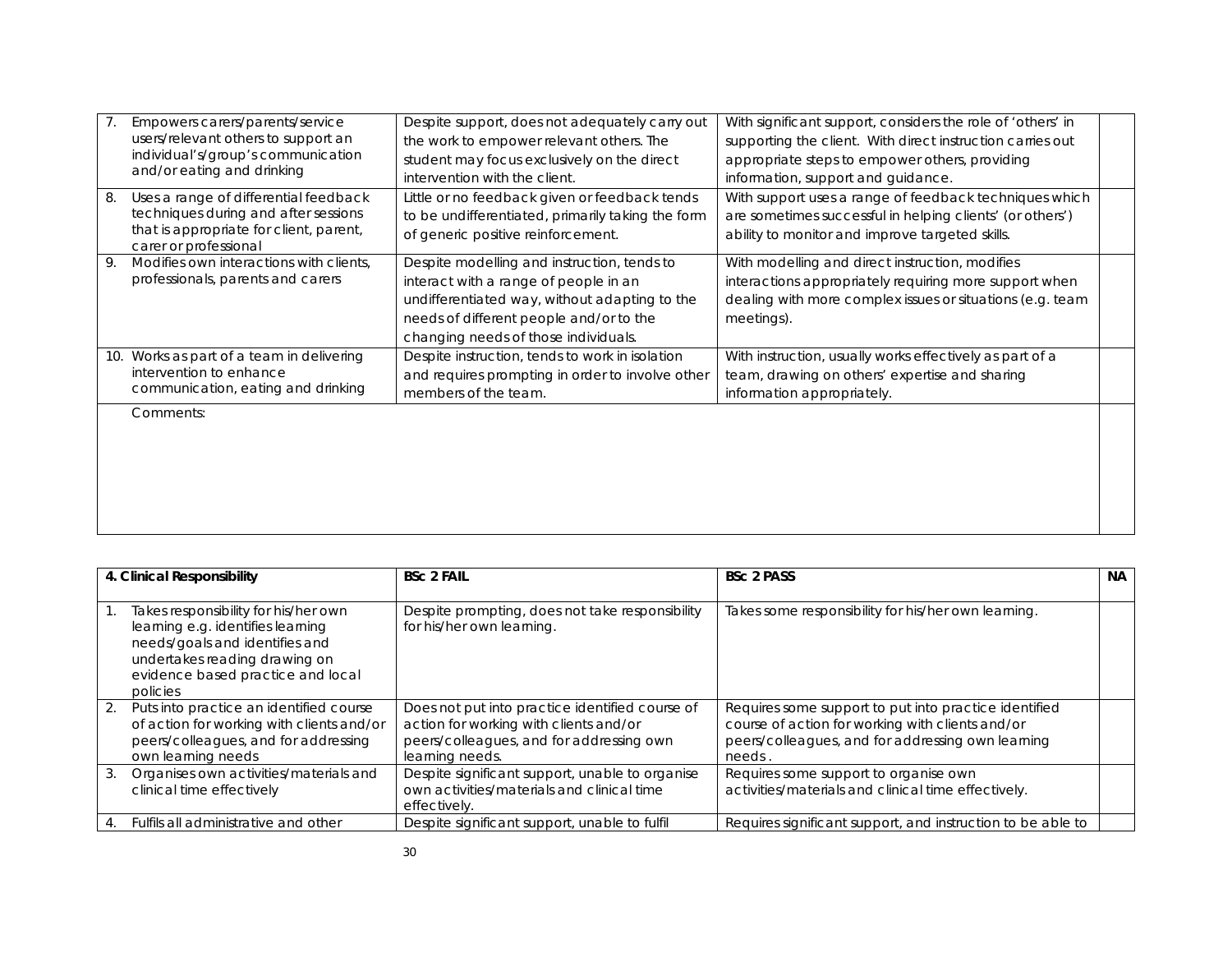|    | assigned responsibilities (e.g. key worker<br>responsibilities, audits, projects, health<br>promotion, resource creation)                                                                                                                                                    | administrative and other assigned<br>responsibilities.                                                                                                                                                                                                                              | fulfil administrative and other assigned responsibilities.                                                                                                                                                                                                             |  |
|----|------------------------------------------------------------------------------------------------------------------------------------------------------------------------------------------------------------------------------------------------------------------------------|-------------------------------------------------------------------------------------------------------------------------------------------------------------------------------------------------------------------------------------------------------------------------------------|------------------------------------------------------------------------------------------------------------------------------------------------------------------------------------------------------------------------------------------------------------------------|--|
| 5. | Documents assessment results; keeps<br>qualitative and quantitative progress<br>notes; produces written<br>reports/correspondence in<br>accordance with the placement and<br>HPC guidelines. Notes and reports<br>include an analysis of<br>observations/assessment/therapy. | Despite significant support assessment results,<br>progress notes and written reports/<br>correspondence not kept or not written in<br>accordance with the placement and HPC<br>guidelines. Notes and reports do not include<br>an analysis of observations/assessment/<br>therapy. | With direct instruction and support, assessment results,<br>progress notes and written reports/correspondence kept<br>and written in accordance with the placement and HPC<br>guidelines. Notes and reports include an analysis of<br>observations/assessment/therapy. |  |
| 6. | Works in partnership with other<br>professionals, support staff, service<br>users, relatives, carers and other<br>students                                                                                                                                                   | Despite direct instruction, unable to successfully<br>work in partnership with other professionals,<br>support staff, service users, relatives, carers and<br>other students.                                                                                                       | With direct instruction, able to successfully work in<br>partnership with other professionals, support staff, service<br>users, relatives, carers and other students most of the<br>time.                                                                              |  |
| 7. | Demonstrates understanding of<br>different roles within the teams and the<br>overlap/boundaries between these<br>roles.                                                                                                                                                      | Despite significant support, does not<br>understand different roles within the teams and<br>the overlap/boundaries between these roles.                                                                                                                                             | With significant support, demonstrates understanding of<br>different roles within the teams and the<br>overlap/boundaries between these roles.                                                                                                                         |  |
|    | Comments:                                                                                                                                                                                                                                                                    |                                                                                                                                                                                                                                                                                     |                                                                                                                                                                                                                                                                        |  |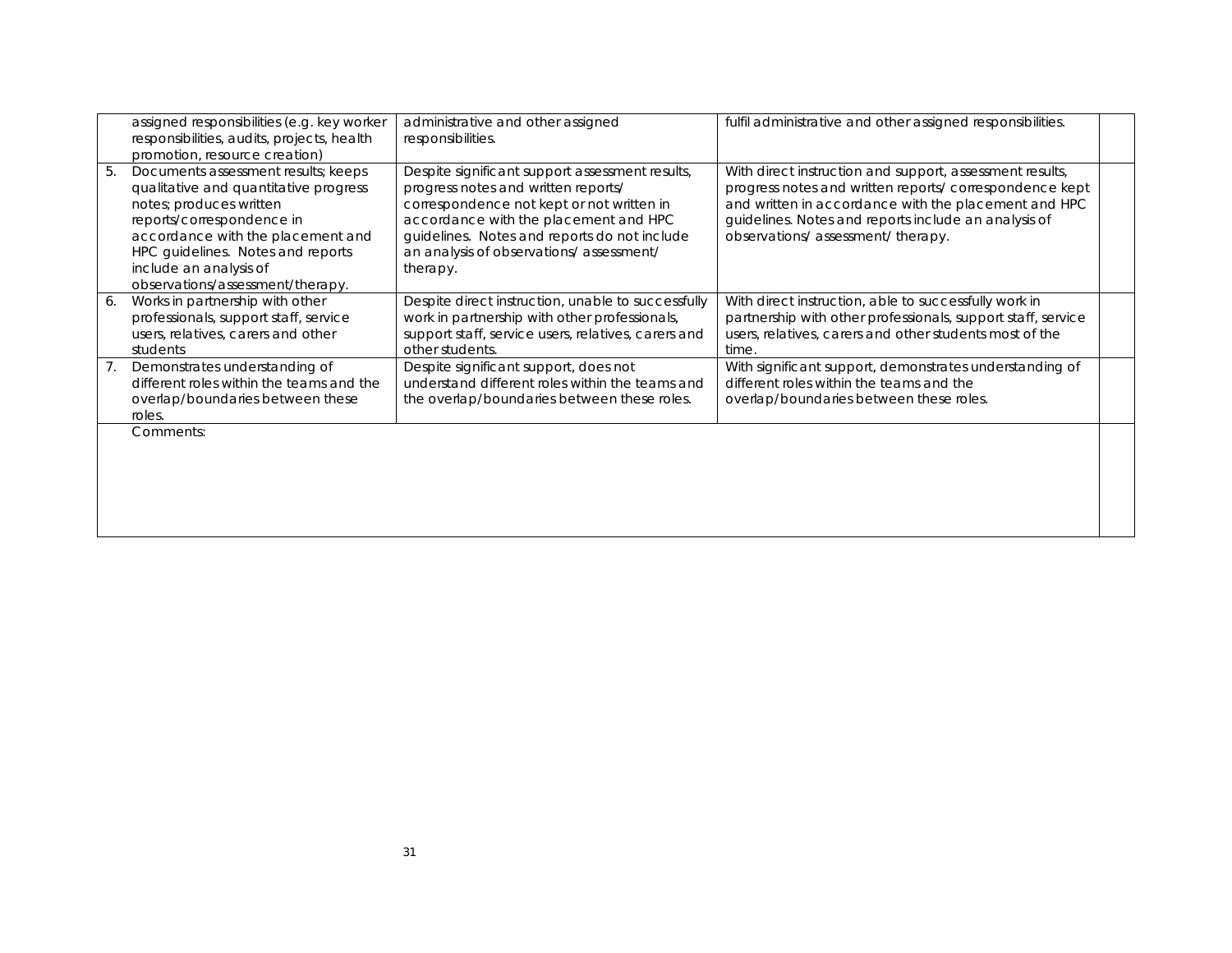| 5. Professional communication, self-<br>appraisal and personal development                                                                                                     | <b>BSc 2 FAIL</b>                                                                                                                                                                                                                                                                                                                                                                                                                                                                            | <b>BSc 2 PASS</b>                                                                                                                                                                                                                                                                                                         | <b>NA</b> |
|--------------------------------------------------------------------------------------------------------------------------------------------------------------------------------|----------------------------------------------------------------------------------------------------------------------------------------------------------------------------------------------------------------------------------------------------------------------------------------------------------------------------------------------------------------------------------------------------------------------------------------------------------------------------------------------|---------------------------------------------------------------------------------------------------------------------------------------------------------------------------------------------------------------------------------------------------------------------------------------------------------------------------|-----------|
| Liaises with colleagues, family members<br>1.<br>and carers.                                                                                                                   | Despite instruction, makes no attempt to liaise<br>with relevant others; is highly inappropriate in<br>attempts to do so or needs excessive<br>encouragement and support to liaise with<br>others.                                                                                                                                                                                                                                                                                           | With direct instruction and modelling, liaises with relevant<br>others, in professional and appropriate manner.                                                                                                                                                                                                           |           |
| Engages in professional discussion<br>2.<br>about clients.                                                                                                                     | Despite prompting, makes few or no attempts<br>to discuss clients. Student may have serious<br>misunderstandings about clients or discuss<br>clients in an inappropriate manner.                                                                                                                                                                                                                                                                                                             | With some prompting, appropriately discusses clients' in<br>a professional manner.                                                                                                                                                                                                                                        |           |
| Engages in open discussion about own<br>3.<br>learning needs and development using<br>concrete examples and evidence of<br>progress as part of a personal<br>development plan. | Unable to discuss own performance or<br>development or is not able to make accurate<br>appraisal of their performance even with<br>significant support e.g. does not bring goals to<br>the start of the placement; is unable to reflect<br>on performance objectively; may make<br>general claims about their performance<br>without backing these up with specific<br>examples; is unprofessional in their discussions or<br>unable to think of strategies to further their<br>development. | With some support/ prompting, discusses own learning<br>and development needs. Sometimes provides balanced<br>objective self-appraisal, drawing on specific examples to<br>support reflection. With some support, able to self-<br>generate some strategies to address identified needs<br>and further their development. |           |
| Shows initiative in following up ideas,<br>4.<br>accessing further information and<br>resources in relation to identified<br>development needs.                                | Makes few or no attempts to follow up<br>ideas/suggestions, or requires direct instruction<br>to do so.                                                                                                                                                                                                                                                                                                                                                                                      | With minimal support, follows up ideas/information<br>following discussion with practice educator. With<br>support, able to self-generate some ideas to guide<br>further development or understanding                                                                                                                     |           |
| Comments:                                                                                                                                                                      |                                                                                                                                                                                                                                                                                                                                                                                                                                                                                              |                                                                                                                                                                                                                                                                                                                           |           |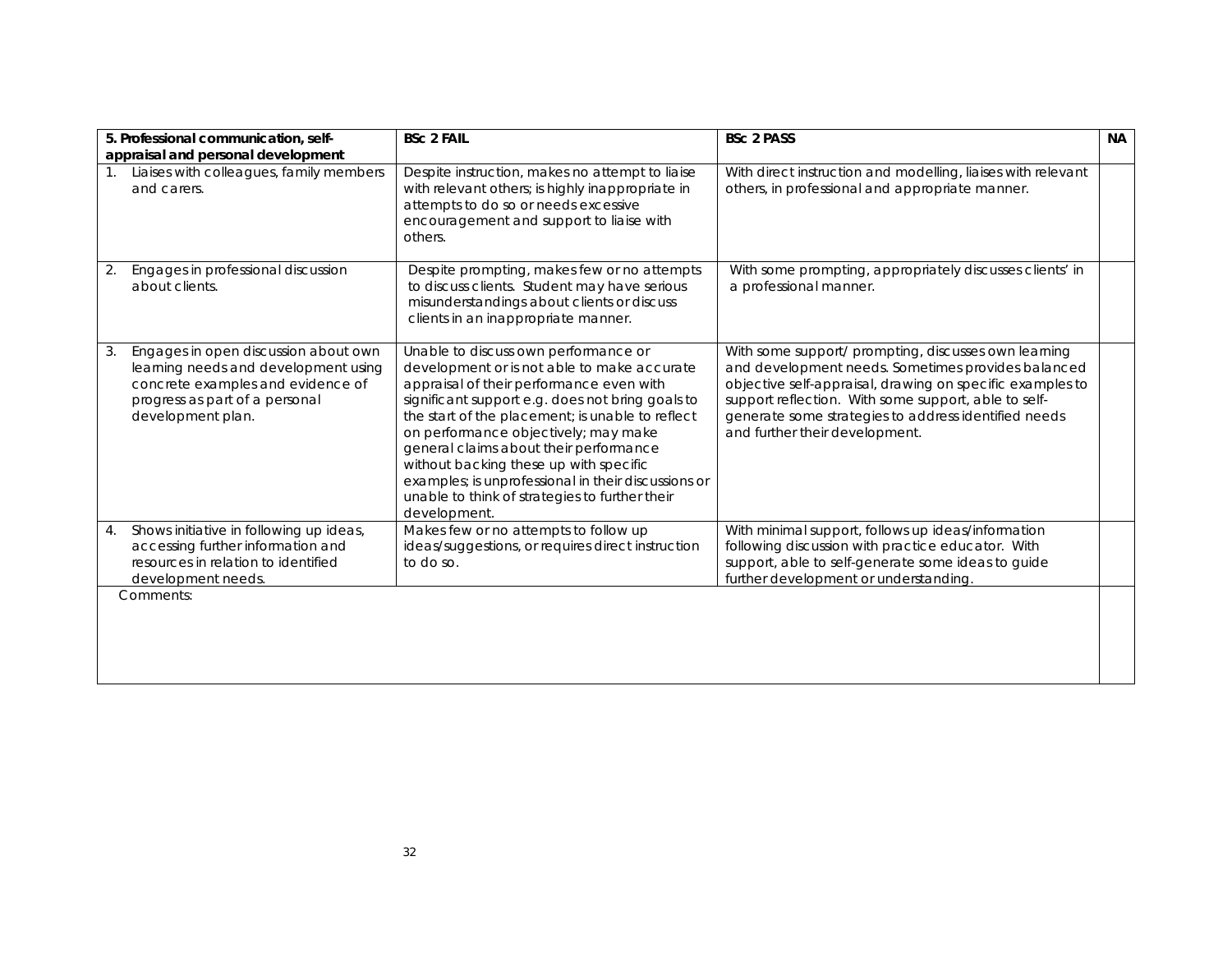#### **CLINICAL PLACEMENT ASSESSMENT DESCRIPTORS FOR BSc 3 STUDENTS**

BSc3 students may fail one block only and pass overall. A pass for a block= 50% or more ticks in the pass section. If a student does not have an opportunity to complete a block or a criteria N/A is used.

|                | 1. Information Gathering, Observation and                                                                                                                                                                                                                                  | <b>BSc 3 FAIL</b>                                                                                                                                                                                                                                                      | <b>BSc 3 PASS</b>                                                                                                                                                                                                                                                                                                                                                          | <b>NA</b> |
|----------------|----------------------------------------------------------------------------------------------------------------------------------------------------------------------------------------------------------------------------------------------------------------------------|------------------------------------------------------------------------------------------------------------------------------------------------------------------------------------------------------------------------------------------------------------------------|----------------------------------------------------------------------------------------------------------------------------------------------------------------------------------------------------------------------------------------------------------------------------------------------------------------------------------------------------------------------------|-----------|
| $\mathbf{1}$ . | Assessment<br>Gathers appropriate information from<br>clients and/or others (e.g. family,<br>relevant others and services), and from<br>written documentation (e.g. charts or<br>reports) to develop client information<br>profile                                         | Incomplete or inadequate information<br>gathered, with limited understanding of why the<br>information is needed. Gathers information with<br>too much or too little structure, without<br>considering the needs or behaviours of others.                              | With some support identifies the relevant stakeholders to<br>gather information from, and relevant clinical aspects to<br>enquire about. Responsive to others' needs most of the<br>time.                                                                                                                                                                                  |           |
| 2.             | Carries out structured and theoretically<br>driven observations of clients and/or<br>others (including carers/ family, other<br>individuals, and professionals) in<br>relevant environments                                                                                | Incomplete or inadequate observational<br>information collected. No reference to<br>relevant research and evidence base to guide<br>and interpret observations despite support<br>given. Needs significant support to integrate<br>information from different sources. | Collects observational information in mostly an organised<br>and logical manner, enabling student/educator to make<br>judgements regarding client/ others. With support uses<br>research and evidence base to guide and interpret<br>observations most of the time. With support able to<br>integrate information from different sources to<br>understand broader picture. |           |
| 3.             | Takes accurate notes or records during<br>information gathering, observation<br>and assessment                                                                                                                                                                             | Note taking and recording is incomplete or<br>inadequate, with key aspects essential for safe<br>client care omitted. Record keeping is not<br>contemporaneous.                                                                                                        | Note taking and recording is mostly complete and<br>adequate for safe client care.                                                                                                                                                                                                                                                                                         |           |
| 4.             | Formulates preliminary hypotheses<br>(e.g. about client's skills & weaknesses<br>or differential diagnosis) and identifies<br>appropriate methods to test<br>hypotheses (including further<br>information gathering, observations or<br>selecting appropriate assessments) | Suggests hypotheses without a clear rationale.<br>Unable to analyse and critically evaluate<br>information collected despite support given.<br>Misinterprets information. Needs significant<br>support to choose relevant assessment.                                  | Suggests possible and appropriate hypotheses with some<br>support, using evidence to justify claims. Analyses and<br>critically evaluates the information collected with some<br>support. Chooses obvious relevant assessments to test<br>hypotheses with support.                                                                                                         |           |
| 5.             | Discusses rationales for information<br>gathering, observations and<br>assessment choices with others (client,<br>carer, other professional) in a<br>meaningful and relevant manner                                                                                        | Does not discuss rationales with others or makes<br>no attempt to respond to questions about<br>rationales and demonstrates limited ability to<br>express these to others in an appropriate way.<br>Does not ask for support when necessary.                           | Makes attempts to express rationales to others, makes<br>attempts to answer questions about rationales and asks<br>for support when necessary. Considers the needs and<br>interests of others when discussing rationales, and uses<br>these when sharing information.                                                                                                      |           |
| 6.             | Administers both formal & informal<br>assessments in a supportive &<br>professional manner                                                                                                                                                                                 | Incorrect administration of formal assessment.<br>affecting the results gained despite significant<br>support given. Unaware of need for<br>representative unbiased information. Unable<br>to administer informal assessment despite<br>significant support.           | Correct administration of formal assessment, and<br>responsive to client's needs during assessment with<br>support. Able to administer informal assessment with<br>support.                                                                                                                                                                                                |           |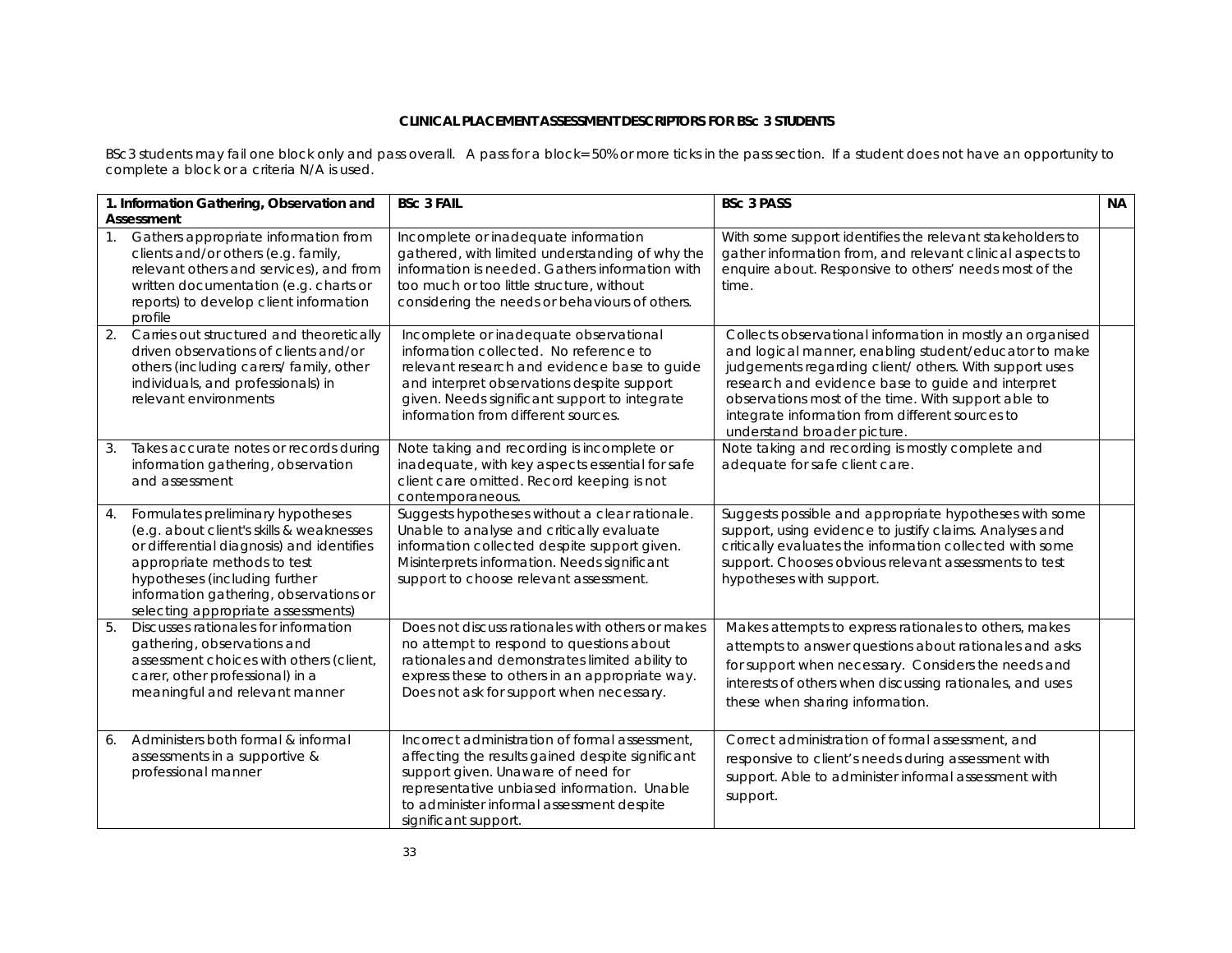| $\mathcal{L}$ . | Draws conclusions (from information,<br>observations & assessment data) and<br>projects possible outcomes using<br>research and evidence base                                  | Despite significant support, unable to draw<br>appropriate conclusions and outcomes. Needs<br>significant support to link research and<br>evidence base to information gained.                                                                                                               | Requires some support to draw accurate conclusions<br>about information gained, using research and evidence<br>base where appropriate.                                                                                                     |  |
|-----------------|--------------------------------------------------------------------------------------------------------------------------------------------------------------------------------|----------------------------------------------------------------------------------------------------------------------------------------------------------------------------------------------------------------------------------------------------------------------------------------------|--------------------------------------------------------------------------------------------------------------------------------------------------------------------------------------------------------------------------------------------|--|
| 8.              | Provides feedback on interpreted<br>observations and assessment findings<br>to clients, family members, carers, the<br>MDT and others in a meaningful and<br>accessible manner | Gives unclear, ambiguous, or inaccurate<br>feedback on information gained despite<br>support given. Needs significant support and<br>advice on how to select and present feedback<br>to relevant others.                                                                                     | Gives feedback on information gained, considering the<br>needs and interests of others when doing so with some<br>support.                                                                                                                 |  |
| 9.              | Ability to integrate findings with client's<br>and/or other's priorities to identify<br>appropriate goal areas                                                                 | Requires significant support in order to<br>integrate findings with client's and/or other's<br>priorities to identify appropriate goal areas.<br>Goal areas may not demonstrate a link to<br>information gained. Does not consider how to<br>involve the service user despite support given. | Requires support in order to appropriately balance<br>client's priorities with own findings to generate goal<br>areas. With support considers how to provide information<br>to service users to enable them to make informed<br>decisions. |  |
|                 | Comments:                                                                                                                                                                      |                                                                                                                                                                                                                                                                                              |                                                                                                                                                                                                                                            |  |

|    | 2. Planning intervention                                                                                                           | <b>BSc 3 FAIL</b>                                                                                                                  | <b>BSc 3 PASS</b>                                                                                                       | <b>NA</b> |
|----|------------------------------------------------------------------------------------------------------------------------------------|------------------------------------------------------------------------------------------------------------------------------------|-------------------------------------------------------------------------------------------------------------------------|-----------|
|    | Involves clients, carers, parents,<br>statutory partners (e.g. health/social<br>services/education) in the<br>development of goals | Despite significant support unable to identify<br>relevant others or understand the need to involve<br>others in developing goals. | With support able to identify some relevant others and<br>attempts to involve them in the development of goals          |           |
| 2. | Devises logical therapy plan that<br>incorporates short term goals leading<br>to long term goals.                                  | Written therapy plans do not incorporate short<br>term goals that lead to long term goals despite<br>significant support           | Requires minimal support to write a therapy plan that<br>incorporated short term goals that lead to long term<br>goals  |           |
| 3. | Formulates and expresses goals<br>related to long and short term<br>intervention (communication or<br>eating and drinking) or      | Despite significant support unable to consider<br>clients' needs and service's ethos when<br>formulating goals for most clients    | With some support able to consider clients' needs as well<br>as service's ethos when formulating goals for most clients |           |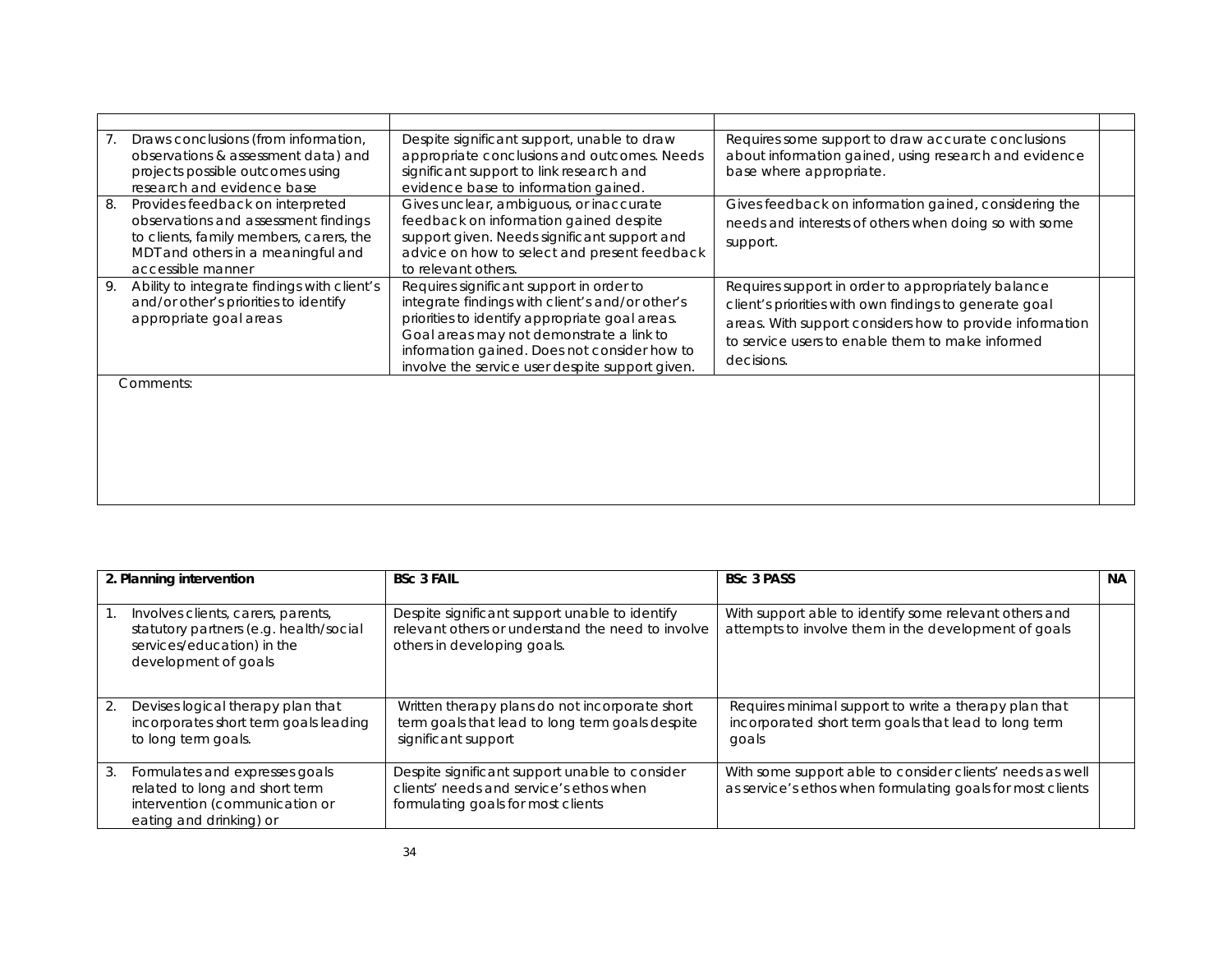|                | communication enrichment goals<br>that meet the clients' needs and fit<br>with the ethos of the service                                                                                                     |                                                                                                                                                                                                                        |                                                                                                                                                                                                                                                                                                                                                             |  |
|----------------|-------------------------------------------------------------------------------------------------------------------------------------------------------------------------------------------------------------|------------------------------------------------------------------------------------------------------------------------------------------------------------------------------------------------------------------------|-------------------------------------------------------------------------------------------------------------------------------------------------------------------------------------------------------------------------------------------------------------------------------------------------------------------------------------------------------------|--|
| 4.             | Plans means of evaluating the<br>effectiveness of speech and<br>language therapy input (from the<br>perspective of different people<br>involved) e.g. outcome<br>measurements, client and carer<br>feedback | Despite support, unable to plan evaluation that is<br>suitable for evaluating whether therapy has been<br>effective                                                                                                    | With support able to plan evaluation that is adequate<br>but limited and does not consider a range of tools or<br>people's views.                                                                                                                                                                                                                           |  |
| 5.             | Plans interesting intervention (e.g. 1:1,<br>school programme, language<br>enrichment) which is consistent with<br>clients' needs and those of service,<br>drawing on evidence based practice               | Despite significant support, unable to plan<br>interesting intervention which meets client's<br>needs and those of service, drawing on<br>evidence based practice                                                      | With some support, able to plan interesting intervention<br>which meets client's needs and those of the service,<br>drawing on evidence based practice                                                                                                                                                                                                      |  |
| 6.             | Modifies goals in light of client's<br>performance or feedback from others                                                                                                                                  | Despite significant support unable to modify<br>goals in light of client's performance or<br>feedback from others                                                                                                      | With some support, able to modify goals in light of<br>client's performance or feedback from others                                                                                                                                                                                                                                                         |  |
| 7 <sub>1</sub> | Devises detailed and structured<br>session plans.                                                                                                                                                           | Written session plans not clearly structured,<br>content inappropriate and/or omits several key<br>relevant sections in spite of support given                                                                         | Written session plans structured with basic detail and<br>content mostly appropriate. Includes the majority of the<br>following: explicit aims/goals and objectives, relevance<br>to individual/group needs and/or service, rationales,<br>facilitation methods, explanation of activities and<br>materials used and methods for measurement of<br>outcomes |  |
| 8.             | Realistic in expectations of what<br>others (parents/carers/other health<br>and educational professionals) can<br>provide and considers this in<br>intervention planning                                    | Despite significant support remains unrealistic in<br>expectations of what others<br>(parents/carers/other health and educational<br>professionals) can provide and does not consider<br>this in intervention planning | With support develops realistic expectations of what<br>others (parents/carers/other health and educational<br>professionals) can provide and considers this in<br>intervention planning                                                                                                                                                                    |  |
| 9.             | Plans intervention that is delivered by<br>others e.g. therapy assistant, teaching<br>assistant                                                                                                             | Despite significant support, unable to plan<br>appropriate intervention that can be delivered<br>by others                                                                                                             | With some support able to plan appropriate intervention<br>that was delivered by others                                                                                                                                                                                                                                                                     |  |
|                | Comments:                                                                                                                                                                                                   |                                                                                                                                                                                                                        |                                                                                                                                                                                                                                                                                                                                                             |  |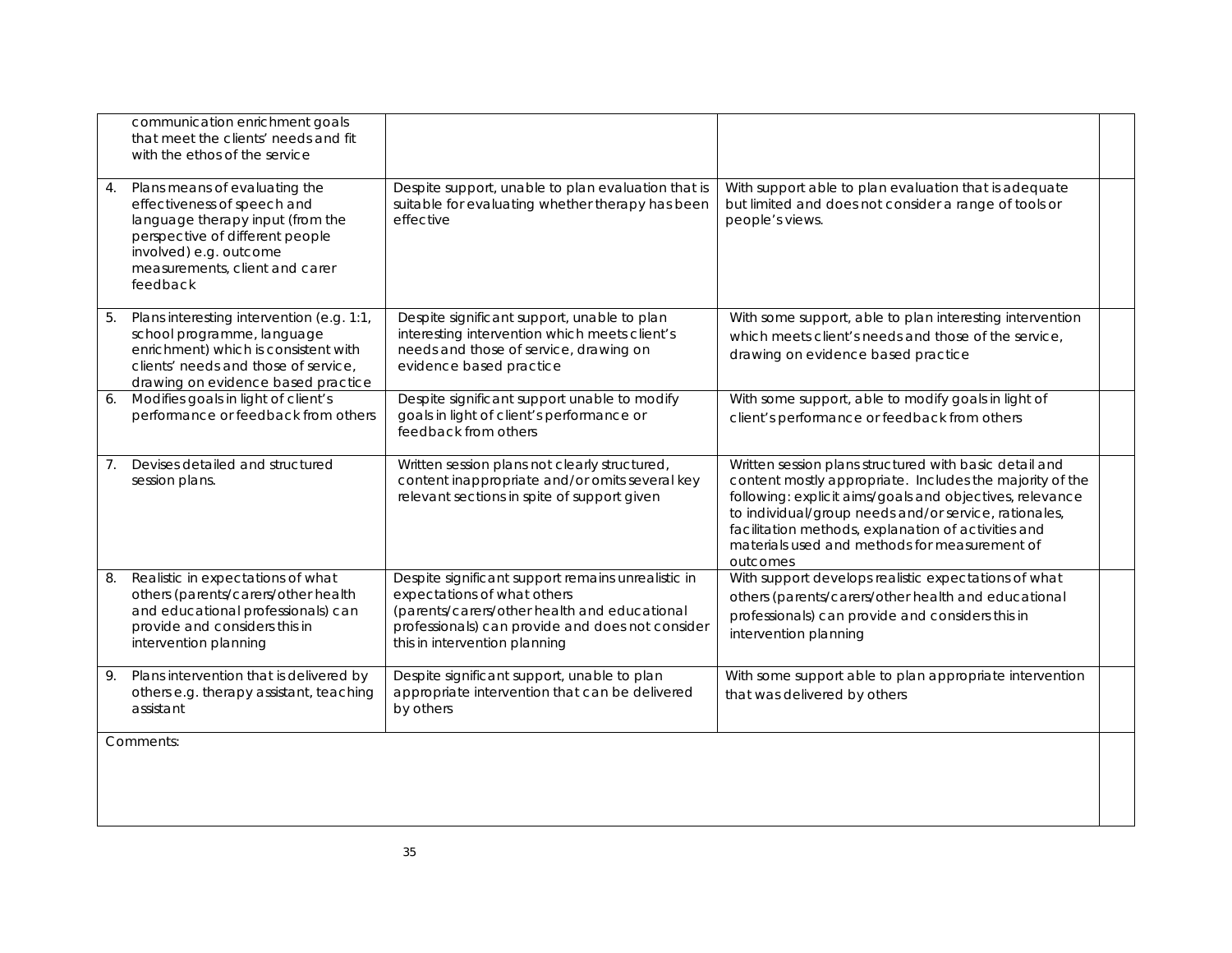|    | 3. Delivering intervention                                                                                                                                                           | <b>BSc 3 FAIL</b>                                                                                                                                                                                                                                           | <b>BSc 3 PASS</b>                                                                                                                                                                                                                                                               | <b>NA</b> |
|----|--------------------------------------------------------------------------------------------------------------------------------------------------------------------------------------|-------------------------------------------------------------------------------------------------------------------------------------------------------------------------------------------------------------------------------------------------------------|---------------------------------------------------------------------------------------------------------------------------------------------------------------------------------------------------------------------------------------------------------------------------------|-----------|
|    | Builds a rapport with<br>clients/carers/parents/service<br>users/relevant others                                                                                                     | Interacts in a manner which is not conducive to<br>building rapport. This has an impact on delivery<br>of intervention.                                                                                                                                     | Mostly builds rapport effectively, allowing for productive<br>interactions with clients, carers, etc.                                                                                                                                                                           |           |
| 2. | Explains communication/eating and<br>drinking therapy or communication<br>enrichment activities and their<br>rationale to<br>clients/carers/parents/service<br>users/relevant others | Makes no attempts to explain therapy/activities<br>to client. Despite significant support unable to<br>adapt to the individuals' needs when providing<br>explanations.                                                                                      | Explains activities/ therapy clearly with support. With<br>support is able to adapt to the needs of the individual -<br>using visual/written materials etc. as needed.                                                                                                          |           |
| 3. | Follows a plan flexibly, taking into<br>consideration client's motivation,<br>emotional and physical needs                                                                           | Does not follow a plan effectively. Where<br>planning has taken place, may stick to plan too<br>rigidly, without taking the clients' needs into<br>account.                                                                                                 | Is able to deliver planned therapy activities. Also able to<br>make appropriate adaptations based on the clients'<br>needs, most of the time.                                                                                                                                   |           |
| 4. | Facilitates communication of clients                                                                                                                                                 | Few or no attempts to facilitate clients'<br>communication Required considerable support<br>to identify areas for improved facilitation.                                                                                                                    | Attempts to facilitate clients' communication but does<br>not always select the appropriate type and degree of<br>facilitation, and the appropriate time to facilitate.<br>Requires support to identify areas for improved<br>facilitation.                                     |           |
| 5. | Uses online decision making when<br>delivering therapy                                                                                                                               | Unable to make decisions online, mainly sticking<br>to a pre-determined plan or course of action<br>and unable to reflect on this. Makes<br>inappropriate online decisions.                                                                                 | Sometimes makes online decisions based on the clients'<br>performance. Sometimes realizes that a decision needs<br>to be made but needs time to think about it (i.e. not<br>online). This informs future therapy planning.                                                      |           |
| 6. | Paces intervention appropriately                                                                                                                                                     | Does not pace intervention appropriately based<br>on the client's needs and is unable to reflect on<br>this.                                                                                                                                                | With support able to gauge the pace of intervention<br>appropriately, clearly adapting to the varying needs of<br>the client/s.                                                                                                                                                 |           |
| 7. | Empowers carers/parents/service<br>users/relevant others to support an<br>individual's/group's communication<br>and/or eating and drinking                                           | Despite support, does not adequately carry out<br>the work to empower relevant others. The<br>student may focus exclusively on the direct<br>intervention with the client.                                                                                  | With support considers the role of 'others' in supporting<br>the client. With support carries out appropriate steps to<br>empower others, providing information, support and<br>guidance. Sometimes needs support to identify best<br>ways to do so for more complex scenarios. |           |
| 8. | Uses a range of differential feedback<br>techniques during and after sessions<br>that is appropriate for client, parent,<br>carer or professional                                    | Feedback tends to be undifferentiated, primarily<br>taking the form of generic positive reinforcement.<br>May attempt to give differential feedback, but is<br>not usually successful at increasing clients' (or<br>others') monitoring of targeted skills. | With support uses a range of feedback techniques which<br>successfully helps clients' (or others') ability to monitor<br>and improve targeted skills.                                                                                                                           |           |
| 9. | Modifies own interactions with clients,<br>professionals, parents and carers                                                                                                         | Tends to interact with a range of people in an<br>undifferentiated way, without adapting to the                                                                                                                                                             | With some support modifies interactions appropriately<br>requiring more support when dealing with more complex                                                                                                                                                                  |           |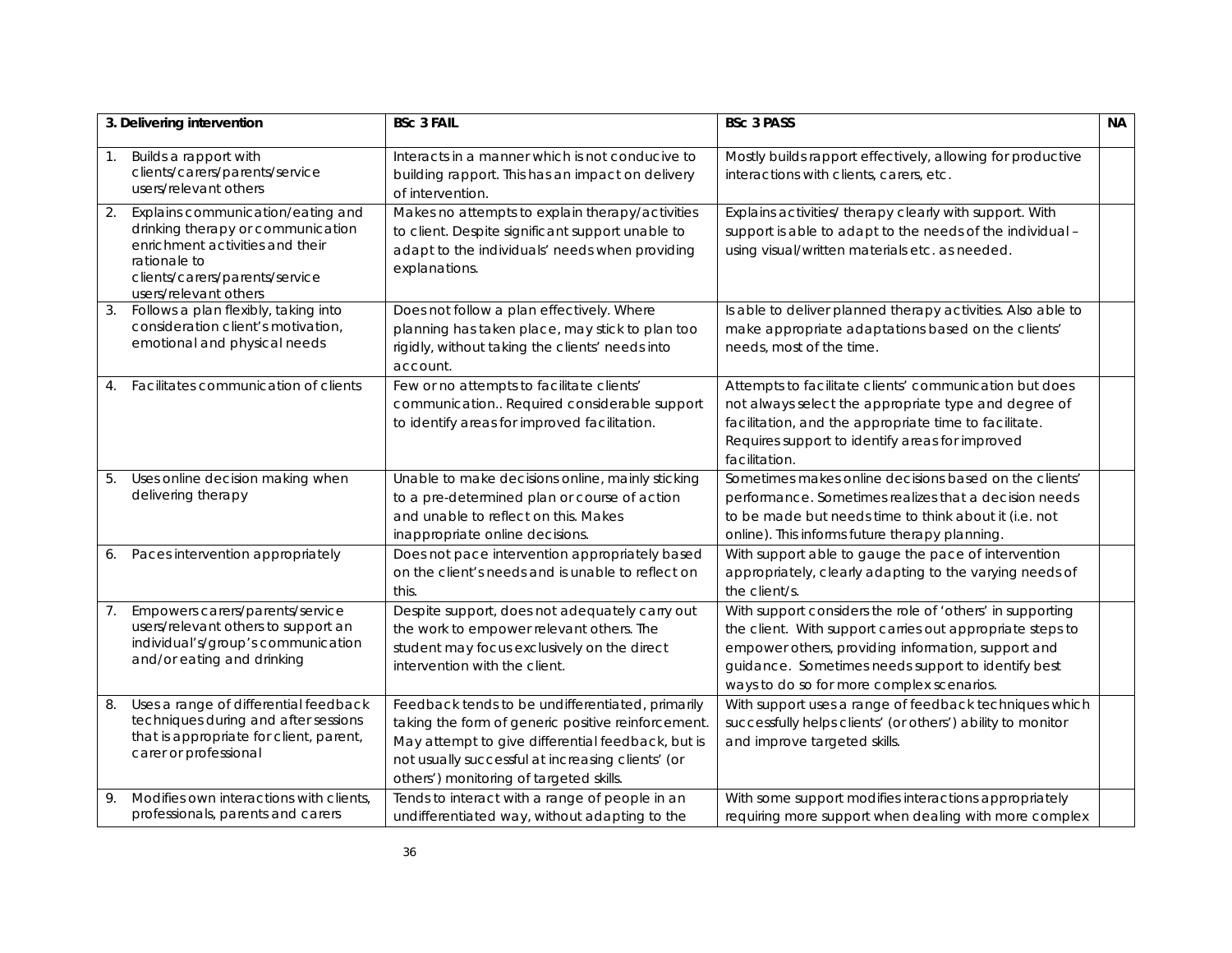|                                           | needs of different people and/or to the           | issues or situations (e.g. team meetings).               |  |
|-------------------------------------------|---------------------------------------------------|----------------------------------------------------------|--|
|                                           | changing needs of those individuals.              |                                                          |  |
| 10. Works as part of a team in delivering | Tends to work in isolation and requires prompting | Usually works effectively as part of a team, drawing on  |  |
| intervention to enhance                   | in order to involve other members of the team.    | others' expertise and sharing information appropriately. |  |
| communication, eating and drinking        |                                                   | May occasionally require prompting in order to do so.    |  |
| Comments:                                 |                                                   |                                                          |  |
|                                           |                                                   |                                                          |  |
|                                           |                                                   |                                                          |  |
|                                           |                                                   |                                                          |  |
|                                           |                                                   |                                                          |  |
|                                           |                                                   |                                                          |  |
|                                           |                                                   |                                                          |  |
|                                           |                                                   |                                                          |  |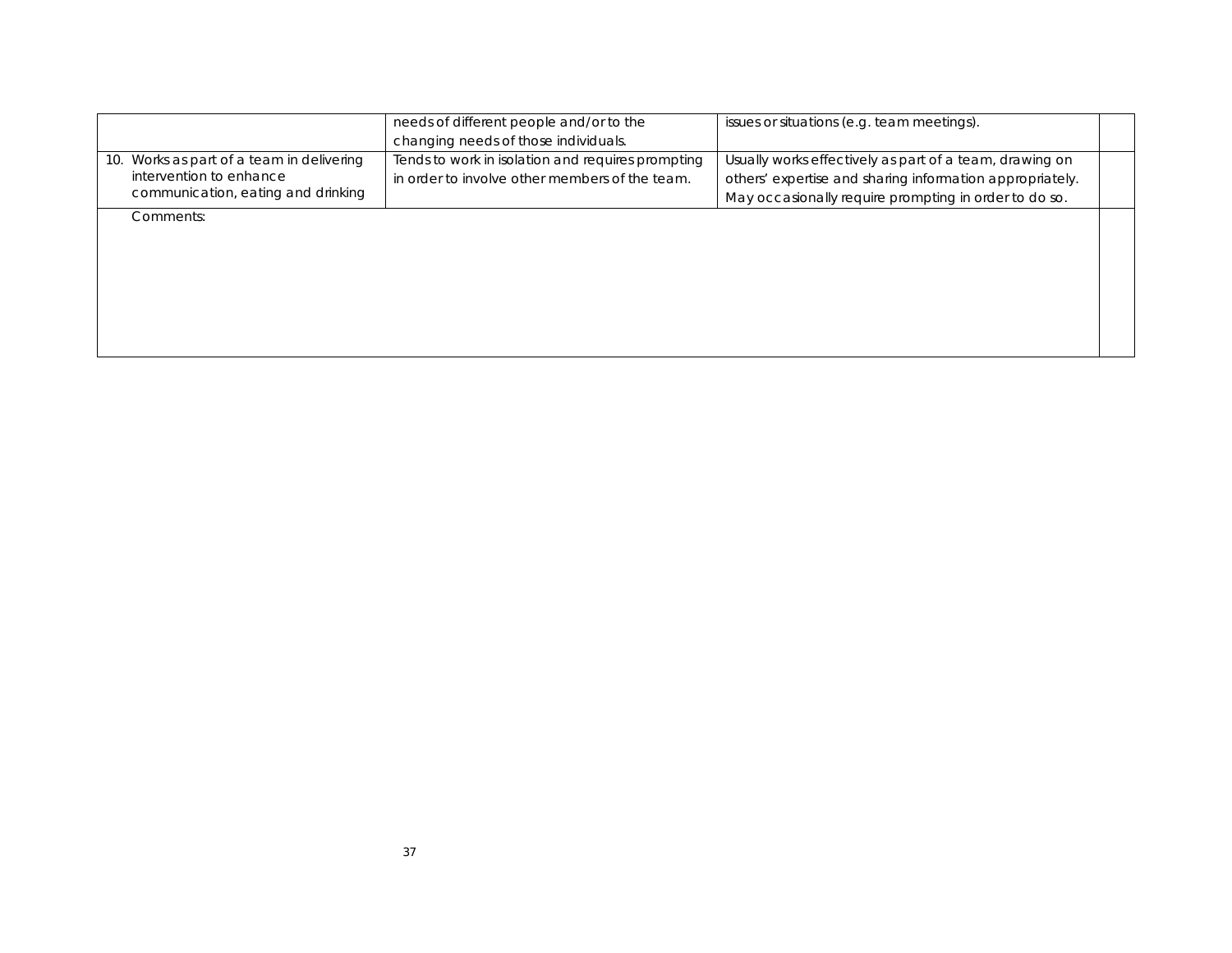|                | 4. Clinical Responsibility                                                                                                                                                                                                                                                   | <b>BSc 3 FAIL</b>                                                                                                                                                                                                                               | <b>BSc 3 PASS</b>                                                                                                                                                                                                                | <b>NA</b> |
|----------------|------------------------------------------------------------------------------------------------------------------------------------------------------------------------------------------------------------------------------------------------------------------------------|-------------------------------------------------------------------------------------------------------------------------------------------------------------------------------------------------------------------------------------------------|----------------------------------------------------------------------------------------------------------------------------------------------------------------------------------------------------------------------------------|-----------|
|                | Takes responsibility for his/her own<br>learning e.g. identifies learning<br>needs/goals and identifies and<br>undertakes reading drawing on<br>evidence based practice and local<br>policies                                                                                | Despite prompting does not take responsibility for<br>his/her own learning                                                                                                                                                                      | Takes responsibility for his/her own learning                                                                                                                                                                                    |           |
| 2.             | Puts into practice an identified course<br>of action for working with clients<br>and/or peers/colleagues, and for<br>addressing own learning needs                                                                                                                           | Does not put into practice identified course of<br>action for working with clients and/or<br>peers/colleagues, and for addressing own<br>learning needs                                                                                         | Puts into practice identified course of action for working<br>with clients and/or peers/colleagues, and for addressing<br>own learning needs most of the time                                                                    |           |
| 3.             | Organises own activities/materials<br>and clinical time effectively                                                                                                                                                                                                          | Despite significant support unable to organise<br>own activities/materials and clinical time<br>effectively                                                                                                                                     | Requires some support to organise own<br>activities/materials and clinical time effectively                                                                                                                                      |           |
| 4.             | Fulfils all administrative and other<br>assigned responsibilities (e.g. key<br>worker responsibilities, audits, projects,<br>health promotion, resource creation)                                                                                                            | Despite significant support unable to fulfil<br>administrative and other assigned responsibilities                                                                                                                                              | Requires some support to be able to fulfil administrative<br>and other assigned responsibilities                                                                                                                                 |           |
| 5.             | Documents assessment results; keeps<br>qualitative and quantitative progress<br>notes; produces written<br>reports/correspondence in<br>accordance with the placement and<br>HPC guidelines. Notes and reports<br>include an analysis of<br>observations/assessment/therapy. | Assessment results, progress notes and written<br>reports/correspondance not kept or not written in<br>accordance with the placement and HPC<br>guidelines. Notes and reports do not include an<br>analysis of observations/assessment/therapy. | Assessment results, progress notes and written<br>reports/correspondance kept and written in accordance<br>with the placement and HPC guidelines. Notes and<br>reports include an analysis of<br>observations/assessment/therapy |           |
| 6.             | Works in partnership with other<br>professionals, support staff, service<br>users, relatives, carers and other<br>students                                                                                                                                                   | Unable to successfully work in partnership with<br>other professionals, support staff, service users,<br>relatives, carers and other students                                                                                                   | Able to successfully work in partnership with other<br>professionals, support staff, service users, relatives, carers<br>and other students most of the time                                                                     |           |
| 7 <sub>1</sub> | Demonstrates understanding of<br>different roles within the teams and<br>the overlap/boundaries between<br>these roles.                                                                                                                                                      | Despite support does not understand different<br>roles within the teams and the<br>overlap/boundaries between these roles.                                                                                                                      | With some support demonstrates understanding of<br>different roles within the teams and the<br>overlap/boundaries between these roles.                                                                                           |           |
|                | Comments:                                                                                                                                                                                                                                                                    |                                                                                                                                                                                                                                                 |                                                                                                                                                                                                                                  |           |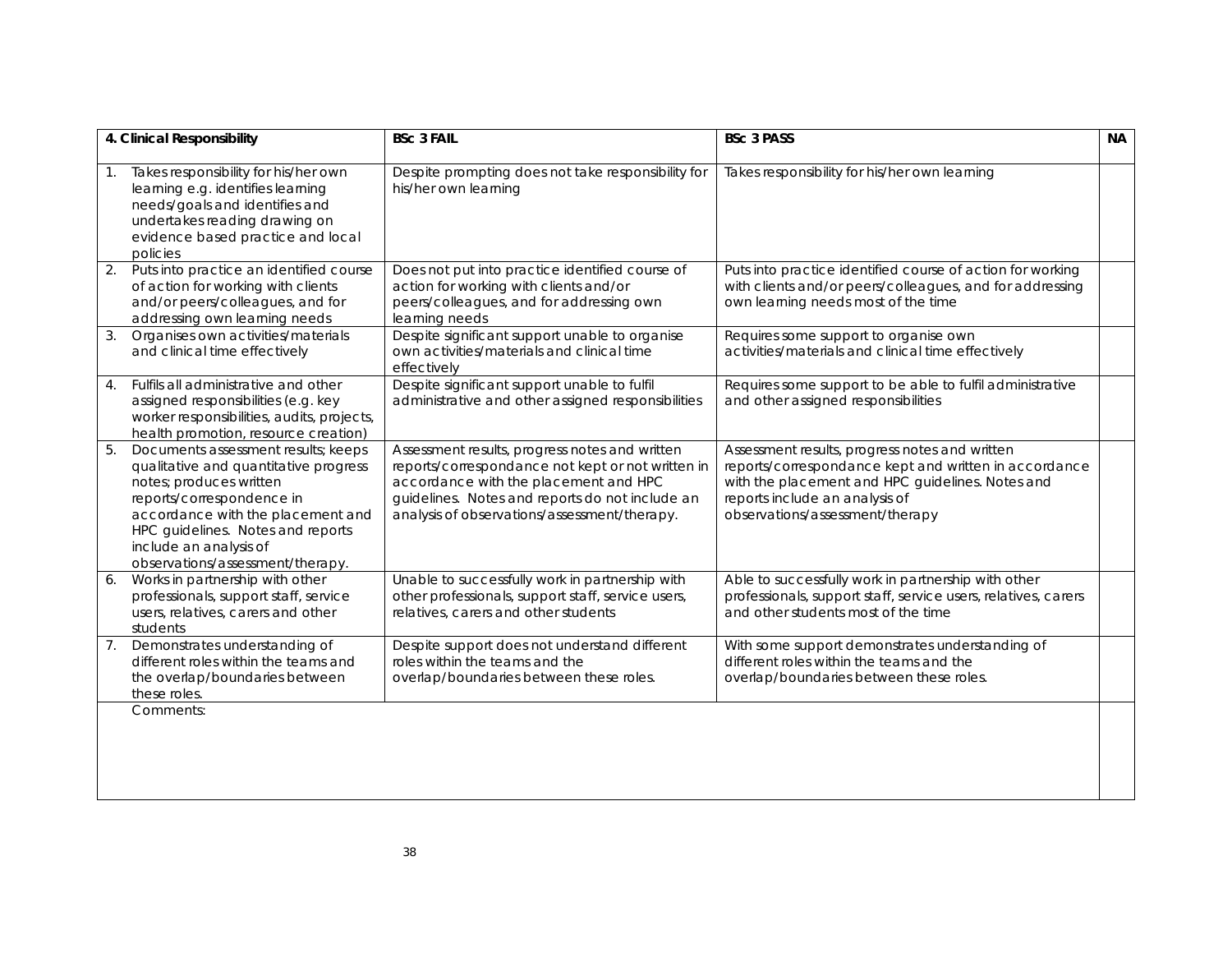|    | 5. Professional communication, self-<br>appraisal and personal development                                                                                                  | <b>BSc 3 FAIL</b>                                                                                                                                                                                                                                                                                                                                                                                                                                                                                            | <b>BSc 3 PASS</b>                                                                                                                                                                                                                                                                                                   | <b>NA</b> |
|----|-----------------------------------------------------------------------------------------------------------------------------------------------------------------------------|--------------------------------------------------------------------------------------------------------------------------------------------------------------------------------------------------------------------------------------------------------------------------------------------------------------------------------------------------------------------------------------------------------------------------------------------------------------------------------------------------------------|---------------------------------------------------------------------------------------------------------------------------------------------------------------------------------------------------------------------------------------------------------------------------------------------------------------------|-----------|
| 5. | Liaises with colleagues, family<br>members and carers.                                                                                                                      | Makes no attempt to liaise with relevant others; is<br>highly inappropriate in attempts to do so or<br>needs excessive encouragement and support to<br>liaise with others.                                                                                                                                                                                                                                                                                                                                   | Student liaises with relevant others with support, in<br>professional and appropriate manner.                                                                                                                                                                                                                       |           |
| 6. | Engages in professional discussion<br>about clients.                                                                                                                        | Student makes few or no attempts to discuss<br>clients. They may have serious<br>misunderstandings about clients or discusses<br>clients in an inappropriate manner.                                                                                                                                                                                                                                                                                                                                         | Student appropriately discusses clients' in a professional<br>manner.                                                                                                                                                                                                                                               |           |
| 7. | Engages in open discussion about<br>own learning needs and<br>development using concrete<br>examples and evidence of progress<br>as part of a personal development<br>plan. | Student is unable to discuss own performance or<br>development or is not able to make accurate<br>appraisal of their performance even with<br>significant support e.g. student does not bring<br>goals to the start of the placement; is unable to<br>reflect on performance objectively; may make<br>general claims about their performance without<br>backing these up with specific examples; is<br>unprofessional in their discussions or unable to<br>think of strategies to further their development. | Student usually takes initiative in discussing own learning<br>and development needs. They provide balanced<br>objective self-appraisal, drawing on specific examples to<br>support reflection. Students are able to self-generate<br>some strategies to address identified needs and further<br>their development. |           |
| 8. | Shows initiative in following up ideas,<br>accessing further information and<br>resources in relation to identified<br>development needs.                                   | Student makes few or no attempts to follow up<br>ideas/suggestions or requires a lot of support to<br>do so.                                                                                                                                                                                                                                                                                                                                                                                                 | With minimal support student follows up<br>ideas/information following discussion with clinical<br>educator. With minimal support the student is able to<br>self-generate some ideas to guide further development<br>or understanding.                                                                              |           |
|    | Comments:                                                                                                                                                                   |                                                                                                                                                                                                                                                                                                                                                                                                                                                                                                              |                                                                                                                                                                                                                                                                                                                     |           |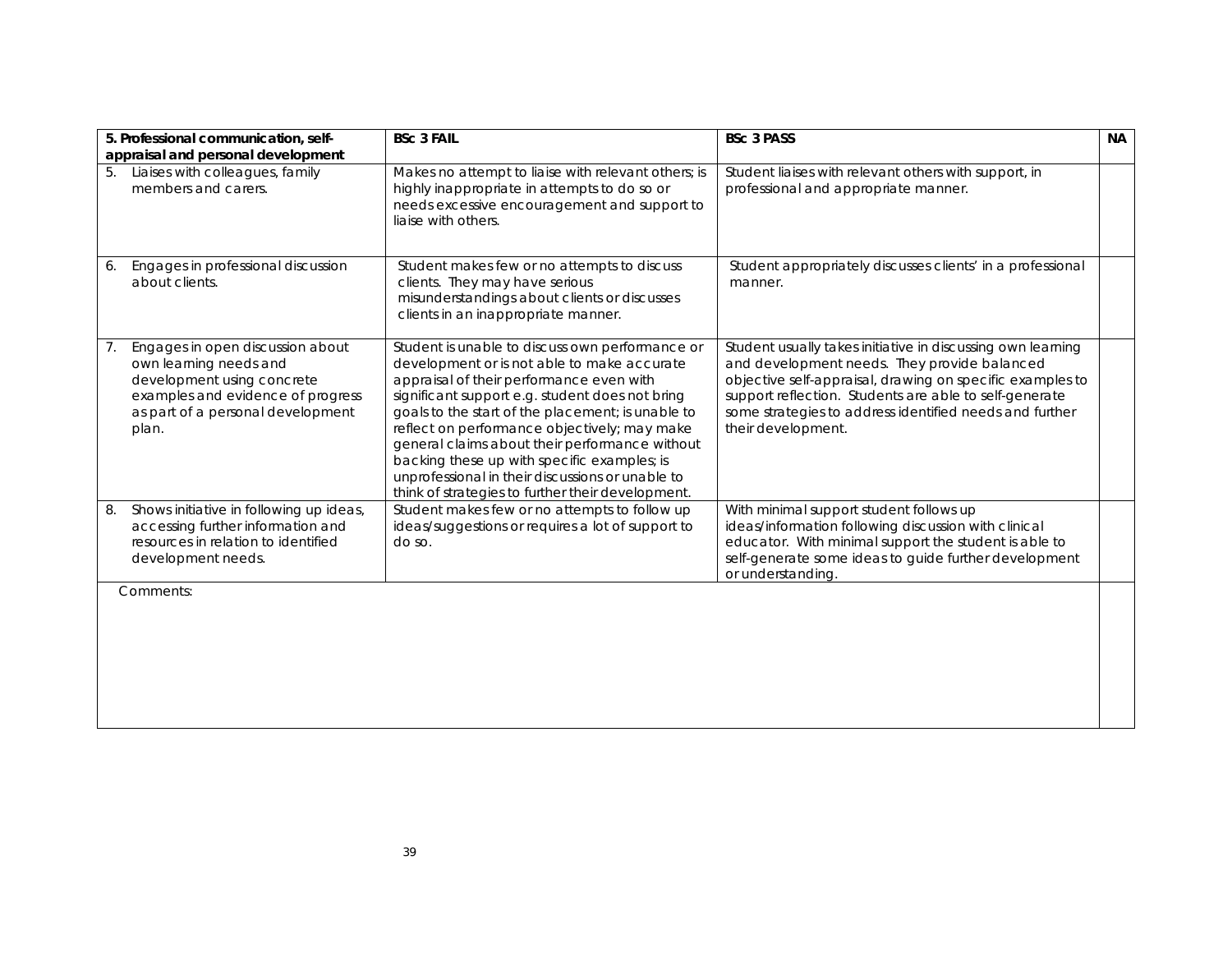#### **CLINICAL PLACEMENT ASSESSMENT DESCRIPTORS FOR QUALIFYING STUDENTS (BSc 4 & PgDip 2)**

Qualifying students must obtain a pass in all blocks. Non-qualifying students mail fail one block only and pass overall. A pass for a block = 50% or more ticks in qualifying standard section. If a student does not have an opportunity to complete a block or a criteria N/A is used.

|                  | 1. Information Gathering, Observation and                                                                                                                                                                                                                                  | <b>FAIL</b>                                                                                                                                                                                                                                                                                                                                                        | <b>PASS</b>                                                                                                                                                                                                                                                                                                                 | <b>NA</b> |
|------------------|----------------------------------------------------------------------------------------------------------------------------------------------------------------------------------------------------------------------------------------------------------------------------|--------------------------------------------------------------------------------------------------------------------------------------------------------------------------------------------------------------------------------------------------------------------------------------------------------------------------------------------------------------------|-----------------------------------------------------------------------------------------------------------------------------------------------------------------------------------------------------------------------------------------------------------------------------------------------------------------------------|-----------|
|                  | Assessment<br>Gathers appropriate information from<br>clients and/or others (e.g. family,<br>relevant others and services), and from<br>written documentation (e.g. charts or<br>reports) to develop client information<br>profile                                         | Incomplete or inadequate information gathered, with<br>limited understanding of why the information is needed.<br>Gathers information with too much or too little structure,<br>without considering the needs or behaviours of others.                                                                                                                             | Identifies the relevant stakeholders to gather<br>information from, and relevant clinical aspects<br>to enquire about. Responsive to others' needs<br>most of the time.                                                                                                                                                     |           |
| 2.               | Carries out structured and theoretically<br>driven observations of clients and/or<br>others (including carers/ family, other<br>individuals, and professionals) in<br>relevant environments                                                                                | Collects observational information, but does so in a<br>manner that makes conclusive judgements about client/<br>others difficult to make. No or limited reference to<br>research and evidence base to guide and interpret<br>observations. Needs significant support to integrate<br>information from different sources.                                          | Collects observational information in an<br>organised and logical manner, enabling<br>judgements to be made regarding client/<br>others. Uses research and evidence base to<br>guide and interpret observations most of the<br>time. Able to integrate information from different<br>sources to understand broader picture. |           |
| 3.               | Takes accurate notes or records during<br>information gathering, observation and<br>assessment                                                                                                                                                                             | Note taking and recording is incomplete or inadequate,<br>with key aspects essential for safe client care omitted.<br>Record keeping is not contemporaneous.                                                                                                                                                                                                       | Note taking and recording is complete and<br>adequate for safe client care.                                                                                                                                                                                                                                                 |           |
| $\overline{4}$ . | Formulates preliminary hypotheses<br>(e.g. about client's skills & weaknesses<br>or differential diagnosis) and identifies<br>appropriate methods to test<br>hypotheses (including further<br>information gathering, observations or<br>selecting appropriate assessments) | Suggests hypotheses which are inaccurate or indecisive.<br>Unable to analyse and critically evaluate information<br>collected independently. Misinterprets information.<br>Needs significant support to choose relevant assessment.                                                                                                                                | Suggests possible and appropriate hypotheses,<br>using evidence to justify claims. Analyses and<br>critically evaluates the information collected.<br>Chooses obvious relevant assessments to test<br>hypotheses.                                                                                                           |           |
| 5.               | Discusses rationales for information<br>gathering, observations and<br>assessment choices with others (client,<br>carer, other professional) in a<br>meaningful and relevant manner                                                                                        | Does not demonstrate understanding of own rationales.<br>Does not discuss rationales with others, does not<br>appropriately respond to questions about rationales or<br>demonstrates limited ability to express these to others in<br>an appropriate way, so that they satisfactorily<br>understand the purpose of what they (others) are<br>currently engaged in. | Demonstrates understanding of own rationales.<br>Clearly expresses rationales to others and is able<br>to appropriately answer questions about<br>rationales. Considers the needs and interests of<br>others when discussing rationales, and uses<br>these when sharing information.                                        |           |
| 6.               | Administers both formal & informal<br>assessments in a supportive &<br>professional manner                                                                                                                                                                                 | Incorrect administration of formal assessment, affecting<br>the results gained. Unaware of need for representative<br>unbiased information. Attempts informal assessment, but<br>inconclusive information gained due to administration<br>or choice of stimuli.                                                                                                    | Correct administration of formal assessment, and<br>responsive to client's needs during assessment.<br>Able to administer informal assessment in an<br>informative manner.                                                                                                                                                  |           |
| 7.               | Draws conclusions (from information,<br>observations & assessment data) and                                                                                                                                                                                                | Requires significant support to draw appropriate<br>conclusions and outcomes. Needs significant support to                                                                                                                                                                                                                                                         | Requires some support to draw accurate<br>conclusions about information gained, using                                                                                                                                                                                                                                       |           |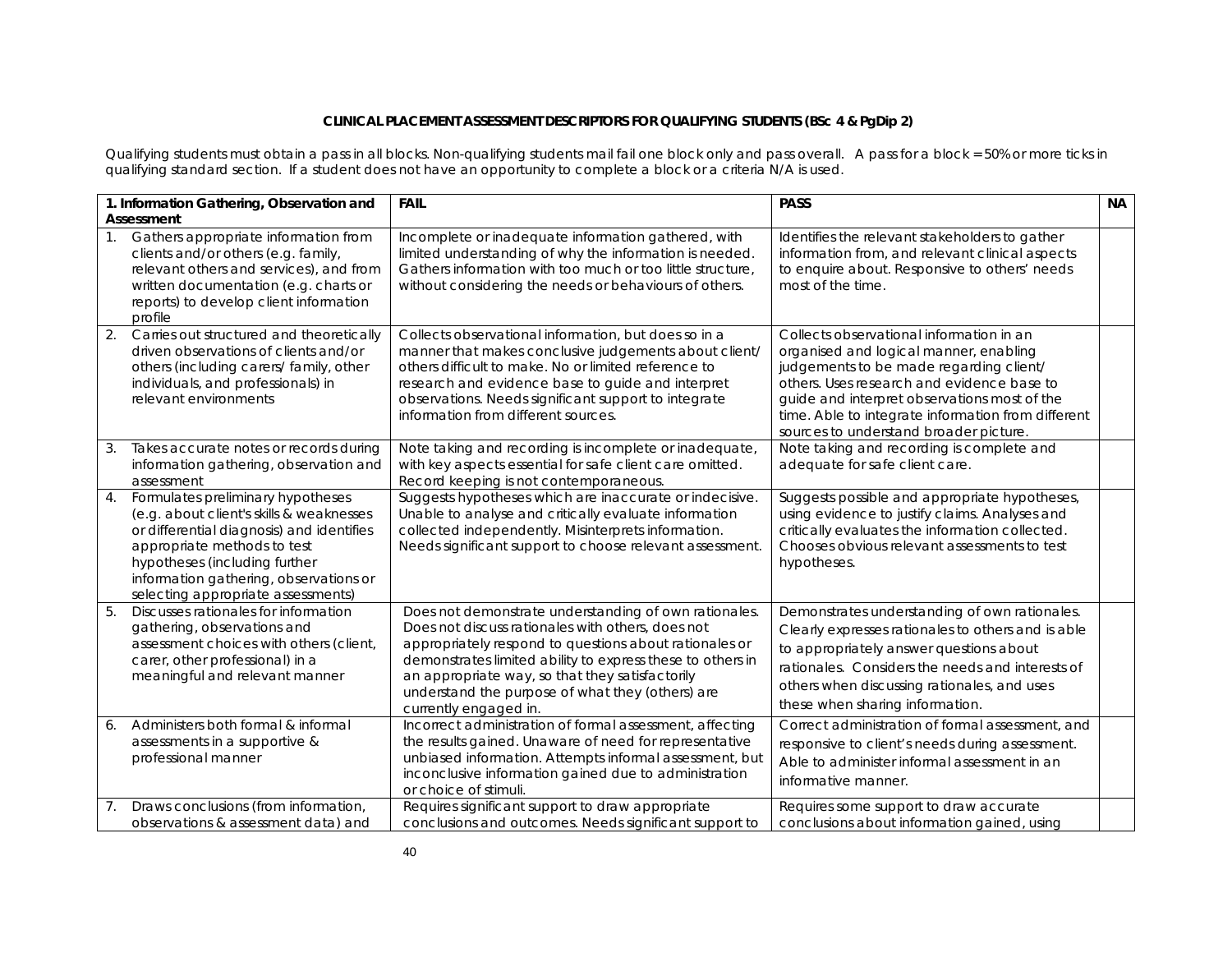|    | projects possible outcomes using<br>research and evidence base                                                                                                                 | link research and evidence base to information gained.                                                                                                                                                                                                              | research and evidence base where<br>appropriate.                                                                                                                                                                                                                     |  |
|----|--------------------------------------------------------------------------------------------------------------------------------------------------------------------------------|---------------------------------------------------------------------------------------------------------------------------------------------------------------------------------------------------------------------------------------------------------------------|----------------------------------------------------------------------------------------------------------------------------------------------------------------------------------------------------------------------------------------------------------------------|--|
| 8. | Provides feedback on interpreted<br>observations and assessment findings<br>to clients, family members, carers, the<br>MDT and others in a meaningful and<br>accessible manner | Gives unclear, ambiguous, or inaccurate feedback on<br>information gained. Needs significant support and<br>advice on how to select and present feedback to<br>relevant others.                                                                                     | Gives clear feedback on information gained,<br>considering the needs and interests of others<br>when doing so. Is selective in giving feedback,<br>identifying others' information needs. Client or<br>others demonstrate satisfactory understanding<br>of feedback. |  |
| 9. | Ability to integrate findings with client's<br>and/or other's priorities to identify<br>appropriate goal areas                                                                 | Requires significant support in order to integrate findings<br>with client's and/or other's priorities to identify<br>appropriate goal areas. Goal areas may not<br>demonstrate a link to information gained. Does not<br>consider how to involve the service user. | Requires minimal support in order to<br>appropriately balance client's priorities with<br>own findings to generate goal areas. Considers<br>how to provide information to service users to<br>enable them to make informed decisions.                                |  |
|    | Comments:                                                                                                                                                                      |                                                                                                                                                                                                                                                                     |                                                                                                                                                                                                                                                                      |  |

|    | 2. Planning intervention                                                                                                                                                                                                              | <b>FAIL</b>                                                                                                                             | <b>PASS</b>                                                                                                              | NA. |
|----|---------------------------------------------------------------------------------------------------------------------------------------------------------------------------------------------------------------------------------------|-----------------------------------------------------------------------------------------------------------------------------------------|--------------------------------------------------------------------------------------------------------------------------|-----|
|    | Involves clients, carers, parents,<br>statutory partners (e.g. health/social<br>services/education) in the<br>development of goals                                                                                                    | With significant support, able to identify some relevant<br>others but no attempts made to involve them in the<br>development of goals. | With some support, able to identify some<br>relevant others and attempts to involve them in<br>the development of goals. |     |
| 2. | Devises logical therapy plan that<br>incorporates short term goals leading to<br>long term goals.                                                                                                                                     | Written therapy plans do not incorporate short term<br>goals that lead to long term goals despite significant<br>support.               | Requires minimal support to write a therapy plan<br>that incorporated short term goals that lead to<br>long term goals.  |     |
| 3. | Formulates and expresses goals related<br>to long and short term intervention<br>(communication or eating and drinking)<br>or communication enrichment goals<br>that meet the clients' needs and fit with<br>the ethos of the service | With significant support, able to consider clients' needs<br>and service's ethos when formulating goals for most<br>clients             | With some support, able to consider clients'<br>needs and service's ethos when formulating<br>goals for most clients     |     |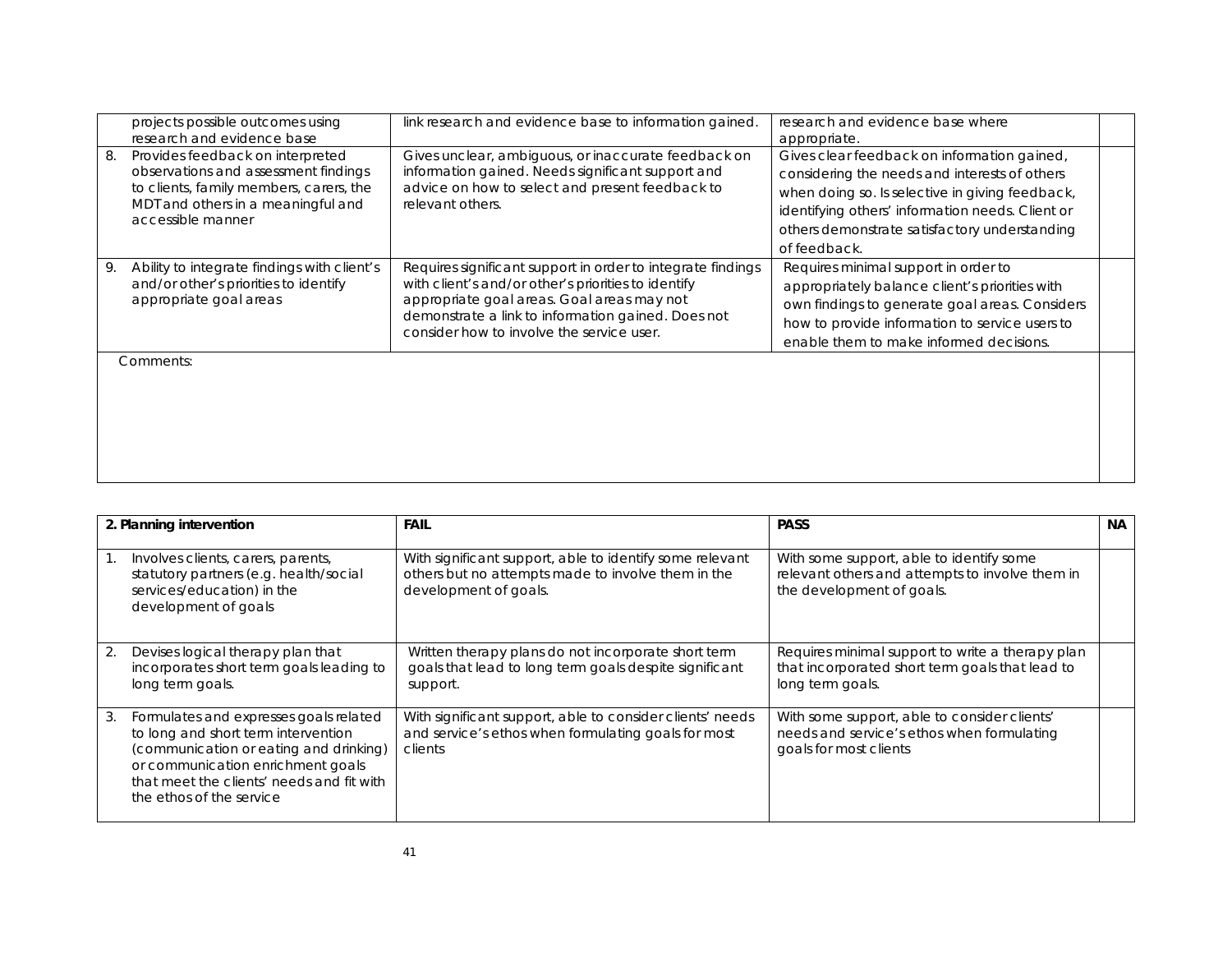| 4. | Plans means of evaluating the<br>effectiveness of speech and language<br>therapy input (from the perspective of<br>different people involved) e.g.<br>outcome measurements, client and<br>carer feedback | Unable to plan evaluation that is suitable for evaluating<br>whether therapy has been effective.                                                                                 | Able to plan evaluation that is adequate but<br>limited and does not consider a range of tools or<br>people's views; some support required.                                                                                                                                                                                                                  |  |
|----|----------------------------------------------------------------------------------------------------------------------------------------------------------------------------------------------------------|----------------------------------------------------------------------------------------------------------------------------------------------------------------------------------|--------------------------------------------------------------------------------------------------------------------------------------------------------------------------------------------------------------------------------------------------------------------------------------------------------------------------------------------------------------|--|
| 5. | Plans interesting intervention (e.g. 1:1,<br>school programme, language<br>enrichment) which is consistent with<br>clients' needs and those of service,<br>drawing on evidence based practice            | Despite significant support, unable to plan interesting<br>intervention which meets client's needs and those of<br>service, drawing on evidence based practice.                  | With some support, able to plan interesting<br>intervention which meets client's needs and<br>those of the service, drawing on evidence<br>based practice.                                                                                                                                                                                                   |  |
| 6. | Modifies goals in light of client's<br>performance or feedback from others                                                                                                                               | Despite significant support, unable to modify goals in<br>light of client's performance or feedback from others.                                                                 | With minimal support, able to modify goals in<br>light of client's performance or feedback from<br>others                                                                                                                                                                                                                                                    |  |
| 7. | Devises detailed and structured session<br>plans.                                                                                                                                                        | Written session plans not clearly structured, content<br>inappropriate and/or omits several key relevant<br>sections in spite of support given                                   | Written session plans structured with basic detail<br>and content mostly appropriate. Includes the<br>majority of the following: explicit aims/goals and<br>objectives, relevance to individual/group needs<br>and/or service, rationales, facilitation methods,<br>explanation of activities and materials used and<br>methods for measurement of outcomes. |  |
| 8. | Realistic in expectations of what others<br>(parents/carers/other health and<br>educational professionals) can provide<br>and considers this in intervention<br>planning                                 | Unrealistic in expectations of what others<br>(parents/carers/other health and educational<br>professionals) can provide and does not consider this in<br>intervention planning. | Realistic in expectations of what others<br>(parents/carers/other health and educational<br>professionals) can provide and considers this in<br>intervention planning.                                                                                                                                                                                       |  |
| 9. | Plans intervention that is delivered by<br>others e.g. therapy assistant, teaching<br>assistant                                                                                                          | Despite significant support, unable to plan appropriate<br>intervention that can be delivered by others.                                                                         | With minimal support able to plan appropriate<br>intervention to be delivered by others.                                                                                                                                                                                                                                                                     |  |
|    | Comments:                                                                                                                                                                                                |                                                                                                                                                                                  |                                                                                                                                                                                                                                                                                                                                                              |  |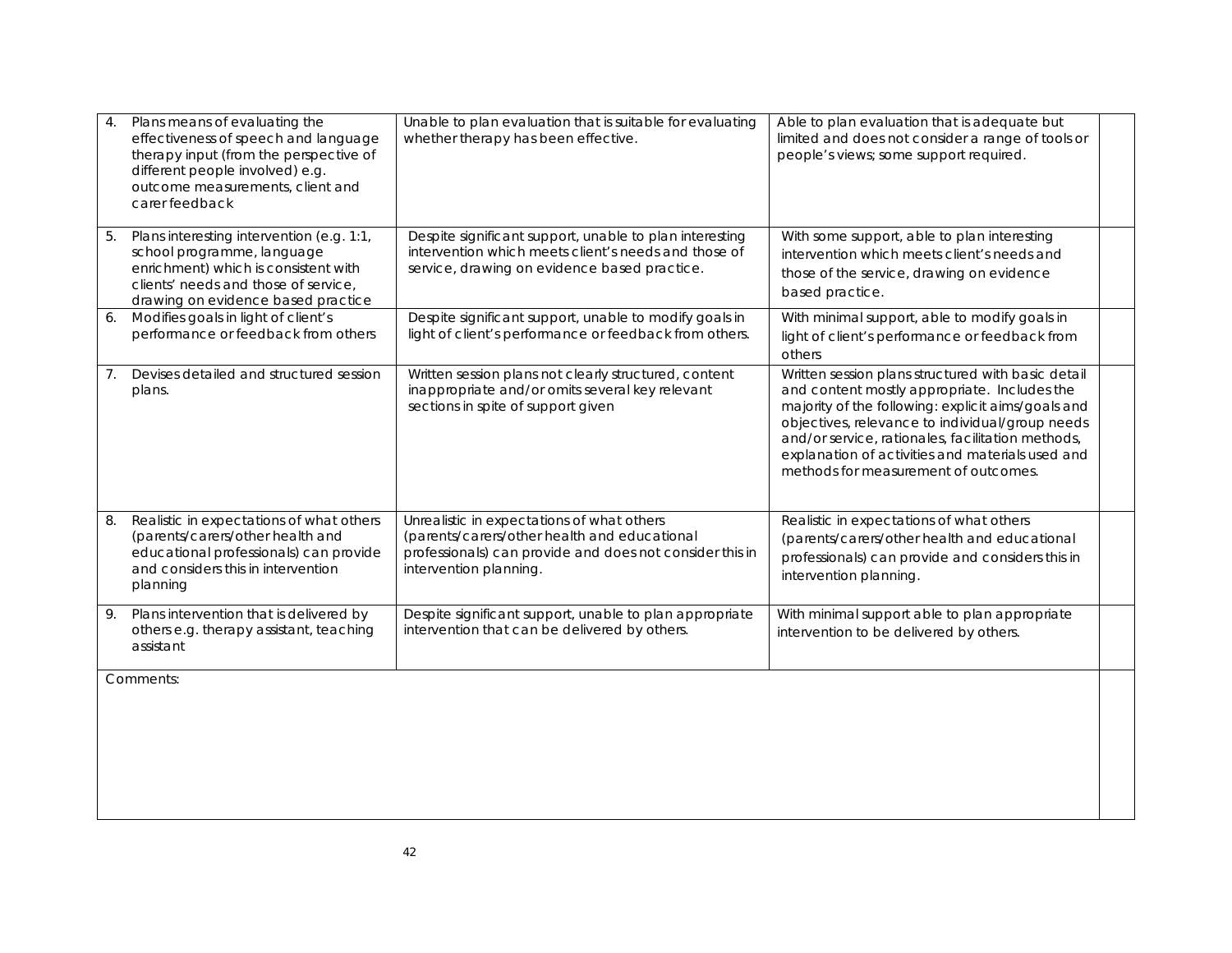|    | 3. Delivering intervention                                                                                                                                                        | <b>FAIL</b>                                                                                                                                                                                                                                                 | <b>PASS</b>                                                                                                                                                                                                                                               | NA |
|----|-----------------------------------------------------------------------------------------------------------------------------------------------------------------------------------|-------------------------------------------------------------------------------------------------------------------------------------------------------------------------------------------------------------------------------------------------------------|-----------------------------------------------------------------------------------------------------------------------------------------------------------------------------------------------------------------------------------------------------------|----|
| 1. | Builds a rapport with<br>clients/carers/parents/service<br>users/relevant others                                                                                                  | Interacts in a manner which is not conducive to<br>building rapport. This has an impact on delivery of<br>intervention.                                                                                                                                     | Mostly builds rapport effectively, allowing for<br>productive interactions with clients, carers, etc.                                                                                                                                                     |    |
| 2. | Explains communication/eating and<br>drinking therapy or communication<br>enrichment activities and their rationale<br>to clients/carers/parents/service<br>users/relevant others | Makes attempts to explain therapy/activities to client,<br>but is not always successful. Not always able to adapt<br>to the individuals' needs in providing explanations.                                                                                   | Explains activities/ therapy clearly most of the<br>time. Is usually able to adapt to the needs of the<br>individual - using visual/written materials etc. as<br>needed.                                                                                  |    |
| 3. | Follows a plan flexibly, taking into<br>consideration client's motivation,<br>emotional and physical needs                                                                        | Does not follow a plan effectively. Where planning has<br>taken place, may stick to plan too rigidly, without taking<br>the clients' needs into account.                                                                                                    | Is able to deliver planned therapy activities. Also<br>able to make appropriate adaptations based on<br>the clients' needs, most of the time.                                                                                                             |    |
| 4. | Facilitates communication of clients                                                                                                                                              | Attempts to facilitate clients' communication but does<br>not always select the appropriate type or degree of<br>facilitation or the right timing to facilitate. Required<br>considerable support to identify areas for improved<br>facilitation.           | Most of the time facilitates clients'<br>communication effectively, selecting the<br>appropriate type and degree of facilitation, and<br>the appropriate time to facilitate. Requires<br>minimal support to identify areas for improved<br>facilitation.  |    |
| 5. | Uses online decision making when<br>delivering therapy.                                                                                                                           | Unable to make decisions online, mainly sticking to a<br>pre-determined plan or course of action. Makes<br>inappropriate online decisions.                                                                                                                  | Often makes online decisions based on the<br>clients' performance. Sometimes realizes that a<br>decision needs to be made but needs time to<br>think about it (i.e. not online). This informs future<br>therapy planning.                                 |    |
| 6. | Paces intervention appropriately                                                                                                                                                  | Does not pace of intervention appropriately based on<br>the client's needs.                                                                                                                                                                                 | Usually able to gauge the pace of intervention<br>appropriately, clearly adapting to the varying<br>needs of the client/s.                                                                                                                                |    |
| 7. | Empowers carers/parents/service<br>users/relevant others to support an<br>individual's/group's communication<br>and/or eating and drinking                                        | Does not adequately carry out the work to empower<br>relevant others. The student may focus exclusively on<br>the direct intervention with the client or attempt to work<br>with 'others', but failing to do so successfully.                               | Always considers the role of 'others' in supporting<br>the client. Carries out appropriate steps to<br>empower others, providing information, support<br>and guidance. Sometimes needs support to<br>identify best ways to do so for individual "others". |    |
| 8. | Uses a range of differential feedback<br>techniques during and after sessions<br>that is appropriate for client, parent,<br>carer or professional                                 | Feedback tends to be undifferentiated, primarily taking<br>the form of generic positive reinforcement. May<br>attempt to give differential feedback, but is not usually<br>successful at increasing clients' (or others') monitoring<br>of targeted skills. | Uses a range of feedback techniques which<br>successfully helps clients' (or others') ability to<br>monitor and improve targeted skills.                                                                                                                  |    |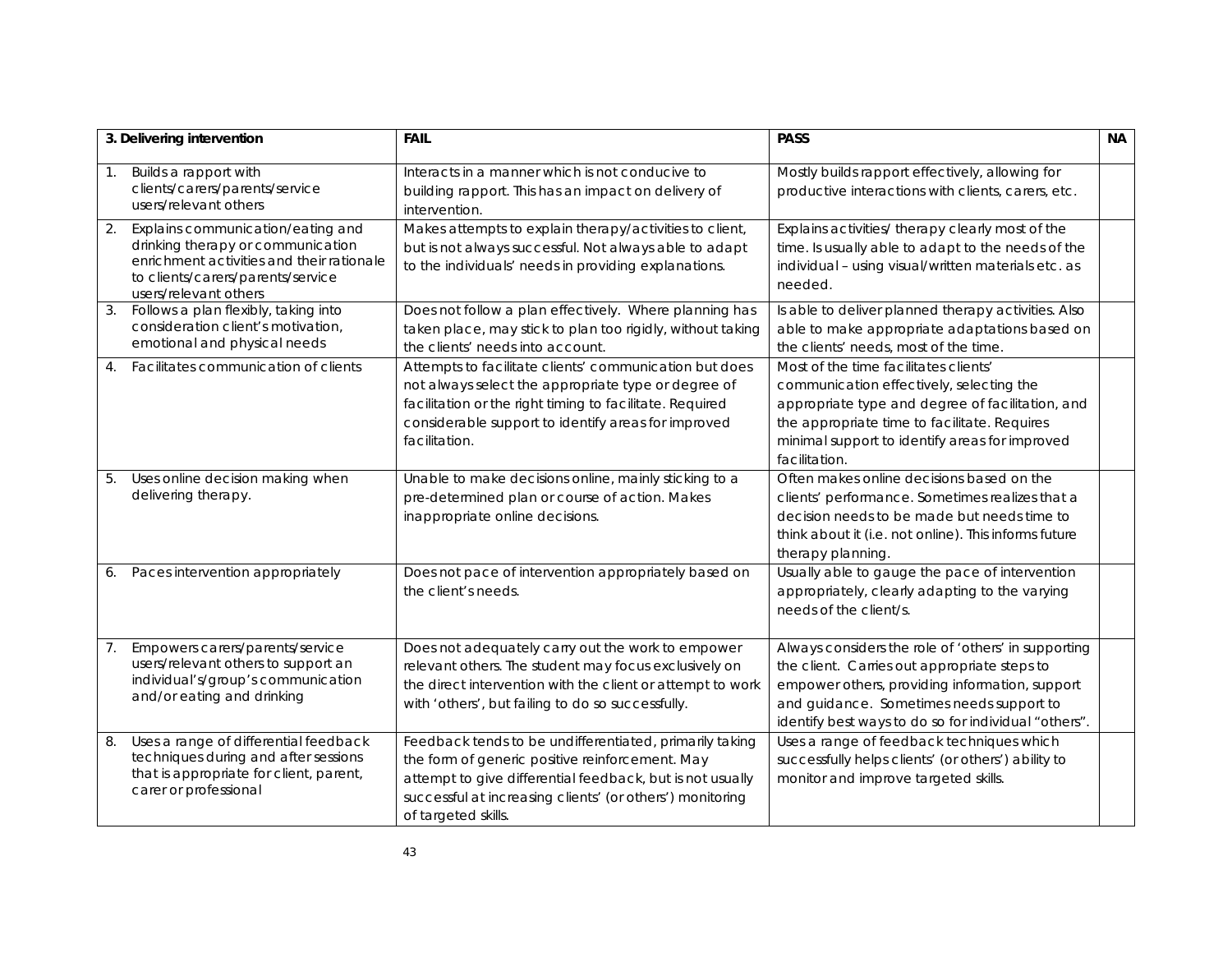| Modifies own interactions with clients.<br>9.<br>professionals, parents and carers                            | Tends to interact with a range of people in an<br>undifferentiated way, without adapting to the needs of<br>different people and/or to the changing needs of those<br>individuals. | Modifies interactions appropriately requiring<br>some support when dealing with more complex<br>issues or situations (e.g. team meetings).                                      |  |
|---------------------------------------------------------------------------------------------------------------|------------------------------------------------------------------------------------------------------------------------------------------------------------------------------------|---------------------------------------------------------------------------------------------------------------------------------------------------------------------------------|--|
| Works as part of a team in delivering<br>10.<br>intervention to enhance<br>communication, eating and drinking | Tends to work in isolation and requires prompting in<br>order to involve other members of the team.                                                                                | Usually works effectively as part of a team,<br>drawing on others' expertise and sharing<br>information appropriately. May occasionally<br>require prompting in order to do so. |  |
| Comments:                                                                                                     |                                                                                                                                                                                    |                                                                                                                                                                                 |  |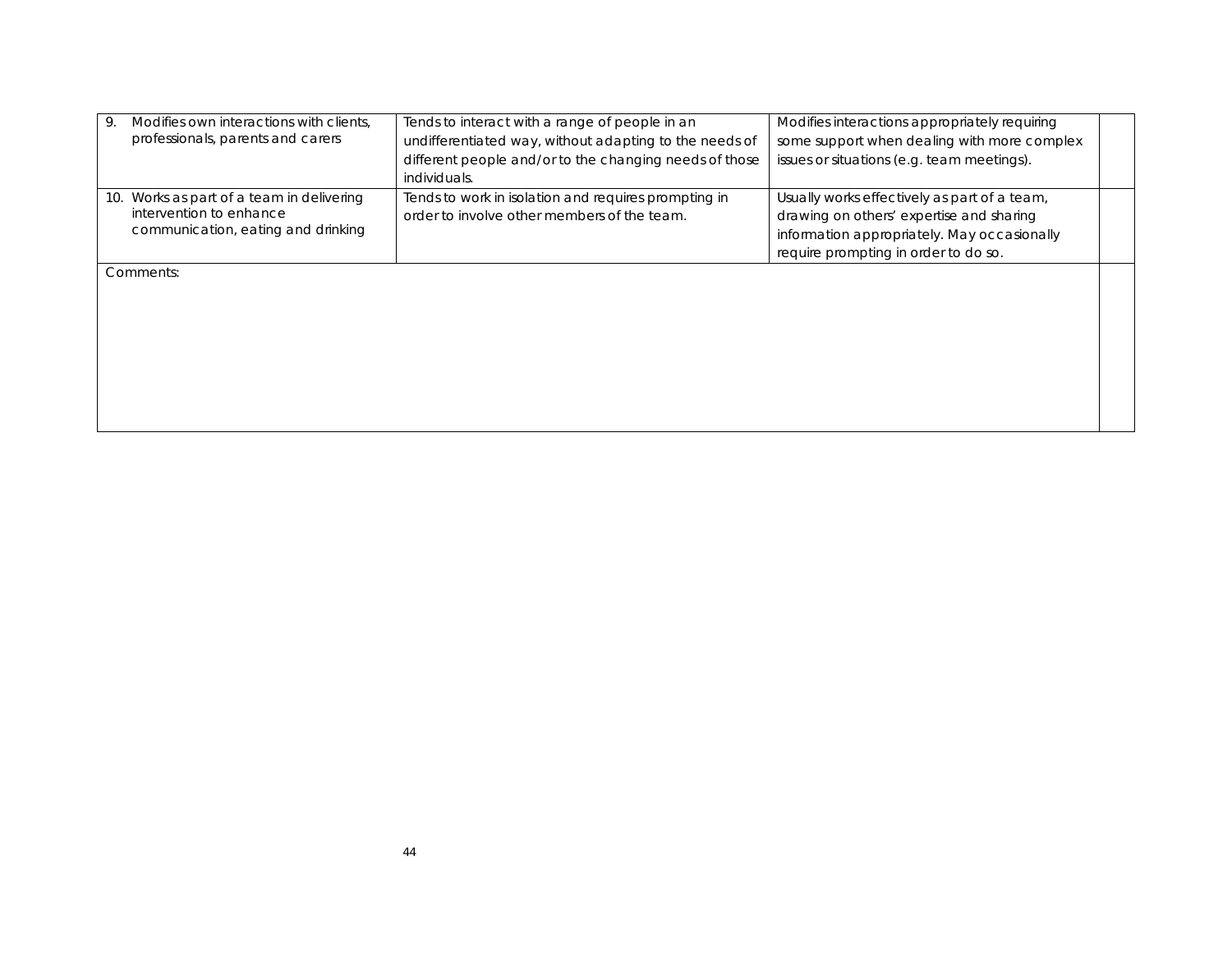|                | 4. Clinical Responsibility                                                                                                                                                                                                                                                   | <b>FAIL</b>                                                                                                                                                                                                                                     | <b>PASS</b>                                                                                                                                                                                                                      | <b>NA</b> |
|----------------|------------------------------------------------------------------------------------------------------------------------------------------------------------------------------------------------------------------------------------------------------------------------------|-------------------------------------------------------------------------------------------------------------------------------------------------------------------------------------------------------------------------------------------------|----------------------------------------------------------------------------------------------------------------------------------------------------------------------------------------------------------------------------------|-----------|
| 1.             | Takes responsibility for his/her own<br>learning e.g. identifies learning<br>needs/goals and identifies and<br>undertakes reading drawing on<br>evidence based practice and local<br>policies                                                                                | Despite prompting, does not take responsibility for<br>his/her own learning.                                                                                                                                                                    | Takes responsibility for his/her own learning.                                                                                                                                                                                   |           |
|                | Puts into practice an identified course<br>of action for working with clients and/or<br>peers/colleagues, and for addressing<br>own learning needs                                                                                                                           | Occasionally puts into practice identified course of<br>action for working with clients and/or peers/colleagues,<br>and for addressing own learning needs.                                                                                      | Puts into practice identified course of action for<br>working with clients and/or peers/colleagues,<br>and for addressing own learning needs most of<br>the time.                                                                |           |
| 3.             | Organises own activities/materials and<br>clinical time effectively                                                                                                                                                                                                          | Despite significant support unable to organise own<br>activities/materials and clinical time effectively.                                                                                                                                       | Requires some support to organise own<br>activities/materials and clinical time effectively.                                                                                                                                     |           |
| 4 <sup>1</sup> | Fulfils all administrative and other<br>assigned responsibilities (e.g. key worker<br>responsibilities, audits, projects, health<br>promotion, resource creation)                                                                                                            | Despite significant support unable to fulfil administrative<br>and other assigned responsibilities.                                                                                                                                             | Requires some support to be able to fulfil<br>administrative and other assigned responsibilities.                                                                                                                                |           |
| 5.             | Documents assessment results; keeps<br>qualitative and quantitative progress<br>notes; produces written<br>reports/correspondence in<br>accordance with the placement and<br>HPC guidelines. Notes and reports<br>include an analysis of<br>observations/assessment/therapy. | Assessment results, progress notes and written<br>reports/correspondence not kept or not written in<br>accordance with the placement and HPC guidelines.<br>Notes and reports do not include an analysis of<br>observations/assessment/therapy. | Assessment results, progress notes and written<br>reports/correspondence kept and written in<br>accordance with the placement and HPC<br>guidelines. Notes and reports include an analysis<br>of observations/assessment/therapy |           |
| 6.             | Works in partnership with other<br>professionals, support staff, service<br>users, relatives, carers and other<br>students                                                                                                                                                   | Unable to successfully work in partnership with other<br>professionals, support staff, service users, relatives,<br>carers and other students.                                                                                                  | Able to successfully work in partnership with other<br>professionals, support staff, service users,<br>relatives, carers and other students most of the<br>time.                                                                 |           |
| 7 <sub>1</sub> | Demonstrates understanding of<br>different roles within the teams and the<br>overlap/boundaries between these<br>roles.                                                                                                                                                      | Despite support does not understand different roles<br>within the teams and the overlap/boundaries between<br>these roles.                                                                                                                      | Demonstrates understanding of different roles<br>within the teams and the overlap/boundaries<br>between these roles.                                                                                                             |           |
|                | Comments:                                                                                                                                                                                                                                                                    |                                                                                                                                                                                                                                                 |                                                                                                                                                                                                                                  |           |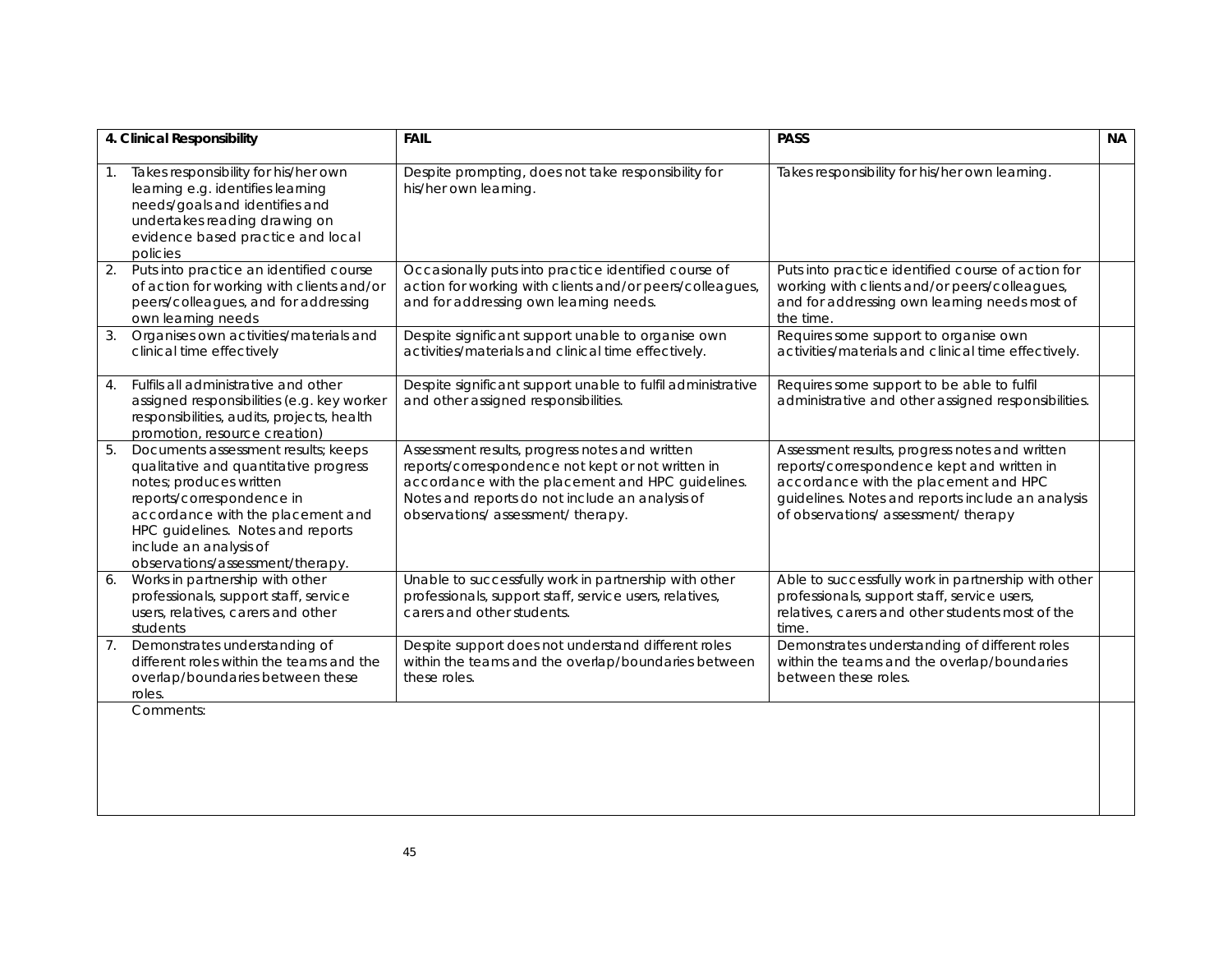|    | 5. Professional communication, self-<br>appraisal and personal development                                                                                               | <b>FAIL</b>                                                                                                                                                                                                                                                                                                                                                                                                                                            | <b>PASS</b>                                                                                                                                                                                                                                                                         | <b>NA</b> |
|----|--------------------------------------------------------------------------------------------------------------------------------------------------------------------------|--------------------------------------------------------------------------------------------------------------------------------------------------------------------------------------------------------------------------------------------------------------------------------------------------------------------------------------------------------------------------------------------------------------------------------------------------------|-------------------------------------------------------------------------------------------------------------------------------------------------------------------------------------------------------------------------------------------------------------------------------------|-----------|
| 1. | Liaises with colleagues, family members<br>and carers.                                                                                                                   | Makes no attempt to liaise with relevant others; is highly<br>inappropriate in attempts to do so or needs excessive<br>encouragement and support to liaise with others.                                                                                                                                                                                                                                                                                | Liaises with relevant others without support, in<br>professional and appropriate manner.                                                                                                                                                                                            |           |
| 2. | Engages in professional discussion<br>about clients.                                                                                                                     | Makes few or no attempts to discuss clients. They may<br>have serious misunderstandings about clients or<br>discusses clients in an inappropriate manner.                                                                                                                                                                                                                                                                                              | Appropriately discusses clients in a professional<br>manner.                                                                                                                                                                                                                        |           |
| 3. | Engages in open discussion about own<br>learning needs and development using<br>concrete examples and evidence of<br>progress as part of a personal<br>development plan. | Unable to discuss own performance or development or<br>is not able to make accurate appraisal of their<br>performance. E.g. does not bring goals to the start of<br>the placement; is unable to reflect on performance<br>objectively; may make general claims about their<br>performance without backing these up with specific<br>examples; is unprofessional in their discussions or unable<br>to think of strategies to further their development. | Takes initiative in discussing own learning and<br>development needs. Provides balanced<br>objective self-appraisal, drawing on specific<br>examples to support reflection. Able to self-<br>generate some strategies to address identified<br>needs and further their development. |           |
| 4. | Shows initiative in following up ideas,<br>accessing further information and<br>resources in relation to identified<br>development needs.                                | Makes few or no attempts to follow up<br>ideas/suggestions or requires a lot of support to do so.                                                                                                                                                                                                                                                                                                                                                      | Independently follows up ideas/information<br>following discussion with clinical educator. Able<br>to self-generate some ideas to guide further<br>development or understanding.                                                                                                    |           |
|    | Comments:                                                                                                                                                                |                                                                                                                                                                                                                                                                                                                                                                                                                                                        |                                                                                                                                                                                                                                                                                     |           |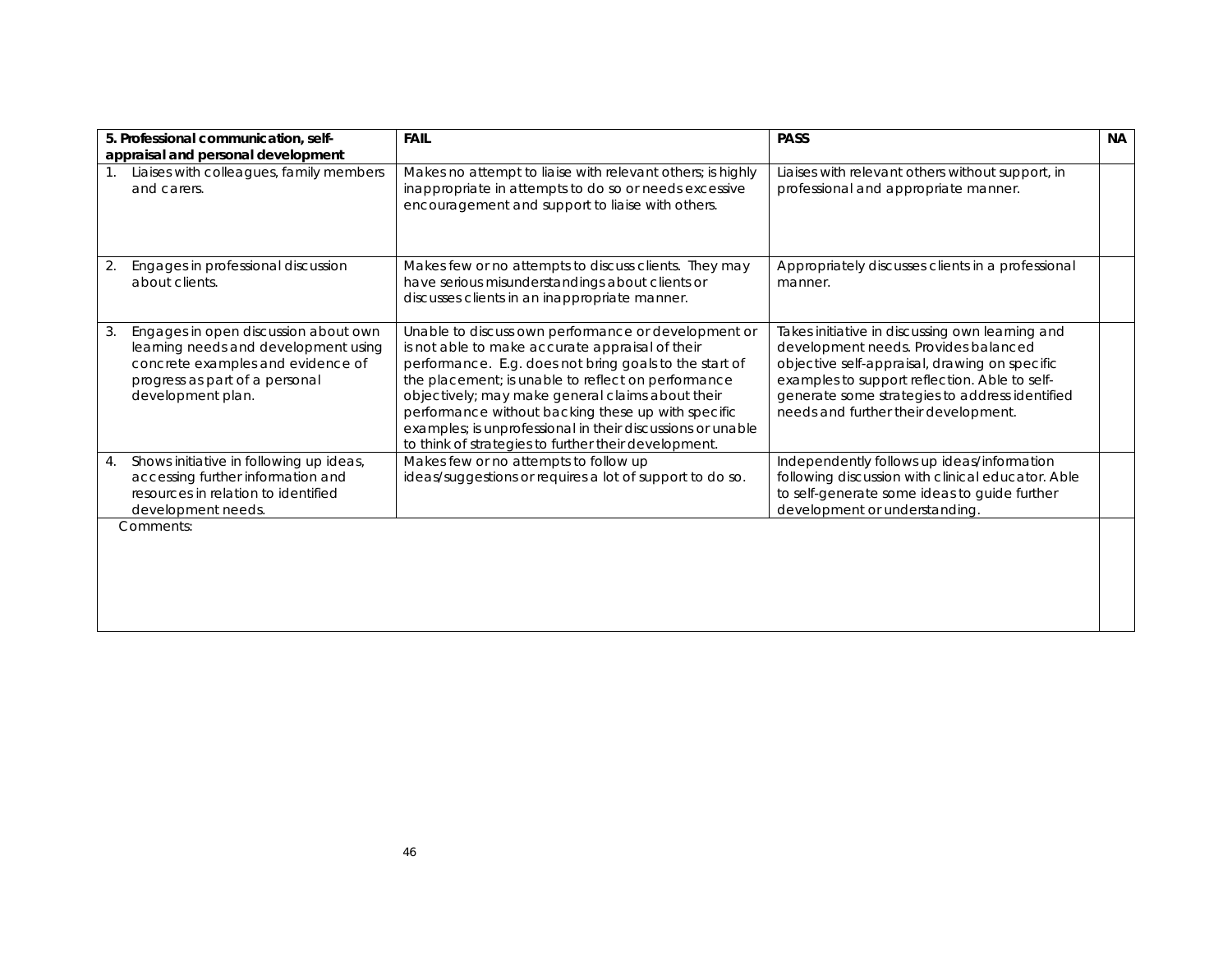#### **CLINICAL PLACEMENT ASSESSMENT DESCRIPTORS FOR PgDip 1 STUDENTS**

PG1 students may fail one block only and pass overall. A pass for a block = 50% or more ticks in the pass section. If a student does not have an opportunity to complete a block or a criteria N/A is used.

|                | 1. Information Gathering, Observation and                                                                                                                                                                                                                                  | <b>FAIL</b>                                                                                                                                                                                                                                                            | <b>PASS</b>                                                                                                                                                                                                                                                                                                                                                                         | <b>NA</b> |
|----------------|----------------------------------------------------------------------------------------------------------------------------------------------------------------------------------------------------------------------------------------------------------------------------|------------------------------------------------------------------------------------------------------------------------------------------------------------------------------------------------------------------------------------------------------------------------|-------------------------------------------------------------------------------------------------------------------------------------------------------------------------------------------------------------------------------------------------------------------------------------------------------------------------------------------------------------------------------------|-----------|
| $\mathbf{1}$ . | Assessment<br>Gathers appropriate information from<br>clients and/or others (e.g. family,<br>relevant others and services), and from<br>written documentation (e.g. charts or<br>reports) to develop client information<br>profile                                         | Incomplete or inadequate information<br>gathered, with limited understanding of why the<br>information is needed. Gathers information with<br>too much or too little structure, without<br>considering the needs or behaviours of others.                              | With some support identifies the relevant stakeholders to<br>gather information from, and relevant clinical aspects to<br>enquire about. Responsive to others' needs most of the<br>time.                                                                                                                                                                                           |           |
| 2.             | Carries out structured and theoretically<br>driven observations of clients and/or<br>others (including carers/ family, other<br>individuals, and professionals) in<br>relevant environments                                                                                | Incomplete or inadequate observational<br>information collected. No reference to relevant<br>research and evidence base to guide and<br>interpret observations despite support given.<br>Needs significant support to integrate<br>information from different sources. | Collects observational information in mostly an<br>organised and logical manner, enabling judgements to<br>be made regarding client/others by student and<br>educator. With support uses research and evidence<br>base to guide and interpret observations most of the<br>time. With support able to integrate information from<br>different sources to understand broader picture. |           |
| 3.             | Takes accurate notes or records during<br>information gathering, observation and<br>assessment                                                                                                                                                                             | Note taking and recording is incomplete or<br>inadequate, with key aspects essential for safe<br>client care omitted. Record keeping is not<br>contemporaneous.                                                                                                        | Note taking and recording is mostly complete and<br>adequate for safe client care.                                                                                                                                                                                                                                                                                                  |           |
|                | Formulates preliminary hypotheses (e.g.<br>about client's skills & weaknesses or<br>differential diagnosis) and identifies<br>appropriate methods to test<br>hypotheses (including further<br>information gathering, observations or<br>selecting appropriate assessments) | Suggests hypotheses without a clear rationale.<br>Unable to analyse and critically evaluate<br>information collected despite significant support<br>given. Misinterprets information. Needs<br>significant support to choose relevant<br>assessment.                   | Suggests possible and appropriate hypotheses with<br>some support, using evidence to justify claims. Analyses<br>and critically evaluates the information collected with<br>some support. Chooses obvious relevant assessments to<br>test hypotheses with support.                                                                                                                  |           |
| 5.             | Discusses rationales for information<br>gathering, observations and<br>assessment choices with others (client,<br>carer, other professional) in a<br>meaningful and relevant manner                                                                                        | Does not discuss rationales with others, makes<br>no attempt to respond to questions about<br>rationales or demonstrates limited ability to<br>express these to others in an appropriate way.<br>Does not ask for support when necessary.                              | Makes attempts to express rationales to others, makes<br>attempts to answer questions about rationales and asks<br>for support when necessary. Responds to prompting to<br>consider the needs and interests of others when<br>discussing rationales, and uses these when sharing<br>information.                                                                                    |           |
| 6.             | Administers both formal & informal<br>assessments in a supportive &<br>professional manner                                                                                                                                                                                 | Incorrect administration of formal assessment.<br>affecting the results gained despite significant<br>support given. Unaware of need for<br>representative unbiased information. Unable to<br>administer informal assessment despite                                   | Correct administration of formal assessment, and<br>responsive to client's needs during assessment with<br>support. Able to administer informal assessment with<br>support.                                                                                                                                                                                                         |           |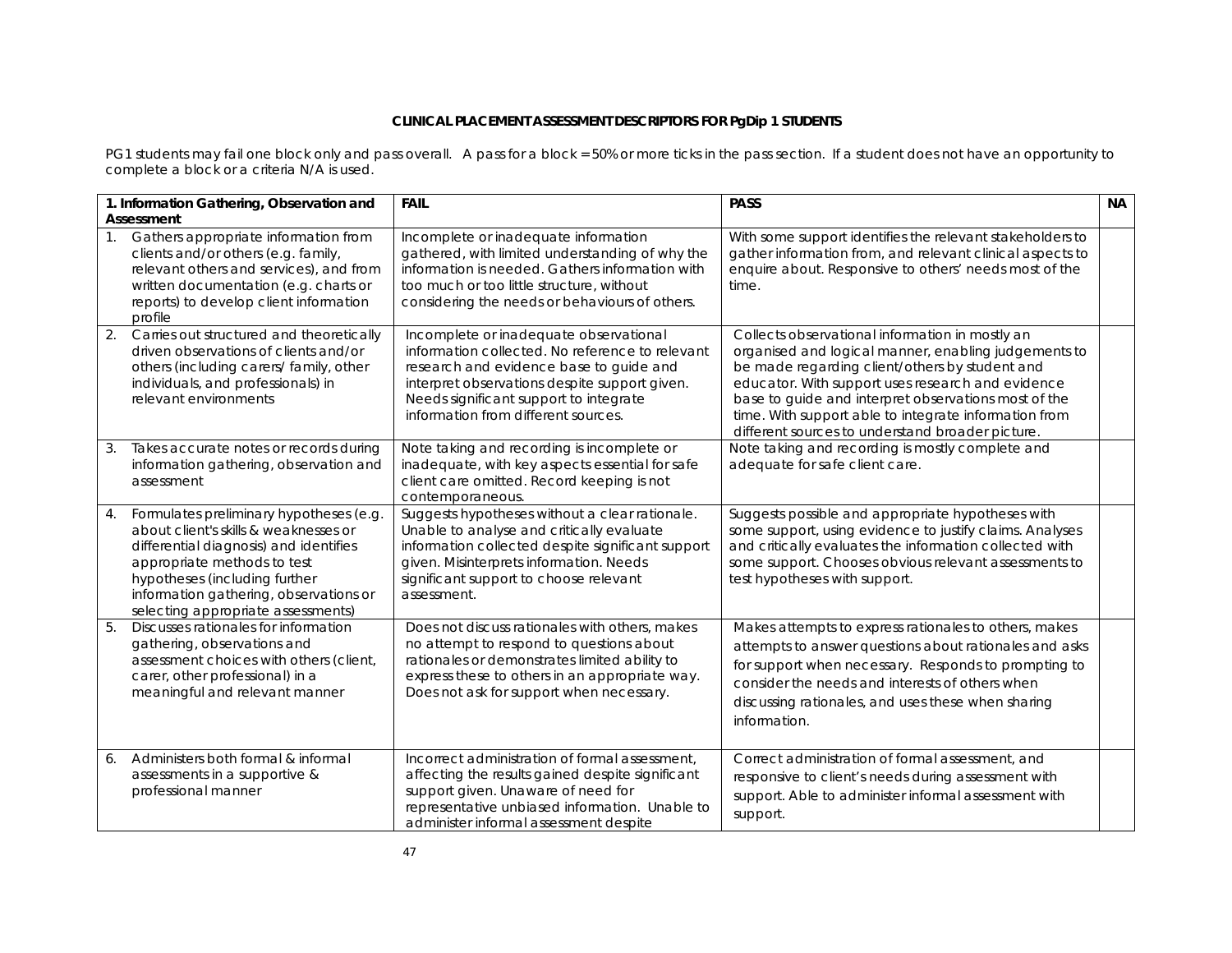|                                                                                                                                                                                      | significant support.                                                                                                                                                                                                                                                                         |                                                                                                                                                                                                                                            |  |
|--------------------------------------------------------------------------------------------------------------------------------------------------------------------------------------|----------------------------------------------------------------------------------------------------------------------------------------------------------------------------------------------------------------------------------------------------------------------------------------------|--------------------------------------------------------------------------------------------------------------------------------------------------------------------------------------------------------------------------------------------|--|
| Draws conclusions (from information,<br>observations & assessment data) and<br>projects possible outcomes using<br>research and evidence base                                        | Despite significant support unable to draw<br>appropriate conclusions and outcomes. Needs<br>significant support to link research and<br>evidence base to information gained.                                                                                                                | Requires some support to draw accurate conclusions<br>about information gained, using research and<br>evidence base where appropriate.                                                                                                     |  |
| 8.<br>Provides feedback on interpreted<br>observations and assessment findings<br>to clients, family members, carers, the<br>MDT and others in a meaningful and<br>accessible manner | Gives unclear, ambiguous, or inaccurate<br>feedback on information gained despite<br>support given. Needs significant support and<br>advice on how to select and present feedback<br>to relevant others.                                                                                     | Gives some feedback on information gained,<br>considering the needs and interests of others when<br>doing so with support.                                                                                                                 |  |
| Integrates findings with client's and/or<br>9.<br>other's priorities to identify appropriate<br>goal areas                                                                           | Requires significant support in order to integrate<br>findings with client's and/or other's priorities to<br>identify appropriate goal areas. Goal areas<br>may not demonstrate a link to information<br>gained. Does not consider how to involve the<br>service user despite support given. | Requires support in order to appropriately balance<br>client's priorities with own findings to generate goal<br>areas. With support considers how to provide<br>information to service users to enable them to make<br>informed decisions. |  |
| Comments:                                                                                                                                                                            |                                                                                                                                                                                                                                                                                              |                                                                                                                                                                                                                                            |  |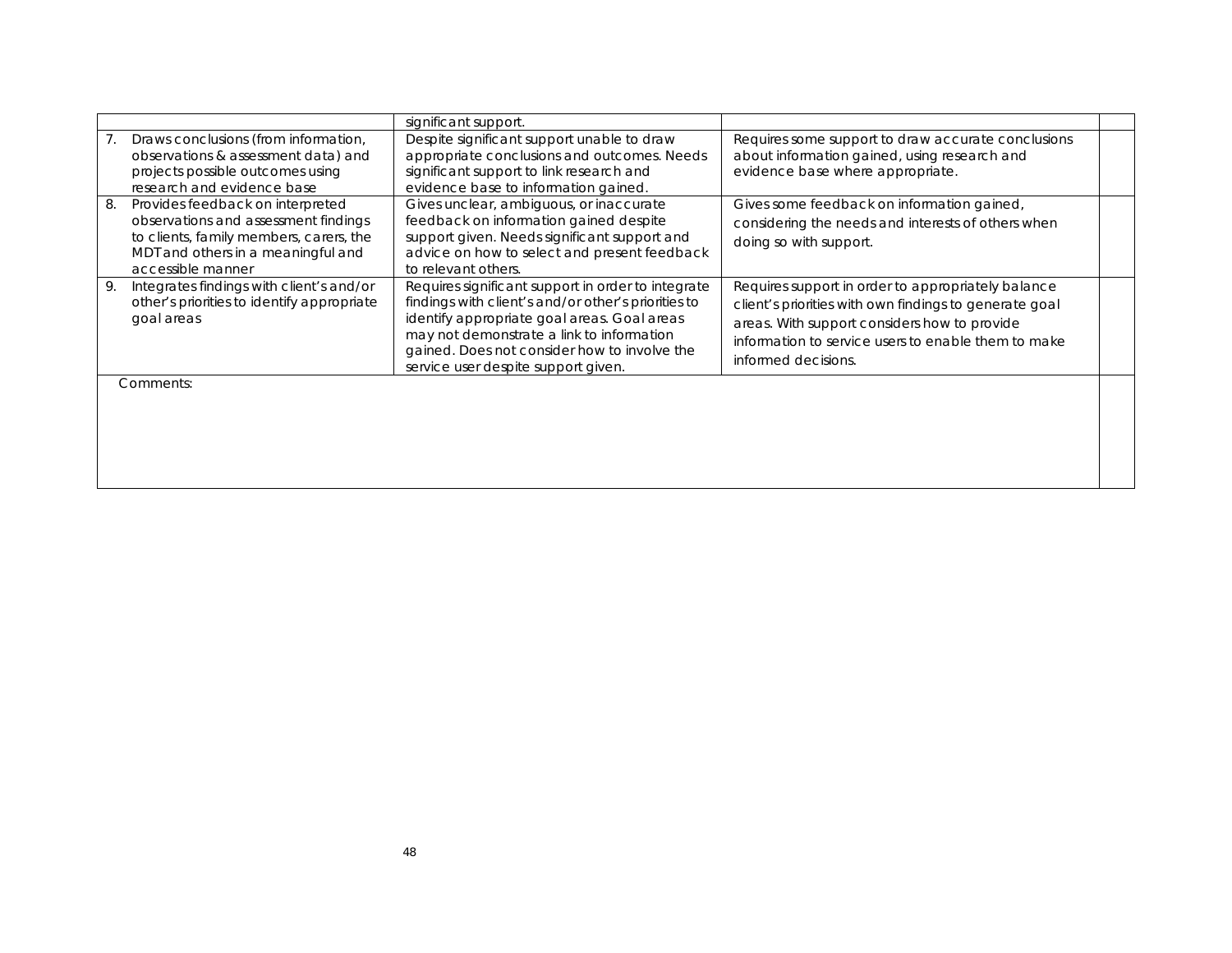|                | 2. Planning intervention                                                                                                                                                                                                              | <b>FAIL</b>                                                                                                                                     | <b>PASS</b>                                                                                                                                                                                                                                                                                                                                                 | <b>NA</b> |
|----------------|---------------------------------------------------------------------------------------------------------------------------------------------------------------------------------------------------------------------------------------|-------------------------------------------------------------------------------------------------------------------------------------------------|-------------------------------------------------------------------------------------------------------------------------------------------------------------------------------------------------------------------------------------------------------------------------------------------------------------------------------------------------------------|-----------|
| $\mathbf{1}$ . | Involves clients, carers, parents,<br>statutory partners (e.g. health/social<br>services/education) in the<br>development of goals                                                                                                    | Despite significant support, unable to identify<br>relevant others, or the need to involve others in<br>developing goals.                       | With support, able to identify some relevant others and<br>attempts to involve them in the development of goals.                                                                                                                                                                                                                                            |           |
| 2.             | Devises logical therapy plan that<br>incorporates short term goals leading to<br>long term goals.                                                                                                                                     | Written therapy plans do not incorporate short<br>term goals that lead to long term goals despite<br>significant support.                       | Requires minimal support to write a therapy plan that<br>incorporates short term goals that lead to long term<br>goals.                                                                                                                                                                                                                                     |           |
| 3.             | Formulates and expresses goals related<br>to long and short term intervention<br>(communication or eating and drinking)<br>or communication enrichment goals<br>that meet the clients' needs and fit with<br>the ethos of the service | Despite significant support, unable to consider<br>clients' needs and service's ethos when<br>formulating goals for most clients.               | With some support, able to consider clients' needs as<br>well as service's ethos when formulating goals for most<br>clients.                                                                                                                                                                                                                                |           |
| 4.             | Plans means of evaluating the<br>effectiveness of speech and language<br>therapy input (from the perspective of<br>different people involved) e.g.<br>outcome measurements, client and<br>carer feedback                              | Despite support, unable to plan evaluation that<br>is suitable for evaluating whether therapy has<br>been effective                             | With support able to plan evaluation that is adequate.<br>Does not consider a range of tools or people's views.                                                                                                                                                                                                                                             |           |
| 5.             | Plans interesting intervention (e.g. 1:1,<br>school programme, language<br>enrichment) which is consistent with<br>clients' needs and those of service.<br>drawing on evidence based practice                                         | Despite significant support, unable to plan<br>interesting intervention which meets client's<br>needs and those of service.                     | With some support, able to plan interesting intervention<br>which meets client's needs and those of the service,<br>drawing on some evidence/theory.                                                                                                                                                                                                        |           |
| 6.             | Modifies goals in light of client's<br>performance or feedback from others                                                                                                                                                            | Despite significant support, unable to modify<br>goals in light of client's performance or<br>feedback from others.                             | With some support, able to modify goals in light of<br>client's performance or feedback from others.                                                                                                                                                                                                                                                        |           |
| 7 <sub>1</sub> | Devises detailed and structured session<br>plans.                                                                                                                                                                                     | Written session plans not clearly structured,<br>content inappropriate and/or omits several<br>key relevant sections in spite of support given. | Written session plans structured with basic detail and<br>content mostly appropriate. Includes the majority of the<br>following: explicit aims/goals and objectives, relevance<br>to individual/group needs and/or service, rationales,<br>facilitation methods, explanation of activities and<br>materials used and methods for measurement of<br>outcomes |           |
| 8.             | Realistic in expectations of what others                                                                                                                                                                                              | Despite significant support remains unrealistic in                                                                                              | With support, develops expectations of what others                                                                                                                                                                                                                                                                                                          |           |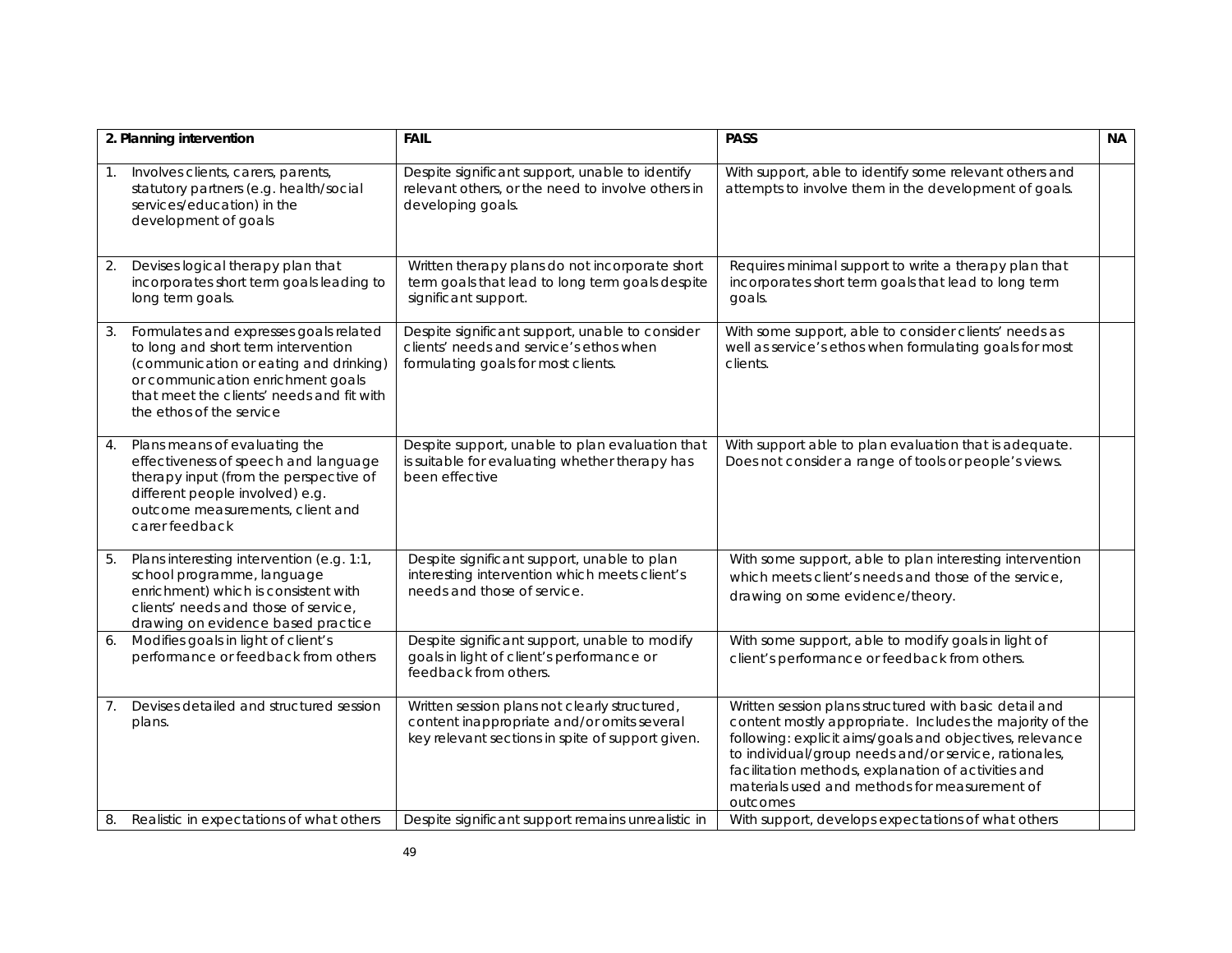|    | (parents/carers/other health and<br>educational professionals) can provide<br>and considers this in intervention<br>planning | expectations of what others<br>(parents/carers/other health and educational<br>professionals) can provide and does not<br>consider this in intervention planning. | (parents/carers/other health and educational<br>professionals) can provide and considers this in<br>intervention planning. |  |
|----|------------------------------------------------------------------------------------------------------------------------------|-------------------------------------------------------------------------------------------------------------------------------------------------------------------|----------------------------------------------------------------------------------------------------------------------------|--|
| 9. | Plans intervention that is delivered by<br>others e.g. therapy assistant, teaching<br>assistant                              | Despite significant support, unable to plan<br>appropriate intervention that can be delivered<br>by others.                                                       | With some support able to plan appropriate intervention<br>to be delivered by others.                                      |  |
|    | Comments:                                                                                                                    |                                                                                                                                                                   |                                                                                                                            |  |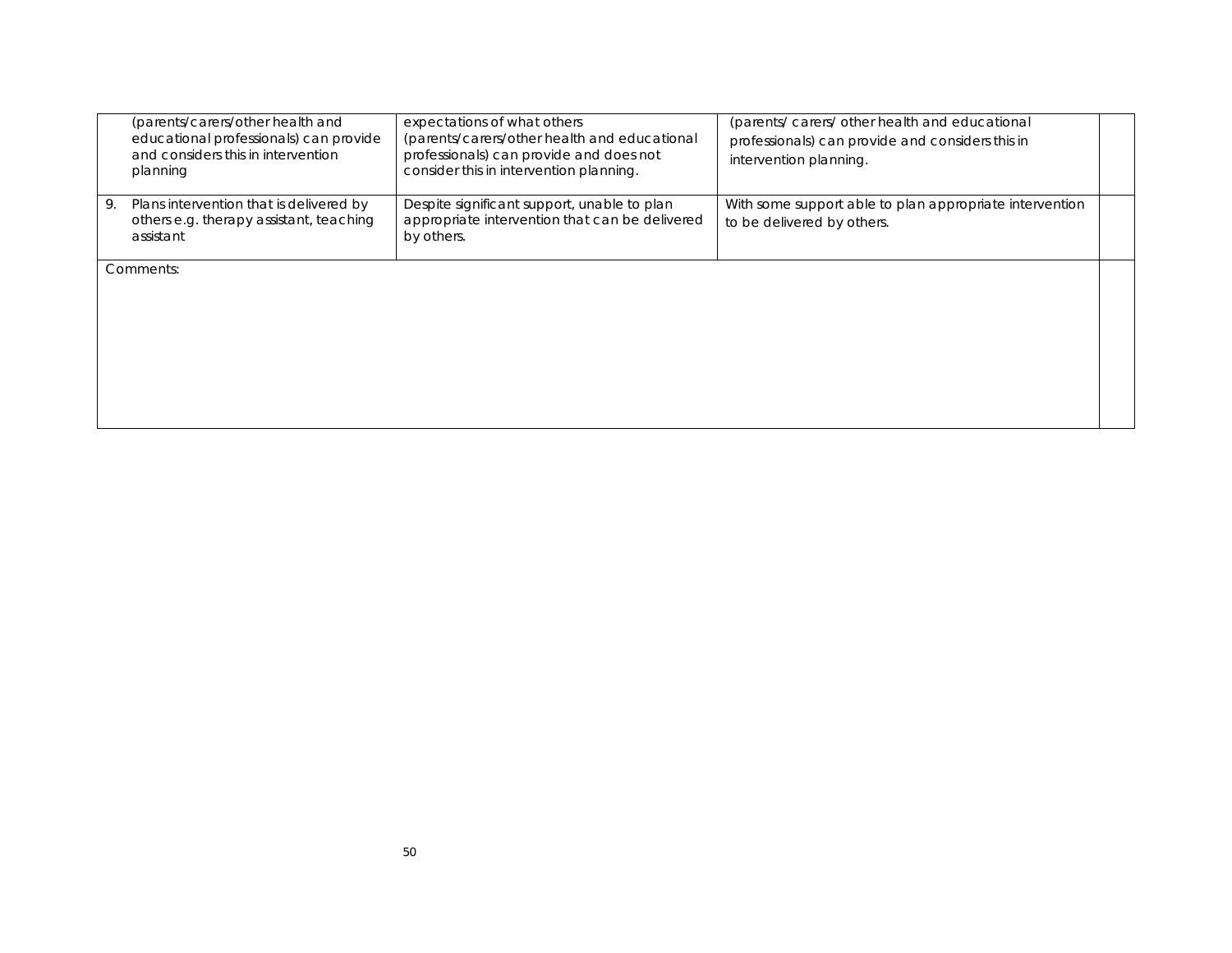|          | 3. Delivering intervention                                                                                                                                                                   | <b>FAIL</b>                                                                                                                                                                                                                                                                                                      | <b>PASS</b>                                                                                                                                                                                                                                                           | <b>NA</b> |
|----------|----------------------------------------------------------------------------------------------------------------------------------------------------------------------------------------------|------------------------------------------------------------------------------------------------------------------------------------------------------------------------------------------------------------------------------------------------------------------------------------------------------------------|-----------------------------------------------------------------------------------------------------------------------------------------------------------------------------------------------------------------------------------------------------------------------|-----------|
| 1.       | Builds a rapport with<br>clients/carers/parents/service<br>users/relevant others                                                                                                             | Interacts in a manner which is not conducive to<br>building rapport. This has an impact on delivery<br>of intervention.                                                                                                                                                                                          | Mostly builds rapport effectively, allowing for productive<br>interactions with clients, carers, etc.                                                                                                                                                                 |           |
| 2.       | Explains communication/eating and<br>drinking therapy or communication<br>enrichment activities and their rationale<br>to clients/carers/parents/service<br>users/relevant others            | Makes no attempts to explain therapy/activities<br>to client Despite significant support, unable to<br>adapt to the individuals' needs                                                                                                                                                                           | Explains activities/ therapy clearly with support. With<br>support, is able to adapt to the needs of the individual -<br>using visual/written materials etc. as needed.                                                                                               |           |
| 3.       | Follows a plan flexibly, taking into<br>consideration client's motivation,<br>emotional and physical needs                                                                                   | Does not follow a plan effectively. Where<br>planning has taken place, may stick to plan too<br>rigidly, without taking the clients' needs into<br>account.                                                                                                                                                      | Is able to deliver planned therapy activities most of the<br>time. Also able to make appropriate adaptations based<br>on the clients' needs, most of the time.                                                                                                        |           |
|          | Facilitates communication of clients                                                                                                                                                         | Little or no attempts to facilitate clients'<br>communication. Requires considerable support<br>to identify areas for improved facilitation.                                                                                                                                                                     | Attempts to facilitate clients' communication but does<br>not always select the appropriate type and degree of<br>facilitation, and the appropriate time to facilitate.<br>Requires support to identify areas for improved<br>facilitation.                           |           |
| 5.       | Uses online decision making when<br>delivering therapy                                                                                                                                       | Unable to make decisions online, mainly<br>sticking to a pre-determined plan or course of<br>action and unable to reflect on this. Makes<br>inappropriate online decisions.                                                                                                                                      | Sometimes makes online decisions based on the clients'<br>performance. Sometimes realizes that a decision needs<br>to be made but needs time to think about it (i.e. not<br>online). This informs future therapy planning.                                            |           |
| 6.       | Paces intervention appropriately                                                                                                                                                             | Does not pace intervention appropriately<br>based on the client's needs and is unable to<br>reflect on this.                                                                                                                                                                                                     | Sometimes able to gauge the pace of intervention<br>appropriately, attempting to adapt to the varying needs<br>of the client/s.                                                                                                                                       |           |
| 7.       | Empowers carers/parents/service<br>users/relevant others to support an<br>individual's/group's communication<br>and/or eating and drinking                                                   | Despite support does not adequately carry out<br>the work to empower relevant others. The<br>student may focus exclusively on the direct<br>intervention with the client.                                                                                                                                        | With support considers the role of 'others' in supporting<br>the client. With support carries out appropriate steps to<br>empower others, providing information, support and<br>guidance. Needs support to identify best ways to do so<br>for more complex scenarios. |           |
| 8.<br>9. | Uses a range of differential feedback<br>techniques during and after sessions<br>that is appropriate for client, parent,<br>carer or professional<br>Modifies own interactions with clients, | Feedback tends to be undifferentiated,<br>primarily taking the form of generic positive<br>reinforcement. May attempt to give differential<br>feedback, but is not usually successful at<br>increasing clients' (or others') monitoring of<br>targeted skills.<br>Tends to interact with a range of people in an | With support uses a range of feedback techniques,<br>which successfully helps clients' (or others') ability to<br>monitor and improve targeted skills.<br>With some support, modifies interactions appropriately                                                      |           |
|          |                                                                                                                                                                                              |                                                                                                                                                                                                                                                                                                                  |                                                                                                                                                                                                                                                                       |           |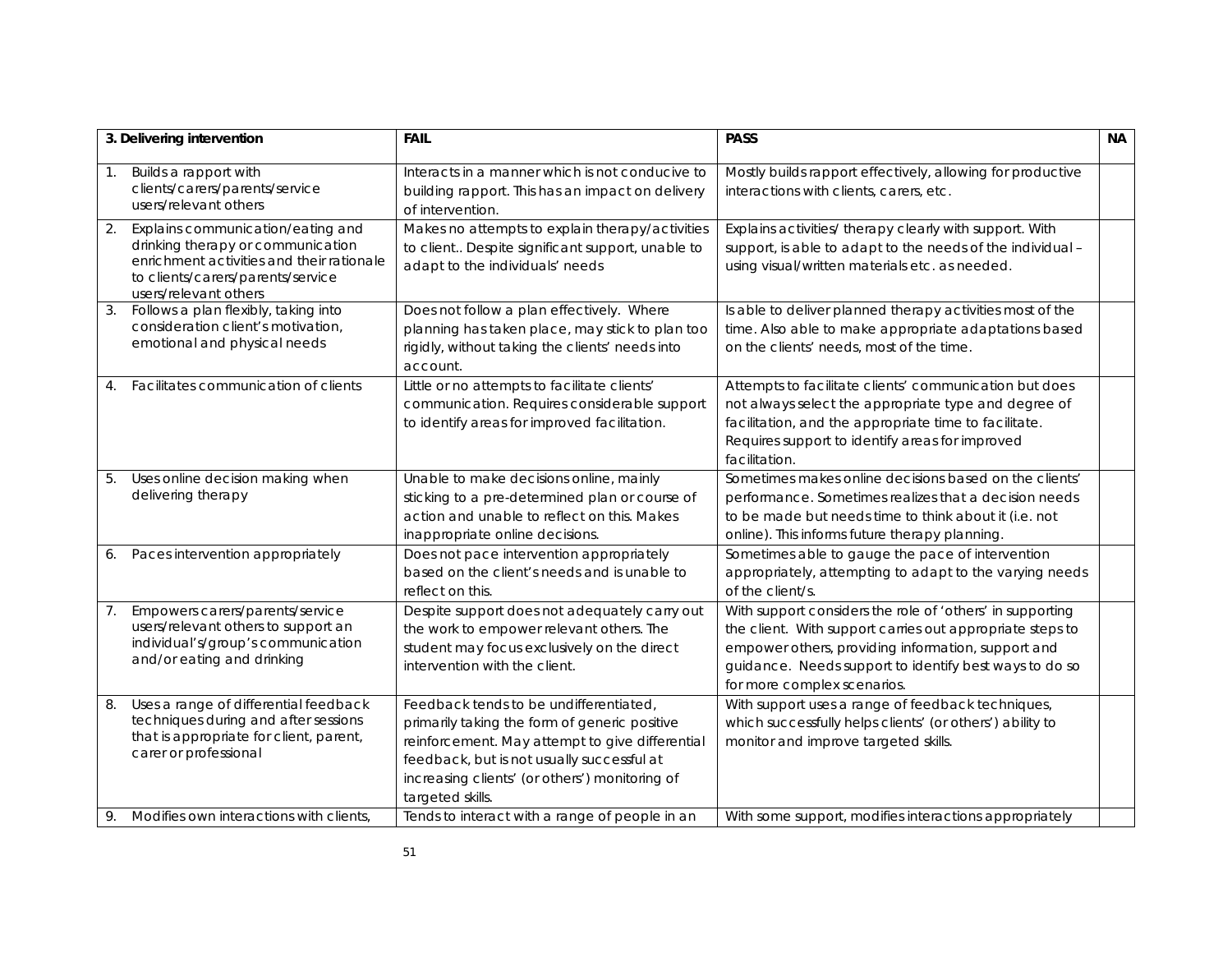| professionals, parents and carers<br>undifferentiated way, without adapting to the |                                                | requiring more support when dealing with more complex    |  |
|------------------------------------------------------------------------------------|------------------------------------------------|----------------------------------------------------------|--|
|                                                                                    | needs of different people and/or to the        | issues or situations (e.g. team meetings).               |  |
|                                                                                    | changing needs of those individuals.           |                                                          |  |
| 10. Works as part of a team in delivering                                          | Tends to work in isolation and requires        | Usually works effectively as part of a team, drawing on  |  |
| intervention to enhance                                                            | prompting in order to involve other members of | others' expertise and sharing information appropriately. |  |
| communication, eating and drinking                                                 | the team.                                      | May occasionally require prompting in order to do so.    |  |
| Comments:                                                                          |                                                |                                                          |  |
|                                                                                    |                                                |                                                          |  |
|                                                                                    |                                                |                                                          |  |
|                                                                                    |                                                |                                                          |  |
|                                                                                    |                                                |                                                          |  |
|                                                                                    |                                                |                                                          |  |
|                                                                                    |                                                |                                                          |  |
|                                                                                    |                                                |                                                          |  |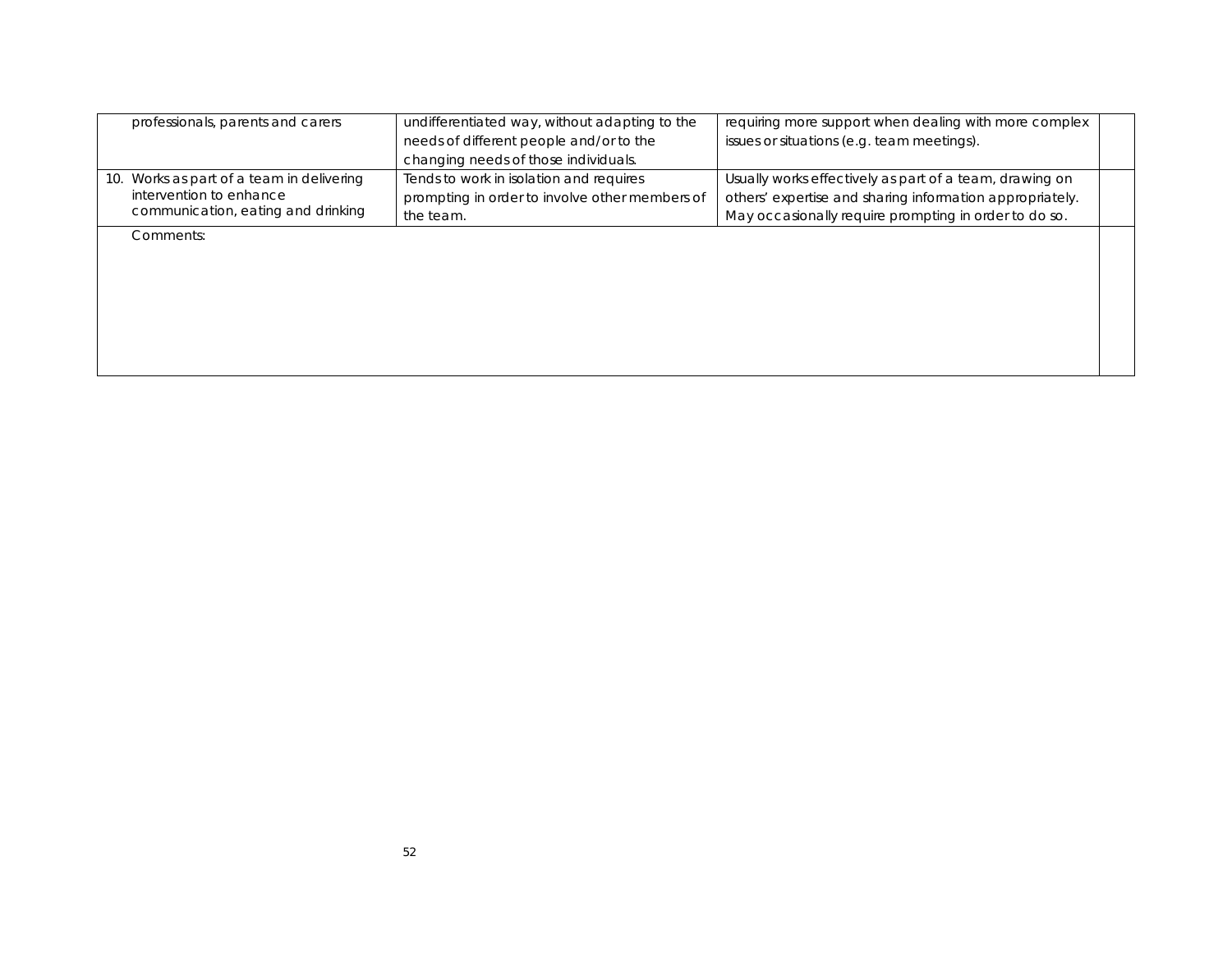| 4. Clinical Responsibility                                                                                                                                                                                                                                                         | <b>FAIL</b>                                                                                                                                                                                                                                          | <b>PASS</b>                                                                                                                                                                                                                        | <b>NA</b> |
|------------------------------------------------------------------------------------------------------------------------------------------------------------------------------------------------------------------------------------------------------------------------------------|------------------------------------------------------------------------------------------------------------------------------------------------------------------------------------------------------------------------------------------------------|------------------------------------------------------------------------------------------------------------------------------------------------------------------------------------------------------------------------------------|-----------|
| Takes responsibility for his/her own<br>1.<br>learning e.g. identifies learning<br>needs/goals and identifies and<br>undertakes reading drawing on<br>evidence based practice and local<br>policies                                                                                | Despite prompting, does not take responsibility<br>for his/her own learning.                                                                                                                                                                         | Takes responsibility for his/her own learning.                                                                                                                                                                                     |           |
| Puts into practice an identified course<br>of action for working with clients and/or<br>peers/colleagues, and for addressing<br>own learning needs                                                                                                                                 | Does not put into practice an identified course<br>of action for working with clients and/or<br>peers/colleagues, and for addressing own<br>learning needs.                                                                                          | Puts into practice an identified course of action for<br>working with clients and/or peers/colleagues, and for<br>addressing own learning needs most of the time.                                                                  |           |
| 3.<br>Organises own activities/materials and<br>clinical time effectively                                                                                                                                                                                                          | Despite significant support, unable to organise<br>own activities/materials and clinical time<br>effectively.                                                                                                                                        | Requires some support to organise own<br>activities/materials and clinical time effectively                                                                                                                                        |           |
| Fulfils all administrative and other<br>4.<br>assigned responsibilities (e.g. key worker<br>responsibilities, audits, projects, health<br>promotion, resource creation)                                                                                                            | Despite significant support, unable to fulfil<br>administrative and other assigned<br>responsibilities.                                                                                                                                              | With instruction, is able to fulfil administrative and other<br>assigned responsibilities.                                                                                                                                         |           |
| 5.<br>Documents assessment results; keeps<br>qualitative and quantitative progress<br>notes; produces written<br>reports/correspondence in<br>accordance with the placement and<br>HPC guidelines. Notes and reports<br>include an analysis of<br>observations/assessment/therapy. | Assessment results, progress notes and written<br>reports/ correspondence not kept or not written<br>in accordance with the placement and HPC<br>guidelines. Notes and reports do not include<br>an analysis of observations/assessment/<br>therapy. | Assessment results, progress notes and written<br>reports/correspondance kept and written in accordance<br>with the placement and HPC guidelines. Notes and<br>reports include an analysis of observations/assessment/<br>therapy. |           |
| Works in partnership with other<br>6.<br>professionals, support staff, service<br>users, relatives, carers and other<br>students                                                                                                                                                   | Despite support, is unable to successfully work in<br>partnership with other professionals, support<br>staff, service users, relatives, carers and other<br>students.                                                                                | With support, is able to successfully work in partnership<br>with other professionals, support staff, service users,<br>relatives, carers and other students most of the time.                                                     |           |
| Demonstrates understanding of<br>7.<br>different roles within the teams and the<br>overlap/boundaries between these<br>roles.                                                                                                                                                      | Despite support, does not understand different<br>roles within the teams and the<br>overlap/boundaries between these roles.                                                                                                                          | With some support, demonstrates understanding of<br>different roles within the teams and the overlap/<br>boundaries between these roles.                                                                                           |           |
| Comments:                                                                                                                                                                                                                                                                          |                                                                                                                                                                                                                                                      |                                                                                                                                                                                                                                    |           |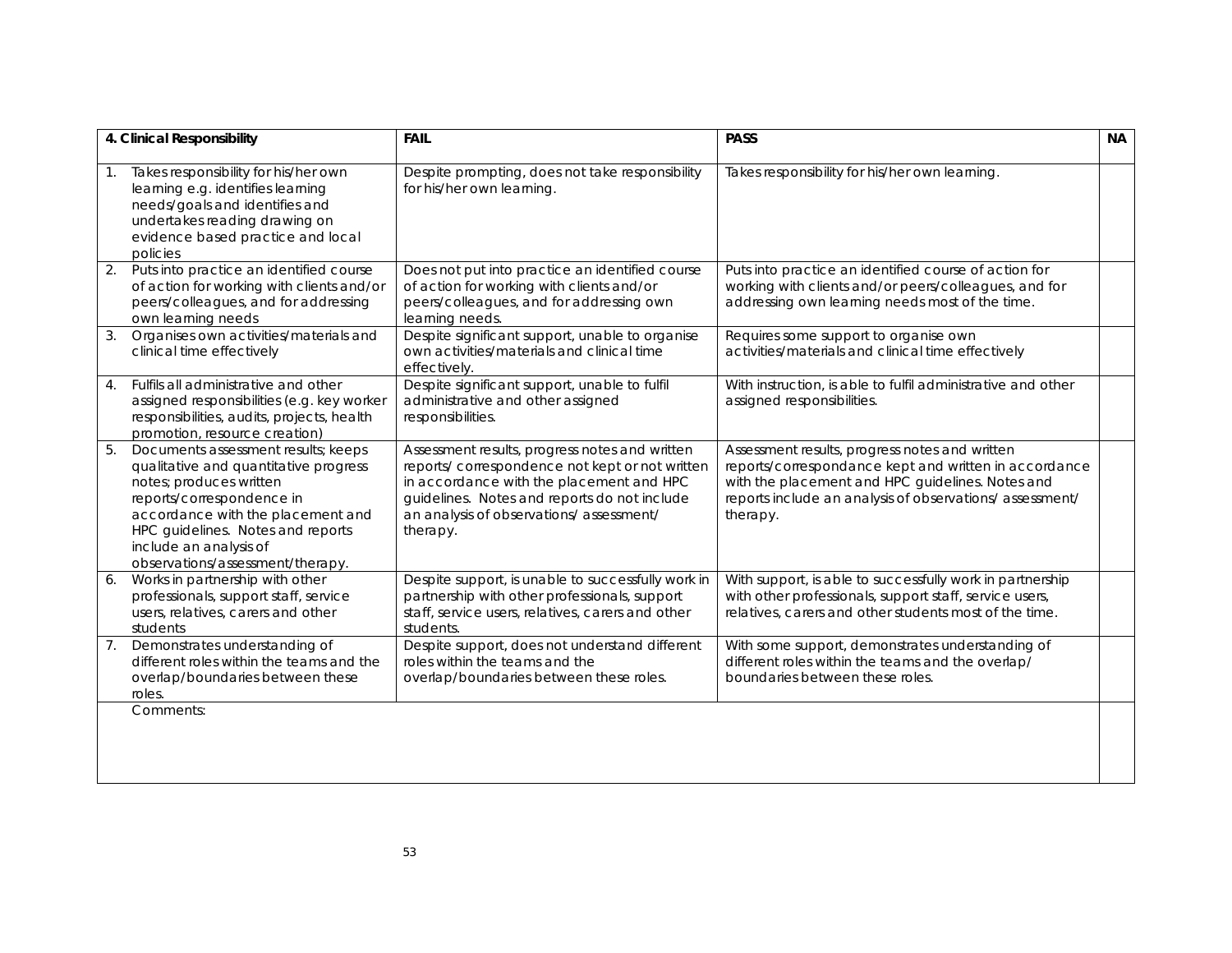|             | 5. Professional communication, self-<br>appraisal and personal development                                                                                               | <b>FAIL</b>                                                                                                                                                                                                                                                                                                                                                                                                                                                                                  | <b>PASS</b>                                                                                                                                                                                                                                                                              | <b>NA</b> |
|-------------|--------------------------------------------------------------------------------------------------------------------------------------------------------------------------|----------------------------------------------------------------------------------------------------------------------------------------------------------------------------------------------------------------------------------------------------------------------------------------------------------------------------------------------------------------------------------------------------------------------------------------------------------------------------------------------|------------------------------------------------------------------------------------------------------------------------------------------------------------------------------------------------------------------------------------------------------------------------------------------|-----------|
| $1_{\cdot}$ | Liaises with colleagues, family members<br>and carers.                                                                                                                   | Makes no attempt to liaise with relevant others;<br>is highly inappropriate in attempts to do so or<br>needs excessive encouragement and support<br>to liaise with others.                                                                                                                                                                                                                                                                                                                   | Liaises with relevant others with support, in professional<br>and appropriate manner.                                                                                                                                                                                                    |           |
| 2.          | Engages in professional discussion<br>about clients.                                                                                                                     | Makes few or no attempts to discuss clients.<br>May have serious misunderstandings about<br>clients or discusses clients in an inappropriate<br>manner.                                                                                                                                                                                                                                                                                                                                      | Appropriately discusses clients in a professional manner.                                                                                                                                                                                                                                |           |
| 3.          | Engages in open discussion about own<br>learning needs and development using<br>concrete examples and evidence of<br>progress as part of a personal<br>development plan. | Unable to discuss own performance or<br>development or is not able to make accurate<br>appraisal of their performance even with<br>significant support e.g. does not bring goals to<br>the start of the placement; is unable to reflect<br>on performance objectively; may make<br>general claims about their performance<br>without backing these up with specific<br>examples; is unprofessional in their discussions or<br>unable to think of strategies to further their<br>development. | Usually takes initiative in discussing own learning and<br>development needs. Provides balanced objective self-<br>appraisal, drawing on specific examples to support<br>reflection. Able to self-generate some strategies to<br>address identified needs and further their development. |           |
| 4.          | Shows initiative in following up ideas,<br>accessing further information and<br>resources in relation to identified<br>development needs.                                | Makes few or no attempts to follow up<br>ideas/suggestions or requires significant support<br>to do so.                                                                                                                                                                                                                                                                                                                                                                                      | With minimal support, follows up ideas/information<br>following discussion with practice educator. With<br>minimal support, is able to self-generate some ideas to<br>guide further development or understanding.                                                                        |           |
|             | Comments:                                                                                                                                                                |                                                                                                                                                                                                                                                                                                                                                                                                                                                                                              |                                                                                                                                                                                                                                                                                          |           |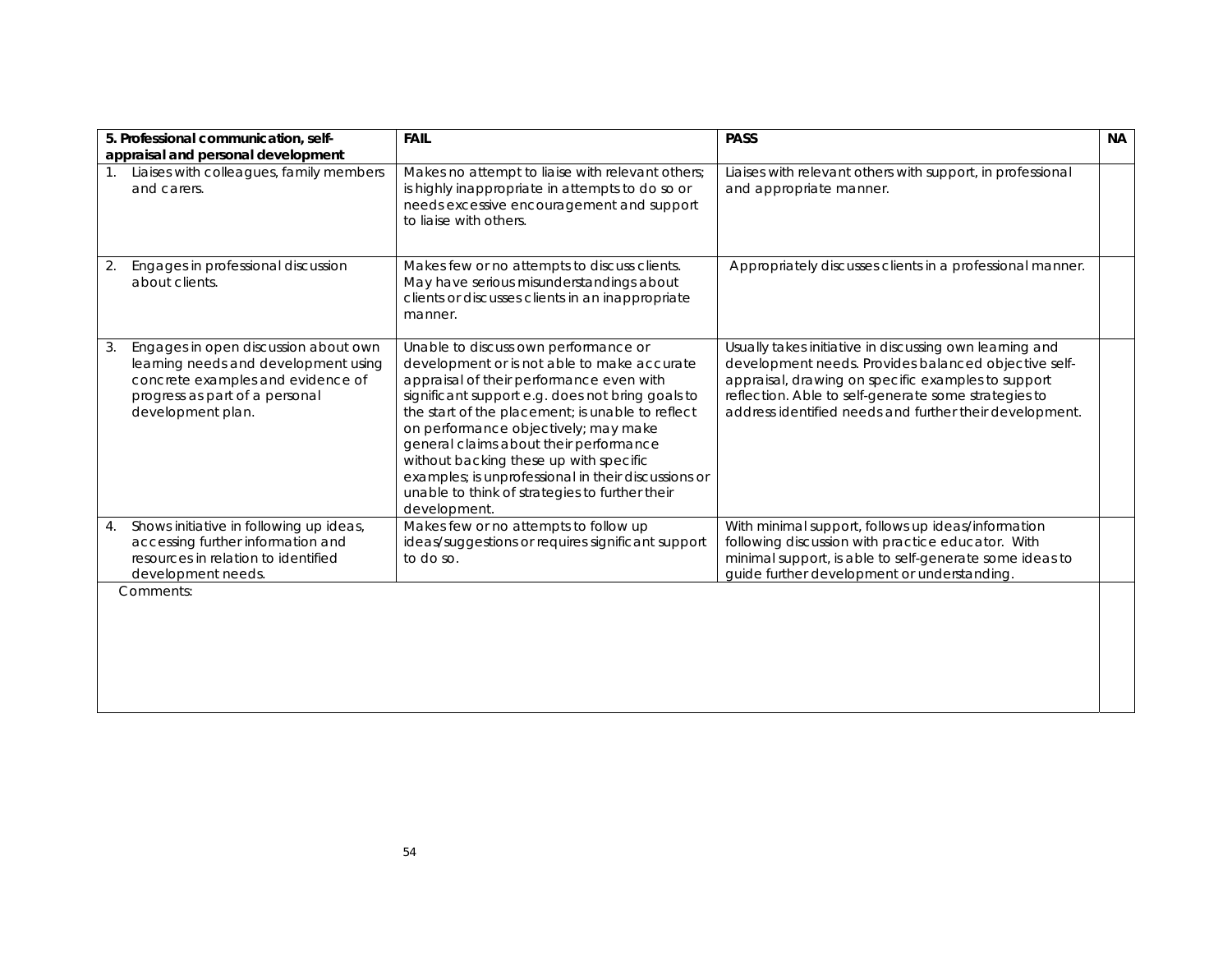### **Cause for Concern**

The school of health sciences is implementing cause for concern and fitness to practice procedures based on HCPC's Guidance on conduct and ethics for students and Standards on education and training for students, (see below) Please contact the student's clinical tutor as soon as possible if you think there is a cause for concern or a fitness to practice issue

# **Cause for Concern Form**

This form should be completed by the member of academic/practice staff with immediate knowledge of the concern and the Programme Manager (PM) or Programme Director (PD) or their nominee in conjunction with the Cause for Concern Process.

A student may be referred or can self refer themselves for two possible reasons:

#### **i) Lack of Progress for non‐academic reasons**

- Competence Issues (e.g. unsafe practice);
- Health Issues (e.g. an impairment or health condition which may make it impossible for a student to meet the requirement of the programme including mental illness)

#### **ii) Lack of Professionalism**

- Unprofessional behaviour/Professional misconduct (e.g. breach of confidentiality, sexual, racial or other forms of harassment, poor timekeeping, dress, unprofessional attitude, inappropriate behaviour such as rudeness, aggression, not taking instructions when appropriate);
- Character Issues (e.g. honesty, aggressive, violent or threatening behaviour, drug/alcohol abuse)

### **a. nature of concern**

*Please tick which is applicable:* 

Lack of progress for non-academic reasons  $□$ 

Lack of professionalism  $□$ 

### **b. name of student**

Surname **........................................................................................................................** Title (delete as appropriate) Mr Mrs Miss Ms

Forename(s) **..................................................................................................................** 

Student ID No: **................................................**

### **c. programme details**

student's personal tutor:

student's programme and cohort:

name of clinical area (if relevant):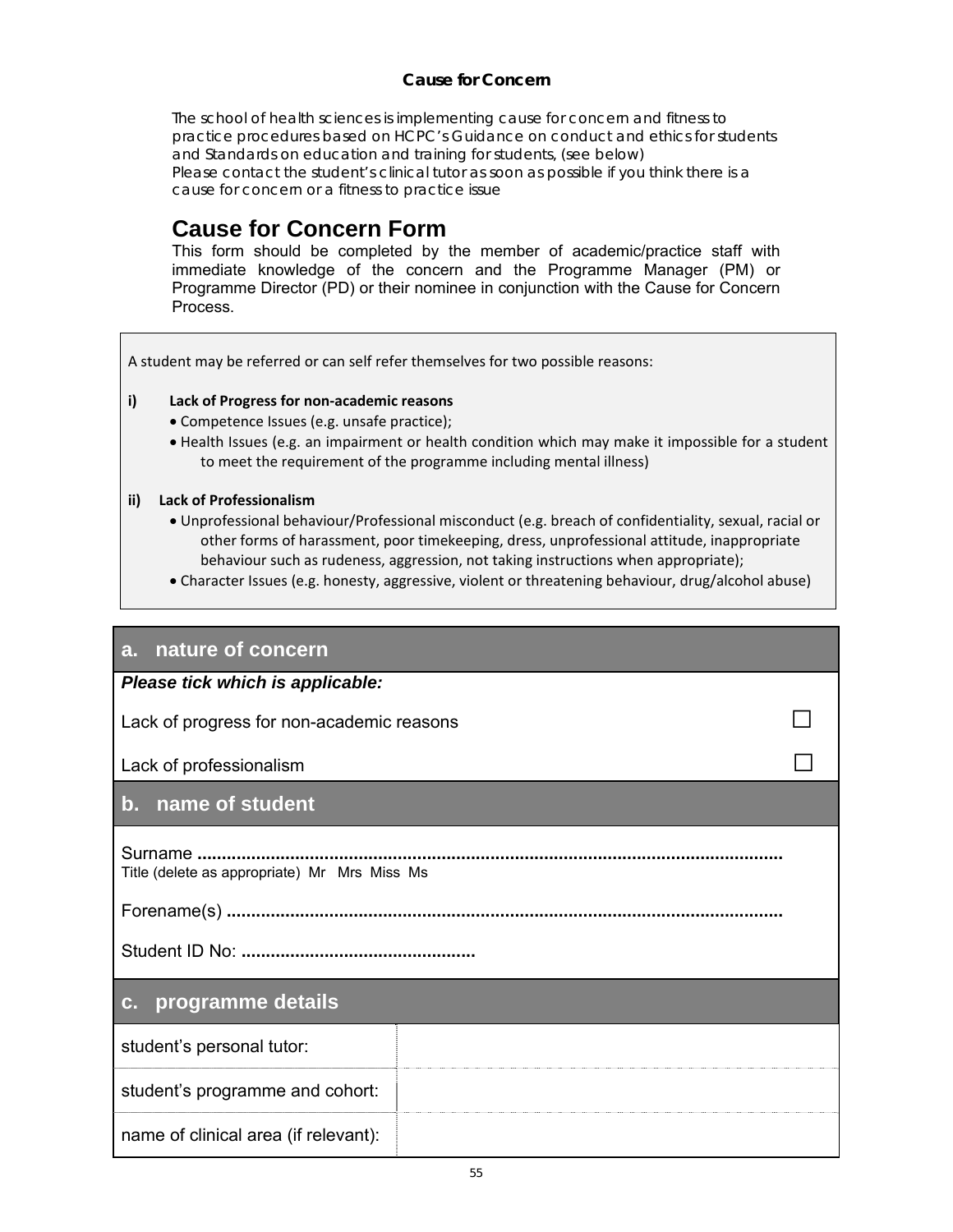# **d. outline of concern**

*Please specify in relation to concern outlined on the previous page*

# **e. evidence of concern**

*All relevant evidence depending on the nature of concern* (e.g. statements, letters, occupational health report. All evidence **must** be detailed below and attached with the referral).

| Form originated by:                                                                                                                                 |       |
|-----------------------------------------------------------------------------------------------------------------------------------------------------|-------|
| <b>Role of originator:</b><br>(e.g. lecturer, clinical tutor, practice<br>staff, personal tutor, administrative<br>member of staff, fellow student) | Date: |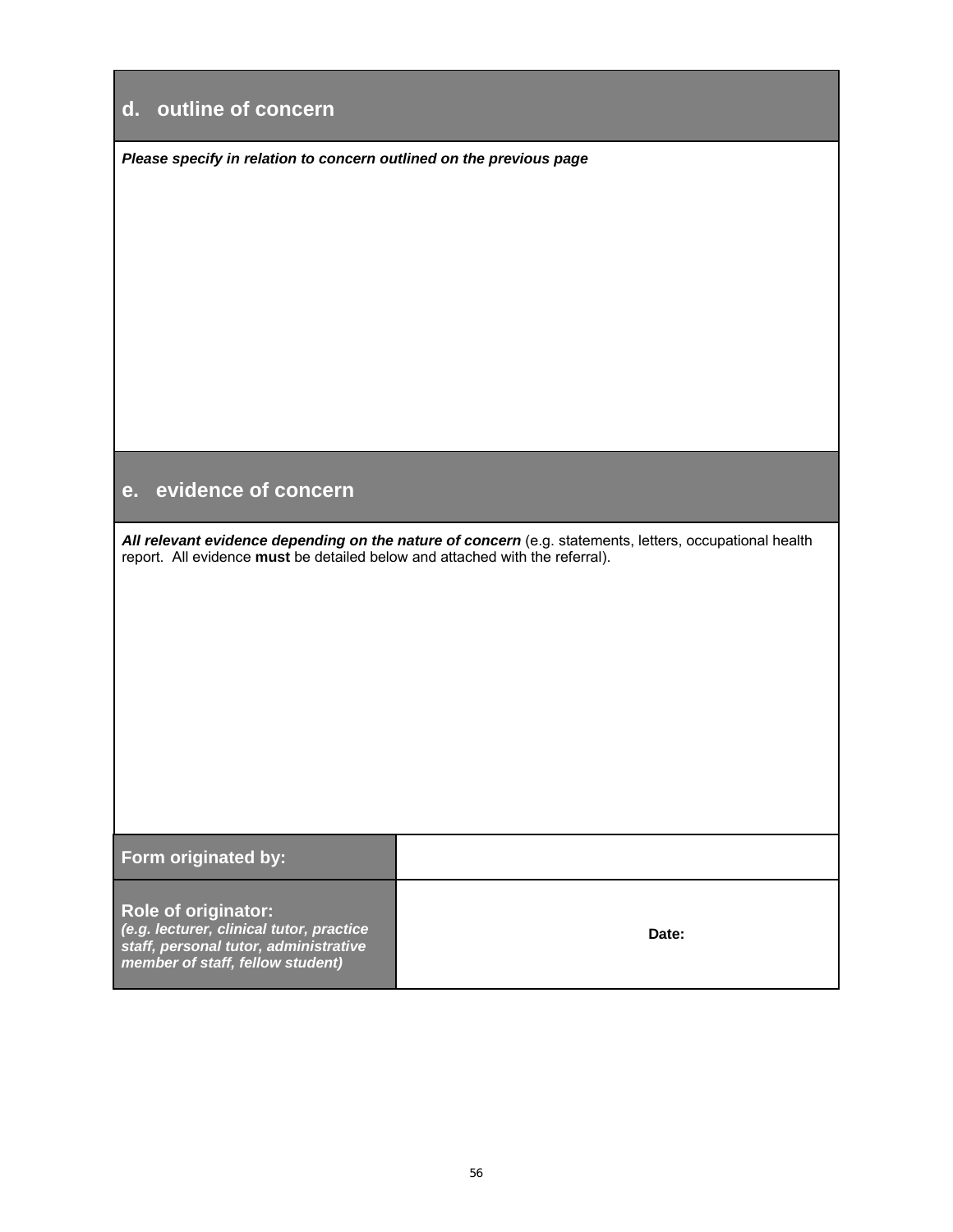# **Cause for Concern Initial Review Meeting**

This form should be completed in a meeting with the student present.

| a. initial meeting:                                                                                                                                                                           |                     |
|-----------------------------------------------------------------------------------------------------------------------------------------------------------------------------------------------|---------------------|
| <b>Agreed actions/targets</b>                                                                                                                                                                 | Date for completion |
| 1.                                                                                                                                                                                            |                     |
|                                                                                                                                                                                               |                     |
|                                                                                                                                                                                               |                     |
| 2.                                                                                                                                                                                            |                     |
|                                                                                                                                                                                               |                     |
|                                                                                                                                                                                               |                     |
| 3.                                                                                                                                                                                            |                     |
|                                                                                                                                                                                               |                     |
|                                                                                                                                                                                               |                     |
| 4.                                                                                                                                                                                            |                     |
|                                                                                                                                                                                               |                     |
|                                                                                                                                                                                               |                     |
| Signature of academic / practice member of staff<br>a.                                                                                                                                        | Date:               |
| signature of programme<br>$\mathbf{b}$ .<br>manager/director:                                                                                                                                 | Date:               |
| student's signature:<br>$\mathbf{c}$ .                                                                                                                                                        | Date:               |
| I understand that the actions / targets above have been initiated to support me<br>and I agree to work towards them. If they are not met I understand it may affect<br>my course progression. |                     |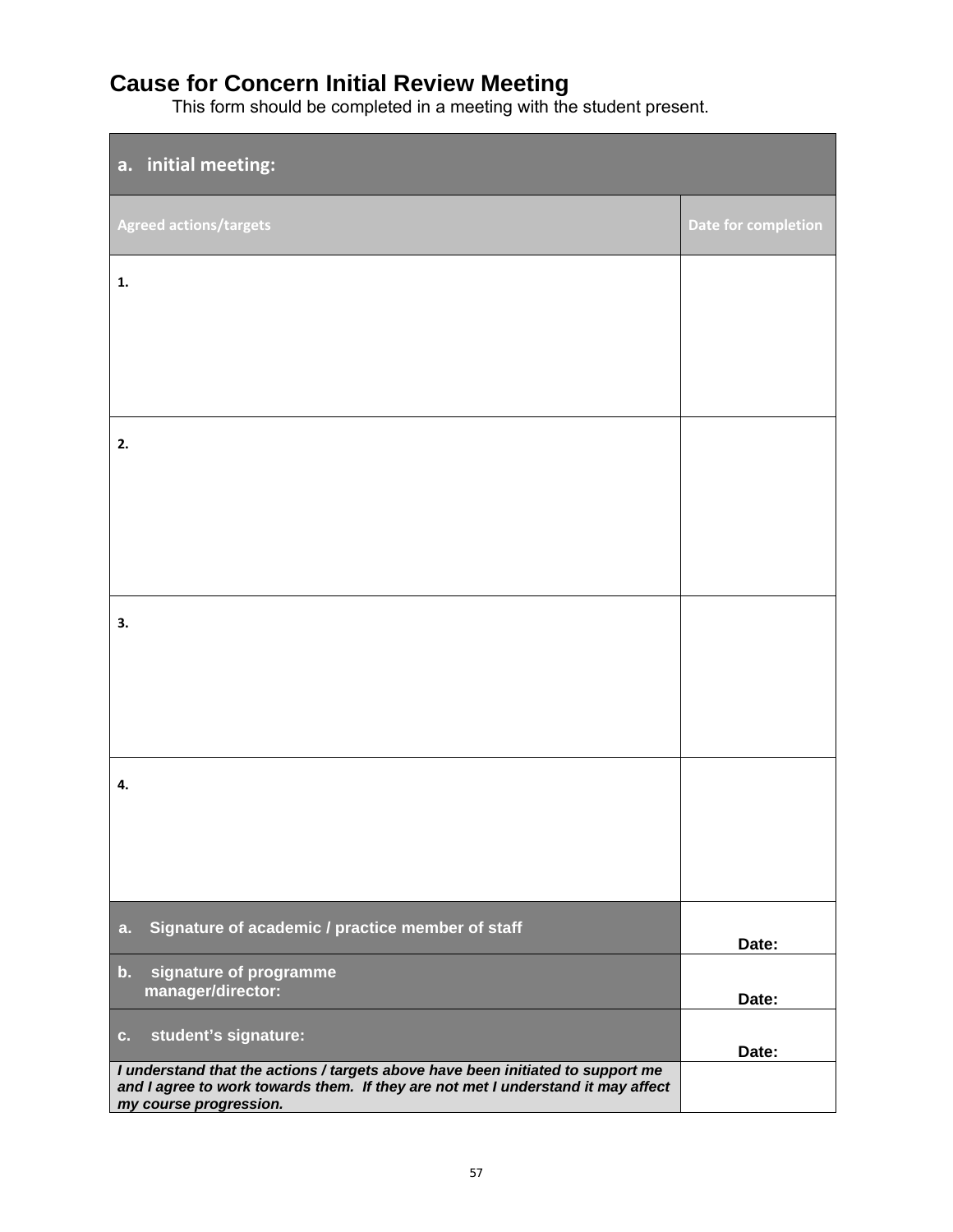# **Cause for Concern First Review Meeting**

This form should be completed in a meeting with the student present.

| a. first review meeting:                                                                                                                                                                   |                                                                         |  |                  |        |
|--------------------------------------------------------------------------------------------------------------------------------------------------------------------------------------------|-------------------------------------------------------------------------|--|------------------|--------|
| Actions/<br>targets                                                                                                                                                                        | <b>Progress</b><br>Detail progress made and any further action required |  | <b>Completed</b> |        |
| 1.                                                                                                                                                                                         |                                                                         |  | Yes              |        |
|                                                                                                                                                                                            |                                                                         |  | <b>Partially</b> |        |
|                                                                                                                                                                                            |                                                                         |  | <b>No</b>        |        |
| 2.                                                                                                                                                                                         |                                                                         |  | Yes              |        |
|                                                                                                                                                                                            |                                                                         |  | <b>Partially</b> |        |
|                                                                                                                                                                                            |                                                                         |  | <b>No</b>        |        |
| 3.                                                                                                                                                                                         |                                                                         |  | Yes              |        |
|                                                                                                                                                                                            |                                                                         |  | <b>Partially</b> | $\Box$ |
|                                                                                                                                                                                            |                                                                         |  | <b>No</b>        |        |
| 4.                                                                                                                                                                                         |                                                                         |  | Yes              |        |
|                                                                                                                                                                                            |                                                                         |  | <b>Partially</b> |        |
|                                                                                                                                                                                            |                                                                         |  | <b>No</b>        |        |
| <b>Passed all actions</b><br>Partially completed actions I<br>Outcome:<br>(end of review)<br>(set up 2 <sup>nd</sup> review meeting)                                                       |                                                                         |  |                  |        |
| b. signature of programme<br>Date:<br>manager/director:                                                                                                                                    |                                                                         |  |                  |        |
| c. signature of academic/practice<br>Date:<br>member of staff                                                                                                                              |                                                                         |  |                  |        |
| Date:<br>student's signature:<br>$d_{\rm H}$                                                                                                                                               |                                                                         |  |                  |        |
| I understand that the actions / targets above have been initiated to support me and I agree to work<br>towards them. If they are not met I understand it may affect my course progression. |                                                                         |  |                  |        |

# **Cause for Concern Second Review Meeting**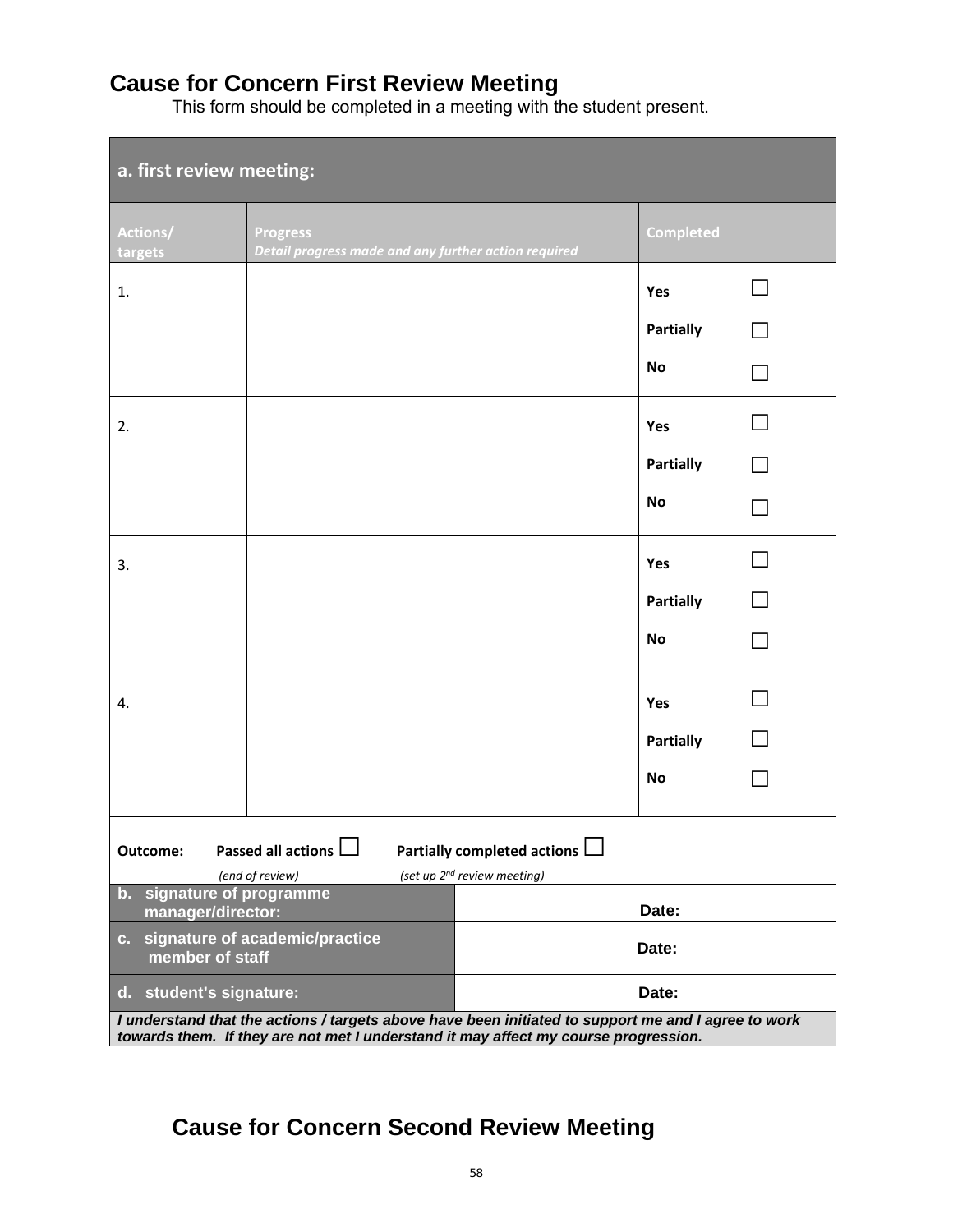| a. second review meeting:                                                                                                           |                                                                                                                         |  |                  |  |  |
|-------------------------------------------------------------------------------------------------------------------------------------|-------------------------------------------------------------------------------------------------------------------------|--|------------------|--|--|
| Actions/<br>targets                                                                                                                 | <b>Progress</b><br>Detail progress made and any further action required                                                 |  | <b>Completed</b> |  |  |
| 1.                                                                                                                                  |                                                                                                                         |  | Yes              |  |  |
|                                                                                                                                     |                                                                                                                         |  | <b>Partially</b> |  |  |
|                                                                                                                                     |                                                                                                                         |  | <b>No</b>        |  |  |
| 2.                                                                                                                                  |                                                                                                                         |  | Yes              |  |  |
|                                                                                                                                     |                                                                                                                         |  | <b>Partially</b> |  |  |
|                                                                                                                                     |                                                                                                                         |  | <b>No</b>        |  |  |
| 3.                                                                                                                                  |                                                                                                                         |  | Yes              |  |  |
|                                                                                                                                     |                                                                                                                         |  | <b>Partially</b> |  |  |
|                                                                                                                                     |                                                                                                                         |  | No               |  |  |
| 4.                                                                                                                                  |                                                                                                                         |  | Yes              |  |  |
|                                                                                                                                     |                                                                                                                         |  | <b>Partially</b> |  |  |
|                                                                                                                                     |                                                                                                                         |  | <b>No</b>        |  |  |
| Outcome:                                                                                                                            | Passed all actions $\square$<br>Not completed actions $\Box$<br>(end of review)<br>(refer to Fitness to Practice Panel) |  |                  |  |  |
|                                                                                                                                     | b. signature of programme<br>Date:<br>director/manager:                                                                 |  |                  |  |  |
| Signature of academic / practice<br>c.<br>member of staff                                                                           |                                                                                                                         |  |                  |  |  |
|                                                                                                                                     | d. student's signature:<br>Date:                                                                                        |  |                  |  |  |
| I understand that if the outcome of the second review is referral to Fitness to Practise, this may affect<br>my course progression. |                                                                                                                         |  |                  |  |  |

# This form should be completed in a meeting with the student present.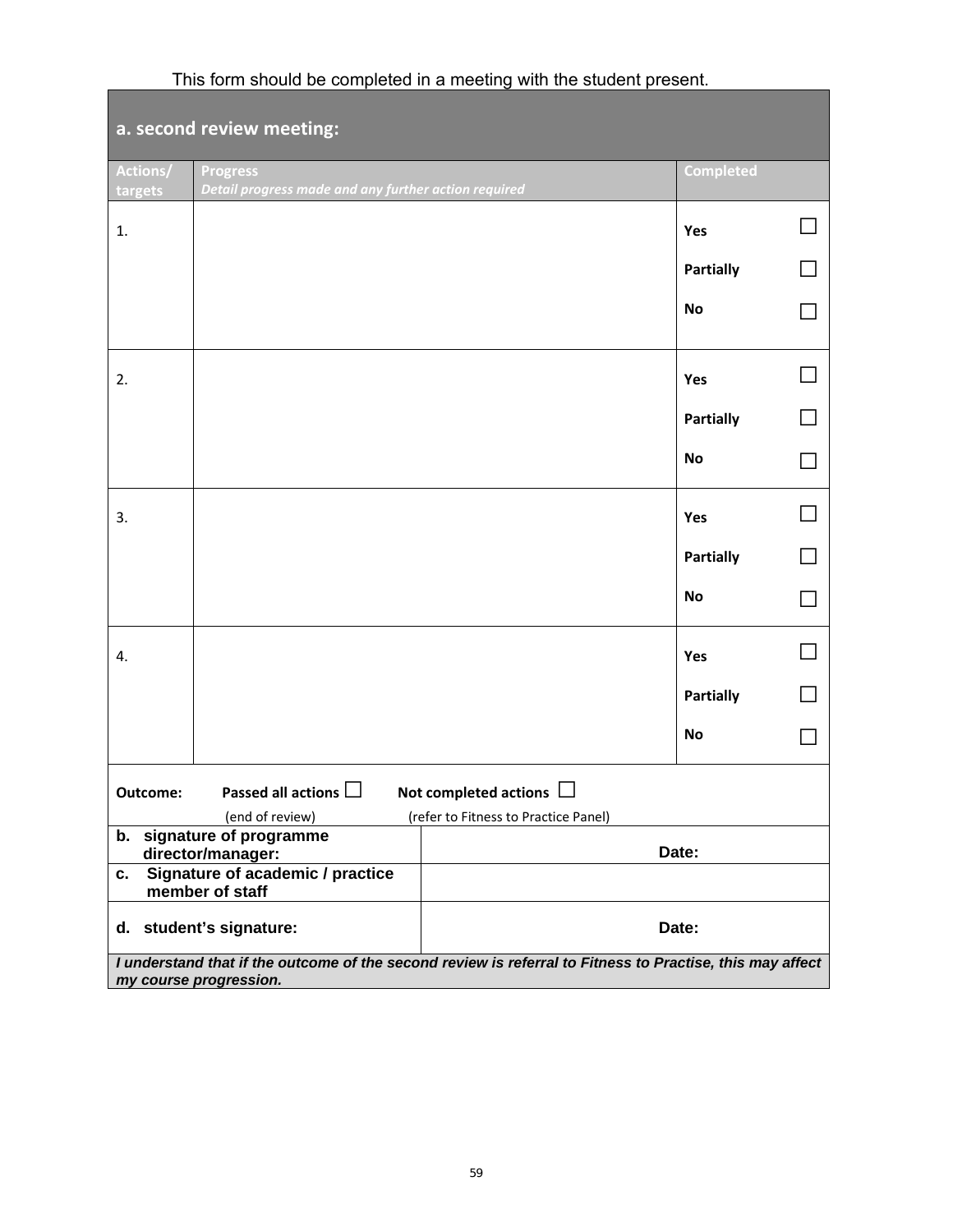

## **STUDENT'S CLINICAL RECORD**

NAME OF STUDENT: YEAR:

| Name of practice educator                                                                                                                                                                                                                                                                                                                                                                            |  |
|------------------------------------------------------------------------------------------------------------------------------------------------------------------------------------------------------------------------------------------------------------------------------------------------------------------------------------------------------------------------------------------------------|--|
| Name of service                                                                                                                                                                                                                                                                                                                                                                                      |  |
| Client group                                                                                                                                                                                                                                                                                                                                                                                         |  |
| Number of sessions attended                                                                                                                                                                                                                                                                                                                                                                          |  |
| Number of sessions absent                                                                                                                                                                                                                                                                                                                                                                            |  |
| Description of activity - observation,<br>hands on etc                                                                                                                                                                                                                                                                                                                                               |  |
| The student has met NHS/HCPC<br>standards of conduct including:<br>Respect for self and others<br>Compassion and sensitivity to people's<br>experience<br>Respect and dignity<br><b>Communication skills</b><br>Confidentiality<br>Punctuality<br>Reliability<br>Professional appearance<br>Demonstrate potential for autonomy<br>and leadership skills such as the<br>management of self and others |  |

| Student signature and date | Practice educator signature and date |
|----------------------------|--------------------------------------|
|                            |                                      |
|                            |                                      |
|                            |                                      |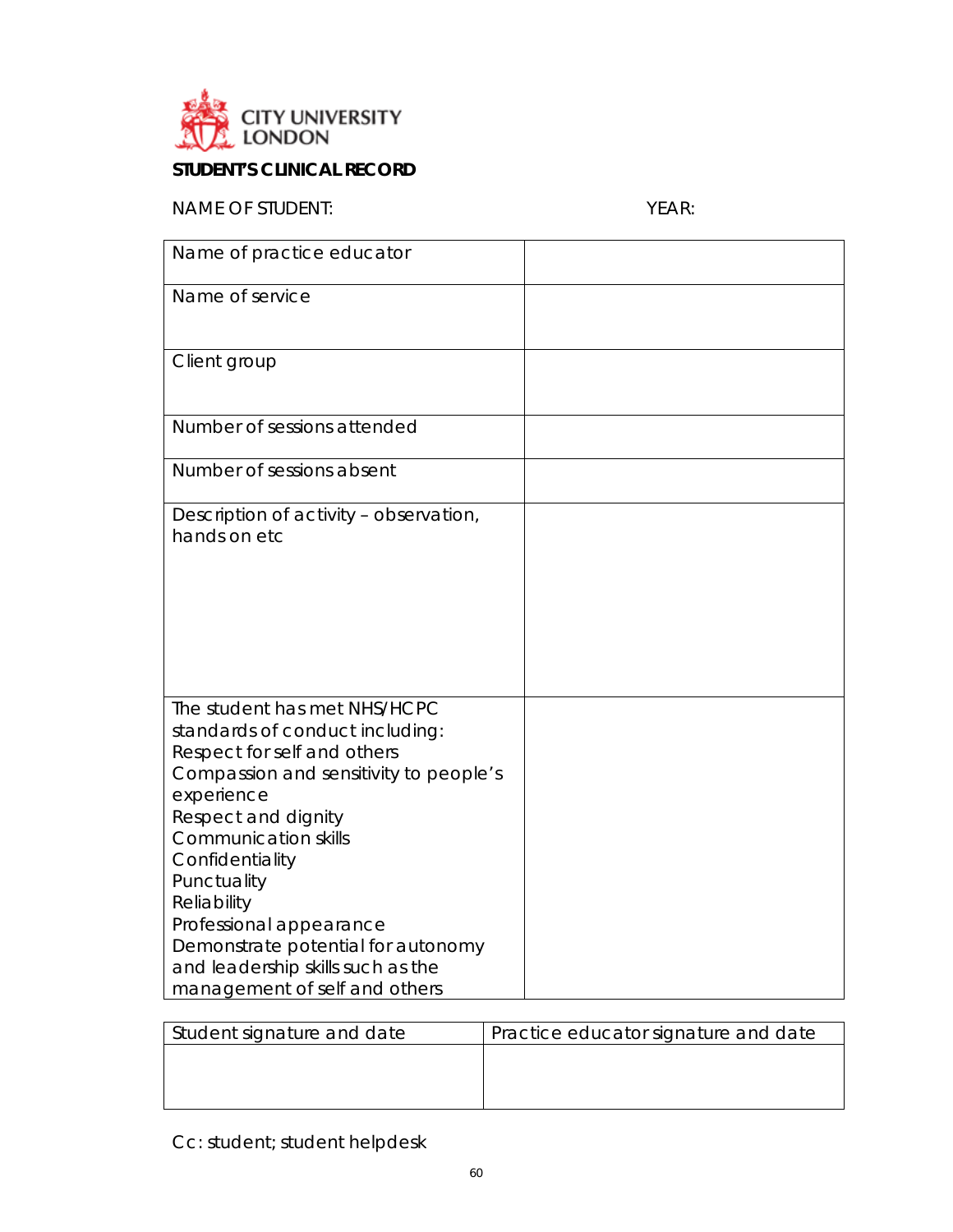

# **STUDENT'S VIDEO INTERACTION WITH CLIENT – CLINICIAN'S CONFIRMATION**

This is to verify that the video submitted by the student:

| (name) |  |
|--------|--|
|        |  |

is an example of his/her interaction with a client. I can confirm that the student has not received feedback on this session.

SIGNED:.............................................................................................

| (PRINT EDUCATOR'S |  |
|-------------------|--|
|                   |  |

PLACEMENT ADDRESS:......................................................................................

...........................................................................................................

...........................................................................................................

For student to return to the student helpdesk the week before their clinical exam.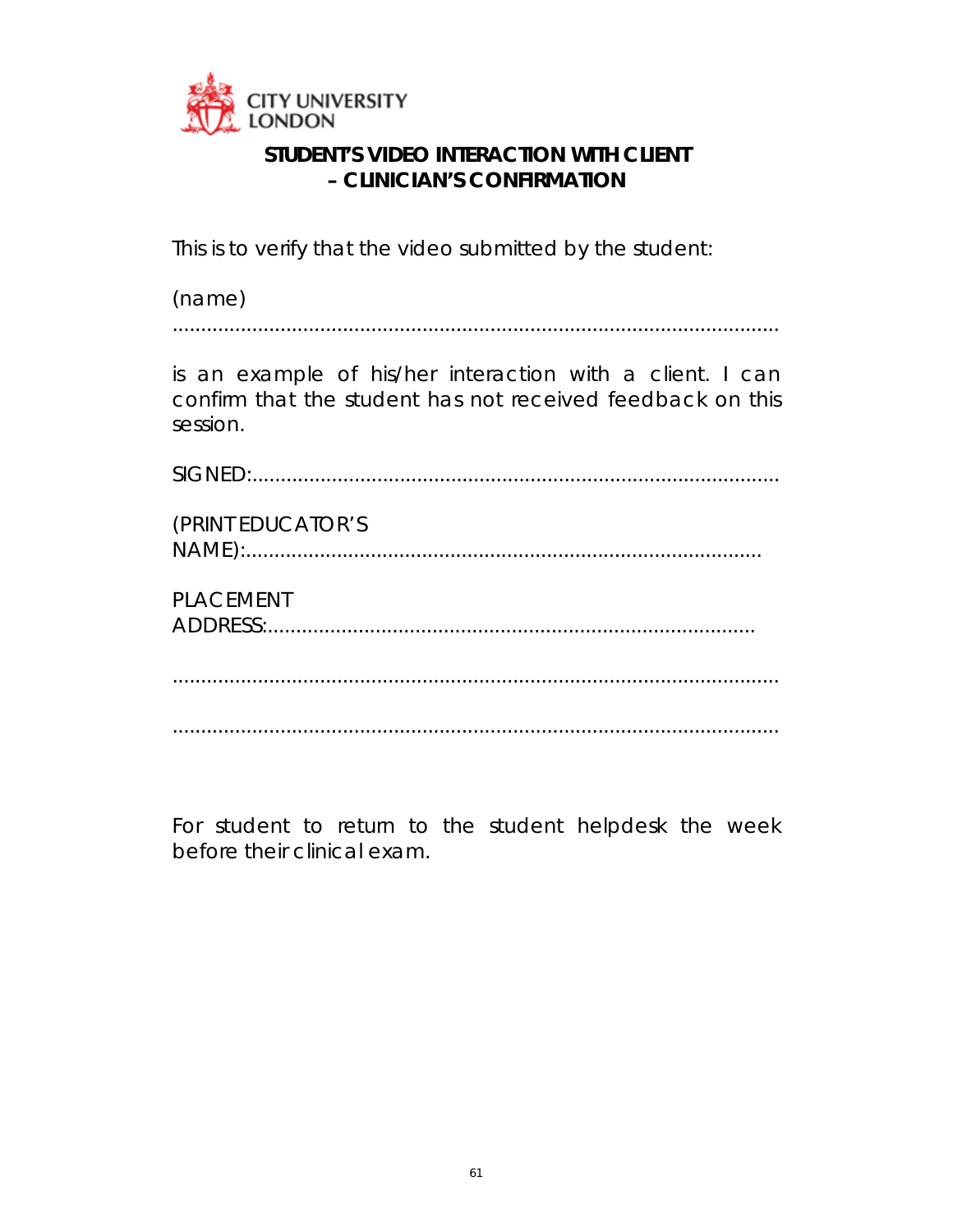### **GUIDELINES FOR VIDEO CONSENT**

The aim of these guidelines is to provide a clear directive to students regarding the serious considerations in videoing clients. Consent forms which are outlined below, can be used at the discretion of the practice educator. Where the practice educator has local consent arrangements that are at least as explicit as these guidelines, then it is of course logical that the local arrangements take precedence.

#### **Introduction:**

By law, no one person can give or refuse consent on behalf of the individual participant. This includes next of kin, partner, carers, support staff and relatives. Primary service provider(s), e.g. parent, carer, teacher, Day Centre manager, keyworker, head of residential home, etc., will be given the opportunity to object to the individual being videoed. In the case of an expressed objection, the individual should not be videoed.

#### **Informed Consent:**

The following criteria are recommended:

- 1. Approval of primary service provider, e.g. Head of Day Centre/residential provision; parent; carer, etc.
- 2. Informed consent of individual participant who is able to understand the information in following forms as appropriate and can sign the agreement letter [Form (b) or (c) according to needs of individual]
- 3. Where informed consent of the individual participant is not possible due to their restricted communication skills, the primary service provider or appointed advocate to the individual must decide on the person's behalf. If there is no evidence to suggest that the participant would have refused, if able, consent is recommended.

All videos will be stored securely in the Department of Language and Communication Science, City University. They will not be used for any other than the stated purpose: training and assessment of Speech & Language Therapy students, pre and post qualification.

### **REMINDER OF CONFIDENTIALITY**

**Any breach of confidentiality is viewed seriously. Failure to maintain strict confidentiality will result in the assignment being awarded a 0 mark.**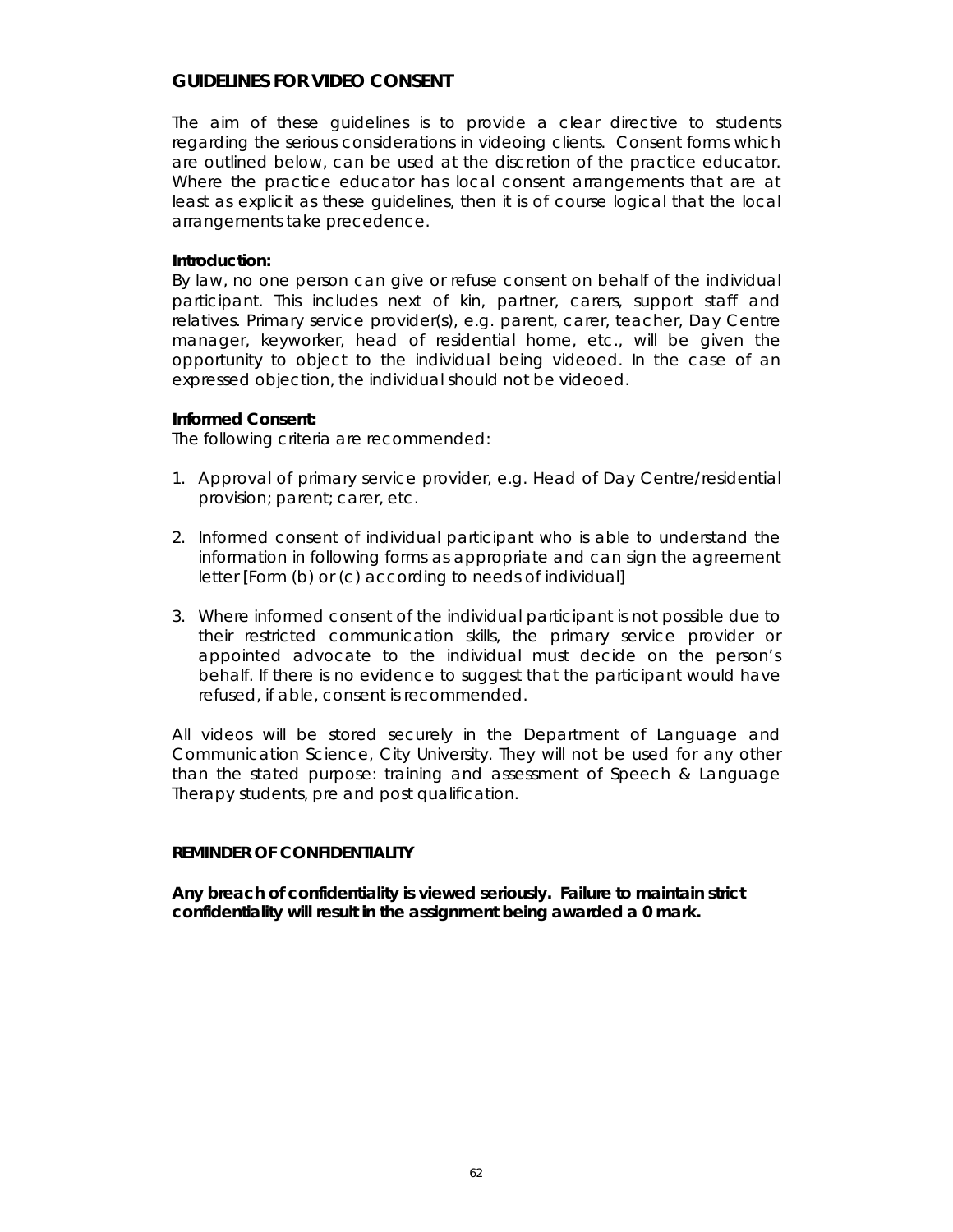

### **CLIENT/PARENT/SIGNIFICANT OTHER/ STUDENT/ THERAPIST CONSENT TO BEING VIDEOED IN A SPEECH & LANGUAGE THERAPY SESSION**

#### **Name of Student:**

I agree to \*myself / my child / my client (\*delete as appropriate) being videoed for the purpose of my student Speech & Language Therapist's clinical assessment.

I understand that the video will be stored safely and only used for the purpose stated above.

After the student's clinical assessment, I give my permission for the video to be:

(tick appropriate box)

(a) used for training Speech & Language Therapy students  $\Box$ 

(b) destroyed

(c) other (\*please state)

| Signed:     |  |  |
|-------------|--|--|
|             |  |  |
| PRINT NAME: |  |  |
|             |  |  |

Date:

Clinic:

#### **For office use only:**

I, the undersigned \_\_ (print name of student and/or therapist)

DO / DO NOT (delete as appropriate) give permission for this video and its supporting materials to be used for teaching.

Student videos will be used for teaching only when the student has qualified from their current programme of education at City university unless permission is given in writing.

Signature(s): \_\_\_\_\_\_\_\_\_\_\_\_\_\_\_\_\_\_\_\_\_\_\_\_\_\_ \_\_\_\_\_\_\_\_\_\_\_\_\_\_\_\_\_\_\_\_\_\_\_\_\_\_\_\_\_

**RETURN TO: Clinical Tutor, Division of Language and Communication Science, City University or Senior Programmes Officer via Student Helpdesk**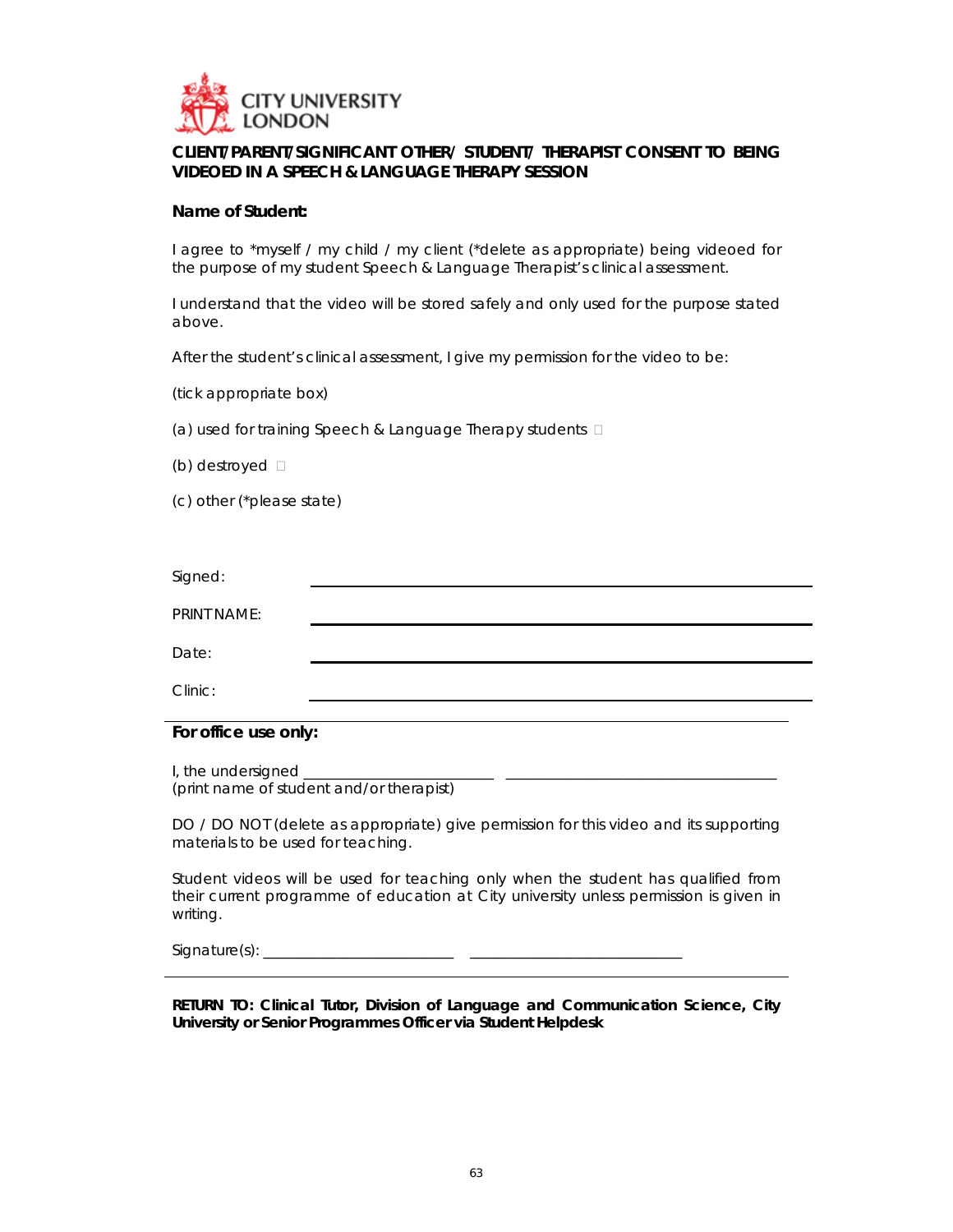

# **CONSENT TO BEING VIDEOED IN A SPEECH & LANGUAGE THERAPY SESSION**

I, \_\_\_\_\_\_\_\_\_\_\_\_\_\_\_\_(name) agree to:

| WHAT?                                                                                                                                          |               | <b>TICK</b> |
|------------------------------------------------------------------------------------------------------------------------------------------------|---------------|-------------|
| 1. being taped or filmed                                                                                                                       |               |             |
| 2. This video can be used for<br>teaching students at City<br>University (tutorials and<br>exams) and other speech<br>and language therapists. |               |             |
| My video will be stored in a<br>Safe, locked cupboard in the<br>Division of Language and<br><b>Communication Science.</b>                      |               |             |
| Name: ________                                                                                                                                 | Date: _______ |             |
| Counter-Signature:<br>(if requested)                                                                                                           |               |             |

|  | Relation to Participant: |  |
|--|--------------------------|--|

**RETURN TO: Clinical Tutor, Division of Language and Communication Science, City University or Programme Manager via Student Helpdesk**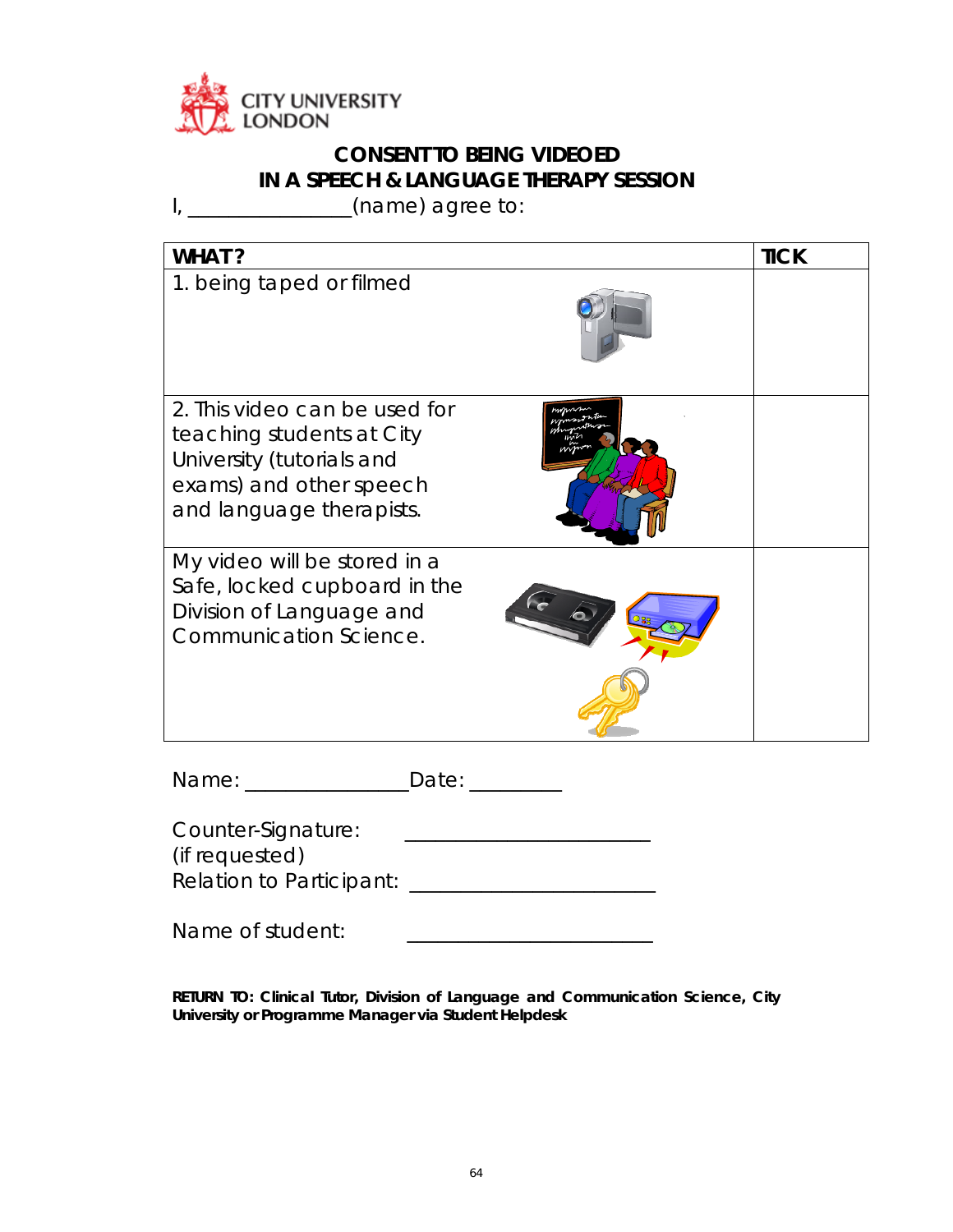# **Appendix C**

## **Further information**

## **THE ROLE AND RESPONSIBILITIES OF THE PRACTICE EDUCATOR**

The main roles of the practice educator in relation to students is summarised as follows:

- To provide clinical learning opportunities for students in their clinical setting
- To give students appropriate feedback in order for them to learn and develop clinical skills
- To participate in assessment of students' clinical skills.

Students are adult learners and as such each student is responsible for their own skills development in the context where they are given appropriate opportunities and feedback. Practice educators must always feel confident that the participation or involvement of students is not compromising their clients' needs.

A rolling programme of Supervision Skills Workshops for practice educators is run jointly by City University, London, and UCL in order to increase speech and language therapists' confidence in their role as practice educators. Each University also runs additional sessions more specifically focused on their course content. For further information about courses for practice educators please contact Abigail Levin, Deputy Director of Professional Education.

Common concerns which emerge from participants in the Supervision Skills Workshops include '*time management when supervising students', 'giving critical feedback', and 'the assessment process'*.

### **Time management**

Supervising students should never result in a net decrease in a practice educator's clinical work. Students can learn usefully in the clinical setting without the immediate presence of the practice educator (for example spending half an hour in a class which includes a child who might be seen later for a session, joining an occupational therapy session for a client in rehabilitation following a stroke). Students can also learn from completing tasks which are not directly related to client contact (for example, producing an inventory of resources in a clinical setting but also having to think of two clinical uses for each item). City University is committed to the process of Common Learning and as such we welcome opportunities for students to work alongside professionals from other disciplines.

Parker and Morris<sup>1</sup> provide a useful representation of how students in the clinical setting can affect a practice educator's time. The suggestion is that where a student is constantly with the practice educator, the educator's workload is affected as the 'on-line' explanations of each part of the day in fact add to the demands on time (i). However, the concept of a 'time-loop' where the practice educator sets the students an independent learning task means that the practice educator has some time without the student in order to deal with pressing matters whilst ensuring that the student is still learning, but not at the side of the practice educator (iii).

(i) Practice educator, typical day; (ii) Practice educator with student with them throughout day; (iii) Practice educator using 'time-loops'

 $(i)$  (ii) (iii) (iii)

 1 Parker A and Morris C (in preparation) 'Time Loops and Dependency Tennis'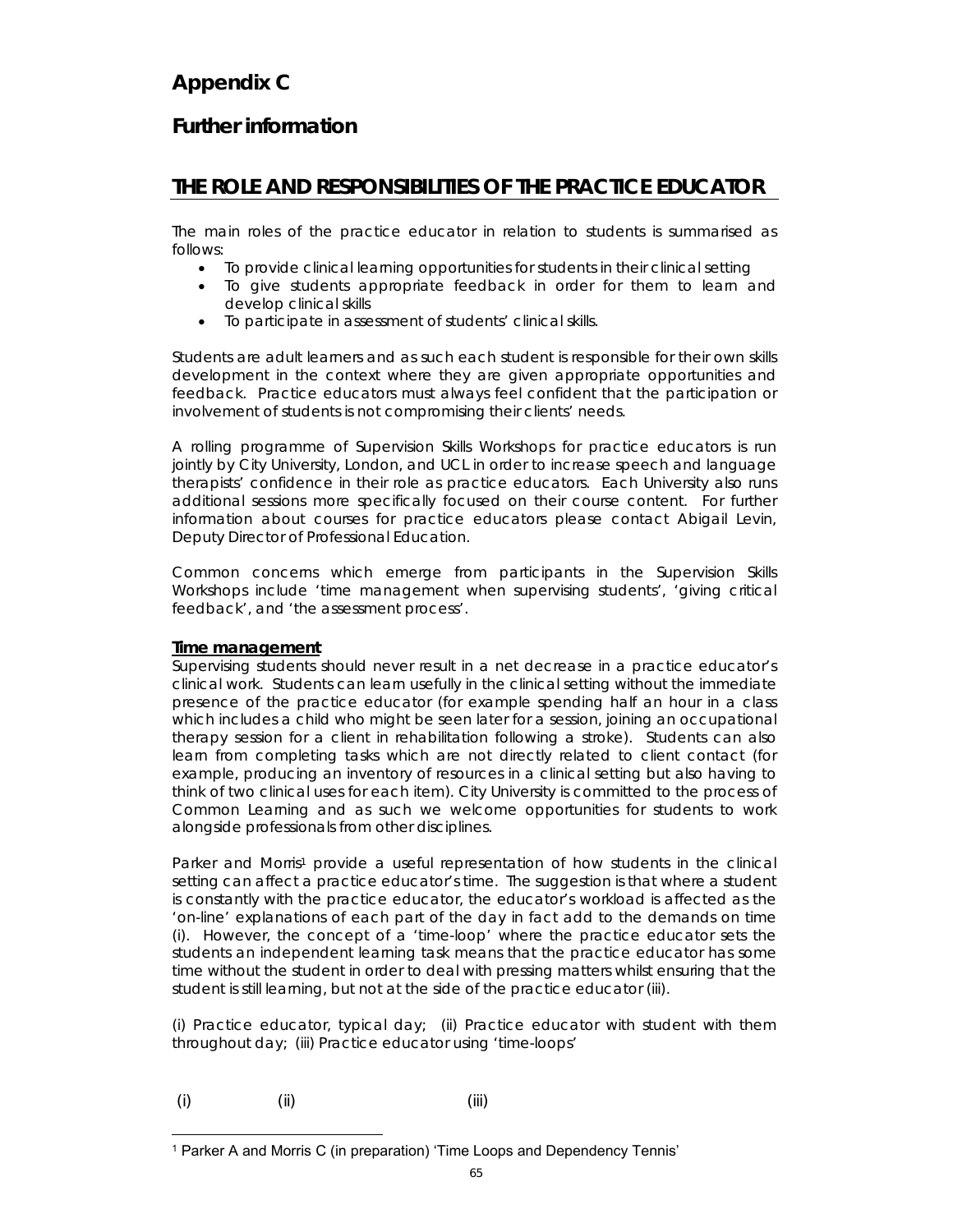

#### **Feedback**

Feedback is essential to the learning process. In order to be effective, it is vital that feedback is balanced to include what is going well and needs to be maintained as well as areas for change. Finally, the development of strategies for change and how these will be evaluated completes the 'feedback cycle'.



As a professional group, therapists often feel uncomfortable about highlighting areas for change and development for students. However, without this part of the feedback students' skills will not progress. Through self-appraisal tasks and personal development plans, we encourage students to develop their own critical evaluation skills as it is these that will be vital when they are fully qualified professionals, however, most students appreciate support in developing these skills during their training.

Practice educators are asked to provide feedback to the University on students' progress at key points in the academic year. At the end of each term, educators are asked to complete the 'Report of Clinical Progress' (please see appendix) and return them to the relevant clinical tutor.

#### **Assessment**

Linked with feedback is the process of assessment. Again, many speech and language therapists express discomfort regarding their part in the assessment process with students. Assessment of clinical skills is essential for three reasons. Firstly, it is an extension of the feedback cycle in that periodically a student receives more formalised feedback on their progress. Secondly, as qualified speech and language therapists, we have a professional responsibility to maintain the quality of the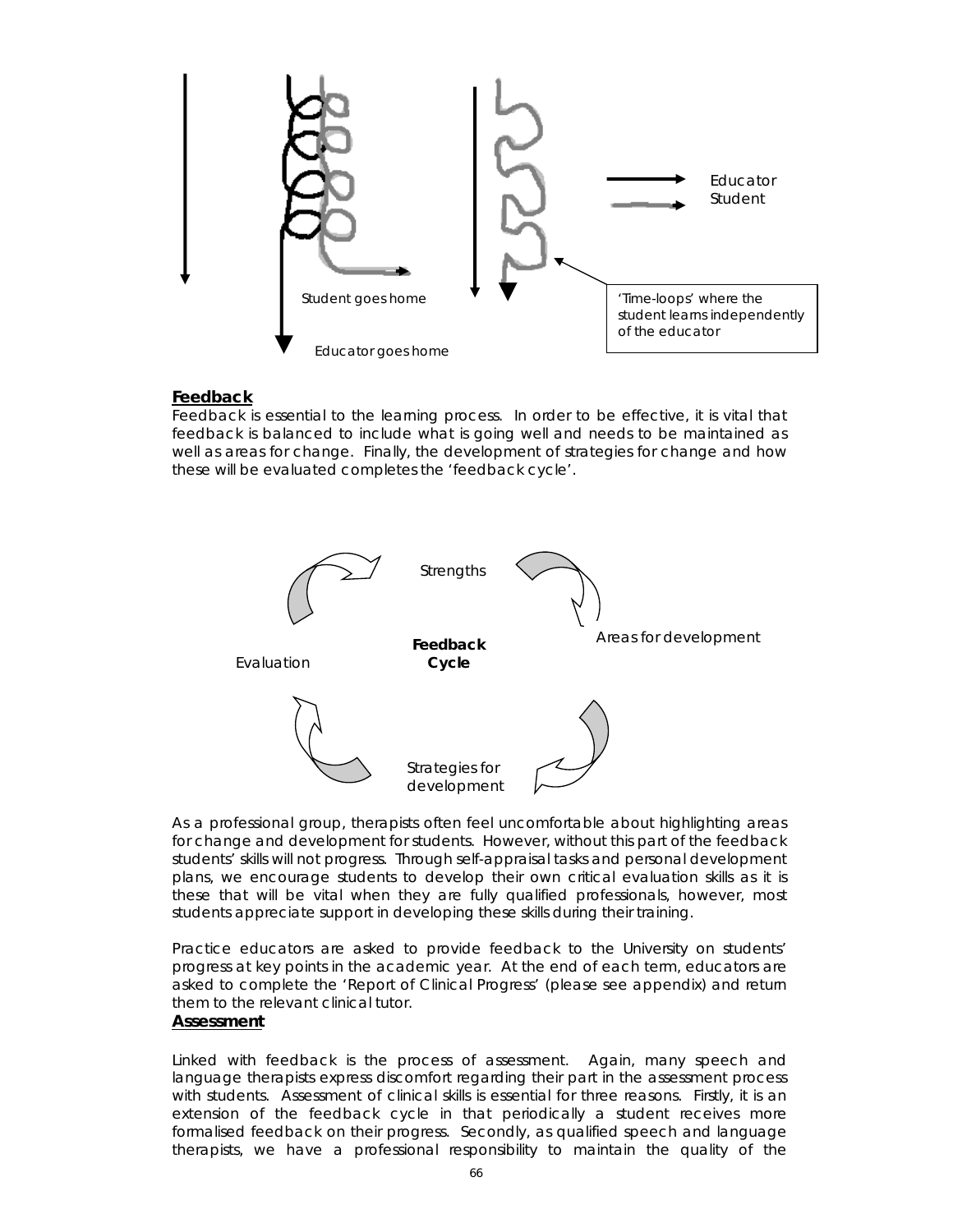profession for future clients. This responsibility is now even more explicit with the advent of HCPC Registration. Finally, as educators and tutors of student speech and language therapists, it is important that students who may have made an error in their choice of career are given support in considering alternatives at a stage where they have most options. Fortunately, this is unusual but it should be borne in mind that it is in the best interest of the student to highlight concerns early in their course.

The assessment procedure varies across the year groups and details of the relevant assessment processes are available in the Student Clinical Handbook which will be on the PMP support site. However, the practice educator never has sole responsibility for the assessment of a student's skills. The clinical tutor will always be available for discussion and be part of any formal assessment procedure.

Assessment by the practice educator comprises:

- Termly Reports of Clinical Progress (see appendix)
- The Clinical Placement assessment (BSc4 Spring; all other groups Summer: see Appendix)

#### **Clinical Placement Assessment**

The following form is provided to give practice educators information about the assessment. At the appropriate time educators will be sent a student's 'real' form and given a date for return, usually towards the end of the Summer placement. Practice educators and students should be familiar with this format as it is used, without summative marking, for the midterm Report of Clinical Progress. See pages 24-54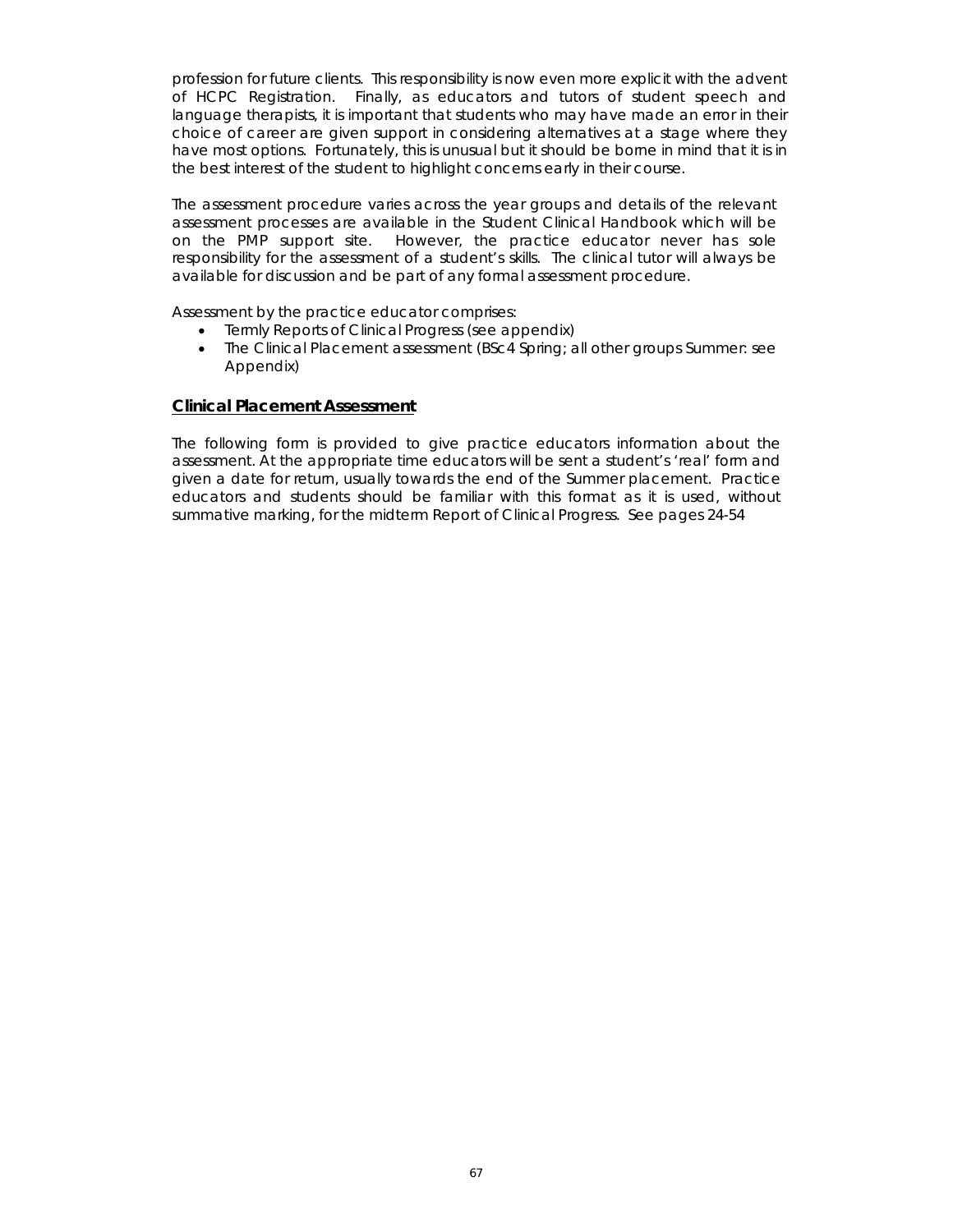#### **CLINICAL PLACEMENT ASSESSMENT DESCRIPTORS FOR BSc 2/BSc3/Bsc4/PG Dip 1/PG Dip 2 STUDENTS**

|                                                                            | <b>PLACEMENT:</b>                                                         |  |             | <b>PRACTICE EDUCATOR NAME:</b> |             |             |
|----------------------------------------------------------------------------|---------------------------------------------------------------------------|--|-------------|--------------------------------|-------------|-------------|
| <b>STUDENT NAME:</b>                                                       |                                                                           |  |             | YEAR:                          |             |             |
| <b>PLACEMENT TERM:</b><br><b>SUMMER</b>                                    |                                                                           |  |             |                                |             |             |
| <b>ASSESSMENT:</b><br><b>SUMMATIVE</b><br>(This form only)                 |                                                                           |  |             |                                |             |             |
| <b>COMPONENTS</b>                                                          |                                                                           |  |             |                                |             |             |
| Information Gathering, Observation and Assessment<br>1.                    |                                                                           |  |             | <b>PASS</b>                    | <b>FAIL</b> |             |
| <b>PASS</b><br>Planning intervention<br>2.                                 |                                                                           |  | <b>FAIL</b> |                                |             |             |
| 3.                                                                         | Delivering intervention                                                   |  |             |                                | <b>PASS</b> | <b>FAIL</b> |
| 4.                                                                         | <b>Clinical Responsibility</b>                                            |  |             | <b>PASS</b>                    | <b>FAIL</b> |             |
|                                                                            | Professional communication, self-appraisal and personal development<br>5. |  |             |                                | <b>PASS</b> | <b>FAIL</b> |
| <b>OVERALL</b><br><b>PASS</b>                                              |                                                                           |  | <b>FAIL</b> |                                |             |             |
| <b>PRACTICE EDUCATOR SIGNATURE:</b><br>STUDENT SIGNATURE (FORMATIVE ONLY): |                                                                           |  |             |                                |             |             |
|                                                                            |                                                                           |  |             |                                |             |             |

**DATE: DATE:**DATE: (See descriptors pages 26-54)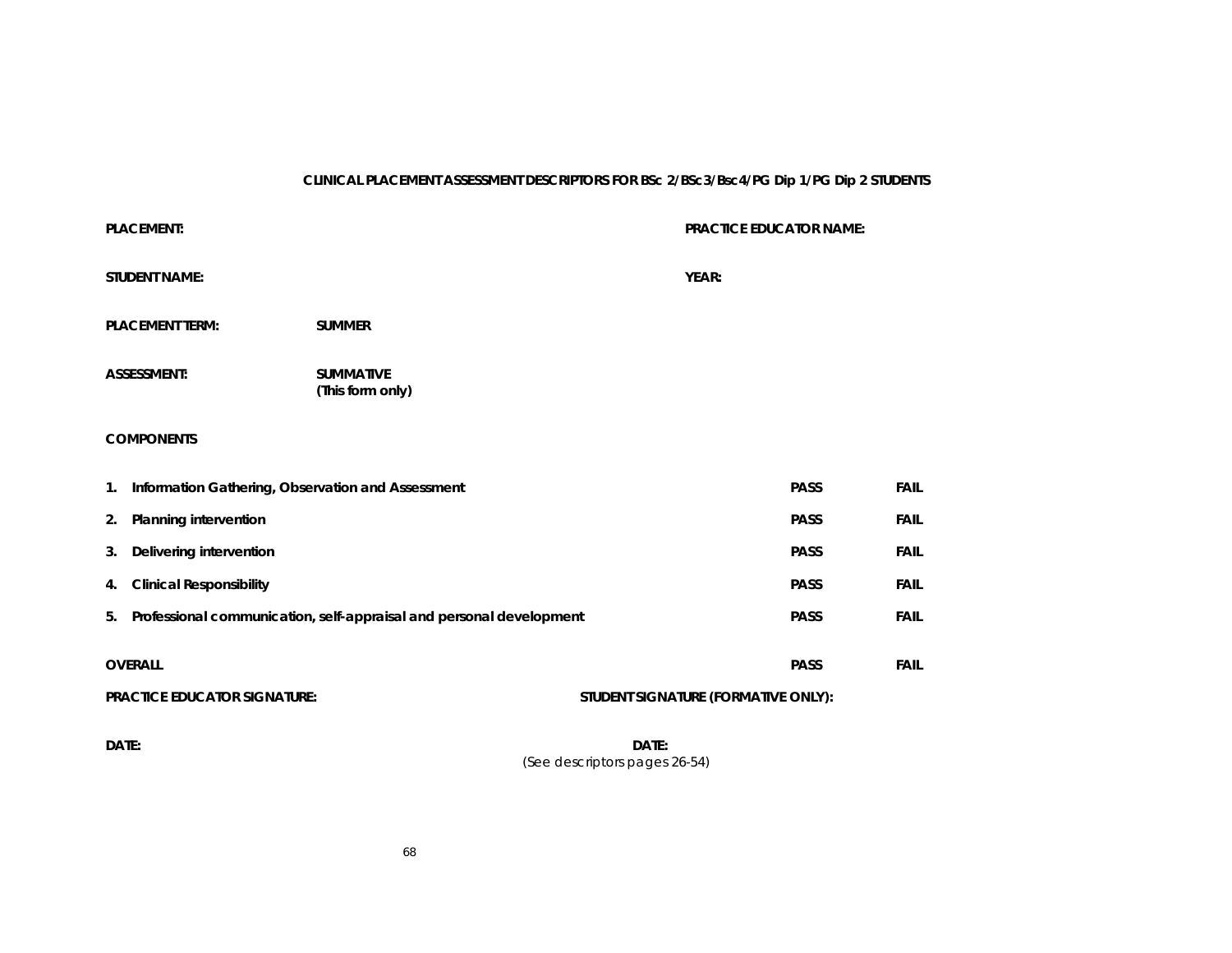**QUALITATIVE FEEDBACK FOR STUDENTS (for placement assessment use only)** 

| <b>PLACEMENT:</b>        | <b>PRACTICE EDUCATOR NAME:</b> |
|--------------------------|--------------------------------|
| <b>STUDENT NAME:</b>     | YEAR:                          |
| Areas of strength:       |                                |
|                          |                                |
| Areas for development:   |                                |
|                          |                                |
|                          |                                |
| <b>General Comments:</b> |                                |
|                          |                                |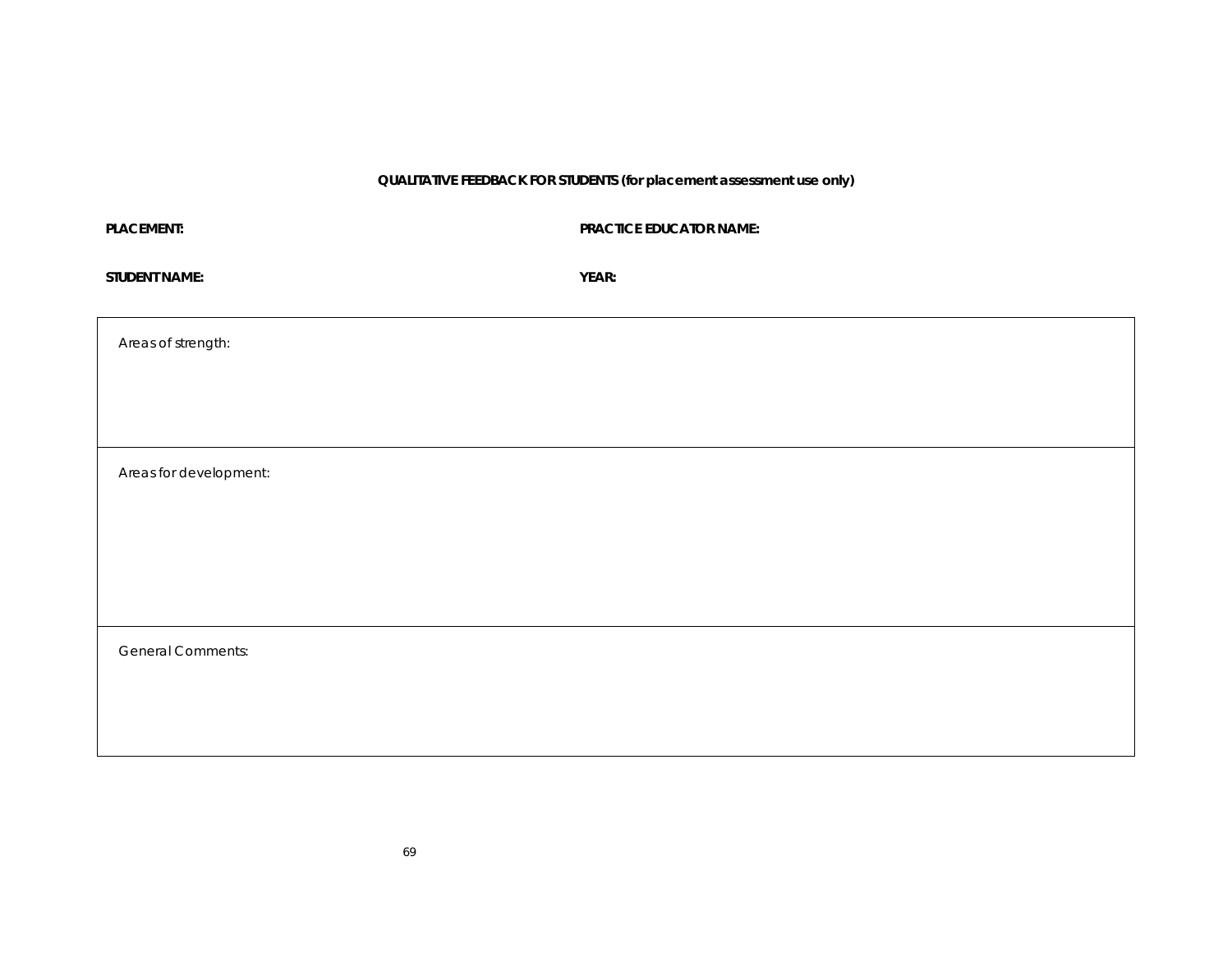#### STUDENT SUPPORT MECHANISMS

Each student is able to access a range of support at City. The following information outlines where the student might be directed for appropriate support dependent on the nature of their concern or difficulty.

**Programme Directors:** Each programme is overseen by a Programme Director whom the students may approach individually regarding issues of an academic nature etc. Postgraduate Diploma: Jo Verhoeven Johan.Verhoeven.1@city.ac.uk BSc: Lucy Myers Lucy.Myers@city.ac.uk

**Director of Professional Education:** oversees the clinical education of both the BSc and the PG Dip programmes: Abigail Levin a.levin-1@city.ac.uk

**Year leaders:** Each year of the programme has a year leader who is responsible for the day-today cohesion of the year group. He or she will arrange staff/student liaison meetings and will maintain contact with the year group via Year Representatives. BSc 1: Jo Verhoeven BSc 2: Rachael-Anne Knight BSc 3: Roberta Williams/Emma Fitzpatrick BSc 4: Madeline Cruice PG1: Mark Jones PG2: Allen Hirson

**Module Leader**: Each module has a designated Leader responsible for its co-ordination and students are advised to contact these individuals in the first instance should they have queries pertaining to that module. Names of Module Leaders are on the curriculum maps.

**Clinical Tutors:** Each student is assigned to a clinical tutor group for that academic year. The Clinical Tutor is responsible for overseeing the student's clinical skills development and facilitating linked learning with the taught curriculum. The clinical tutor is often the first point of contact for a student experiencing difficulty with their clinical learning. The clinical tutorials are held regularly throughout the academic year.

Where there are particular issues to do with a student's placement the Clinical Tutor may raise these with the Professional Studies Module Leader for that year, the Clinical Placements Coordinators or the Director of Professional Education.

**Practice educator:** Clinical supervision is provided by the practice educator in the student's placement. However, the practice educator should not be expected to support the student in relation to academic or personal concerns. If the student is experiencing exceptional difficulties in their placement, the practice educator should suggest the involvement of the clinical tutor at the earliest opportunity. In the event that the Clinical Tutor is not readily available, the practice educator should feel free to contact the relevant Professional Studies Module Leader or the Director of Professional Education.

**Personal Tutors:** It is recognised that students may need considerable support in a course that may mobilise some very profound anxieties. Each undergraduate student is allocated a personal tutor. Members of staff meet with postgraduate students on a regular basis throughout the year, and students are encouraged to seek meetings with tutors on an individual basis when the need arises.

#### **University Counselling Service**

Students also have access to the University Counselling and Advisory Service. This is a confidential service which has direct access for any student of the University.

Each student is able to access a range of support at City. The following information outlines where the student might be directed for appropriate support dependent on the nature of their concern or difficulty.

#### **Learning support**

Learning support at City University London from the Learning Success team consists of four services: Disability Services, Dyslexia Support, Mental Health and Wellbeing, and Academic Learning Support. Their contact email is: studentcentre@city.ac.uk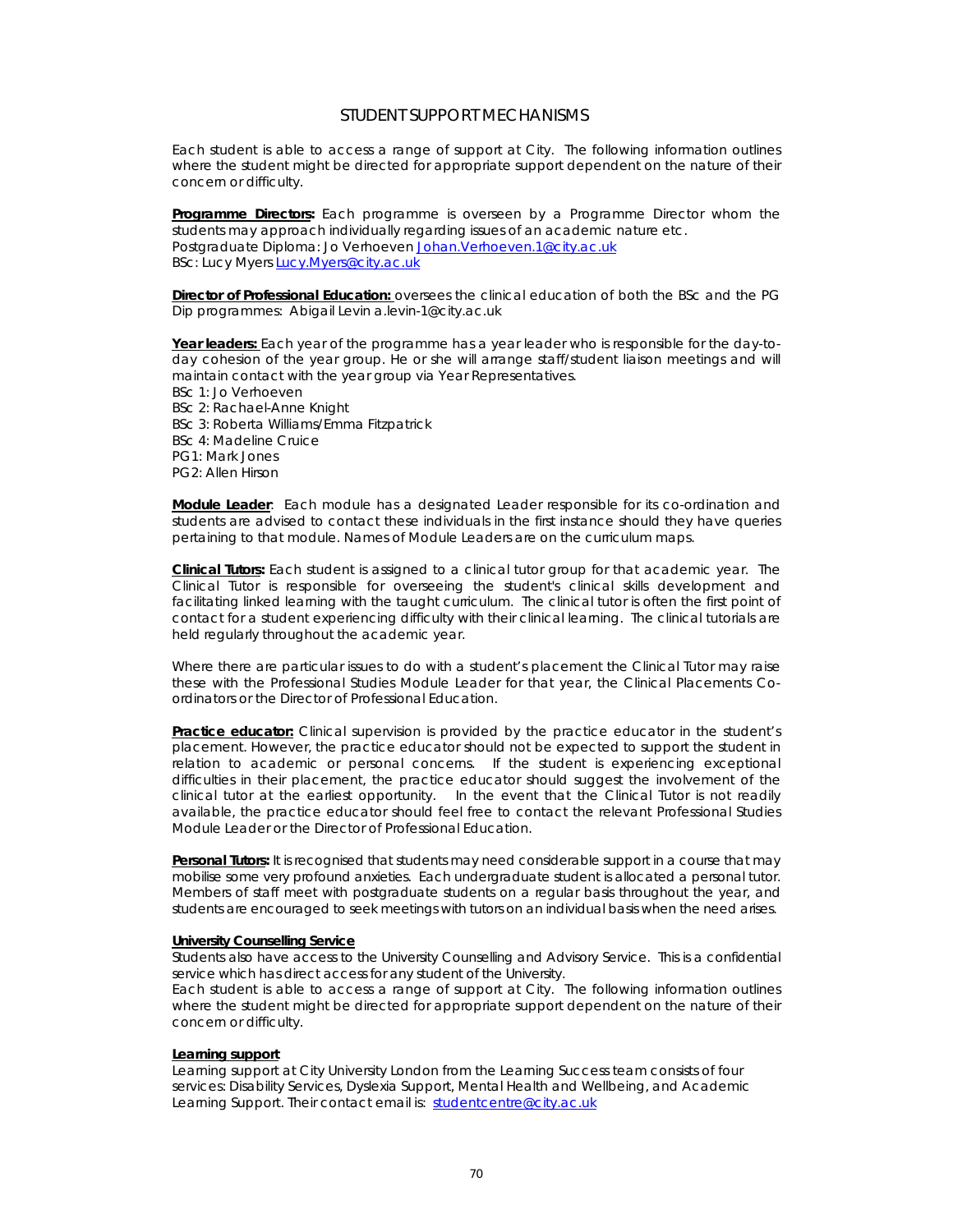### **Clinical Warning System and Resit Procedure**

The majority of students successfully complete clinical placements and their clinical assessments throughout the course. However, a number of students will experience difficulties. This document applies to those students who:

- 1. have cause for concern that is not resolving
- 2. are not making sufficient progress in their clinical placement
- 3. are at risk of failing or have failed the practical examination

This document will identify five procedures:

- 1. The initial identification of a problem in clinical practice on placement
- 2. Cause for concern and fitness to practise.
- 3. Resit Procedure following a fail in the Clinical Placement Assessment
- 4. Resit procedure following a fail in the In-house Practical Examination
- 5. Procedure for students who successfully appeal against the Assessment Board's recommendations

A form is available at the end of this section and should be used by educators, tutors and students to track the student's progress through the resit process.

#### **1. Initial Identification of Problem in Clinical Practice**

**N.B.** There are two main types of problem which may occur for students at this stage. One is the risk of failure at a clinical or academic level and the other is cause for concern in Fitness to practise (professionalism) Please consult the cause for concern and fitness to practice procedure (attached document) for additional information.

The following is the recommended procedure for warning students whose progress in clinical practice and / or professionalism is unsatisfactory. Triggers are identified at the initial stage in the system via Cause for Concern and subsequent action plan where the recommended course of action is specified.

- 1. Clinical tutor and/or practice educator may be alerted to the student's:
	- inconsistent / unreliable attendance at clinical placement and/or clinical tutorials;
	- lack of clinical responsibility and failure to carry out required clinical duties;
	- clinical practice which is considered to be counter therapeutic or unethical, placing clients at physical or emotional risk;
	- clinical practice which is considered to be unsafe due to a lack of skills development in the student;
	- quality of interaction/therapy planning

Ideally, as soon as such issues arise, whether by

- routine meeting between practice educator and student
- completion of an onsite clinical visit to observe the student,
- a video visit at City,
- the practice educator's expression of concerns or
- the clinical tutor's observation in tutorial,

The following action is recommended:

- 2. Clinical tutor completes observation of student onsite in the clinical placement.
- 3. Clinical tutor and where relevant practice educator meets with student to identify their concerns using the Cause for Concern forms. These forms are completed during a meeting by the student, and the clinical tutor. The student is made aware that there is a problem. Learning objectives are identified and agreed with the student.
- 4. The clinical tutor writes to the student with a copy to the practice educator, explicitly stating the concerns that have been discussed, the risk to the student's success in either or both of the final practical assessments.
- 5. The previously established learning objectives are monitored by the practice educator and clinical tutor. This may take the form of:
	- a phone call from the clinical tutor to the practice educator;
	- a second clinical visit by the clinical tutor or appraisal of the student's clinical work on video;
	- encouraging the student to video self in clinical sessions for the purposes of selfevaluation;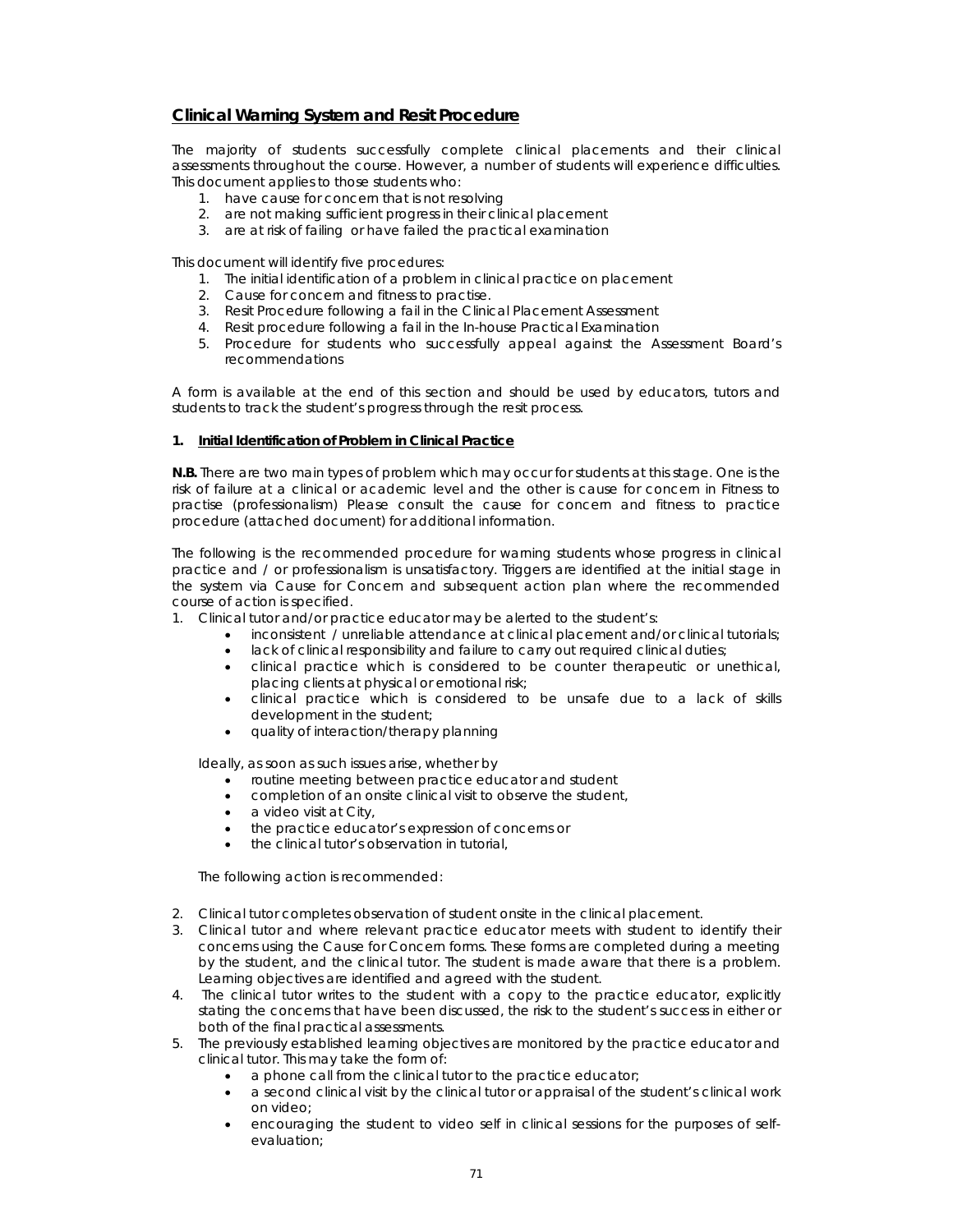- reviewing the action plan and reassessing the student's progress, paying particular attention to the learning objectives that have been identified previously;
- giving feedback to the student, stating explicitly the areas for concern in their clinical skills development as well as the positive changes observed
- 6. If problems persist after initial follow-up, the tutor will closely monitor student's progress and provide regular feedback. Further learning objectives are set together with clear suggested strategies to support the student in meeting these objectives. Regular monitoring continues. The student is once again made aware that they are at risk of failing the Clinical Placement assessment and/or In-house Practical Examination.
- 7. At the end of the placement, the practice educator and/or clinical tutor complete the Review Meeting indicating whether actions have been completed or not. This is copied to the student, the Practice educator, Clinical Tutor, Clinical Year Tutor and the Director of Professional Education. NB: A 'not completed action' result in a referral to the Fitness to Practise panel (see FtP policy and procedure)
- 8. An unsatisfactory review of a cause for concern action plan can lead to a referral to Fitness to Practise Panel – see Fitness to Practise process
- 9. The outcome of the Fitness to Practise Panel can be one of the following:

**Fit to practise** - If the student is fit to practise he/she can continue on the programme;

**Fit to practise but with a final written warning** to be issued and placed in the student's file. The warning will remain on the student file for the duration of their programme. If there are any further breaches of conduct during their time as a student, it is likely to result in a recommendation being made to the Assessment Board to withdraw the student from the programme;

**Fit to practise but subject to "supervisory order" or a "condition of practice and training".**  The panel may allow the student to continue on the programme but subjected to a period of supervision/mentoring or condition of practice of training or provision of additional support. If the student shows lack of progress or is unable to meet the specified standards, it is likely to result in a recommendation being made to the Assessment Board to withdraw the student from the programme;

**Not fit to practise** – A recommendation to withdraw the student from the programme will be made to the Assessment Board for ratification. The panel must provide for the Assessment Board clear reasons for its recommendation to withdraw a student. The panel may recommend that the student moves to a non-registration programme if applicable. The outcome of the Assessment Board will be confirmed to the student in writing

**If the student is not fit to practise on poor health grounds:** A recommendation will be made to the Assessment Board to withdraw the student from the programme, supported by written evidence from the relevant Occupational Health Service stating that any improvement in health is unlikely; A recommendation will be made to the Assessment Board that the student is suspended from the programme until deemed fit to continue by the relevant Occupational Health Service or they are 'timed out' under professional or University regulations.

#### **2. Resit Procedure**

For students who fail Clinical Placement Assessment or For Students who Fail an in-house Practical Examination

- 1. **Failure to achieve a pass due to poor performance in Clinical Placement Assessment:** Students who fail the Clinical Placement Assessment will be required to complete an additional clinical placement. The Assessment Board will determine the nature and length of the resit clinical placement dependent on the circumstances and severity of failure.
- **2. Failure to achieve a pass due to poor performance in the In-house Practical assessment.**  All students are required to attend a clinical resit tutorial programme. The PG1 resit programme takes place over two weeks in late July/early August. **Attendance is compulsory**. Other year groups resit programme will be designed by the module leader. The resit tutorial programmes will focus on developing clinical analysis and self assessment/reflection skills. A clinical resit examination will be scheduled during the university resit period and will be conducted with the student's original tutor where possible.
	- 2.1. PG1 students will use the original video in a resit examination, regardless of the mark obtained. All other failed elements must be completed.
	- 2.2. BSc2 and BSc3; who have the opportunity to make a new video are recommended to resit with a new video. If it is not possible to obtain a new video the resit can take place with the original video (see PG1 resit).
	- 2.3. For BSc4 and PGDip 2<sup>nd</sup> year resits, the resit tutorial programme will focus on developing clinical analysis and clinical management. A clinical resit exam will be scheduled for the week following the clinical resit programme or during the university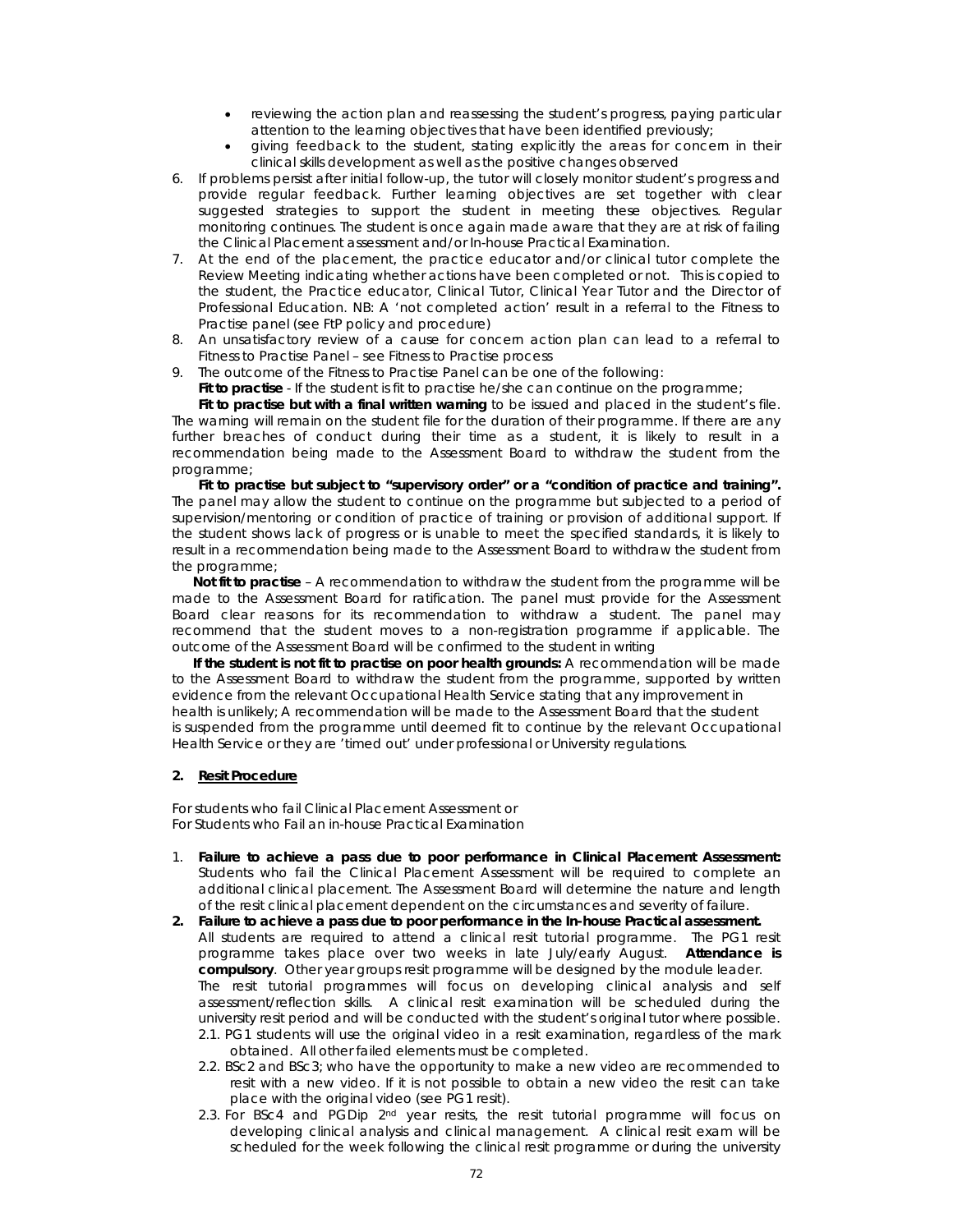resit period (normally two weeks covering the end of August/beginning of September).

Unless there are Extenuating Circumstances granted by the Extenuating Circumstances board, resit marks for exams will be capped at 40% BSc or 50% PG

**NB: Please note that the resit tutorial programme is compulsory.** In the case of extenuating circumstances, alternative arrangements may be made. However, the extenuating circumstances must be evaluated by the extenuating circumstances board in order to be considered. Booked holidays **ARE NOT** extenuating circumstances and thus no special arrangements will be made to accommodate holiday plans. **It is strongly advised that students DO NOT book holidays during this resit period in order to avoid the possibility of having to cancel.** 

NOTES:

- a) Usually resit clinical placements and examinations will have taken place by the Resit Assessment Board. However, the situation may arise where no suitable placement is available in this timescale in which case the student's circumstances will be considered by the Assessment Board and recommendations made.
- b) Students who have failed the in-house Practical assessment are advised to contact their tutors for individual feedback on their exam performance.
- c) The date for the in-house practical exam is agreed between the student and the tutor.
- d) A clinical placement is identified for student's Clinical Placement resit and the timescale agreed (typically up to a maximum of 20 clinical sessions).
- e) In the case of a resit placement for the Clinical Placement Assessment, the practice educator should offer designated supervision time of no more than 1 hour per day, for example a preliminary discussion/preparation period of 30 minutes and an end of day feedback session of 30 minutes.
- f) In exceptional circumstances, where final year students who narrowly fail the clinical examination complete and pass specified resit tasks in late July / early August, Chair's action may be taken prior to the September Board of Examiners to enable students to qualify to take up employment.
- g) Students who fail a resit examination will be required to withdraw from the course (PGDip/MSc). Students who fail a resit examination on the BSc programme will be encouraged to take a non clinical route.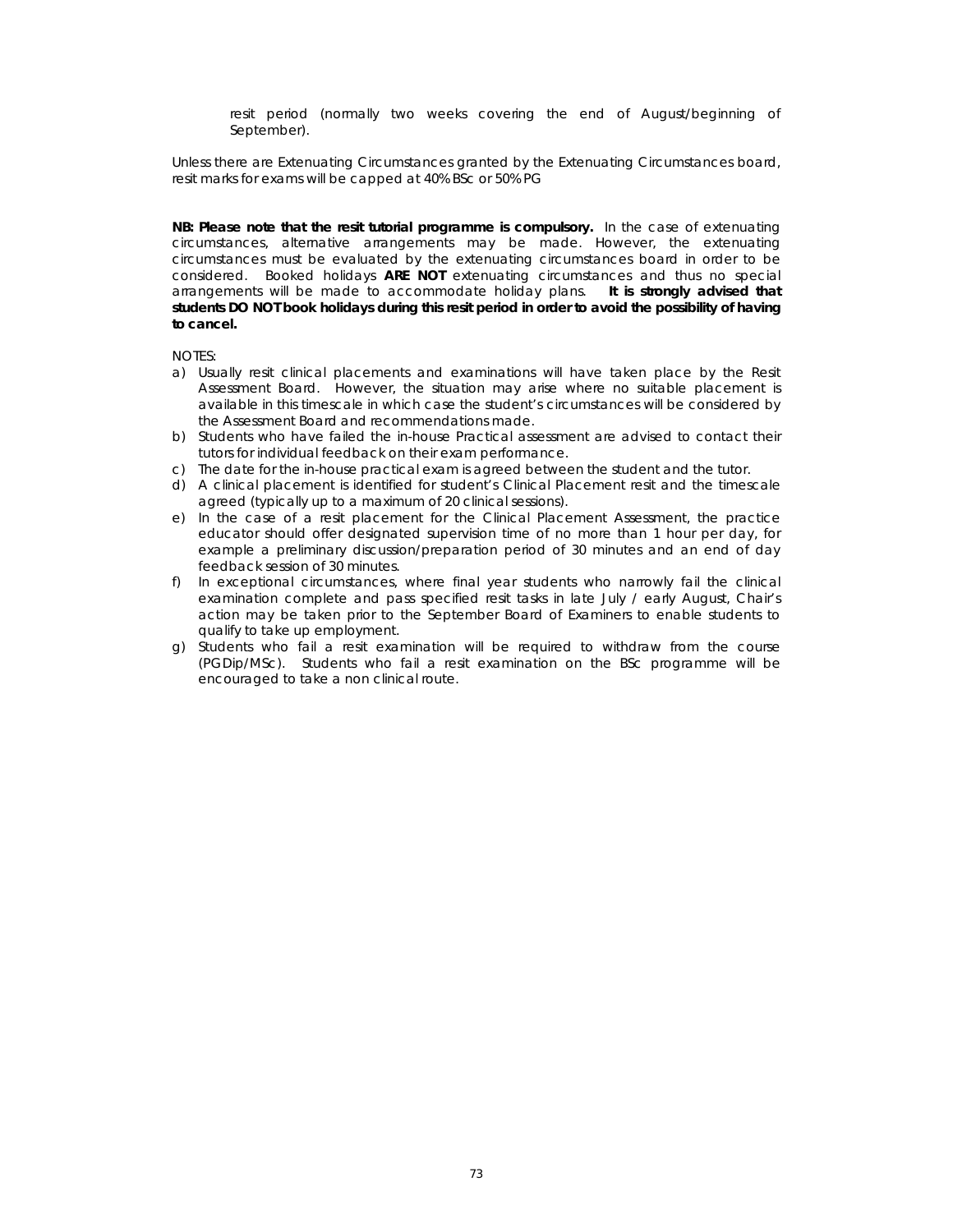

# **SHS Board of Studies Fitness to Practise Policy**

### **Scope**

In the case of programmes which are regulated by professional and statutory bodies it is imperative to have a robust process in place to manage non-academic student concerns in a timely manner as well as a process to manage more serious concerns.

The School is required to monitor that all applicants meet the general entry requirements as part of the selection process. The School is also required to monitor progress of all students and to take appropriate action if any issues related to good health or good character arises.

This document is designed to inform students and staff about the School's process for dealing with fitness to practise issues. This procedure applies to all programmes within the School of Health Sciences that are recognised by professional and statutory bodies.

Referral to the Fitness to Practise Panel may take place as a result of a Cause for Concern process, through the Criminal Records Bureau (CRB) process, or directly in serious cases.

This policy does not concern academic achievement or academic misconduct.

**Date approved/re-approved:** July 2012

**Date for review:** Annual review by SHS Board of Studies

#### **To be read in conjunction with**

Cause for Concern Forms and Flowchart CRB Process Fitness to Practise Referral Form and Flowchart Precautionary Suspension of Students from Placements Policy University Disciplinary Policy University Academic Misconduct Policy

#### **Essential Professional and Statutory Body Documentation**

NMC Standards of conduct, performance and ethics for nurses and midwives NMC Guidance on Professional Conduct for Nursing and Midwifery Students NMC Good Health and Good Character: Guidance for approved education institutions, Nov 2010

HPC Guidance on conduct and ethics for students, Sept 2009

HPC Standards on education and training for students, Sept 2009

HPC Guidance on health and character

GOC Code of Conduct for individual registrants, April 2010

GOC Fitness to Practise complaints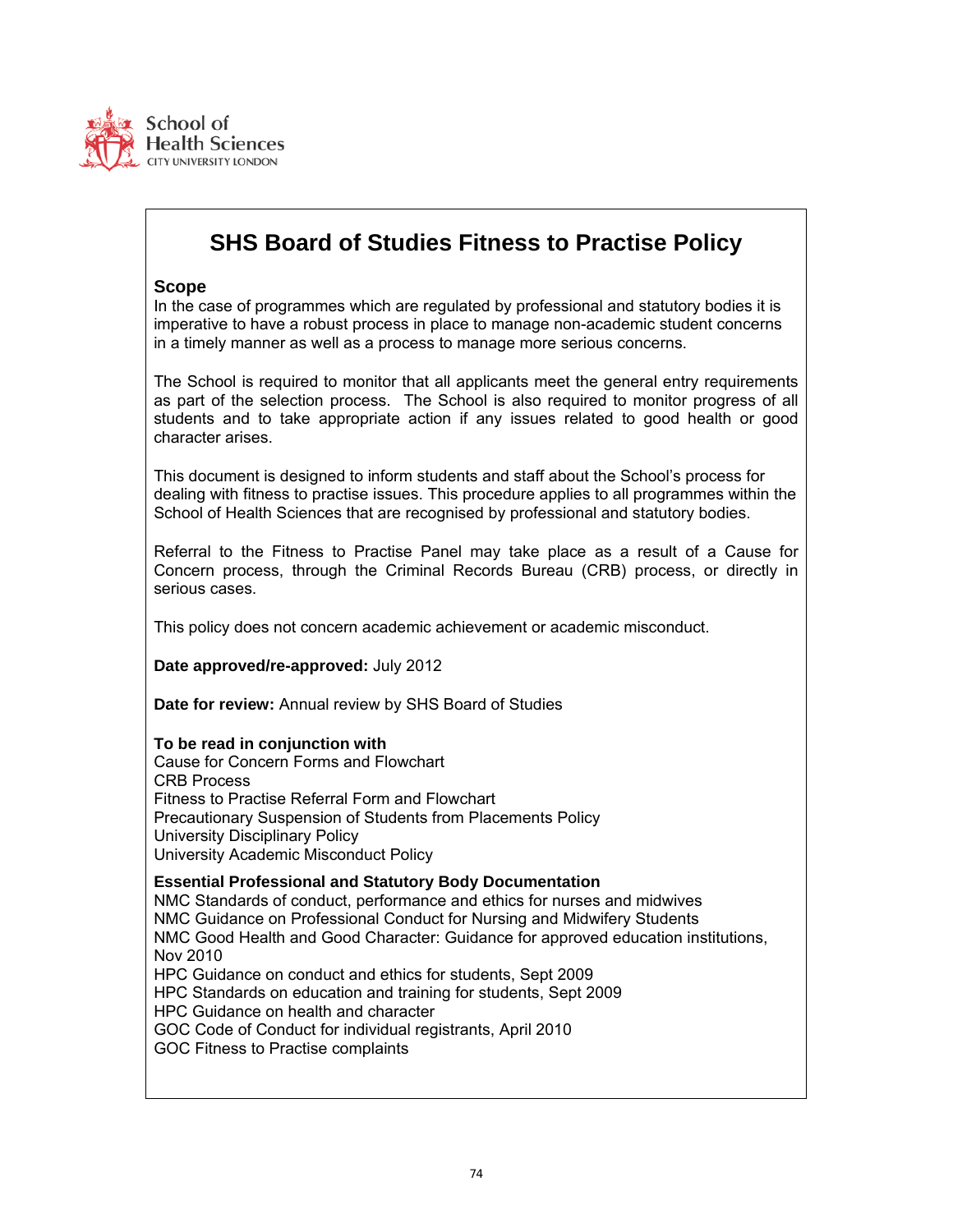### **1. Introduction**

1.1 Fitness to practise means having the skills, knowledge, good health and good character to practice in the relevant professional role safely and effectively. Fitness to practise is monitored and assessed throughout a student's time on the programme and, if there are concerns including allegations of misconduct, lack of competence and poor health, these will be investigated and addressed by the School. The main purpose in doing this is to safeguard the health and wellbeing of the public and to adhere to the standards set out by the Professional Statutory Regulatory Bodies (PSRB).

### **2. The purpose of this guidance**

2.1 This guidance should be read in conjunction with guidance and policies from professional statutory regulatory bodies. The School has a responsibility as a programme provider to ensure that all students meet the requirements for entry and continued maintenance on the programme leading up to registration.

2.2 Professional bodies such as the Health Professions Council (HPC), Nursing and Midwifery Council (NMC) and General Optical Council (GOC), have requirements that those registered with them are fit to practise and meet nationally recognised proficiency standards which demonstrate that they have the skills, knowledge, good character and good health to do their job safely and effectively. While the University recognizes that, at pre-registration level a student is still learning, it is responsible for ensuring they meet the standards of their chosen profession.

2.3 The School is required to monitor that all applicants meet the general entry requirements as part of the selection process. The School is also required to monitor progress of all students and to take appropriate action if any issues related to good health or good character arises.

### **3. Grounds for Referrals**

Referral to the Fitness to Practise Panel may take place

- a) as a result of a Cause for Concern process,
- b) through the Criminal Records Bureau (CRB) process (e.g. caution, criminal conviction, prison sentence - please refer to the School's CRB Process) or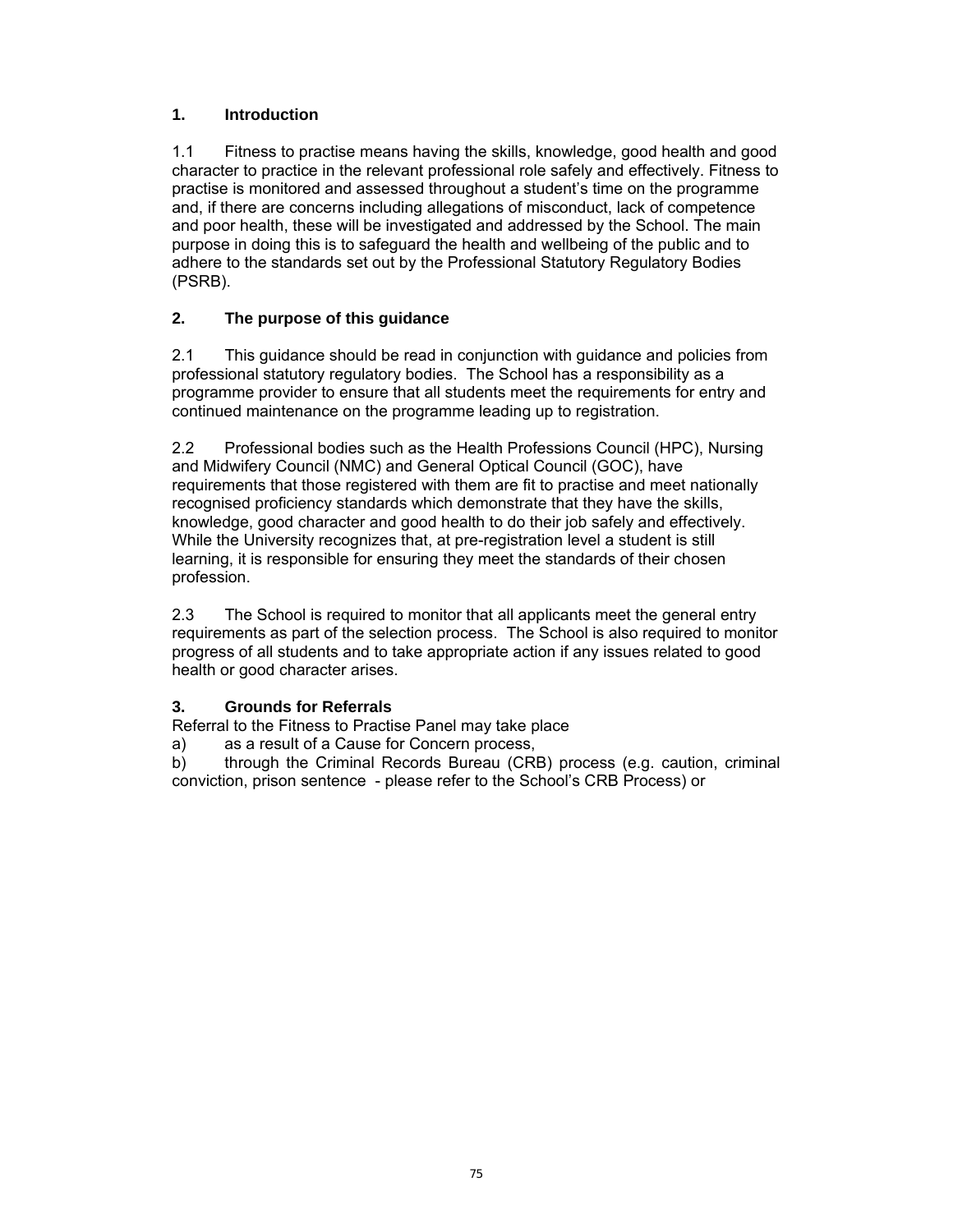## **Cause for Concern Process**

### **1. Purpose**

1.1 The purpose of this stage in the School of Health Sciences Fitness to Practise Process is to ensure that students and staff are able to raise any issue of concern at the earliest possible stage in order that a **supportive** action plan can be agreed. It is essentially the preliminary stage of the School's Fitness to Practise Policy.

### **2 Grounds for Referral**

A student may be referred for two possible reasons:

Lack of progress for non-academic reasons

Competence Issues (e.g. unsafe practice);

Health Issues (e.g. an impairment or health condition which may make it impossible for a student to meet the requirement of the programme including mental illness)

### Lack of professionalism

 Unprofessional behaviour/Professional misconduct (e.g. breach of confidentiality, sexual, racial or other forms of harassment, poor timekeeping, dress, unprofessional attitude, inappropriate behaviour such as rudeness, aggression, not taking instructions when appropriate);

 Character Issues (e.g. honesty, aggressive, violent or threatening behaviour, drug/alcohol abuse)

### **3 Process**

3.1 A cause for concern may be raised by academic staff, practice-based staff, administrative staff, the student themselves or other students. This list is not exhaustive.

3.2 Where an issue or concern is identified by either an academic or practicebased member of staff and in their sole judgment it is safe and appropriate to do so, an attempt should be made to address the issue or concern with the student in order to prevent the issue escalating and becoming a Cause for Concern. This intervention should happen at the earliest opportunity and no later than 10 working days after the issue or event has taken place, at this stage no formal record of the intervention is required.

3.3 If the staff member deems the issue or concern to warrant formal intervention, they should raise the issue with the Programme Manager (PM) or Programme Director (PD) using the Cause for Concern form giving clear evidence regarding the nature of the issue. This should be done immediately after the issue or event takes place or at least within 10 working days and the student informed in writing that a concern has been raised and advised to gain support from their Personal Tutor.

3.4 If the staff member and the PM/PD deem the case sufficiently serious or individual safety is compromised it may be referred immediately to a higher stage in this process. Where such a serious decision needs to be taken, it should be agreed by two relevant academic members of staff. In this case the student can be suspended from placement pending the outcome of a review meeting (see Precautionary Suspension of Students from Clinical Placement process).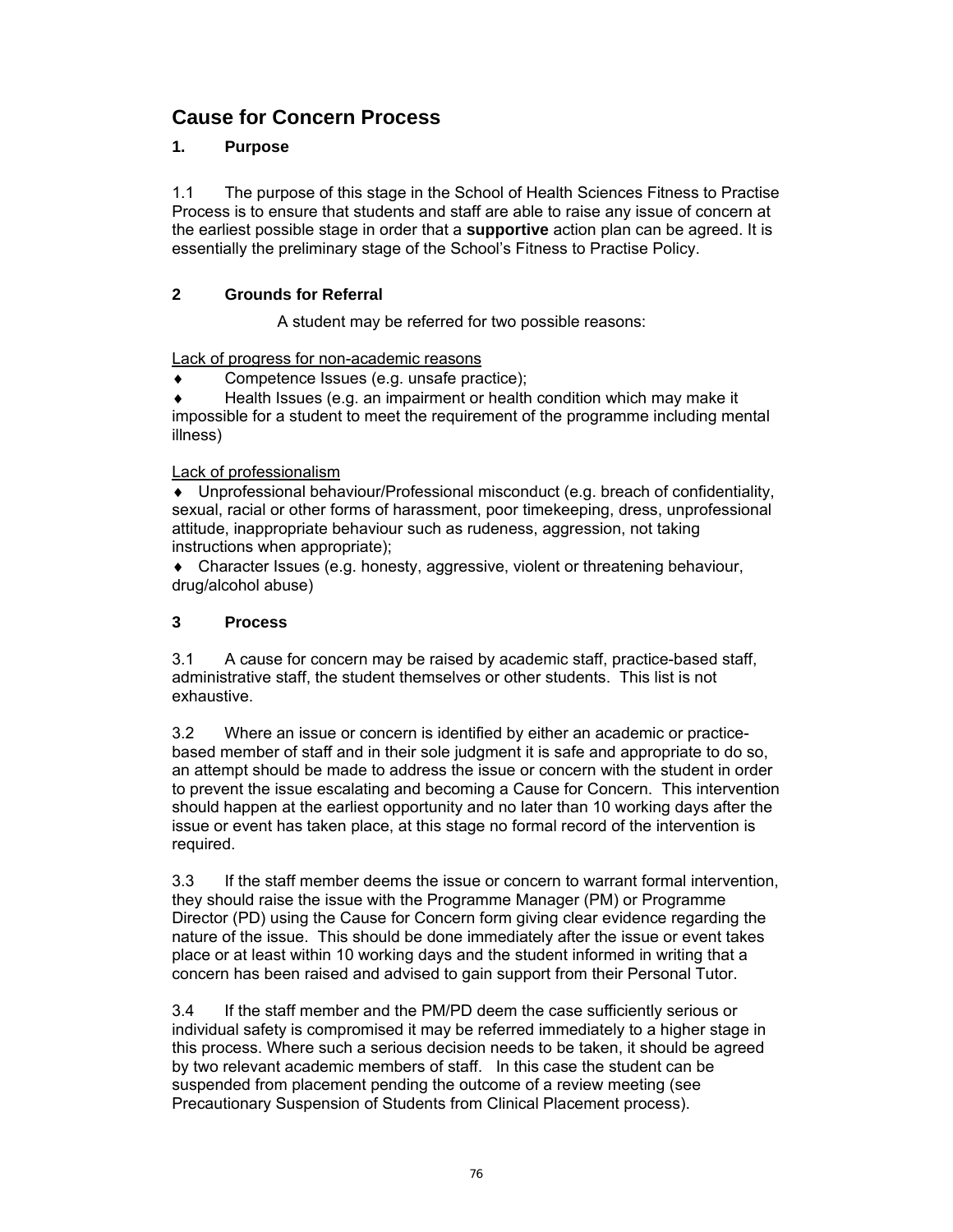3.5 Where an issue or concern is raised by either an administrative member of staff, a fellow student(s) or the student themselves, in the first instance they should approach an appropriate member of academic or practice-based staff (depending on the issue and circumstance) to discuss the issue or concern in order to determine the best course of action. This conversation should happen at the earliest opportunity and no later than 10 days working days after the issue or event has taken place.

3.6 A meeting should normally be held between a member of academic/practice staff with immediate knowledge of the concern, the student and the Programme Manager (PM) or Programme Director (PD) or their nominee within 10 working days following receipt of the Cause for Concern form.

3.7 The meeting will identify the nature of the cause for concern, consider the student's response in relation to early resolution of the issue and set out an action plan. Mechanisms to consider for early resolution should include the possibility of referral to Occupational Health (where appropriate), and/or Services for Students in the University. The timeframe for the action plan must be identified within it, agreed by all parties and be consistent with the nature of the concern. A copy must be given to the student and a copy kept on the student's file.

*If the student disputes the cause for concern allegation, the PM / PD and relevant Associate Dean for Programmes will evaluate the evidence and decide on the appropriate course of action. There are three possible outcomes:* 

- *I. To continue with the Cause for Concern process for this student.*
- *II. To dismiss the Cause for Concern process for this student.*

*III. To undertake an investigation into the allegation.* 

3.8 There may be a maximum of two review meetings to monitor progress. At each meeting the student should meet with the member of academic/practice staff with immediate knowledge of the concern and the Programme Manager (PM) or Programme Director (PD) or their nominee

At the **first** review meeting, progress with the action plan should be reviewed with the following outcomes:

a) **Where a student satisfies the action plan:** the decision is made that the issue/concern has been resolved and that the Cause for Concern process should be terminated.

b) **Where a student only partially satisfies or does not satisfy the action plan and the programme specific procedures:** the decision is made to issue the student with a warning that continuing failure to satisfy the action plan will result in referral to the Fitness to Practise Panel which could affect programme progression. A date will then be set for the second review meeting.

At the **second** review meeting, progress with the action plan should be reviewed with the following outcomes:

a) **Where a student satisfies the action plan:** the decision is made that the issue/concern has been resolved and that the Cause for Concern process should be terminated.

b) **Where a student only partially satisfies or does not satisfy the action plan and the programme specific procedures:** the decision is made to refer the student to the Fitness to Practise Panel.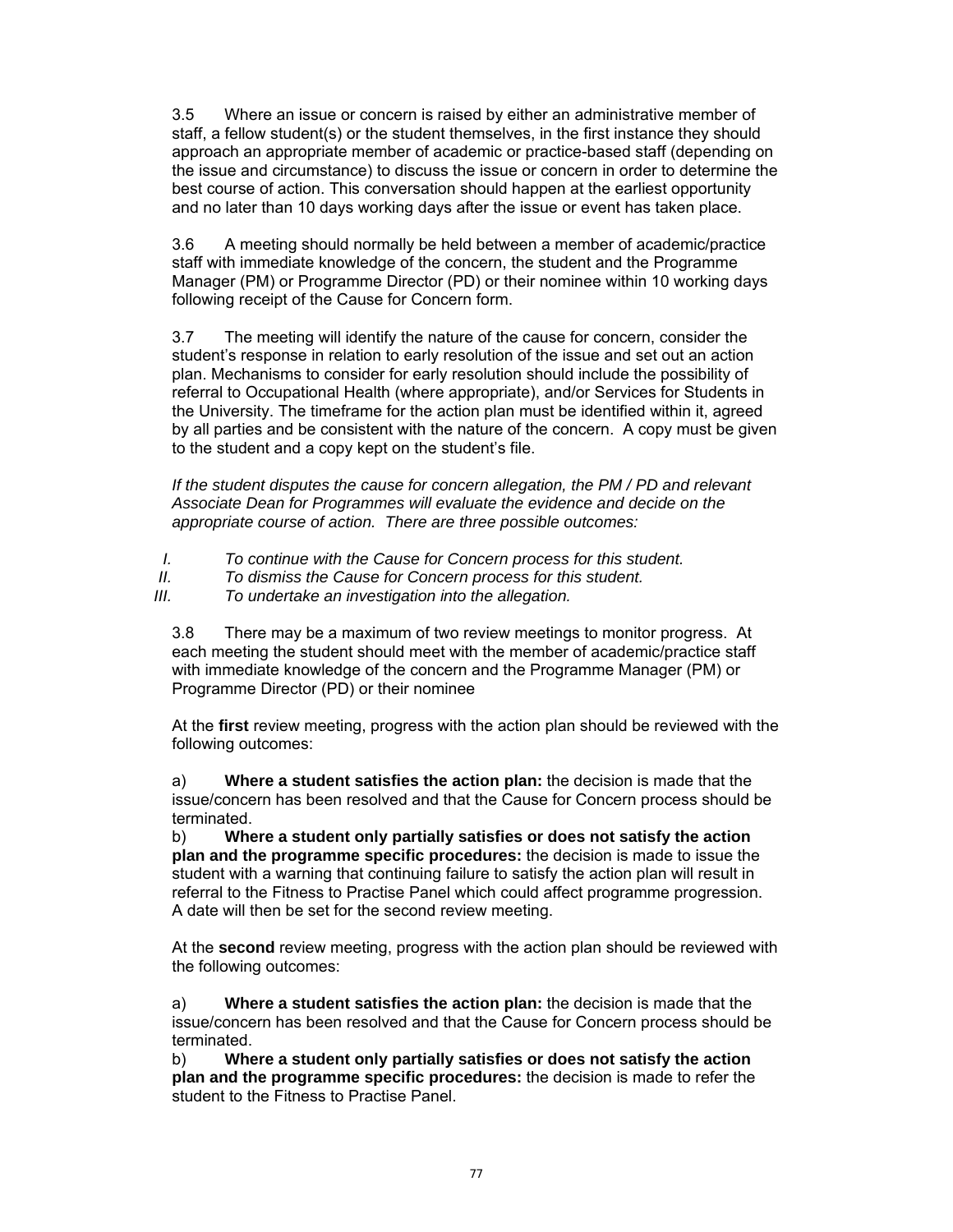3.9 Cause for concern issues will remain on the student's file for between 3 months and one year depending on the gravity of the concern. This decision will be made by the member of academic/practice staff with immediate knowledge of the concern and the Programme Manager (PM) or Programme Director (PD) or their nominee

3.10 All involved parties should be informed of outcomes at each stage.

3.11 Where it has not been possible to resolve the issue through cause for concern process the student must be informed in writing that they have been referred to the Fitness to Practise Panel.

## **Fitness to Practise process**

4.1 The Fitness to Practise Referral form is completed:

a) as a result of a Cause for Concern process,

b) through the Criminal Records Bureau (CRB) process (e.g. caution, criminal conviction, prison sentence - please refer to the School's CRB Process) or directly in serious cases.

4.2 The completed form and relevant documentation should be sent to the Senior Quality Officer in the School of Health Sciences.

*For Optometry students: at present all fitness to practise decisions for optometry students are taken by the General Optical Council. The Associate Dean should therefore refer the case at this stage to the General Optical Council. For the purpose of maintaining records, the Senior Quality Officer should be informed of the outcome of the General Optical Council's decision.* 

### **5. Fitness to Practise Panel**

5.1 The Fitness to Practise Panel will normally be convened within 28 calendar days of the referral.

### 5.2 Membership of the panel

The panel will comprise:

 A named Chair as identified by Board of Studies from one of the registered professions independent of the student's programme or discipline;

A senior academic from the student's programme or discipline;

 A further panel member, chosen according to relevant expertise depending on the nature of the concern. This may be an academic, a representative from practice partner organisation, specialist student services, service user or relevant occupational health service individual. NMC/HPC guidance states that decisions determining a student's fitness to practise may only be taken if a registered health care professional is involved in a panel.

Possible conflicts of interest, including involvement in an earlier process, will be taken into consideration when constituting a panel.

The Senior Quality Officer (or nominee) will be the appointed secretary to the panel.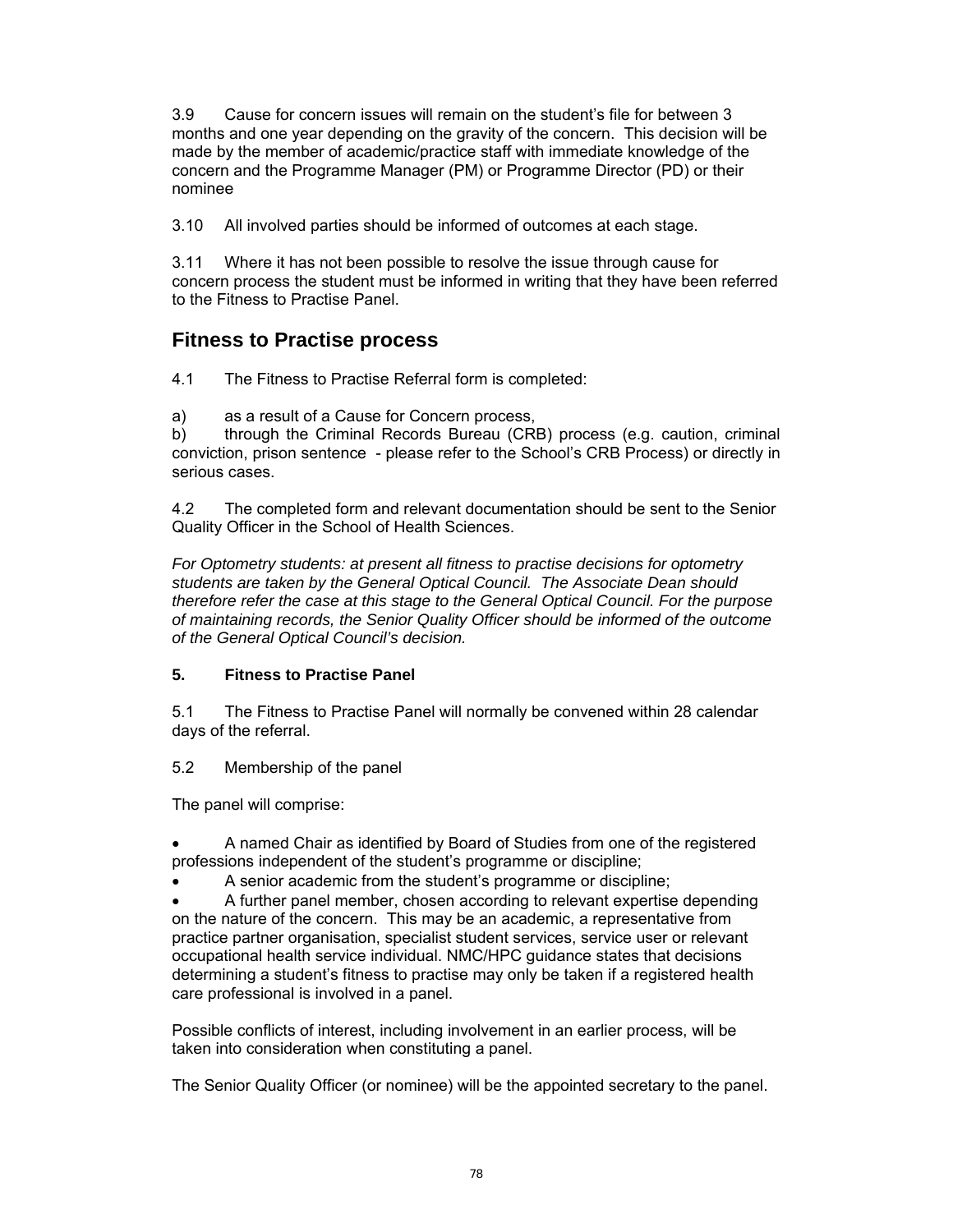The student's personal tutor may not normally be a member of the panel but can attend in a supportive capacity to the student, withdrawing for the panel's deliberations.

5.3 The secretary will invite the student to the hearing in writing informing the student of the date, time, venue for the hearing and the membership of the panel, providing normally with at least three weeks' notice.

5.4 The student must be provided with a clear reason for the referral and any relevant documentary evidence referred to the panel.

5.5 All correspondence will be posted to the student's term time university e-mail and/or postal address. It is the student's responsibility to ensure that the School has their correct contact details.

5.6 The student should be invited to submit a written and signed statement to the panel, including addressing any issues raised in the evidence provided by the School. The statement must have a name/date and signature. All evidence must be available at least one week before panel convenes to allow appropriate scrutiny. If evidence is presented on the day, it may necessitate an adjournment.

5.7 The student can choose to be accompanied by **one** other person to support them at the hearing, such as a friend or representative from the CU Students' Union Support Service. If the student chooses to be accompanied s/he must provide information about that person to the secretary of the panel at least 7 calendar days in advance. The information will include the person's relationship to the student, and the reason for the person's attendance. A student should note that s/he may only be represented in his/her absence in exceptional circumstances. Any request for this requires the agreement of the Chair of the panel. If the student chooses not to attend, or fails to attend without submitting, in writing valid reasons for a postponement, the panel may meet in the student's absence. If the student chooses to be accompanied by a legal representative they must be made aware that they can only attend in a supportive role. The student will be encouraged to address the panel directly and the representative will be given an opportunity to comment.

5.8 The student must be advised to seek advice and support from the CU Students' Union Support Service.

5.9 The School's Fitness to Practise Process and relevant professional body guidance will be provided to the student and panel members.

5.10 The panel will consider the case (taking the student's status as a learner into account) and make a recommendation that the student is either:

 **Fit to practise** - If the student is fit to practise he/she can continue on the programme;

 **Fit to practise but with a final written warning** to be issued and placed in the student's file. The warning will remain on the student file for the duration of their programme. If there are any further breaches of conduct during their time as a student, it is likely to result in a recommendation being made to the Assessment Board to withdraw the student from the programme;

 **Fit to practise but subject to "supervisory order" or a "condition of practice and training".** The panel may allow the student to continue on the programme but subjected to a period of supervision/mentoring or condition of practice of training or provision of additional support. If the student shows lack of progress or is unable to meet the specified standards, it is likely to result in a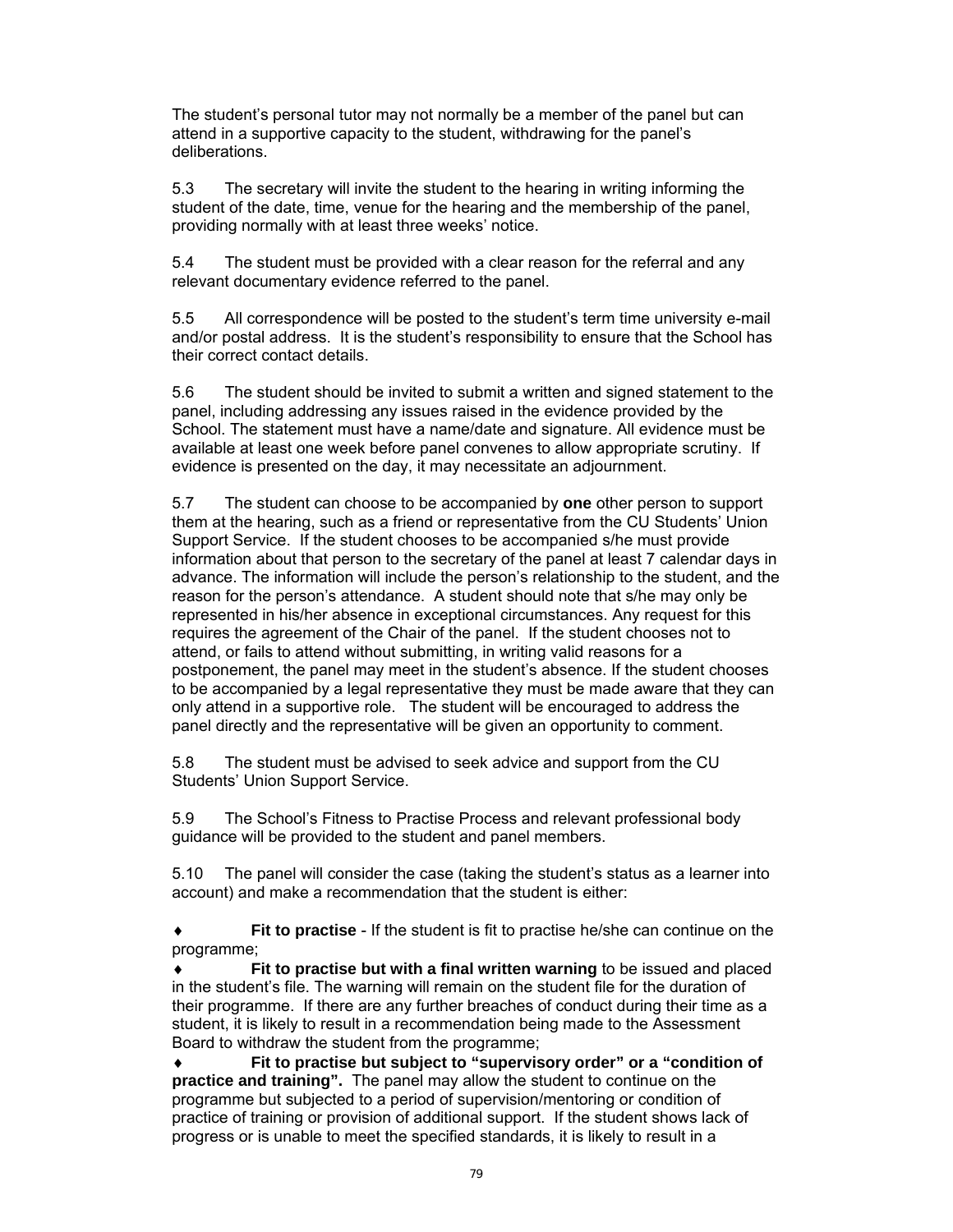recommendation being made to the Assessment Board to withdraw the student from the programme;

 **Not fit to practise** – A recommendation to withdraw the student from the programme will be made to the Assessment Board for ratification. The panel must provide for the Assessment Board clear reasons for its recommendation to withdraw a student. The panel may recommend that the student moves to a non-registration programme if applicable. The outcome of the Assessment Board will be confirmed to the student in writing

**If the student is not fit to practise on poor health grounds:**

 $\circ$  A recommendation will be made to the Assessment Board to withdraw the student from the programme, supported by written evidence from the relevant Occupational Health Service stating that any improvement in health is unlikely;

 $\circ$  A recommendation will be made to the Assessment Board that the student is suspended from the programme until deemed fit to continue by the relevant Occupational Health Service or they are 'timed out' under professional or University regulations.

 Whilst making a recommendation the panel must consider any possible placement implications. In some cases, the placement provider may not agree to allow the student to continue in the existing placement in which case the panel may require the student to transfer to another placement or offer the option to transfer to a non-clinical course or apply to another University.

5.11 The panel may decide to adjourn if necessary. If an adjournment is required, the reasons for this and anticipated timescales should be explained to all parties.

5.12 A record will be kept by the School of this formal procedure. This record and relevant correspondence will be stored on SITS (Strategic Information Technology Service – student record system) and student file in accordance with the Data Protection Act 1998.

5.13 The notes of the hearing will also be shared with the student with an opportunity for them to comment by a specified deadline.

5.14 The Programme Manager/Director will process any recommendations made by the panel as deemed necessary.

5.15 The decision and findings will be communicated to all relevant parties as appropriate by the Senior Quality Officer, normally within 14 calendar days of the panel. In accordance with the procedure the decision may also be communicated to the relevant professional body.

5.16 If the student is deemed not fit to practise the decision may be noted in any reference requested by the student.

## **School and University level Appeal Processes**

6. The appeal process will follow the University Assessment Regulations with the following differences to the outcomes:

The School Appeal Panel will consider the case and make a recommendation to the Assessment Board that:

 There was a material error in the proceedings of the Fitness to Practise Panel. In this case the panel would refer the matter for re-hearing by the original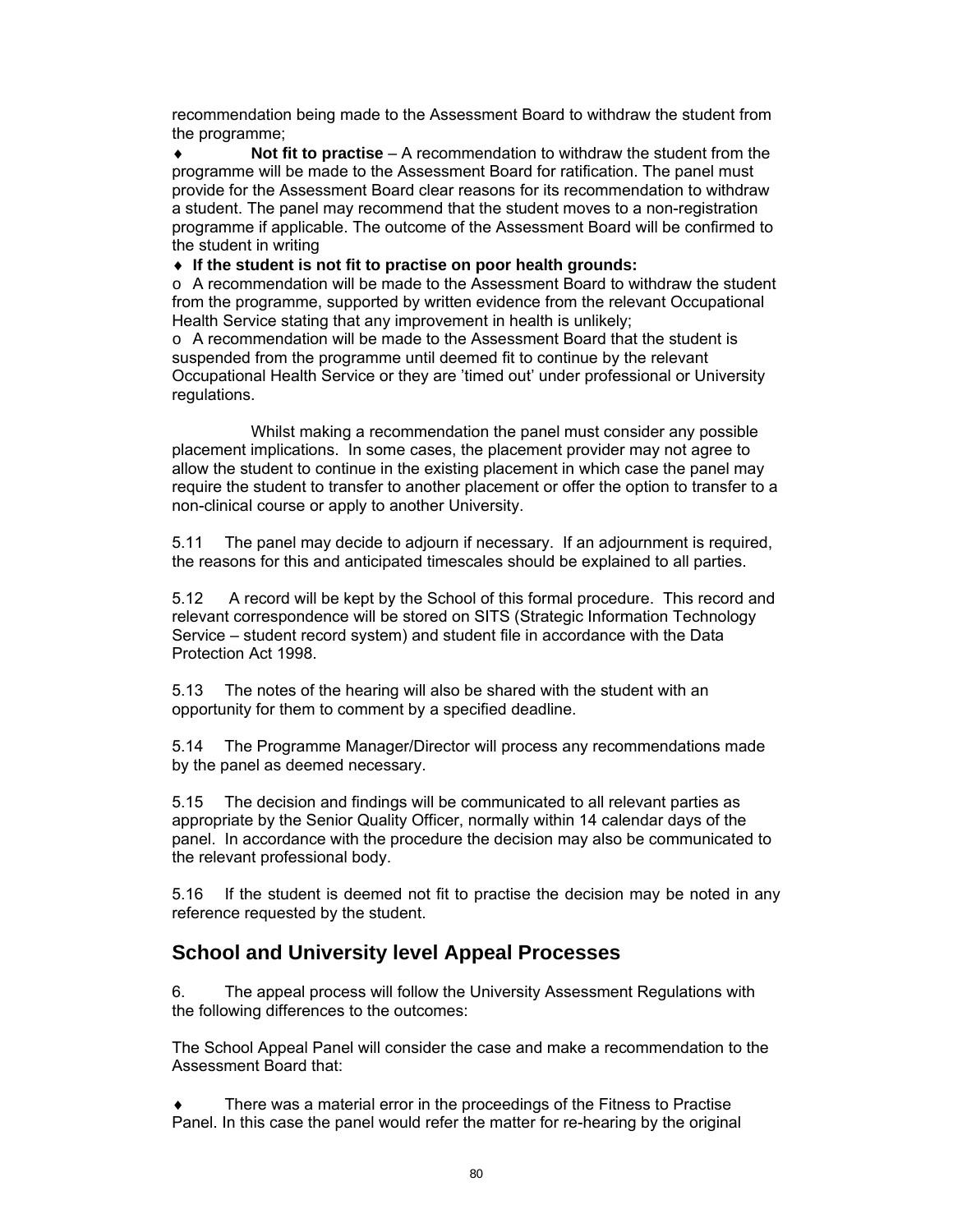Fitness to Practise panel or to a fresh hearing by a newly-constituted Fitness to Practise Panel

◆ Rejected as the grounds for appeal have not been demonstrated.

The University Appeal Panel will consider the case and make a recommendation that:

 Agree that there is sufficient evidence to merit consideration of the appeal on one or more grounds and refer the appeal back to the School for consideration by a new Fitness to Practise Panel. The members of the panel will be different from the original one;

◆ Rejected as the grounds for appeal have not been demonstrated.

#### **Essential Professional Bodies Fitness to Practise Guidance**

**General Optical Council (GOC) http://www.optical.org**  Guidance on Fitness to Practise procedure **http://www.optical.org/en/our\_work/Investigating\_complaints/index.cfm** 

### **Health Professions Council (HPC) http://www.hpc-uk.org**

Fitness to Practise: What does it mean? – http://www.hpc-uk.org/assets/documents/10002FD8FTP\_What\_does\_it\_mean.pdf. This document sets out the HPC approach to delivering public protection through its fitness to practise processes.

Guidance on conduct and ethics for students - http://www.hpcuk.org/assets/documents/10002C16Guidanceonconductandethicsforstudents.pdf - This document provides information for students and education providers

#### **Nursing and Midwifery Council (NMC) http://www.nmc-uk.org/**

Guidance on professional conduct for nursing and midwifery students http://www.nmc-uk.org/Documents/Guidance/NMC-Guidance-on-professionalconduct-for-nursing-and-midwifery-students.pdf

This publication has been written by the NMC to help students understand what is expected of them while they are studying, and also to prepare students for life as a registered nurse or midwife.

#### **Approved by Board of Studies in July 2012**

*The revised Fitness to Practise Policy was approved by the Board of Studies in July 2012 and will come into effect for all new and continuing students from the 2012-13.*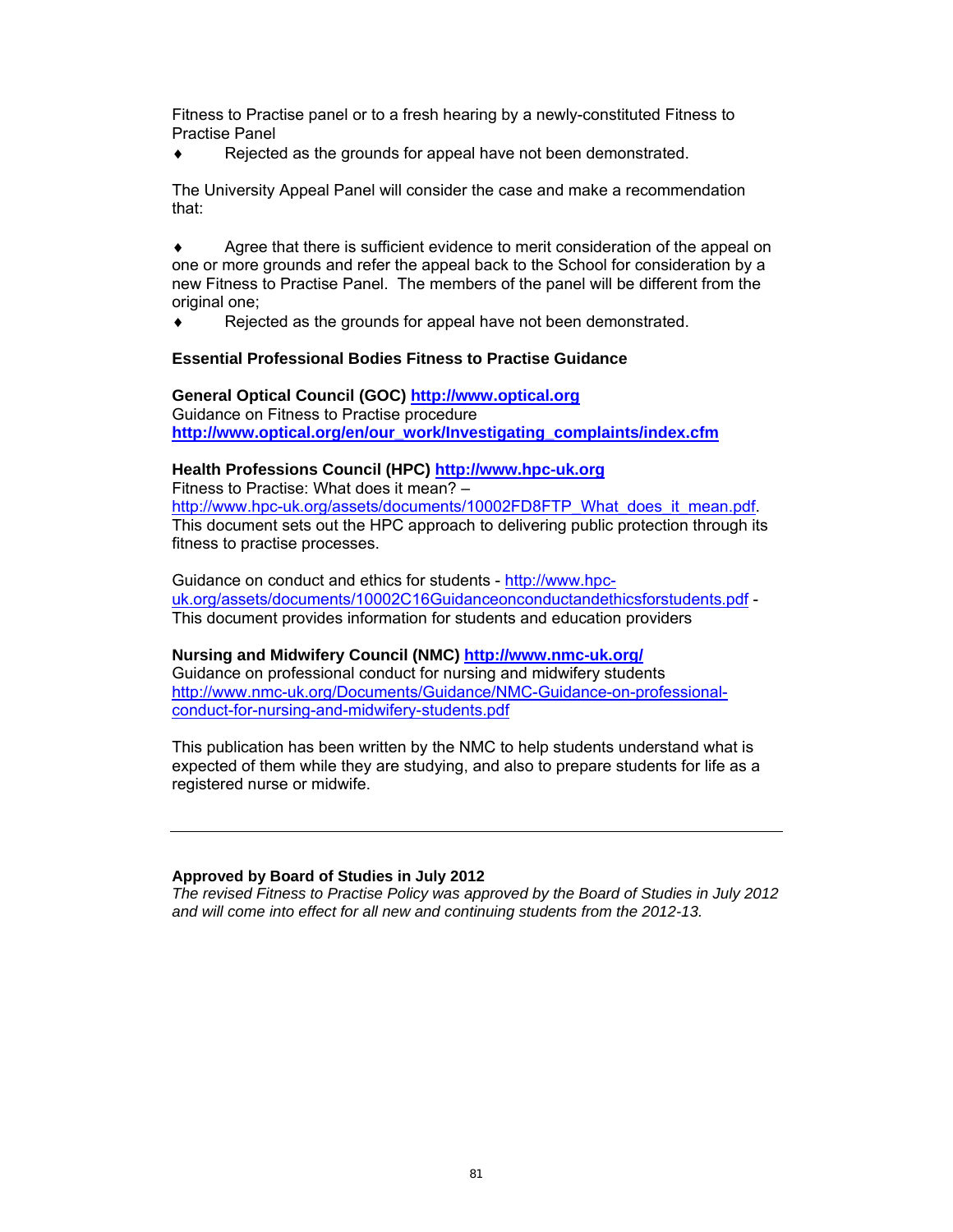### **GUIDELINES FOR SPEECH AND LANGUAGE THERAPY STUDENTS: GOOD PRACTICE IN WORKING WITH CHILDREN AND YOUNG PEOPLE**

These guidelines have been produced by the group of SLT managers who belong to the NHS Consortium that commissions places on the courses at City University, London.

Students are expected to support good practice in working with children and young people and to take seriously their responsibility to protect and safeguard the welfare of children and young people with whom they are in contact. Students need to be aware of and work within local and Trust Child Protection Guidelines. Practice educators should make these available to students as part of their induction to the clinical setting.

Everyone working with children and young people is asked to:

- Treat all children with respect and dignity, reflecting their age, background, culture and special needs
- Develop ways of co-operative working with a child, using positive reinforcement
- Encourage children, young people and adults to feel secure and trusting enough to point out attitudes or behaviour they do not feel comfortable with
- Provide opportunities for children or young people to communicate about any concerns they may have
- Ensure parents always know where their child is
- Not permit abusive peer behaviour, e.g. bullying
- Not do any of the following:
	- -touch a child intrusively or inappropriately
	- -invade the privacy or dignity of children
	- -engage in rough, physical or sexually provocative games
	- -ridicule or reject or make a scapegoat of a child

-make sexually provocative comments about or to a young person, even in 'fun'.

-intimidate, undermine or physically punish a child.

If you are in any way concerned about a child or about another adult's behaviour, please speak without delay to your practice educator or clinical tutor.

As someone whom a child or young person may develop trust in, a child may tell you about situations in which they have felt uncomfortable. Please refer to guidance below.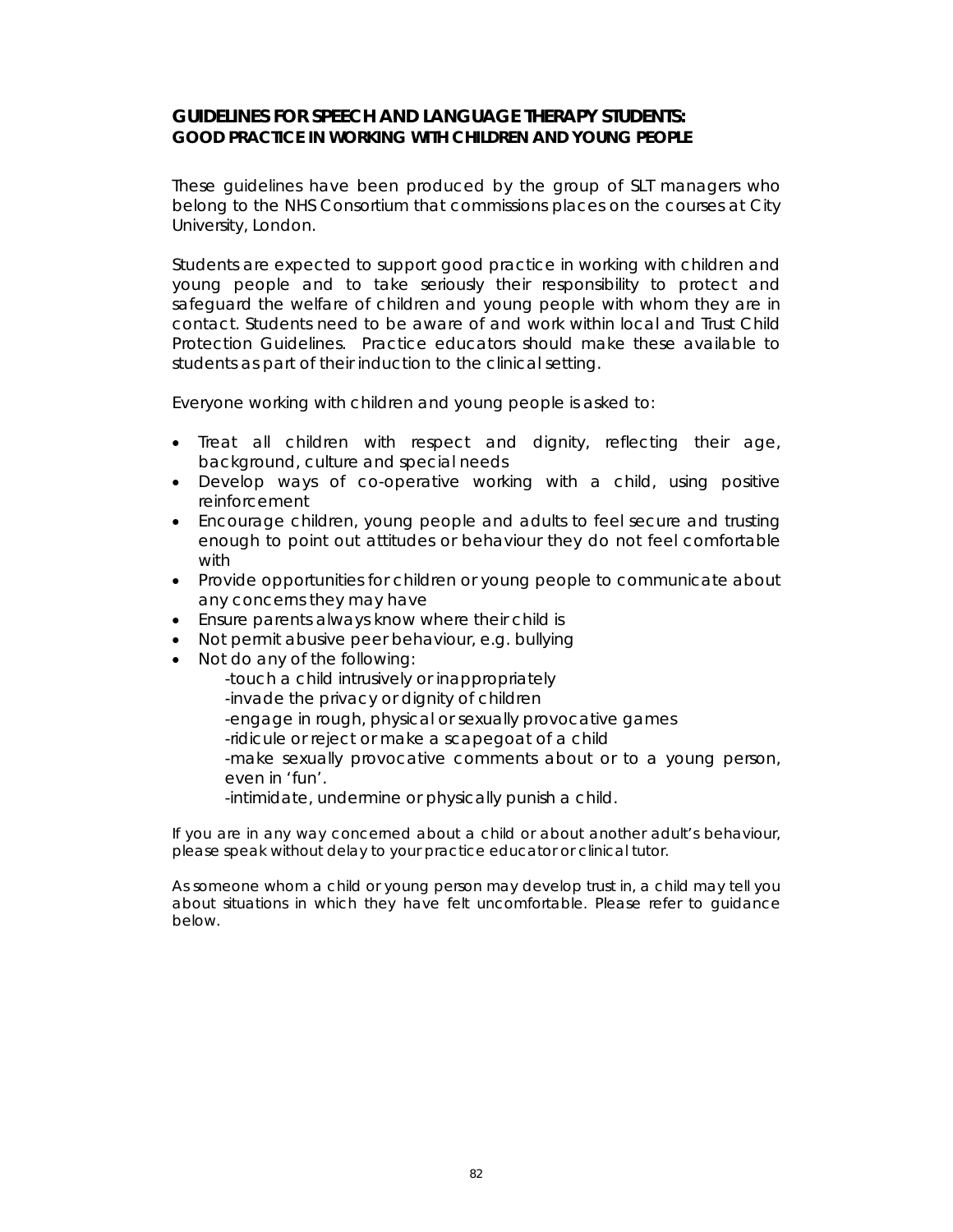#### HOW TO RESPOND TO A CHILD WANTING TO TALK ABOUT ABUSE

It is not easy to give precise guidance, but the following may help:

### **GENERAL POINTS**

- Show acceptance of what the child says (however unlikely the story may sound)
- Keep calm
- Look at the child directly
- Be honest
- Tell the child you will need to let someone else know don't promise confidentiality
- Even when a child has broken a rule, they are not to blame for the abuse
- Be aware that the child may have been threatened or bribed not to tell
- Never push for information. If the child decides not to tell you after all, then accept that and let them know that you are always ready to listen.

#### **HELPFUL THINGS YOU MAY SAY OR SHOW**

- I believe you (or showing acceptance of what the child says)
- Thank you for telling me
- It's not your fault
- I will help you

#### **DON'T SAY**

- Why didn't you tell anyone before?
- I can't believe it!
- Are you sure this is true?
- Why? How? When? Who? Where?
- Never make false promises
- Never make statements such as "I am shocked, don't tell anyone else"

### **CONCLUDING – you must:**

- Reassure the child that they were right to tell you and show acceptance
- **Inform your practice educator and clinical tutor so that Trust Policy can be followed. If neither are available a senior Trust manager must be informed of the situation.**
- Let the child know what you are going to do next and that you will let them know what happens.
- consider referring to Social Services or the Police to prevent a child or young person returning home if you consider them to be seriously at risk of further abuse.
- **Make notes as soon as possible (preferably within one hour of the child talking to you), writing down exactly what the child said and when s/he said it, what you said in reply and what was happening immediately beforehand (eg a description of the activity). Record dates and times of these events and when you made the record. Keep all hand written notes, even if subsequently typed. Such records should be kept safely for an indefinite period.**
- Consider your own feelings and seek support if needed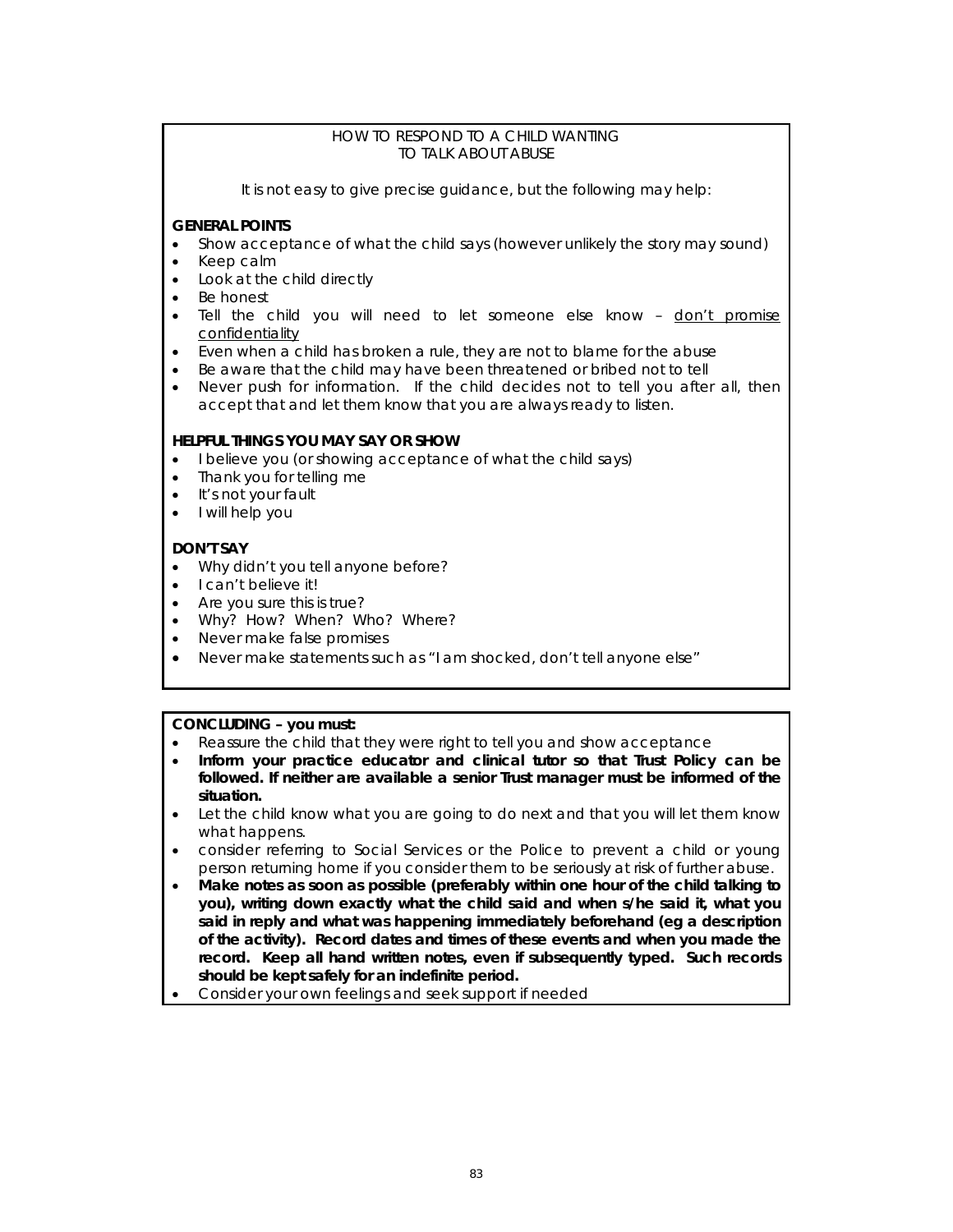

### **Department of Language and Communication Science Placements and Disability Policy**

This document is intended for use by clinical staff within City University, the placement team, placement providers and students. It has been drafted in consultation with City University disability officers and clinical staff with due regard for Health Professions Council (HPC) guidelines and disability discrimination act code of practice.

#### *Introduction*

As a profession we are committed to widening diversity within the speech and language therapy workforce this includes disabled people.

When considering applications to speech and language therapy courses, where a student chooses to disclose a disability (they are not obliged to although they must be given them multiple opportunities to do so) the university considers what reasonable adjustments can be made in order to enable the student to meet the HPC standards of proficiency for speech and language therapists. The admissions team must not take in to consideration whether a person is likely to gain employment following completion of the course when considering whether to offer an applicant a place on the course.

Practice placements form a vital part of any speech and language therapy training course and as such are also required to make reasonable adjustments for disabled students or those with a specific learning difficulty e.g. Dyslexia. HPC points out that students are not required to complete all types of practice placements to meet the standards of proficiency. Where it is deemed that a student would be unable to complete a placement successfully even with reasonable adjustments, providing they can develop skills in order for them to meet the standards of proficiency on other on other placements, it is acceptable for them not to complete particular placements.

The purpose of these guidelines is to develop a system whereby students, placement providers and the university are all treated fairly and with respect and act in a manner that is consistent with their duties as defined by RCSLT, HPC and the DDA.

#### *Procedure*

#### **Disclosure**

Students are not required to disclose a disability although they are strongly recommended to do so as without disclosure of a disability, appropriate adjustments may not be put in place.

Where a student has disclosed a disability to a member of university staff either through the admission process, to the disability office or elsewhere in the university this information will not be passed on to the placements team unless the student has explicitly given consent for this to take place.

When a student discloses a disability to a member of staff they will be asked to complete a permission to disclose information form (attached) where they will be asked to give their consent for information about their disability to be passed on to the placements office.

Where the placements office or a clinical tutor is given notification of a student's disability this information cannot be passed on to a placement provider unless the student has given their written permission.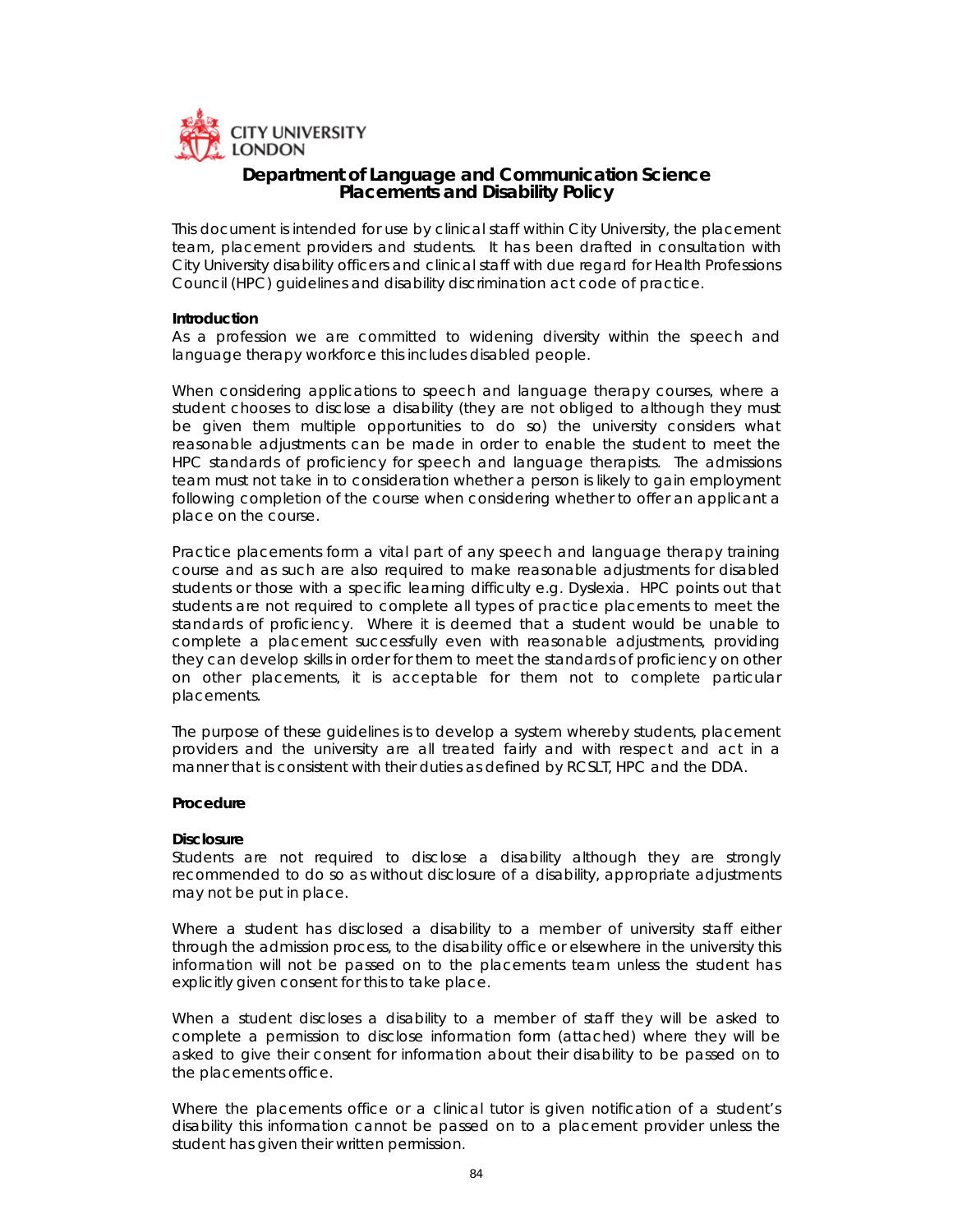Where a student has not disclosed a disability to the placements team or not given permission for the placement to be contacted in advance of the placement it may not be possible to prepare the placement for that student's individual needs. This may result in suspension of a placement whilst reasonable adjustments are made or termination of a placement if reasonable adjustments cannot be made.

Disclosures of disability will then be passed on to the member of the placements with responsibility for disabled students.

#### **Preparation for a Placement**

The placements team will hold a bi-annual meeting with the disabilities office in order to consider what adjustments will need to be made for individual students who have declared a disability. The meeting will take place in September to consider continuing students and November to consider new students.

In considering adjustments, the team will be guided by the individual student as they will often have the greatest understanding of their own strengths and needs. The placements team may additionally seek advice from the university occupational health department or speak to the student's clinical tutor. In some cases this process will need to be carried out for each individual placement.

In considering what adjustments need to be made the placements team will consider the students strengths and needs. In order to do this fully the placements team may request more information such as medical information or occupation health assessment this will be done in collaboration with the student and the disability office.

During this information gathering process a member of staff within the department of language and communication science will be nominated as the key contact person for issues relating to each individual student. This may be the student's personal tutor, clinical tutor, professional studies module leader, year leader or programme director. All members of staff including the disability officers will be notified as to the key contact person for each individual student identified as having a disability.

Following this information gathering, providing the student has given permission, the placement provider will be contacted. The member of the placements team with responsibility for disabled students will contact placement coordinator in the first instance. Following this the individual practice educator will be the will be contacted either by the placements team or the students clinical tutor. The purpose of these discussions is to inform the placement of the individual students needs and discuss how the placement might make the required reasonable adjustments. A further discussion of the risks associated with the individual placement setting may also take place. This contact should be made in good time before the start of the placement to enable any required adjustments to be implemented.

A confidential record of the placement preparation process must be kept by the placements office. This will record the information gathering process, the support identified as necessary, whether the student has given permission for the placement to be contacted, which member of university staff will contact the placement and who will be contacted. Following the contact a brief note of the contact and any action points will be recorded.

#### **During the Placement**

Once a placement has commenced the student's clinical tutor will carry out the usual support and monitoring systems that apply to all students.

Where a student is having difficulties arising out of their disabilities the clinical tutor will be the first point of contact for the student or placement provider. The clinical tutor